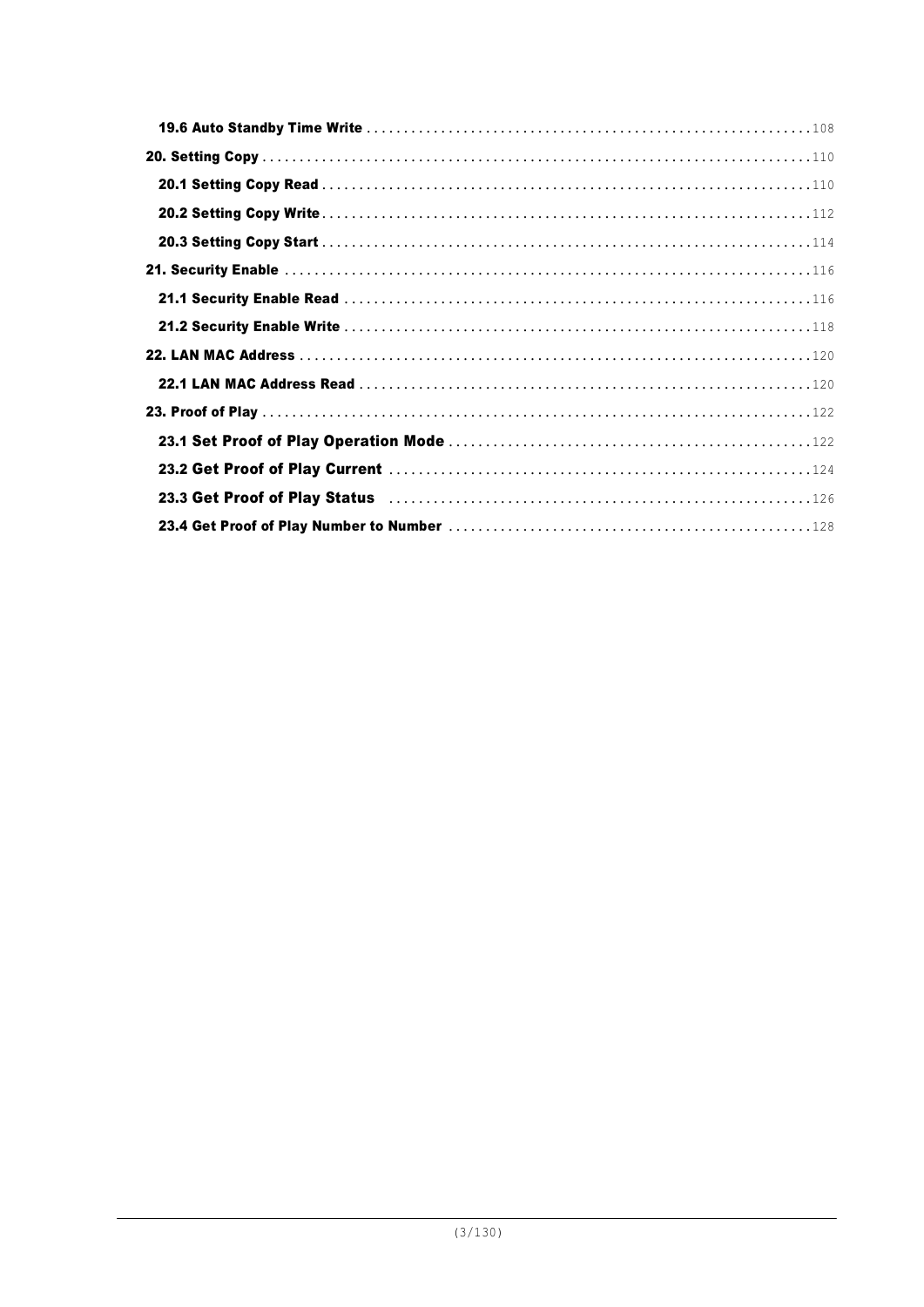## I. Application

This document defines the communications method for control of the NEC LCD monitor, MultiSync X841UHD, X981UHD, X651UHD when using an external controller.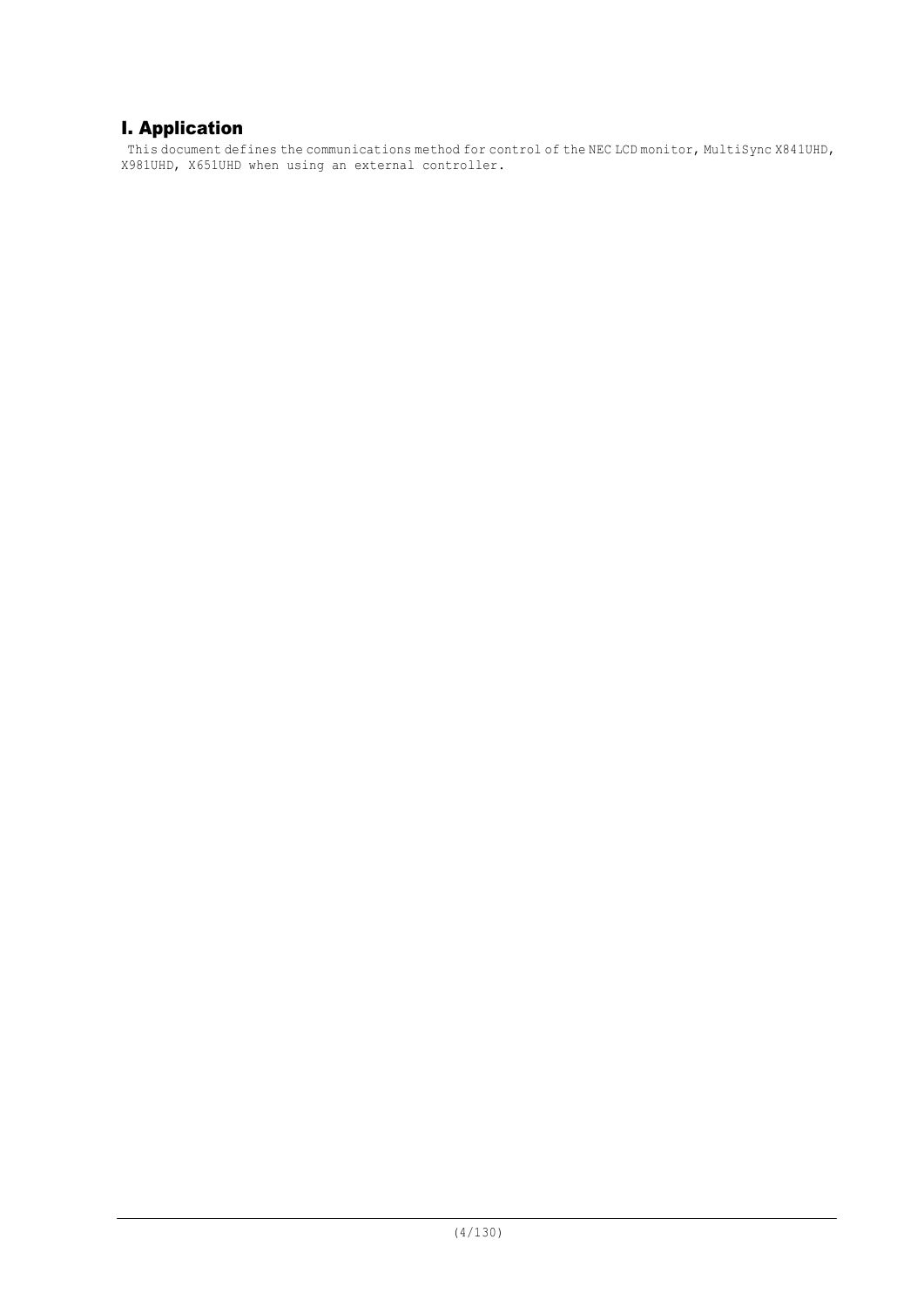### II. Preparation

### 2. Connectors and wiring

### 2.1 RS-232C Remote control

Connector: 9-pin D-Sub Cable: Cross (reversed) cable or null modem cable



(Please refer "Controlling the LCD monitor via RS-232C Remote control" on User's manual.)

### 2.2 LAN control

```
Connector: RJ-45 10/100 BASE-T
Cable: Category 5 or higher LAN cable
```
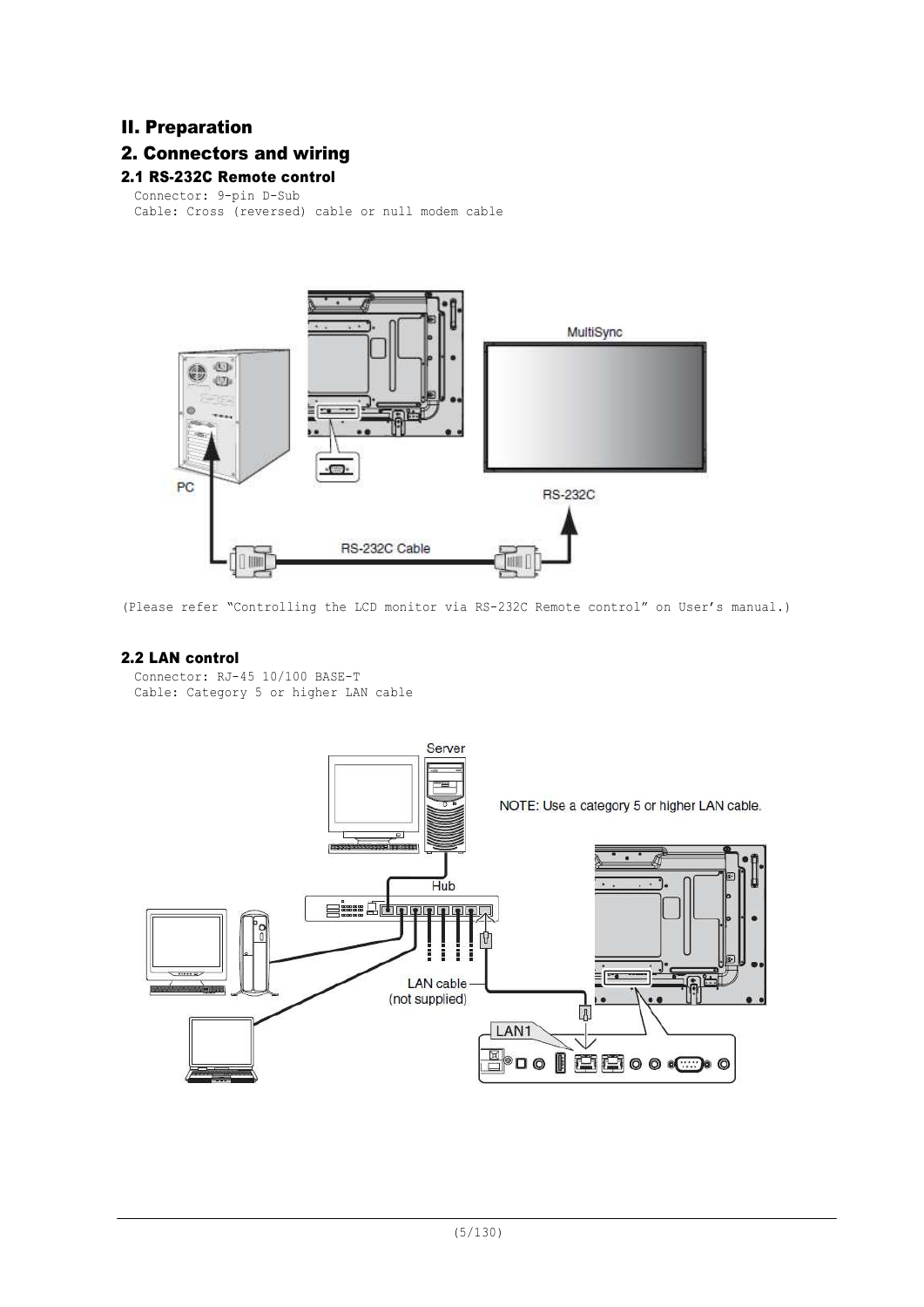### 2.3 Multi Monitors Connection

You can control multiple monitors by using RS-232C, REMOTE IN or LAN daisy-chain connection.

| Main Monitor     |      |  | Sub Monitors |           |  |  |
|------------------|------|--|--------------|-----------|--|--|
| Connector        |      |  |              | Connector |  |  |
| IN               |      |  | דו זר        |           |  |  |
| $RS-232C$        |      |  |              |           |  |  |
| <b>REMOTE IN</b> | LAN2 |  | LAN1         | LAN2      |  |  |
| LAN1             |      |  |              |           |  |  |



(Please refer "Controlling the LCD monitor via LAN control" on User's manual.)

In this connection, a command is transmitted to the connected MultiSync on the following environment. 1. AUTO ID function is performed on Main Monitor.

- (Please refer "MULTI DISPLAY of OSD (On-Screen-Display) Controls" on User's manual.)
- 2. Destination byte of Command Header is "MONITOR ID = ALL", "GROUP ID" or "MONITOR ID of Sub Monitor". (Please refer section 4.1.)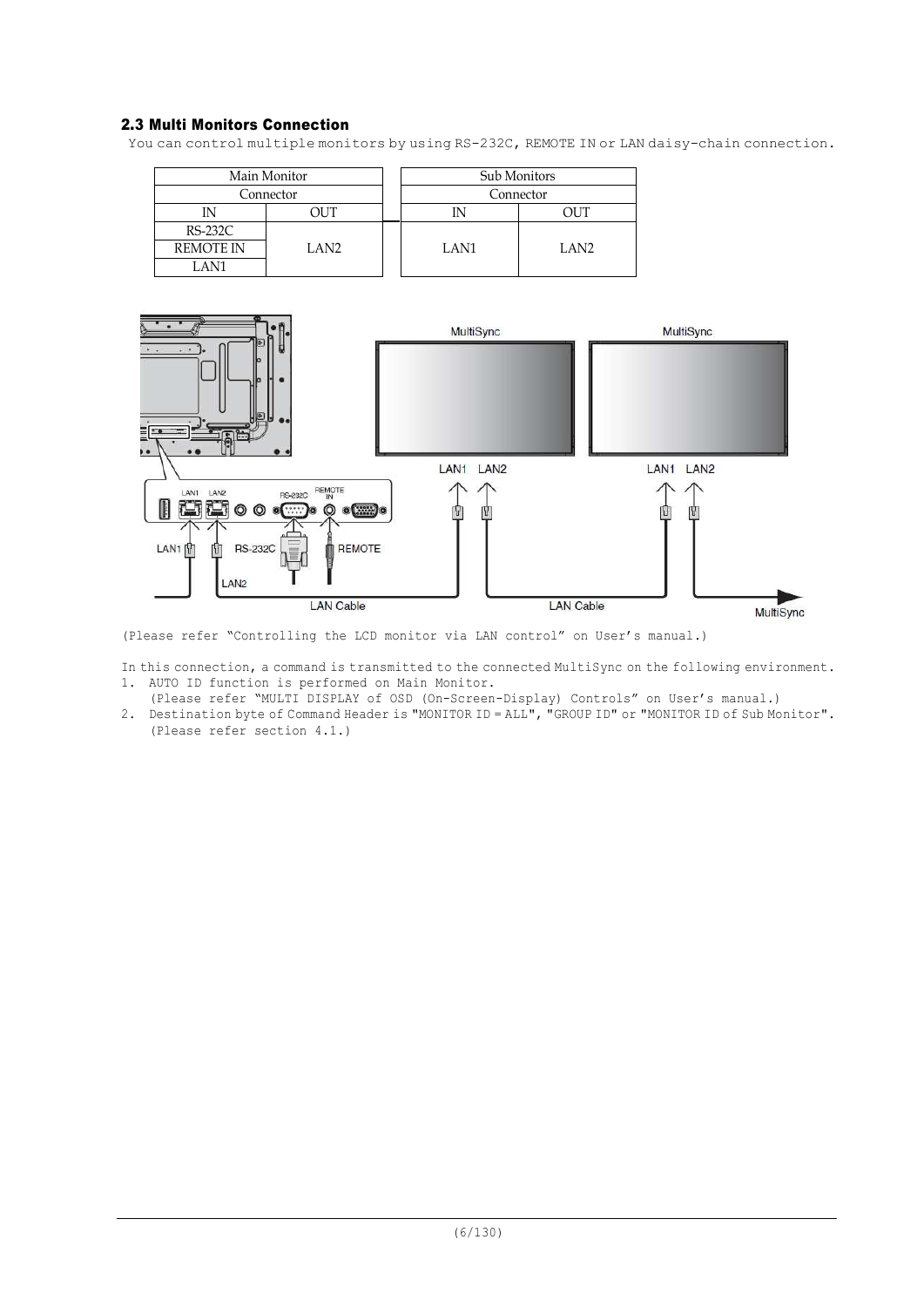## III. Communication specification

## 3. Communication Parameter

### 3.1 RS-232C Remote control

| (1) Communication system | Asynchronous |
|--------------------------|--------------|
| (2) Interface            | RS-232C      |
| (3) Baud rate            | 9600bps      |
| (4) Data length          | 8bits        |
| (5) Parity               | None         |
| $(6)$ Stop bit           | 1 bit        |
| (7) Communication code   | ASCII        |

### 3.2 LAN control

| (1) Communication system | TCP/IP (Internet protocol suite)                  |  |  |  |  |
|--------------------------|---------------------------------------------------|--|--|--|--|
| (2) Interface            | Ethernet (CSMA/CD)                                |  |  |  |  |
| (3) Communication layer  | Transport layer (TCP)                             |  |  |  |  |
|                          | * Using the payload of TCP segment.               |  |  |  |  |
| $(4)$ IP address         | (Default) Automatic setup                         |  |  |  |  |
|                          | * If you need to change,                          |  |  |  |  |
|                          | Please refer "Network settings" on User's manual. |  |  |  |  |
| $(5)$ Port No.           | 7142 (Fixed)                                      |  |  |  |  |
|                          |                                                   |  |  |  |  |

(Note)

The monitor will disconnect the connection if no packet data is received for 15 minutes. And the controller (PC) has to re-connect to control the monitor again, after 15 minutes or more.

### 3.3 Communication timing

The controller should wait for a reply packet before the next command is sent. (Note)

When the following commands are sent, a controller should wait for specified period after receiving the reply command before sending the next command.

- **.** Power On, Power Off: 15 seconds
- **•** Input, PIP Input, Auto Setup, Factory Reset: 10 seconds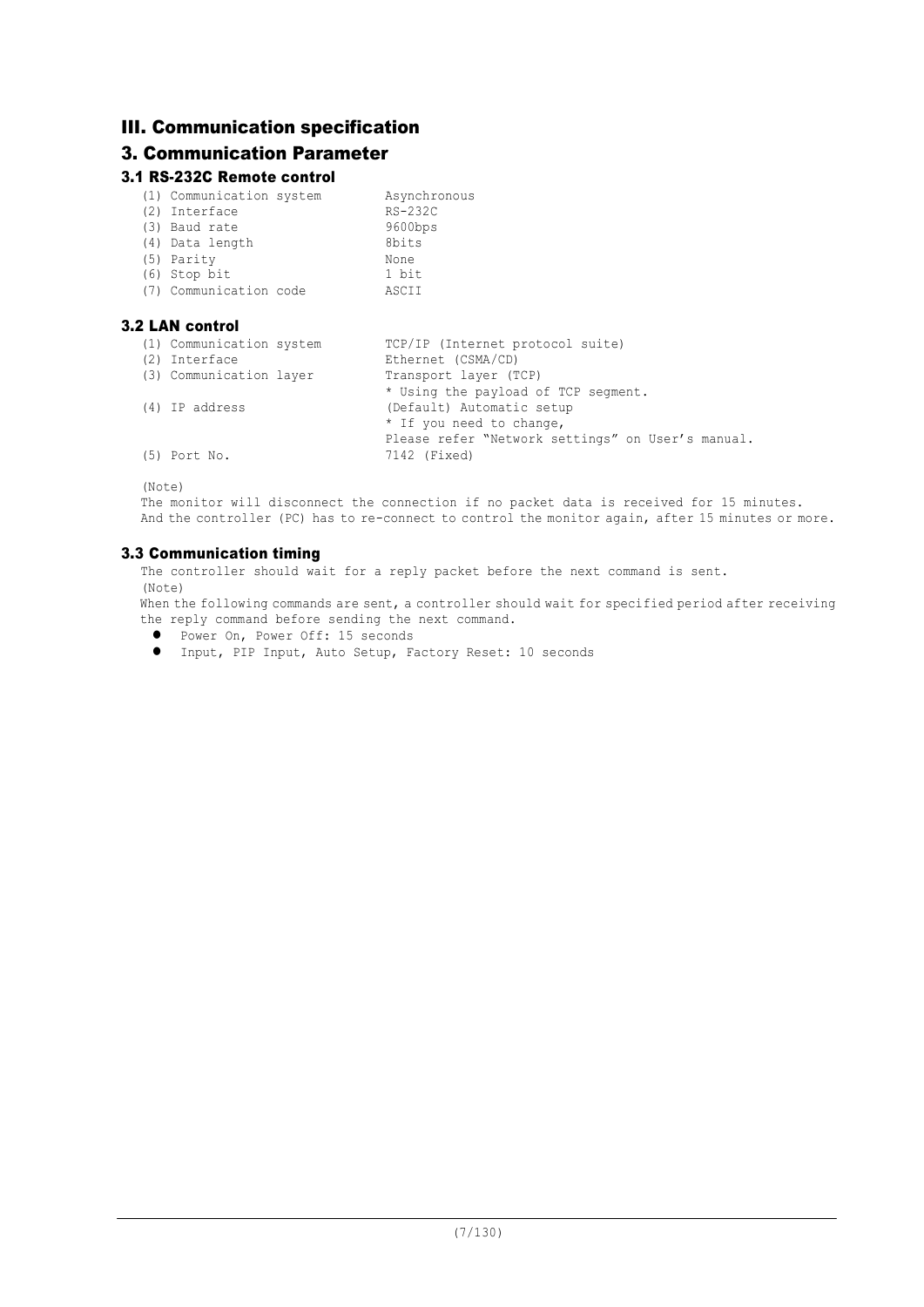### 4. Communication Format

| Header<br>$M \mapsto \mathcal{L}$ | code<br>$h \triangle \cap$<br>ヘローヘル | De<br>. $+\Delta r$<br>m.<br>⊥ت∪<br>----- |
|-----------------------------------|-------------------------------------|-------------------------------------------|
|                                   |                                     |                                           |

The command packet consists of four parts, Header, Message, Check code and Delimiter.

Recommended sequence of a typical procedure to control a monitor is as follows, [A controller and a monitor, two-way communication composition figure]

■ For the general command (see the part "6.3. Operation Code (OP code) Table")

|        |               |                                     |           | Monitor |                                                                      |
|--------|---------------|-------------------------------------|-----------|---------|----------------------------------------------------------------------|
|        | Get Parameter |                                     |           |         |                                                                      |
| Header | Message       | Check Code                          | Delimiter |         | The controller sends command to<br>get a value from the monitor that |
|        |               | Get Parameter Reply                 |           |         | you want to change.                                                  |
| Header | Message       | Check Code                          | Delimiter |         | The monitor replies a current value<br>of the requested item.        |
|        | Set Parameter |                                     |           |         |                                                                      |
| Header | Message       | Check Code                          | Delimiter |         | The controller sends commands to<br>set an adjusted value.           |
|        |               | Set Parameter Reply                 |           |         |                                                                      |
| Header | Message       | Check Code                          | Delimiter |         | The monitor replies to the<br>controller for confirmation.           |
|        | Get Parameter |                                     |           |         |                                                                      |
| Header | Message       | Check Code                          | Delimiter |         | The controller sends command to                                      |
|        |               | Get Parameter Reply                 |           |         | get a value for confirmation.                                        |
| Header | Message       | Check Code                          | Delimiter |         | The monitor replies an adjusted                                      |
|        |               | Save Current Setting Command-       |           | value.  |                                                                      |
| Header | Message       | Check Code                          | Delimiter |         | The controller requests to store                                     |
|        |               |                                     |           |         | the adjusted value to the monitor.                                   |
|        |               | Save Current Setting Command Reply- |           |         |                                                                      |
| Header | Message       | Check Code                          | Delimiter |         | The monitor replies to the<br>controller for confirmation.           |

■ For the special command (see the part 7 to 23. and 5.5.2)



The control does not suitable for above fixed protocol; use the proper command for each control. Please refer section 5.5 and section 7 to 23.

The monitor replies a proper message defined for each control.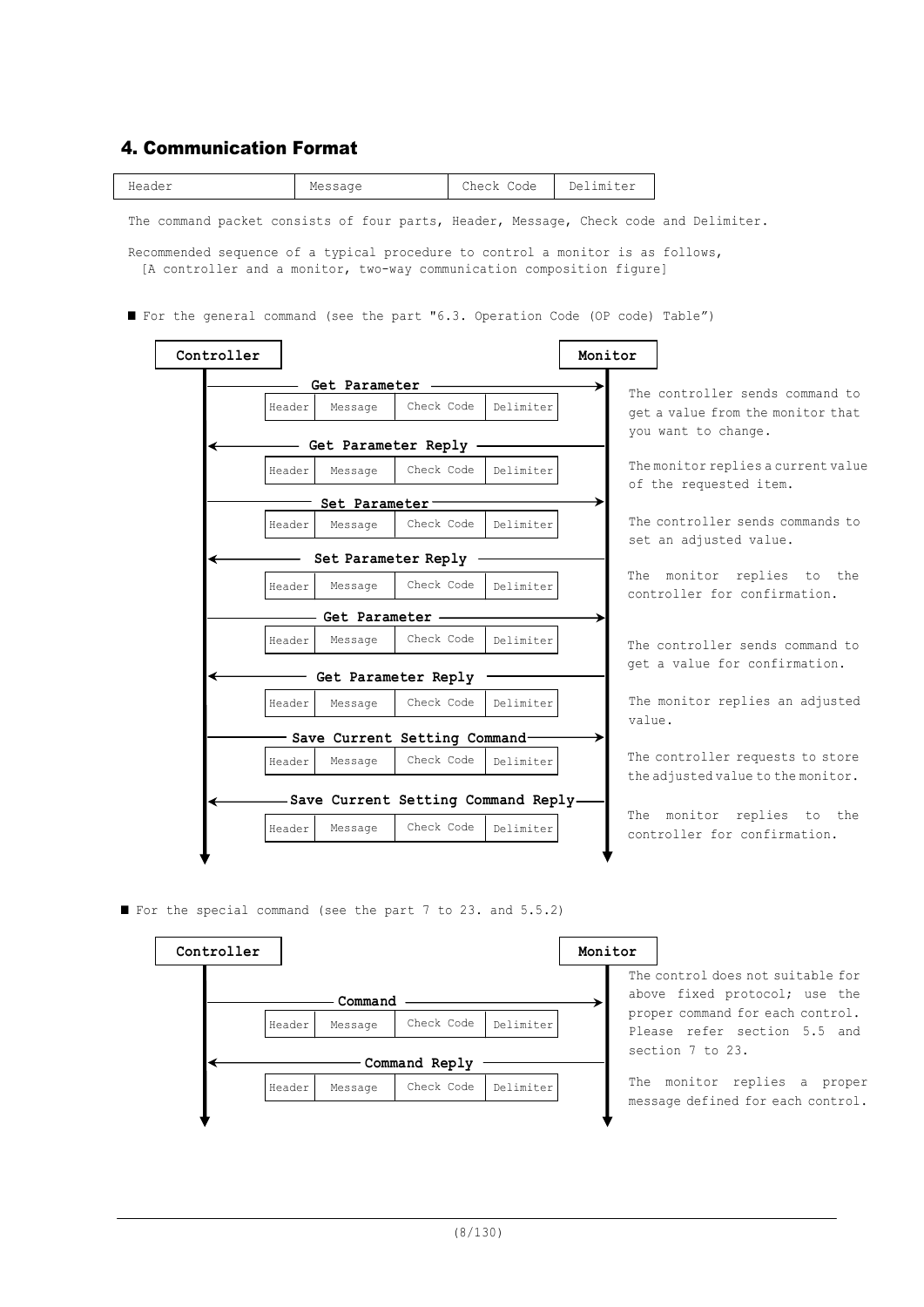#### 4.1 Header block format (fixed length)

**Header** Message Check code Delimiter

| SOH  | Reserved | Destination     | Source | Message | Message        |
|------|----------|-----------------|--------|---------|----------------|
|      |          |                 |        | Type    | Length         |
| 1 St | ∽nd      | $\land r\alpha$ | .      | ، 211   | $-1$<br>.<br>- |

1 st byte) SOH: Start of Header ASCII SOH (01h)

2<sup>nd</sup>byte) Reserved: Reserved for future extensions.

On this monitor, it must be ASCII '0'(30h).

3<sup>rd</sup>byte) Destination: Destination equipment ID. (Receiver)

Specify a commands receiver's address.

The controller sets the "MONITOR ID" or "GROUP ID" of the monitor controlled in here.

On the reply, the monitor sets '0' (30h), always.

"MONITOR ID", "GROUP ID" to "Destination Address" conversion table is as follows,

| Monitor        | Destination          | Monitor   | Destination     | Monitor | Destination     | Monitor   | Destination     |
|----------------|----------------------|-----------|-----------------|---------|-----------------|-----------|-----------------|
| <b>TD</b>      | Address              | <b>ID</b> | Address         | ID      | Address         | <b>TD</b> | Address         |
| $\mathbf{1}$   | 41h('A')             | 26        | 5Ah('Z')        | 51      | 73h             | 76        | 8Ch             |
| $\overline{2}$ | 42h('B')             | 27        | 5Bh             | 52      | 74h             | 77        | 8Dh             |
| 3              | 43h('C')             | 28        | 5Ch             | 53      | 75h             | 78        | 8Eh             |
| $\overline{4}$ | 44h('D')             | 29        | 5 <sub>Dh</sub> | 54      | 76h             | 79        | 8Fh             |
| 5              | 45h('E')             | 30        | 5Eh             | 55      | 77h             | 80        | 90h             |
| 6              | 46h('F')             | 31        | 5Fh             | 56      | 78h             | 81        | 91h             |
| $\overline{7}$ | 47h('G')             | 32        | 60h             | 57      | 79h             | 82        | 92h             |
| 8              | 48h('H')             | 33        | 61h             | 58      | 7Ah             | 83        | 93h             |
| 9              | 49h('I')             | 34        | 62h             | 59      | 7Bh             | 84        | 94h             |
| 10             | 4Ah('J')             | 35        | 63h             | 60      | 7Ch             | 85        | 95h             |
| 11             | 4Bh('K')             | 36        | 64h             | 61      | 7 <sub>Dh</sub> | 86        | 96h             |
| 12             | 4Ch('L')             | 37        | 65h             | 62      | 7Eh             | 87        | 97h             |
| 13             | 4Dh('M')             | 38        | 66h             | 63      | 7Fh             | 88        | 98h             |
| 14             | 4Eh('N')             | 39        | 67h             | 64      | 80h             | 89        | 99h             |
| 15             | 4Fh('O')             | 40        | 68h             | 65      | 81h             | 90        | 9Ah             |
| 16             | 50h('P')             | 41        | 69h             | 66      | 82h             | 91        | 9Bh             |
| 17             | 51h('0')             | 42        | 6Ah             | 67      | 83h             | 92        | 9Ch             |
| 18             | 52h('R')             | 43        | 6Bh             | 68      | 84h             | 93        | 9 <sub>Dh</sub> |
| 19             | 53h ('S')            | 44        | 6Ch             | 69      | 85h             | 94        | 9Eh             |
| 20             | 54h('T')             | 45        | 6Dh             | 70      | 86h             | 95        | 9Fh             |
| 21             | 55h('U')             | 46        | 6Eh             | 71      | 87h             | 96        | A0h             |
| 22             | 56h('V')             | 47        | 6Fh             | 72      | 88h             | 97        | A1h             |
| 23             | 57h('W')             | 48        | 70h             | 73      | 89h             | 98        | A2h             |
| 24             | 58h('X')             | 49        | 71h             | 74      | 8Ah             | 99        | A3h             |
| 25             | 59h('Y')             | 50        | 72h             | 75      | 8Bh             | 100       | A4h             |
| ALL            | $2Ah(^{\prime *'}')$ |           |                 |         |                 |           |                 |

| Group | Destination | Group | Destination | Group | Destination | Group | Destination |
|-------|-------------|-------|-------------|-------|-------------|-------|-------------|
| ΙD    | Address     | ΙD    | Address     | ΙD    | Address     | T D.  | Address     |
|       | 31h('1')    |       | 34h(14')    |       | 37h(17')    |       | $3Ah('')$ : |
|       | 32h('2')    |       | 35h('5')    |       | 38h(18')    |       |             |
|       | 33h('3')    |       | 36h('6')    |       | 39h('9')    |       |             |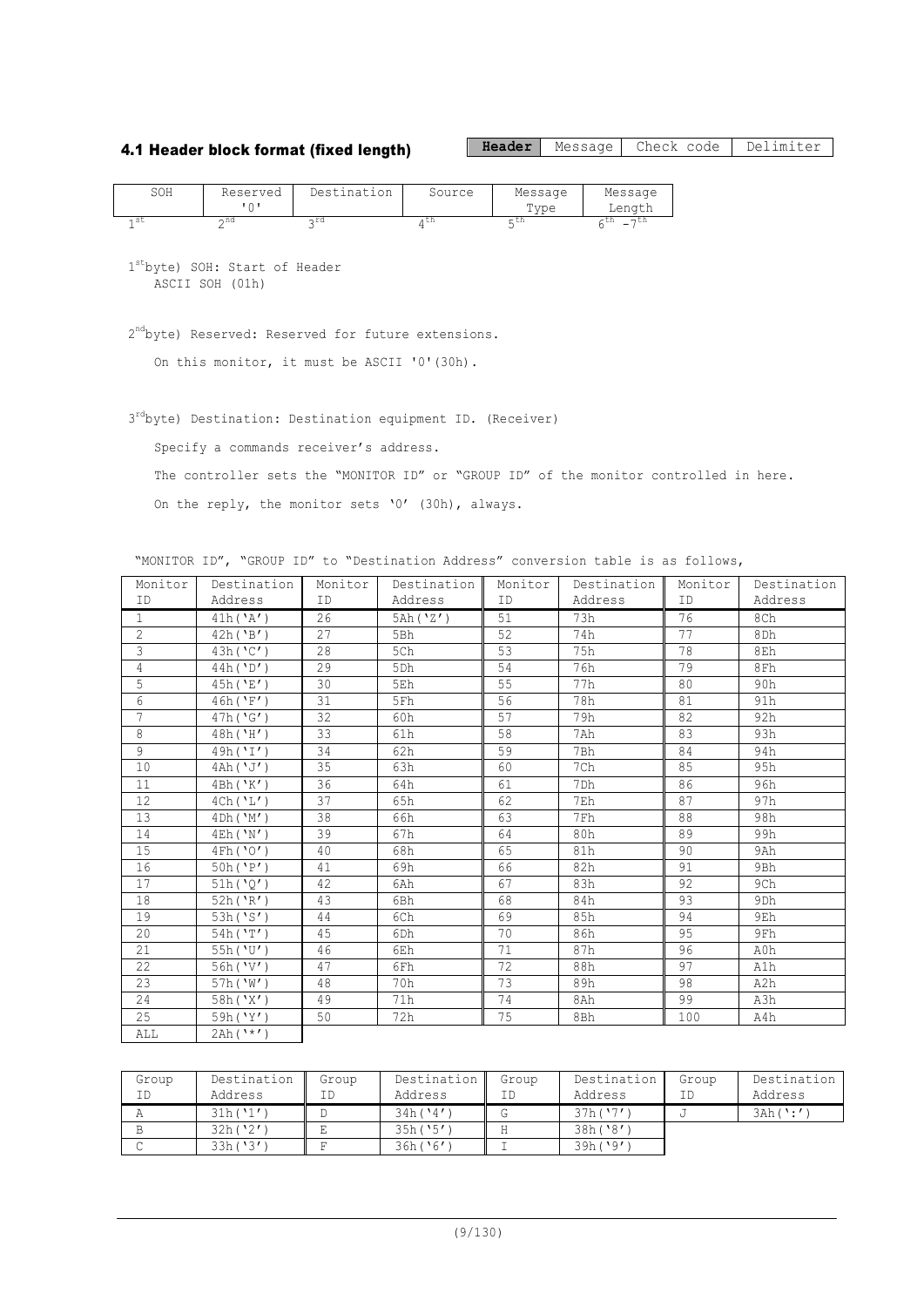Ex.) If you want to control a monitor that has the "ID No." as '1', specify a destination address 'A'(41h). If you want to control all of the monitors which are connected by a daisy chain, specify a destination address '\*'(2Ah).

4 th byte) Source: Source equipment ID. (Sender) Specify a sender address. The controller must be '0' (30h). On the reply, the monitor sets the own MONITOR ID in here.

5 th byte) Message Type: (Case sensitive.)

Refer to section 4.2 "Message block format" for more details.

ASCII 'A' (41h): Command.

ASCII 'B' (42h): Command reply.

ASCII 'C' (43h): Get current parameter from a monitor.

ASCII 'D' (44h): "Get parameter" reply.

ASCII 'E' (45h): Set parameter.

ASCII 'F' (46h): "Set parameter" reply.

6<sup>th</sup> -7<sup>th</sup> bytes) Message Length:

Specify the length of the message (that follows the header) from STX to ETX.

This length includes STX and ETX.

The byte data must be encoded to ASCII characters.

Ex.) The byte data 3Ah must be encoded to ASCII characters '3' and 'A' (33h and 41h). The byte data 0Bh must be encoded to ASCII characters '0' and 'B' (30h and 42h).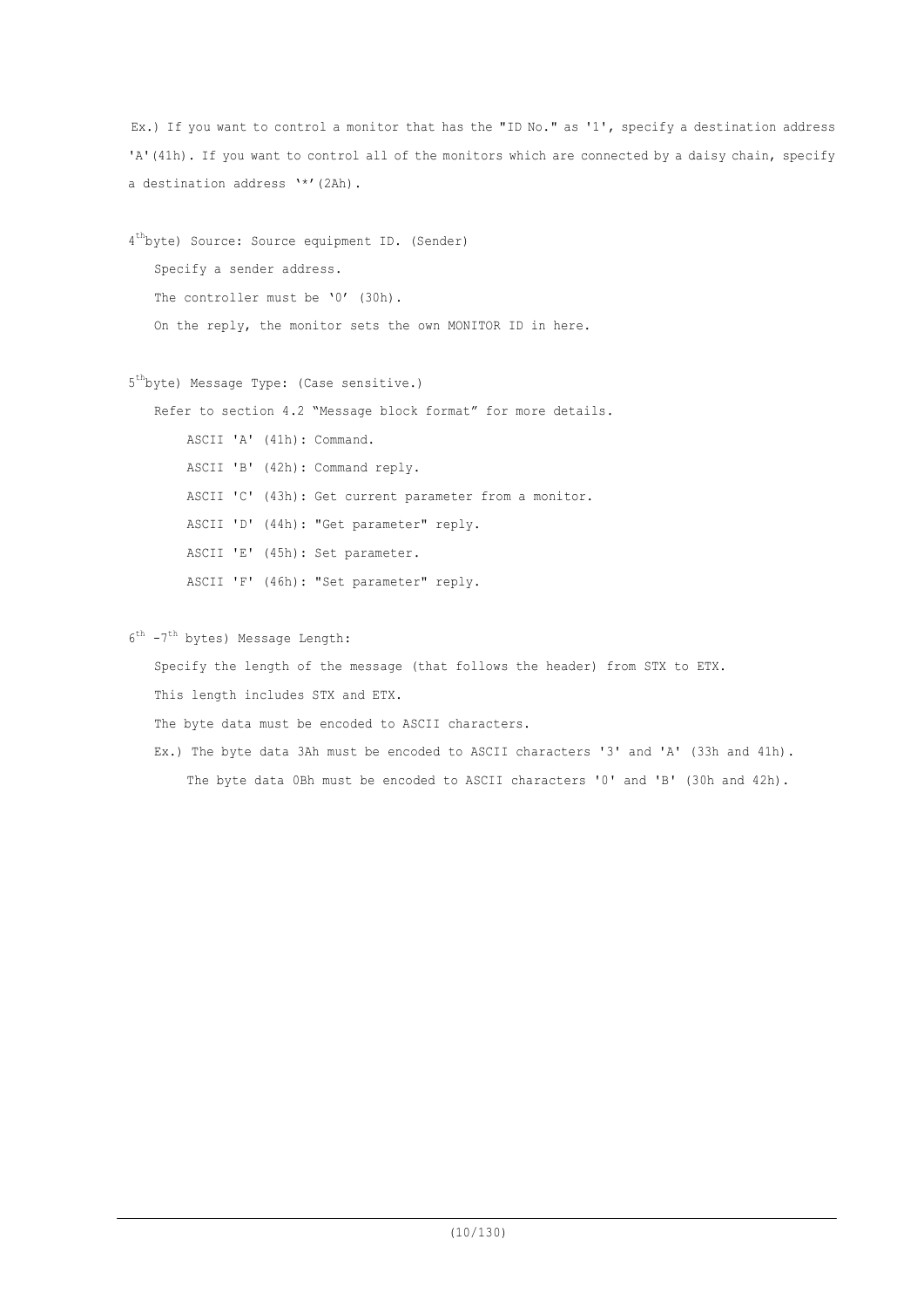| 4.2 Message block format |  |  | Header   Message   Check code   Delimiter |  |
|--------------------------|--|--|-------------------------------------------|--|
|--------------------------|--|--|-------------------------------------------|--|

"Message block format" is allied to the "Message Type" in the "Header".

Refer to the section 4.1 "Header block format" for more detail.

1)Get current parameter

The controller sends this message when you want to get the status of the monitor. For the status that you want to get, specify the "OP code page" and "OP code", refer to "Appendix A. Operation code table".

"Message format" of the "Get current parameter" is as follows,

| <u>יש</u> | OP code | OP. | code |  |
|-----------|---------|-----|------|--|
|           | page    |     |      |  |
|           |         |     |      |  |

Ø Refer to section 5.1 "Get current parameter from a monitor." for more details.

2)Get Parameter reply

The monitor will reply with the status of the requested item specified by the controller in the "Get parameter message".

"Message format" of the "Get parameter reply" is as follows,

| STX | Result |    | ΟP                   | code<br>page | ∩Þ | code |            | Type |            | Max | value |     | Curren<br><b>UILU</b> | Value | ETX |
|-----|--------|----|----------------------|--------------|----|------|------------|------|------------|-----|-------|-----|-----------------------|-------|-----|
|     | Hi     | Lο | $- -$<br><b>11 L</b> | Lо           | Hi | Lο   | н÷<br>---- | TО   | <b>MSB</b> |     | LSB   | MSB |                       | LSB   |     |

Ø Refer to section 5.2 "Get parameter reply" for more details.

3) Set parameter

The controller sends this message to change a setting of the monitor.

Message format of the "Set parameter" is as follows,

| STX |    | OP code<br>page | ΟP        | code |            | Set | Value |     | ロ中マ |
|-----|----|-----------------|-----------|------|------------|-----|-------|-----|-----|
|     | Ηi |                 | u÷<br>⊥⊥⊥ |      | <b>MSB</b> |     |       | LSB |     |

Refer to section 5.3 "Set parameter" for more details.

#### 4) Set Parameter reply

The monitor replies with this message for a confirmation of the "Set parameter message".

Message format of the "Set parameter reply" is as follows,

| CTV<br>2TY |                | Result                 | ΟP           | code         | ΟP | code |        | Type |       | Max |  |     | Requested |       | setting | πmν<br>出上人 |
|------------|----------------|------------------------|--------------|--------------|----|------|--------|------|-------|-----|--|-----|-----------|-------|---------|------------|
|            |                |                        |              | page         |    |      |        |      | value |     |  |     |           | Value |         |            |
|            | н÷<br>$\cdots$ | $\sim$<br>⊥∪<br>$\sim$ | TT 4<br>++ + | Lc<br>$\sim$ | Ηi | ച∪   | ц÷<br> | ച∪   | MSB   |     |  | LSB | MSB       |       | LSB     |            |

Ø Refer to section 5.4 "Set parameter reply" for more details.

5)Command

"Command message" format depends on each command.

Usually, this "command message" is used for some non-slider controls and some special operations,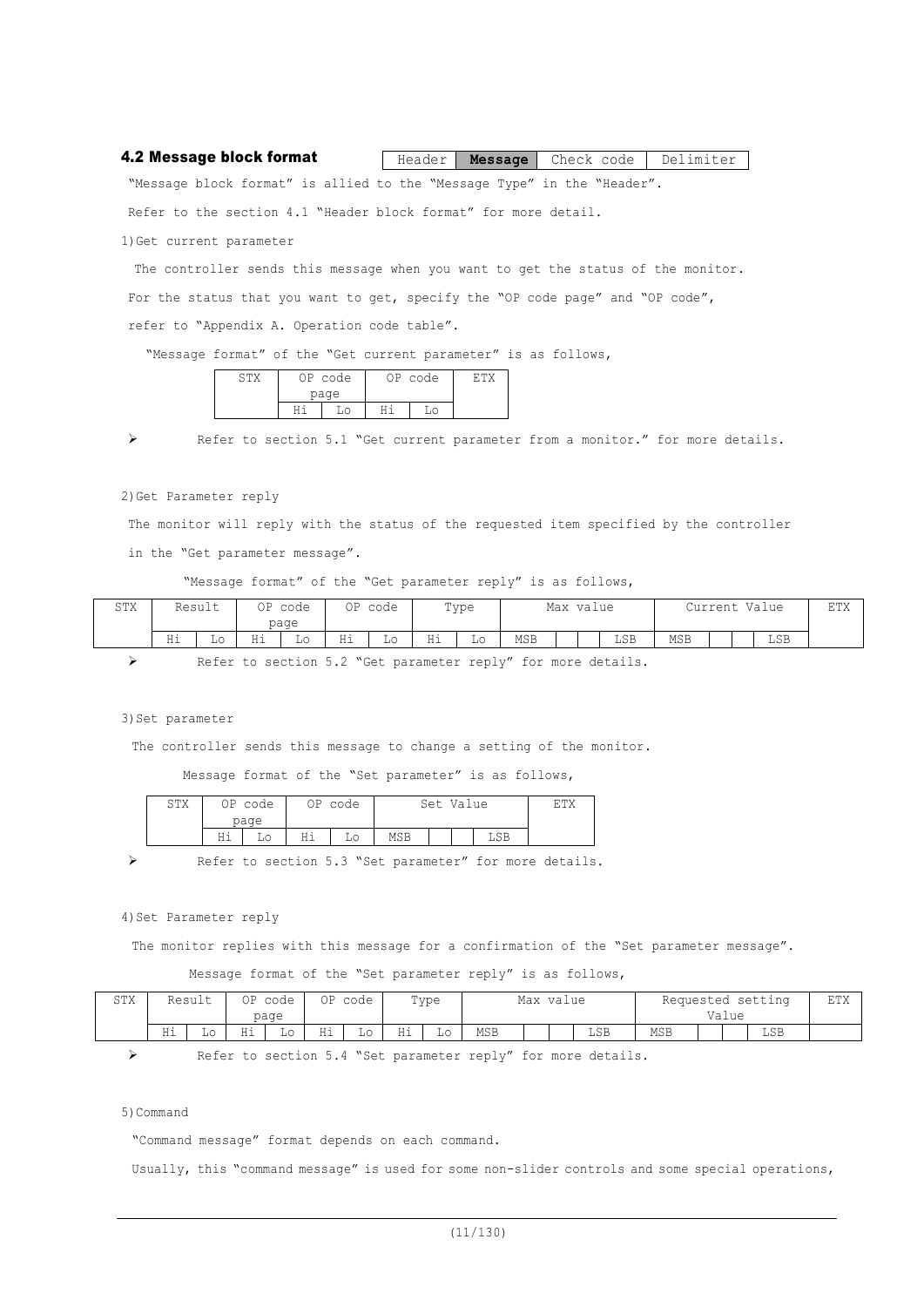such as "Save current settings", "Get timing report", "power control", "Schedule", etc. Refer to section 5.5 "Commands message" for more details.

6)Command reply

The monitor replies to a query from the controller. "Command reply message" format depends on each command. Refer to section 5.5 "Commands message" for more details.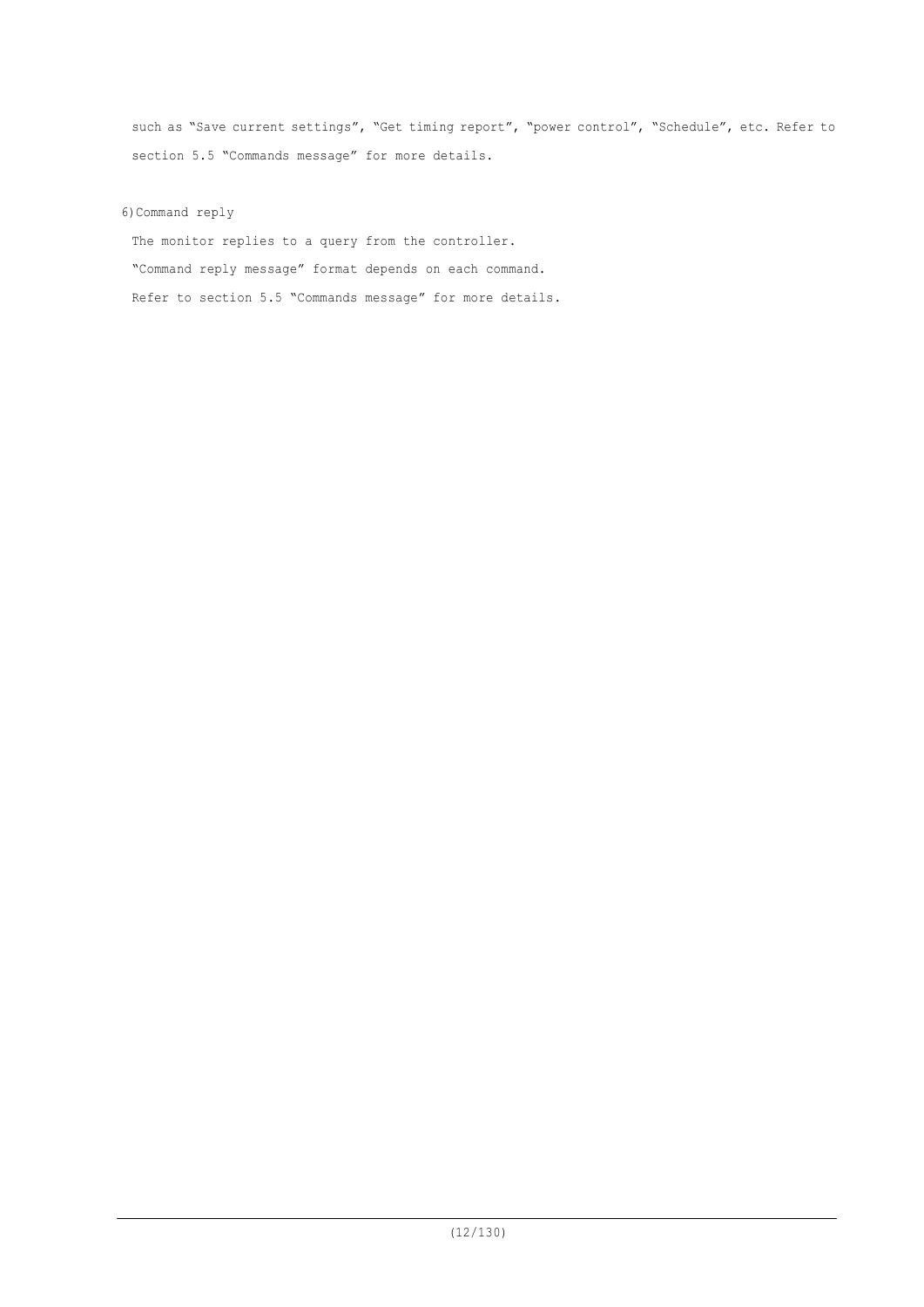### 4.3 Check code

#### Header | Message | **Check code** | Delimiter

Check code is the Block Check Code (BCC) between the Header and the End of Message except SOH.

|             |           | 2 | $2^6$ | $2^5$ | 2 <sup>4</sup> | $2^3$ | $2^2$ | $2^{1}$ | $2^{\circ}$ |
|-------------|-----------|---|-------|-------|----------------|-------|-------|---------|-------------|
| SOH         | $D_0$     |   |       |       |                |       |       |         |             |
| Reserved    | $D_1$     |   |       |       |                |       |       |         |             |
| Destination | $D_2$     |   |       |       |                |       |       |         |             |
| Source      | $D_3$     |   |       |       |                |       |       |         |             |
| Type        | $D_4$     |   |       |       |                |       |       |         |             |
| Length (H)  | $D_5$     |   |       |       |                |       |       |         |             |
| Length (L)  | $D_6$     |   |       |       |                |       |       |         |             |
| STX         | $D_7$     |   |       |       |                |       |       |         |             |
| Data        | $D_8$     |   |       |       |                |       |       |         |             |
|             |           |   |       |       |                |       |       |         |             |
|             |           |   |       |       |                |       |       |         |             |
| <b>ETX</b>  | $D_n$     |   |       |       |                |       |       |         |             |
| Check code  | $D_{n+1}$ | P | P     | P     | P              | P     | P     | P       | P           |

 $D_{n+1}$  =  $D_1$  XOR  $D_2$  XOR  $D_3$  XOR  $, , , D_n$ 

XOR: Exclusive OR

Following is an example of a Check code (BCC) calculation.

|            |          |                               | Header            |                 |                |    |            |    |                        |           | Message    |      |           |                    |          |            | Check         | Delimiter |
|------------|----------|-------------------------------|-------------------|-----------------|----------------|----|------------|----|------------------------|-----------|------------|------|-----------|--------------------|----------|------------|---------------|-----------|
| <b>SOH</b> | Reserved | <b>Destination</b><br>Address | Source<br>Address | Message<br>type | Message length |    | <b>STX</b> |    | OP code<br>page        |           | OP code    |      | Set Value |                    |          | <b>ETX</b> | code<br>(BCC) |           |
| . U J      | 30       |                               | 30                | 45              | 30             | 41 | 02         | 30 | 30                     | $\bigcap$ | 30         | 30   | 30        | 36                 | 34       | n۵         | $- -$         | 0D        |
| -De        | £Jп.     | ມ^                            |                   | Dλ.             | − ⊃∽           | Dε | ມ∽         | Dα | $\triangleright$<br>D۵ |           | <b>D</b> 1 | 1/12 | 113       | ، ⊔ <sub>1</sub> ∧ | $L_{15}$ | ے 1 ک      | ⊥ 1 −         | ه ۱ ک     |

Check code (BCC)  $D_{17} = D_1$  xor  $D_2$  xor  $D_3$  xor  $...$  xor  $D_{14}$  xor  $D_{15}$  xor  $D_{16}$  = 30h xor 41h xor 30h xor 45h xor 30h xor 41h xor 02h xor 30h xor 30h xor 31h xor 30h xor 30h xor 30h xor 36h xor 34h xor 03h

= 77h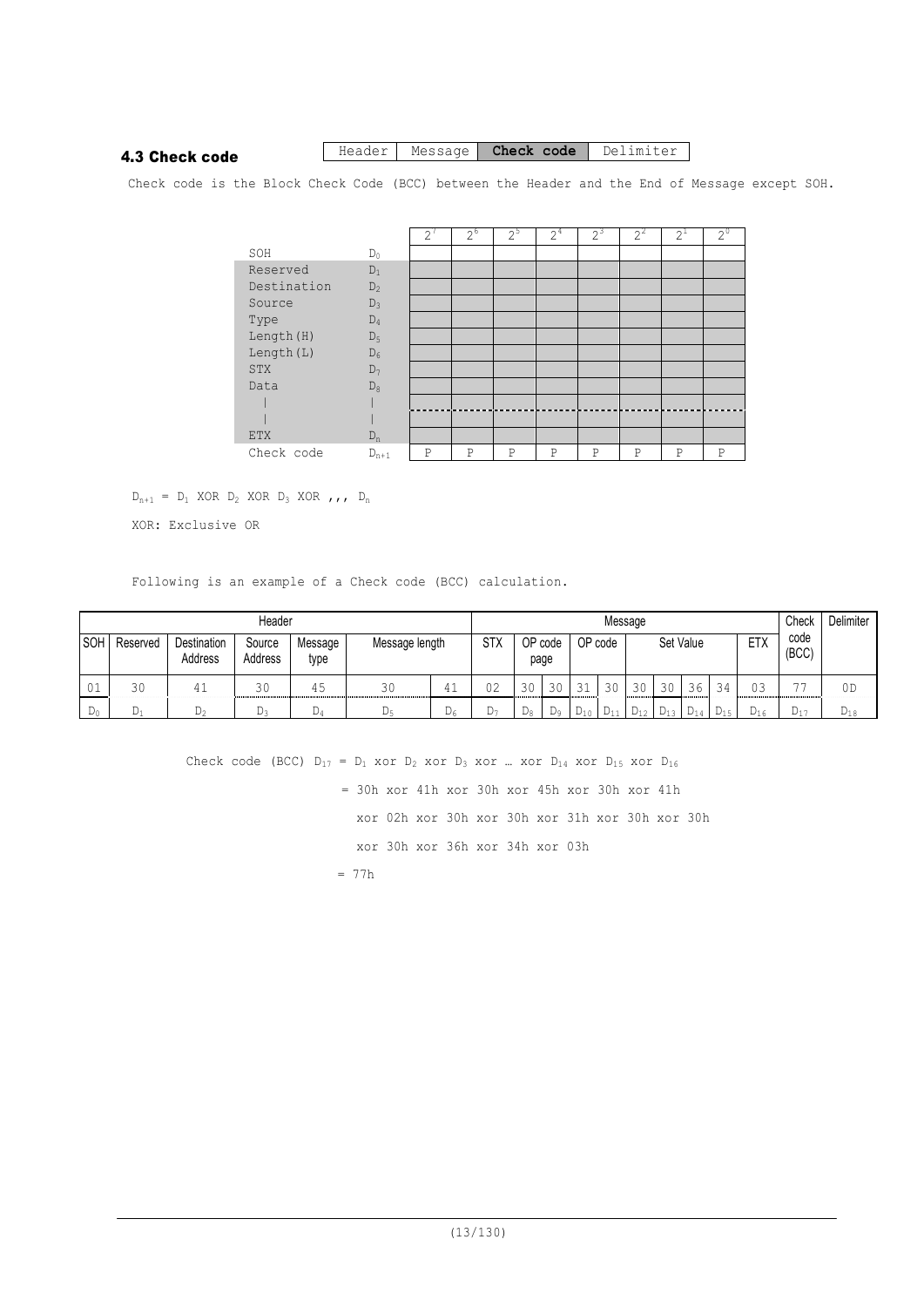| 4.4 Delimiter |  | Header   Message   Check code   Delimiter |  |
|---------------|--|-------------------------------------------|--|
|               |  |                                           |  |

Packet delimiter code; ASCII CR(0Dh).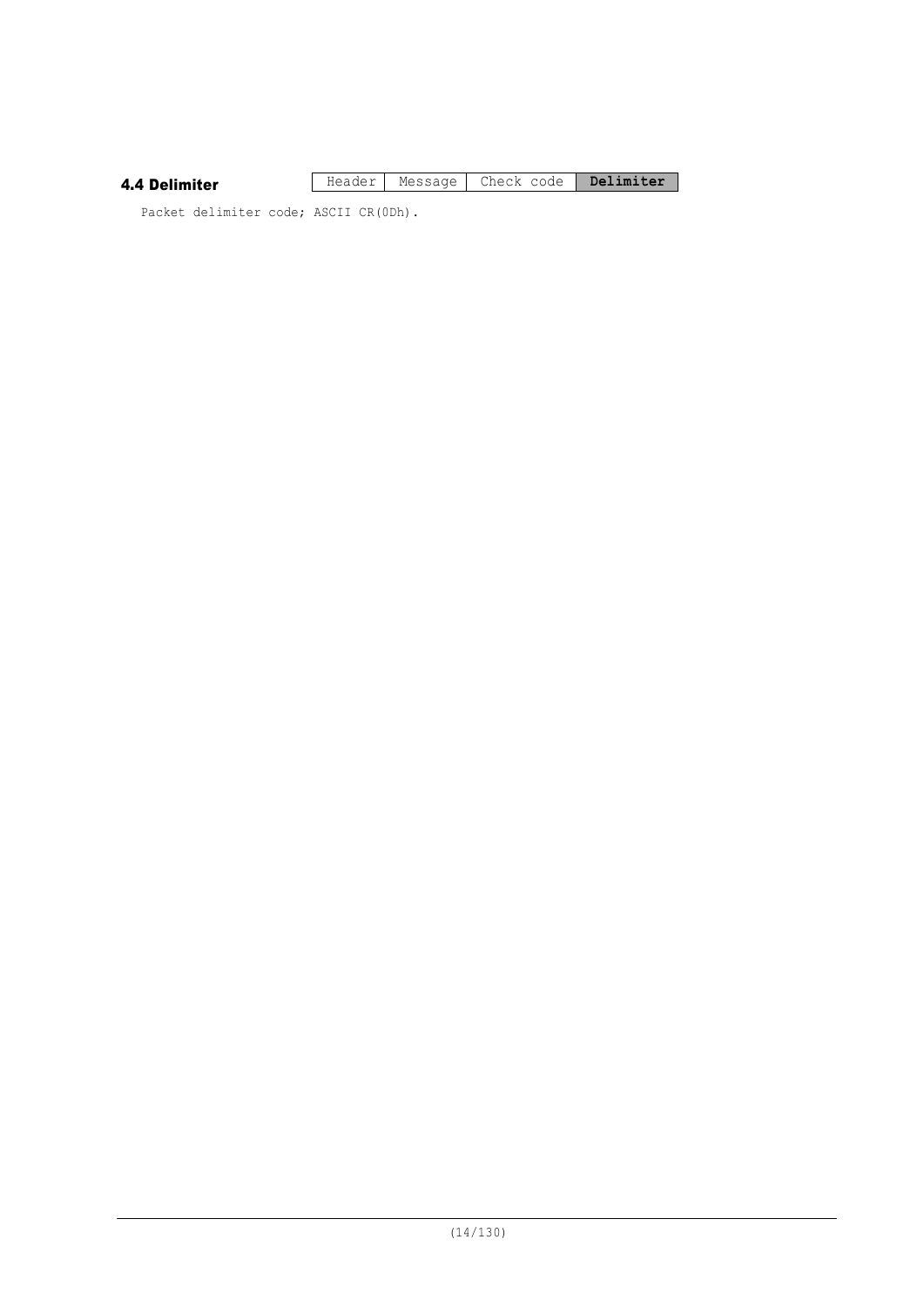### 5. Message type

### 5.1 Get current Parameter from a monitor.

| omv  | ΟP        | code     |            | code            | ᇭᆏ |
|------|-----------|----------|------------|-----------------|----|
|      |           | page     |            |                 |    |
|      | u i       | $\Omega$ |            |                 |    |
| 1 St | $\cap$ nd | ∽rd      | <b>LII</b> | $6^{\text{tn}}$ |    |

Send this message when you want to get the status of a monitor.

For the status that you want to get, specify the "OP code page" the "OP code", refer to "Appendix A. Operation code table".

```
1
st
byte) STX: Start of Message
```
ASCII STX (02h)

2<sup>nd</sup>-3<sup>rd</sup>bytes) OP code page: Operation code page.

Specify the "OP code page" for the control which you want to get the status.

Refer to "Appendix A Operation code table" for each item.

OP code page data must be encoded to ASCII characters.

Ex.) The byte data 02h must be encoded to ASCII characters '0' and '2' (30h and 32h).

```
OP code page 02h -> OP code page (Hi) = ASCII '0' (30h)
```
OP code page (Lo) = ASCII '2' (32h)

Refer to Operation code table. (Appendix A)

4<sup>th</sup>-5<sup>th</sup>bytes) OP code: Operation code

Refer to "Appendix A Operation code table" for each item.

OP code data must be encoded to ASCII characters.

Ex.) The byte data 3Ah must be encoded to ASCII characters '3' and 'A' (33h and 41h).

OP code 3Ah -> OP code (Hi) = ASCII '3' (33h)

OP code  $(L_0)$  = ASCII 'A'  $(41h)$ 

Refer to Operation code table.

6 th byte) ETX: End of Message

ASCII ETX (03h)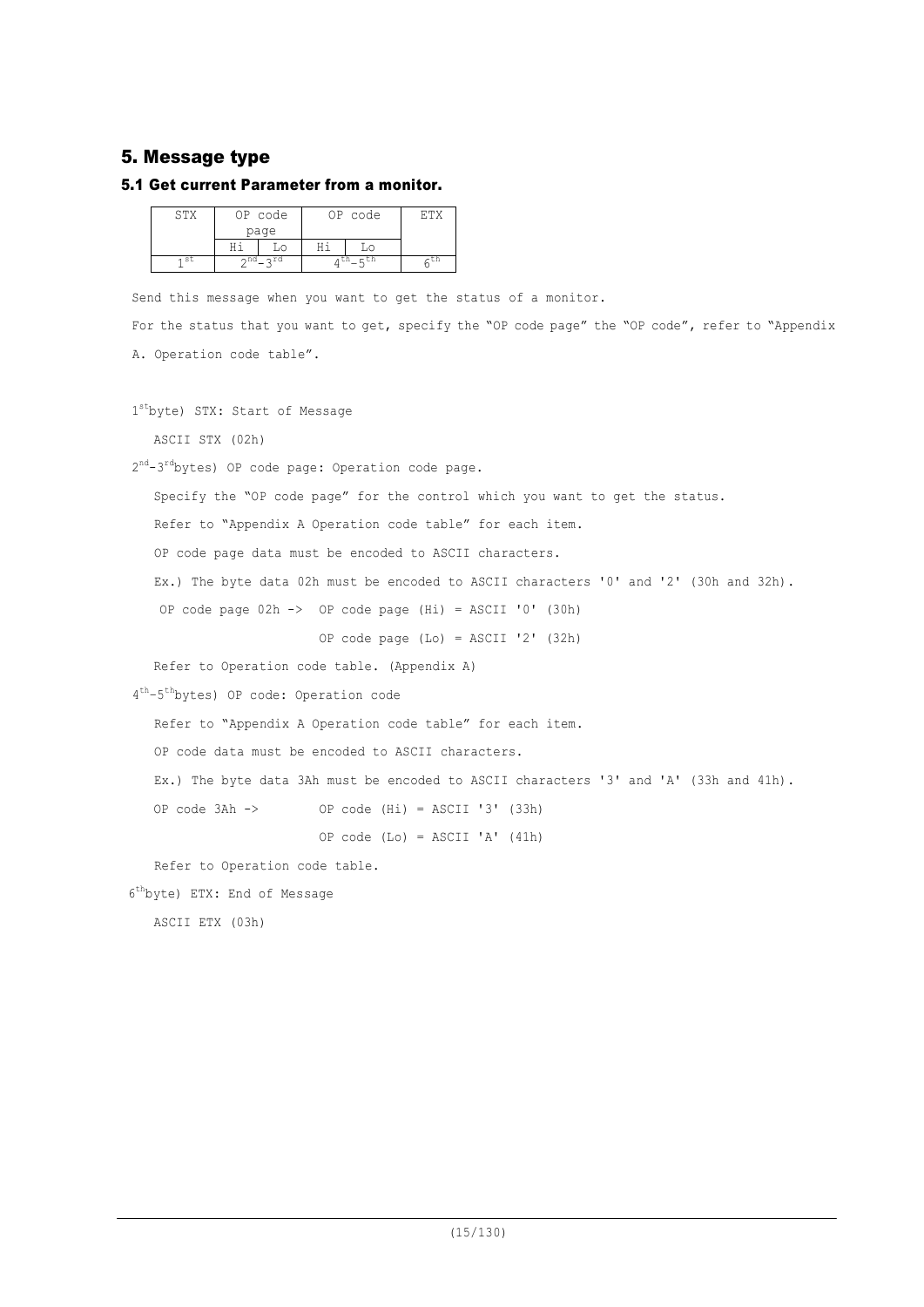#### 5.2 "Get parameter" reply

| STX       |    | Result                    | ΟP   | code               | ΟP      | code                                         |    | Type               |                                                     |  | Max value |                                                       |  | Current Value | ETX                   |
|-----------|----|---------------------------|------|--------------------|---------|----------------------------------------------|----|--------------------|-----------------------------------------------------|--|-----------|-------------------------------------------------------|--|---------------|-----------------------|
|           |    |                           |      | page               |         |                                              |    |                    |                                                     |  |           |                                                       |  |               |                       |
|           | Ηi | $\sim$                    | Ηi   | Lο                 | Ηi      | ച∪                                           | Ηi | Lο                 | MSB                                                 |  | LSB       | MSB                                                   |  | LSB           |                       |
| 1 St<br>÷ |    | $n^{nd}$ $n^{rd}$<br>$ -$ | , th | $-5$ <sup>th</sup> | ، 11 با | oth<br>$\neg$ Un<br>$\overline{\phantom{0}}$ |    | $-9$ <sup>th</sup> | $\sim$ cn<br>∣∧ ∪<br>$\overline{\phantom{0}}$<br>∸∸ |  |           | $4.7$ Un<br>Д<br>$\overline{\phantom{0}}$<br><b>.</b> |  |               | 0 <sub>rm</sub><br>∸∪ |

The monitor replies with a current value and the status of the requested item (operation code). 1stbyte) STX: Start of Message

ASCII STX (02h)

2<sup>nd</sup>-3<sup>rd</sup>bytes) Result code.

These bytes indicate a result of the requested commands as follows,

00h: No Error.

01h: Unsupported operation with this monitor or unsupported operation under current condition.

This result code from the monitor is encoded to ASCII characters.

Ex.) The byte data 01h is encoded to ASCII character '0' and '1' (30h and 31h).

4<sup>th</sup>-5<sup>th</sup>bytes) OP code page: Operation code page.

These bytes indicate a replying item's OP code page.

This returned value from the monitor is encoded to ASCII characters.

Ex.) The byte data 02h is encoded to ASCII character '0' and '2' (30h and 32h).

Refer to the operation code table.

6 th –7 th bytes) OP code: Operation code

These bytes indicate a replying item's OP code.

This returned value from the monitor is encoded to ASCII characters.

Refer to the operation code table.

Ex.) The byte data 1Ah is encoded to ASCII character '1' and 'A' (31h and 41h).

8<sup>th</sup> -9<sup>th</sup>bytes) Type: Operation type code

00h: Set parameter

01h: Momentary

Like the Auto Setup function which automatically changes the parameter.

This returned value from the monitor is encoded to ASCII characters.

Ex.) The byte data 01h is encoded to ASCII character '0' and '1' (30h and 31h).

10<sup>th</sup>-13<sup>th</sup>bytes) Max. value: Maximum value which monitor can accept. (16bits)

This returned value from the monitor is encoded to ASCII characters.

Ex.) '0','1','2' and '3' means 0123h (291)

14<sup>th</sup> -17<sup>th</sup>bytes) Current Value: (16bits)

This returned value from the monitor is encoded to ASCII characters.

Ex.) '0','1','2' and '3' means 0123h (291)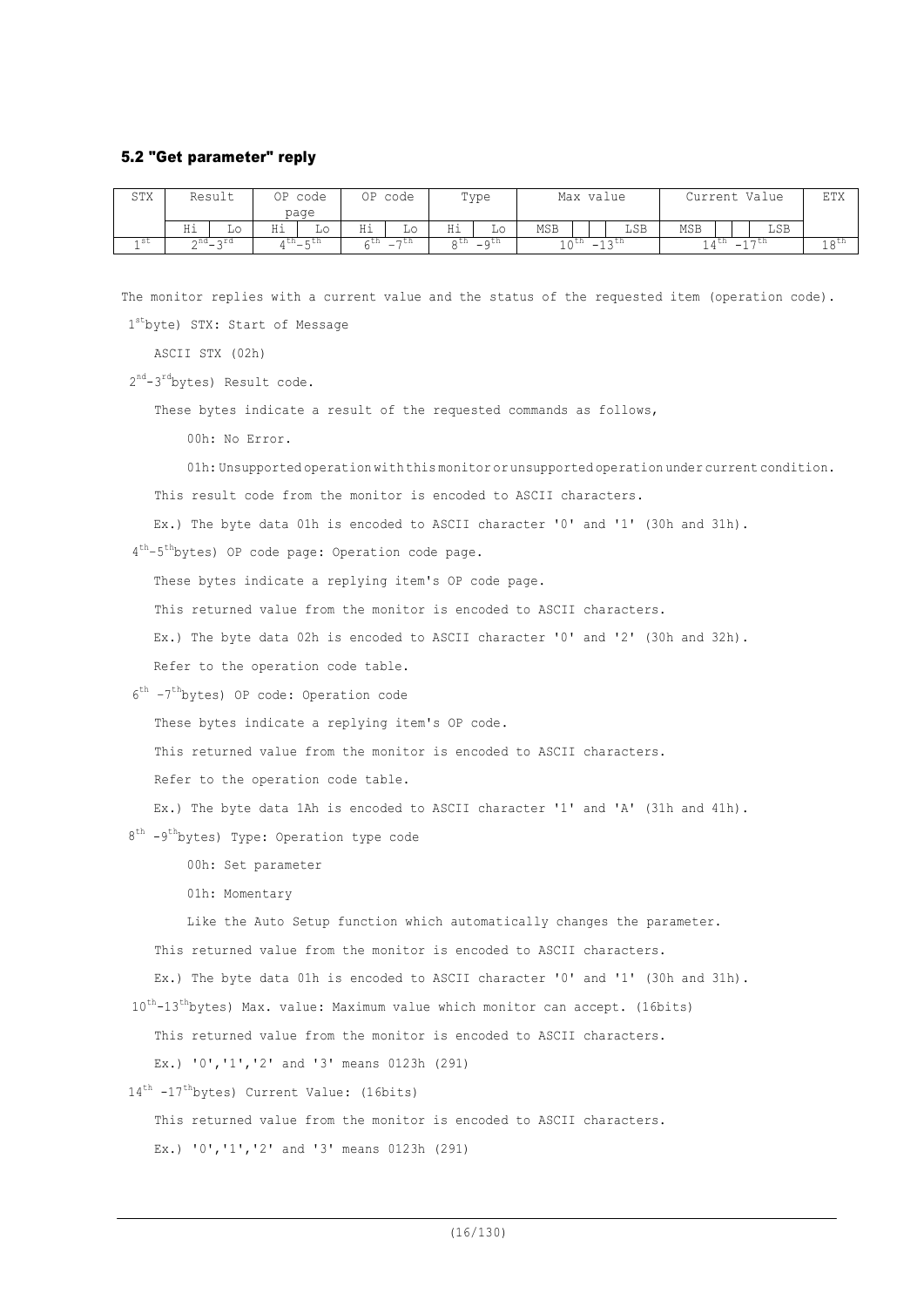18<sup>th</sup>byte) ETX: End of Message ASCII ETX (03h)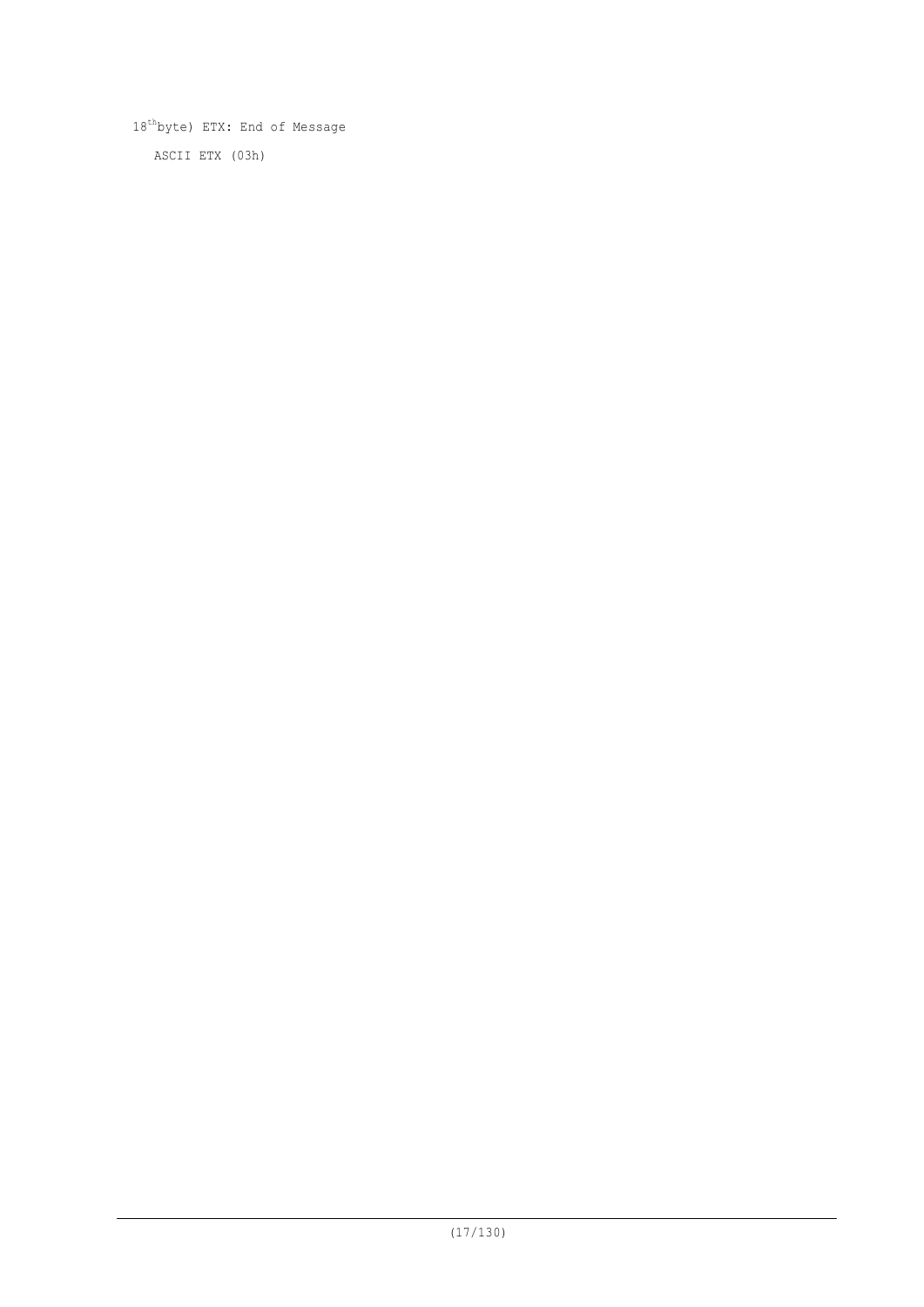### 5.3 Set parameter

| STX             | OP code<br>page                                                            | OP code           | Set Value                        |     | ETX              |  |  |
|-----------------|----------------------------------------------------------------------------|-------------------|----------------------------------|-----|------------------|--|--|
|                 | Ηi<br>Lo                                                                   | Hi<br>Lο          | MSB                              | LSB |                  |  |  |
| 1 <sup>st</sup> | $2^{nd} - 3^{rd}$                                                          | $4^{th} - 5^{th}$ | $6^{th} - 9^{th}$                |     | $10^{\text{th}}$ |  |  |
|                 | Send this message to change monitor's adjustment and so on.                |                   |                                  |     |                  |  |  |
|                 | The controller requests a monitor to change value.                         |                   |                                  |     |                  |  |  |
|                 | 1stbyte) STX: Start of Message                                             |                   |                                  |     |                  |  |  |
|                 | ASCII STX (02h)                                                            |                   |                                  |     |                  |  |  |
|                 | $2^{nd}-3^{rd}$ bytes) OP code page: Operation code page                   |                   |                                  |     |                  |  |  |
|                 | This OP code page data must be encoded to ASCII characters.                |                   |                                  |     |                  |  |  |
|                 | Ex.) The byte data 02h must be encoded to ASCII '0' and '2' (30h and 32h). |                   |                                  |     |                  |  |  |
|                 | Refer to the Operation code table.                                         |                   |                                  |     |                  |  |  |
|                 | 4 <sup>th</sup> -5 <sup>th</sup> bytes) OP code: Operation code            |                   |                                  |     |                  |  |  |
|                 | This OP code data must be encoded to ASCII characters.                     |                   |                                  |     |                  |  |  |
|                 | Ex.) OP code $1Ah \rightarrow$ OP code (Hi) = ASCII '1' (31h)              |                   |                                  |     |                  |  |  |
|                 |                                                                            |                   | OP code $(Lo) = ASCII 'A' (41h)$ |     |                  |  |  |
|                 | Refer to the Operation code table.                                         |                   |                                  |     |                  |  |  |
|                 | $6^{th} - 9^{th}$ bytes) Set value: (16bit)                                |                   |                                  |     |                  |  |  |
|                 | This data must be encoded to ASCII characters.                             |                   |                                  |     |                  |  |  |
|                 | $Ex.$ ) 0123h ->                                                           |                   | $1^{st}$ (MSB) = ASCII '0' (30h) |     |                  |  |  |
|                 |                                                                            |                   | $2^{nd}$ = ASCII '1' (31h)       |     |                  |  |  |
|                 |                                                                            |                   | $3^{rd}$ = ASCII '2' (32h)       |     |                  |  |  |
|                 |                                                                            |                   | $4^{th}$ (LSB) = ASCII '3' (33h) |     |                  |  |  |
|                 | 10 <sup>th</sup> byte) ETX: End of Message                                 |                   |                                  |     |                  |  |  |
|                 | ASCII ETX (03h)                                                            |                   |                                  |     |                  |  |  |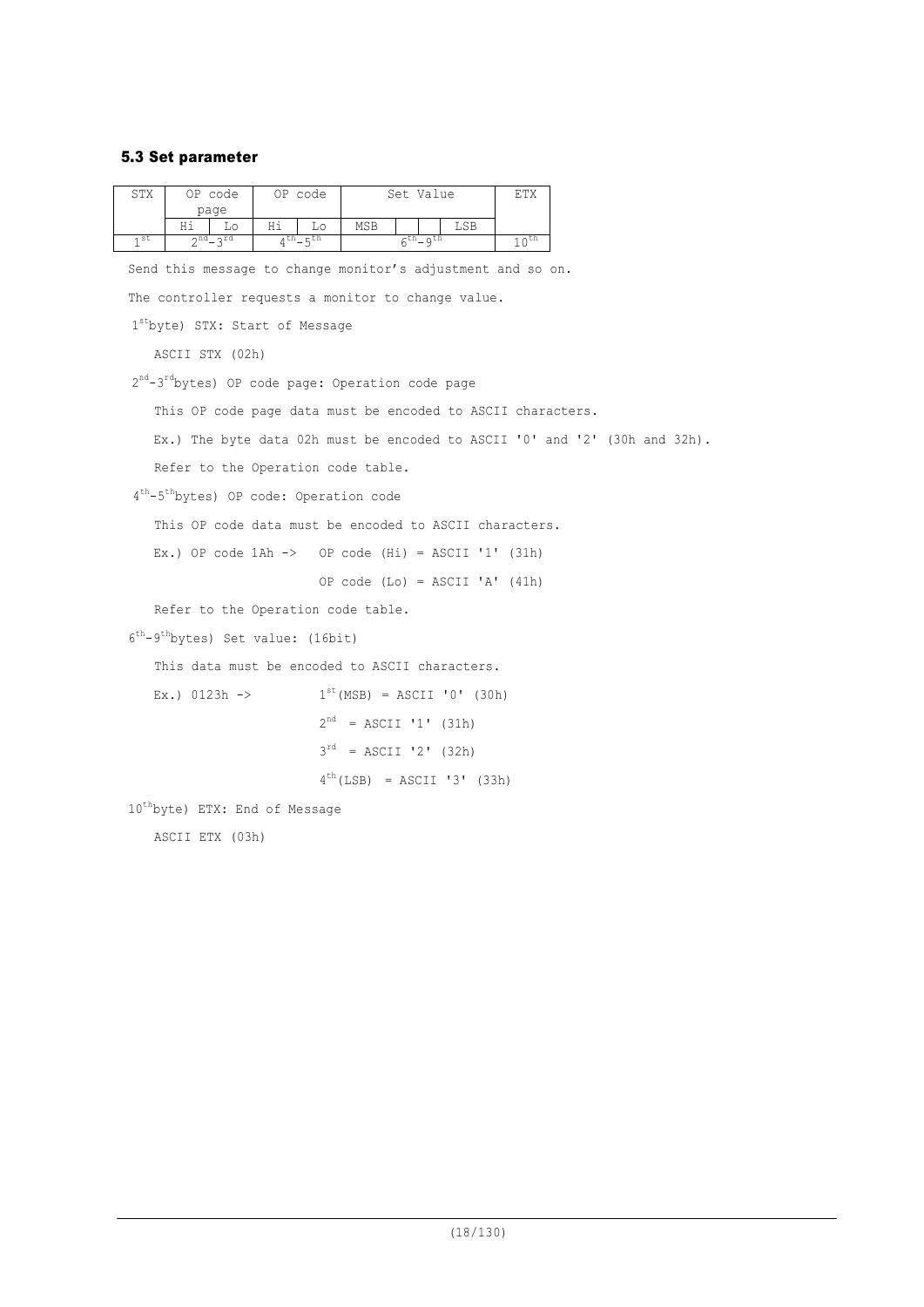#### 5.4 "Set parameter" reply

| STX  |          | Result   | OP.          | code           | ΟP | code                                 |                                                                                               | Type |            | Max value |  |     |       |  | Requested setting | ETX |
|------|----------|----------|--------------|----------------|----|--------------------------------------|-----------------------------------------------------------------------------------------------|------|------------|-----------|--|-----|-------|--|-------------------|-----|
|      |          |          |              | page           |    |                                      |                                                                                               |      |            |           |  |     | Value |  |                   |     |
|      | Ηi       | TО       | TT 4<br>11 T | ⊥∪             | Ηi | Lο                                   | Ηi                                                                                            | Lο   | <b>MSB</b> |           |  | LSB | MSB   |  | LSB               |     |
| 4 St | ∩nd<br>∼ | ∽rd<br>- | ∧ UII        | $-$ cn<br>$ -$ |    | $5$ <sup>th</sup> $-7$ <sup>th</sup> | ath<br>ດປົ<br>$\sim$ Ln<br>$\sim$ $\sim$ $\sim$ $\sim$ $\sim$<br>∣∩⊔⊔<br>-<br>-<br>∸ →<br>- - |      |            | n um      |  |     |       |  |                   |     |

The Monitor echoes back the parameter and status of the requested operation code.

1stbyte) STX: Start of Message

ASCII STX (02h)

2<sup>nd</sup>-3<sup>rd</sup>bytes) Result code

ASCII '0''0' (30h, 30h): No Error.

ASCII '0''1' (30h, 31h): Unsupported operation with this monitor or unsupported operation under current condition.

4<sup>th</sup>-5<sup>th</sup>bytes) OP code page: Echoes back the Operation code page for confirmation.

Reply data from the monitor is encoded to ASCII characters.

Ex.) OP code page 02h -> OP code page = ASCII '0' and '2' (30h and 32h)

Refer to Operation code table.

6<sup>th</sup>-7<sup>th</sup>bytes) OP code: Echoes back the Operation code for confirmation.

Reply data from the monitor is encoded to ASCII characters.

Ex.) OP code  $1Ah \rightarrow$  OP code  $(Hi) = ASCII '1' (31h)$ 

OP code  $(Lo) = ASCII 'A' (41h)$ 

Refer to Operation code table

```
8<sup>th</sup>-9<sup>th</sup>bytes) Type: Operation type code
```
ASCII '0''0' (30h, 30h): Set parameter

ASCII '0''1' (30h, 31h): Momentary

Like Auto Setup function, that automatically changes the parameter.

10<sup>th</sup>-13<sup>th</sup>bytes) Max. value: Maximum value that monitor can accept. (16bits)

Reply data from the monitor is encoded to ASCII characters.

Ex.) '0''1''2''3' means 0123h (291)

14<sup>th</sup> -17<sup>th</sup>bytes) Requested setting Value: Echoes back the parameter for confirmation. (16bits) Reply data from the monitor is encoded to ASCII characters. Ex.) '0''1''2''3' means 0123h (291)

```
18
th
byte) ETX: End of Message
```
ASCII ETX (03h)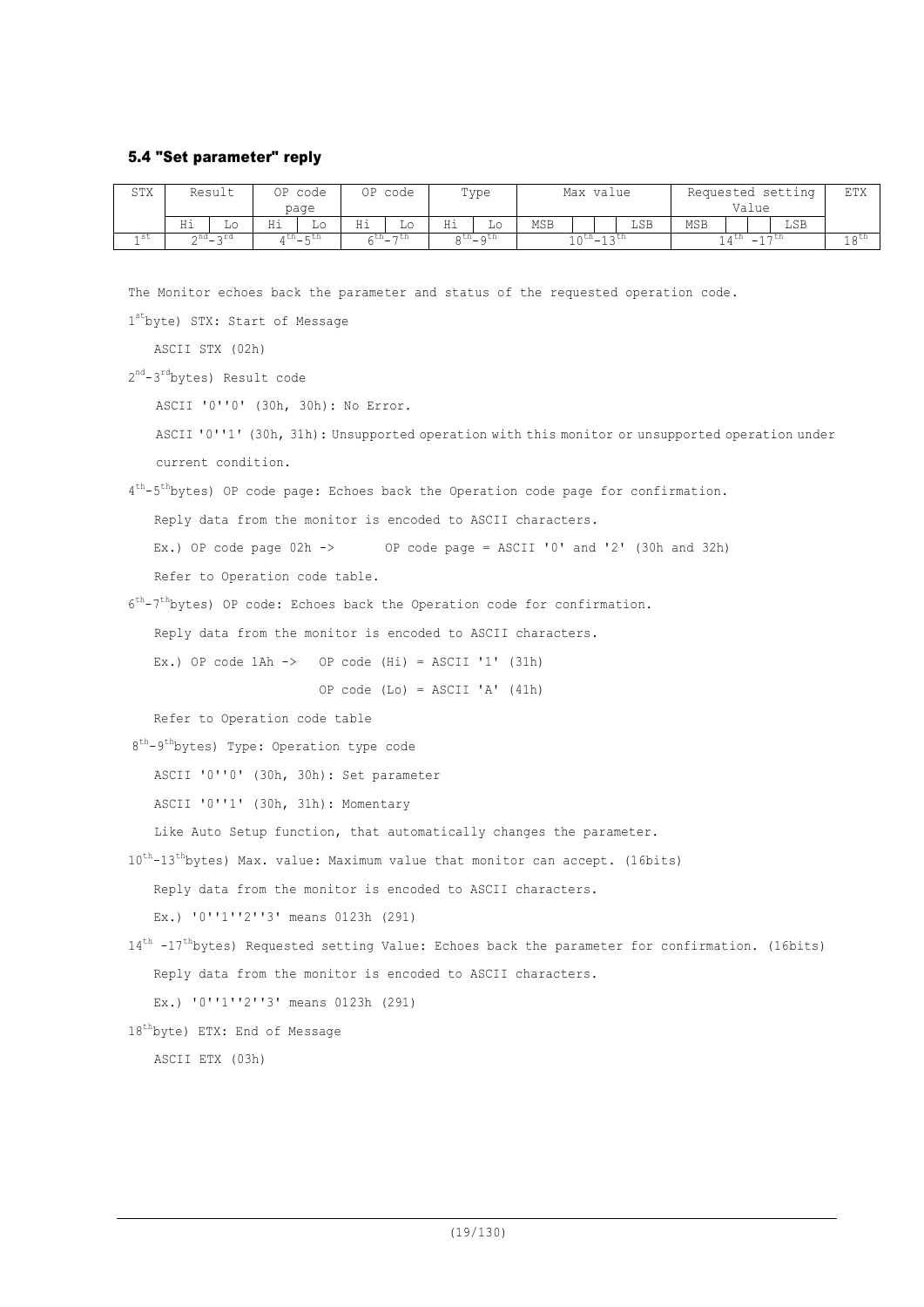### 5.5 Commands

"Command message format" depends on each command. Some commands are shown with usage. Refer to section

7 to 13.

### 5.5.1 Save Current Settings.

The controller requests for the monitor to store the adjusted value.

|  | Command code |  |
|--|--------------|--|
|  |              |  |

Ø Send "OC"(30h, 43h) as Save current settings command.

Ø Complete "Save Current setting" command packet as follows;

ASCII: 01h-30h-41h-30h-41h-30h-34h-02h-30h-43h-03h-CHK-0Dh

SOH-'0'-'A'-'0'-'A'-'0'-'4'-STX-'0'-'C'-ETX-CHK- CR

The monitor replies the packet for confirmation as follows;

SOH-'0'-'0'-'A'-'B'-'0'-'6'-STX-'0'-'0'-'0'-'C'-ETX-CHK- CR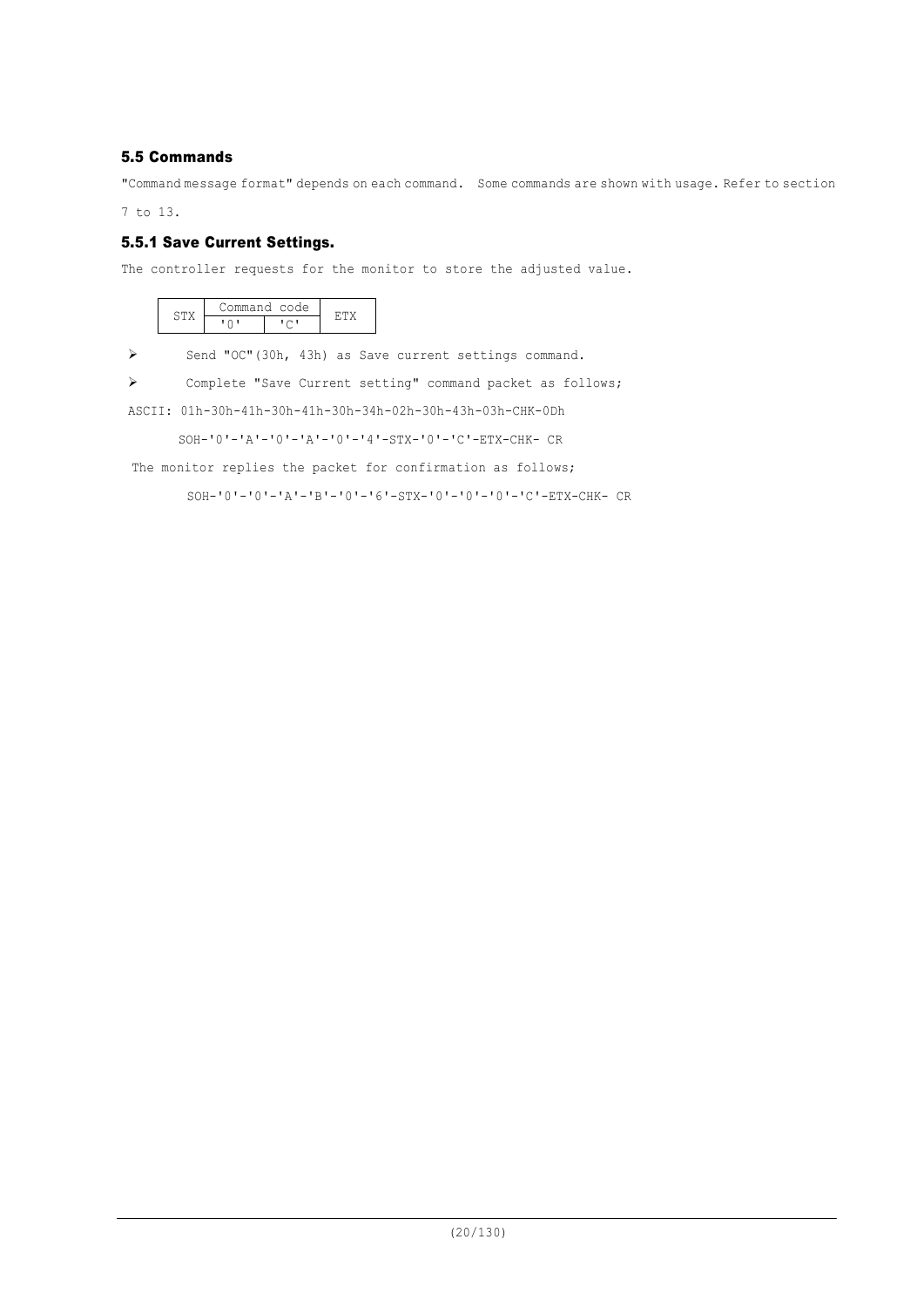### 5.5.2 Get Timing Report and Timing reply.

The controller requests the monitor to report the displayed image timing.

|  | Command code |  |  |
|--|--------------|--|--|
|  |              |  |  |

Ø Send "07"(30h, 37h) as Get Timing Report command.

Ø Complete "Get Timing Report" command packet as follows;

ASCII: 01h-30h-41h-30h-41h-30h-34h-02h-30h-37h-03h-CHK-0Dh

SOH-'0'-'A'-'0'-'A'-'0'-'4'-STX-'0'-'7'-ETX-CHK- CR

The monitor replies status as the following format;

| $C$ $m_{17}$<br>◡⊥△ |          | $\sim$ mm $\sim$ m<br>∪∪шшанч |               | $\sim$ $\sim$<br>ັບ | $\sim$ $\sim$<br>$\sim$ $\sim$<br><br><b>.</b> |  | $\overline{\phantom{a}}$<br>$\sim$ $\sim$ $\sim$<br>---- |              |                   | 京田ソ<br>--- |  |                           |  |
|---------------------|----------|-------------------------------|---------------|---------------------|------------------------------------------------|--|----------------------------------------------------------|--------------|-------------------|------------|--|---------------------------|--|
|                     | $\prime$ | $\mathbf{E}$<br>-             | $\sim$<br>--- | ച∪<br>__            | <b>MSB</b>                                     |  |                                                          | $\cap$<br>ചാ | <b>MSB</b><br>___ |            |  | $\sim$ $-$<br>ച∪∟<br>____ |  |

Ø SS: Timing status byte

|       |         | Bit $7 = 1$ : Sync Frequency is out of range. |
|-------|---------|-----------------------------------------------|
|       |         | Bit $6 = 1$ : Unstable count                  |
|       | Bit 5-2 | Reserved (Don't care)                         |
| Bit 1 |         | 1: Positive Horizontal sync polarity.         |
|       |         | 0: Negative Horizontal sync polarity.         |
| Bit 0 |         | 1: Positive Vertical sync polarity.           |
|       |         | 0: Negative Vertical sync polarity.           |
|       |         |                                               |

Ø H Freq: Horizontal Frequency in unit 0.01kHz

Ø V Freq: Vertical Frequency in unit 0.01Hz

Ex.) When H Freq is '1''2''A''9' (31h, 32h, 41h, 39h), it means 47.77kHz.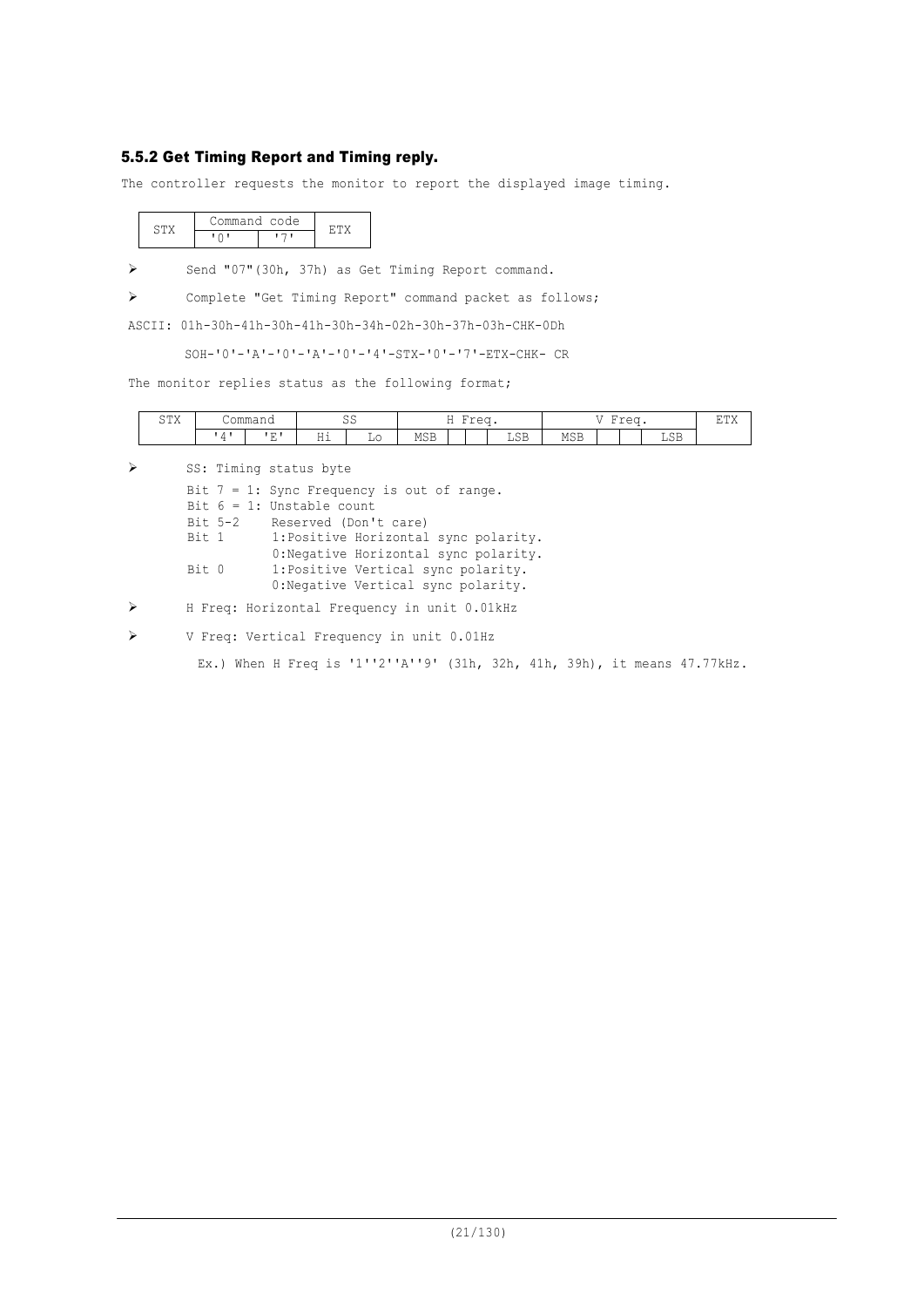#### 5.5.3 NULL Message

|  | ommand code. |  |  |
|--|--------------|--|--|
|  |              |  |  |

The NULL message returned from the monitor is used in the following cases;

- $\triangleright$  To tell the controller that the monitor does not have any answer to give to the host (not ready or not expected)
- Ø A null message will be returned by the monitor if the "Start Proof of Play" command is sent and the monitor has already started Proof of Play.
- Ø A null message will be returned by the monitor if the "Stop Proof of Play" command is sent and the monitor has not started Proof of Play.
- Ø Complete "NULL Message" command packet as follows; 01h-30h-30h-41h-42h-30h-34h-02h-42h-45h-03h-CHK-0Dh SOH-'0'-'0'-'A'-'B'-'0'-'4'-STX-'B'-'E'-ETX-CHK- CR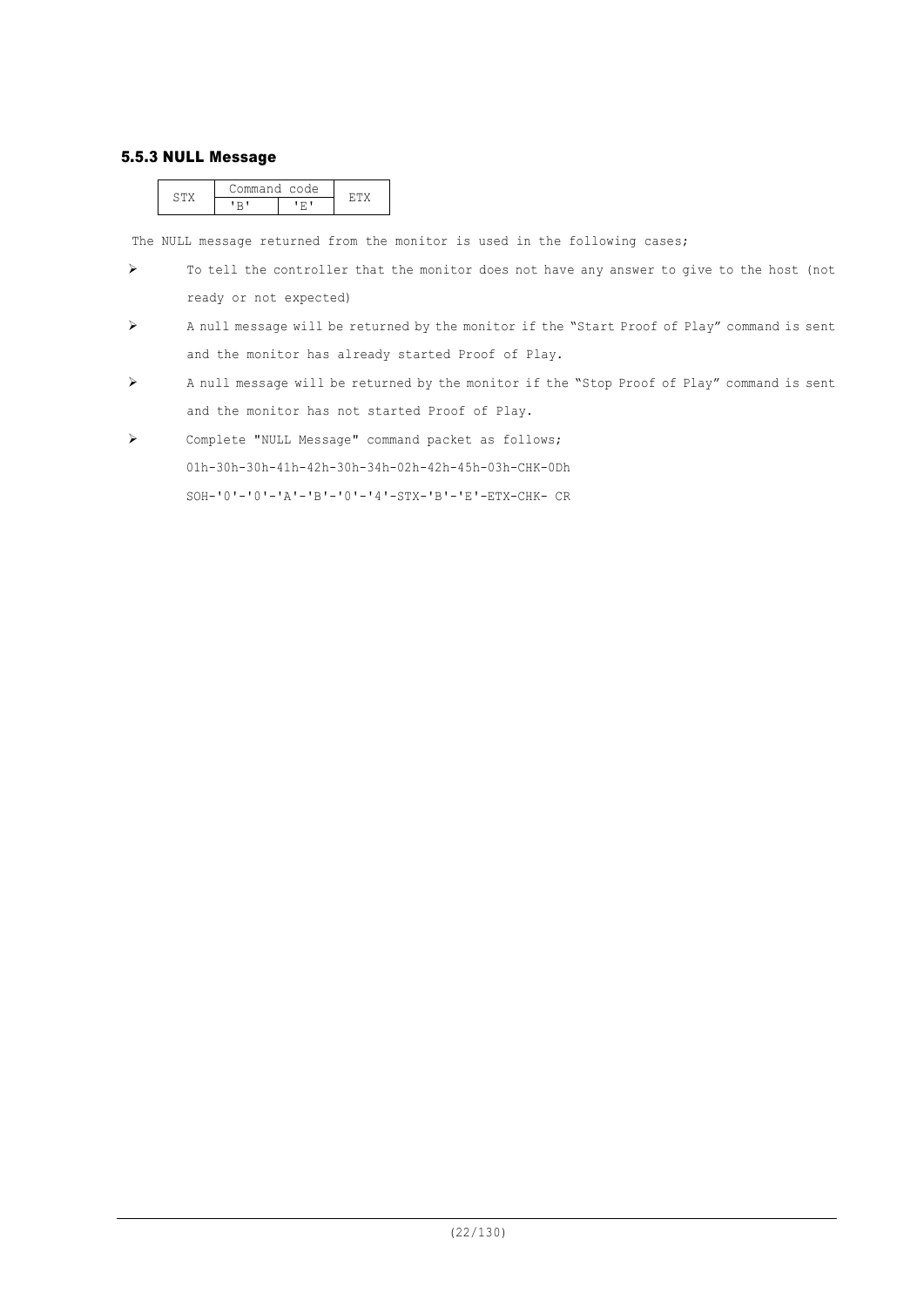### IV. Control Commands

### 6. Typical procedure example

The following is a sample of procedures to control the monitor, these are examples of "Get parameter",

"Set parameter" and "Save current settings".

#### 6.1. How to change the "Backlight" setting.

Step 1. The controller requests the Monitor to reply with the current brightness setting and capability

to support this operation. (Get parameter)

| Header                                   | Message                             | Check code | Delimiter |
|------------------------------------------|-------------------------------------|------------|-----------|
| SOH-'0'-Monitor ID-<br>- 101-101-101-161 | $STX - 101 - 101 - 111 - 101 - ETX$ | BCC        | СR        |

Header

```
SOH (01h): Start of Header
 '0' (30h): Reserved
 Monitor ID: Specify the Monitor ID from which you want to get a value.
             Ex.) If Monitor ID is '1', specify 'A'.
 '0' (30h): Message sender is the controller.
 'C' (43h): Message type is "Get parameter command".
 '0'-'6' (30h, 36h): Message length is 6 bytes.
Message
 STX (02h): Start of Message
 '0'-'0' (30h, 30h): Operation code page number is 0.
 '1'-'0' (31h, 30h): Operation code is 10h (in the OP code page 0).
 ETX (03h): End of Message
```

```
Check code
 BCC: Block Check Code
       Refer to the section 4.3 "Check code" for a BCC calculation.
```
Delimiter

CR (0Dh): End of packet

Step 2. The monitor replies with current Backlight setting and capability to support this operation.

| Header                  | Message                               | Check code   Delimiter |  |
|-------------------------|---------------------------------------|------------------------|--|
| SOH-'0'-'0'-Monitor ID- |                                       | <b>BCC</b>             |  |
| - ילי-יוי-יחי           | - '0'-'0'-'6'-'4'-'0'-'0'-'3'-'2'-ETX |                        |  |

Header

```
SOH (01h): Start of Header
  '0' (30h): Reserved
  '0' (30h): Message receiver is the controller.
  Monitor ID: Indicate a replying Monitor ID.
             Ex.) When this byte is set to 'A', the replying Monitor ID is '1'.
  'D' (44h): Message Type is "Get parameter reply".
  '1'-'2' (31h, 32h): Message length is 18 bytes.
Message
 STX (02h): Start of Message
  '0'-'0' (30h, 30h): Result code. No error.
  '0'-'0' (30h, 30h): Operation code page number is 0.
  '1'-'0' (31h, 30h): Operation code is 10h (in the page 0).
  '0'-'0' (30h, 30h): This operation is "Set parameter" type.
  '0'-'0'-'6'-'4' (30h, 30h, 36h, 34h): Backlight max value is 100(0064h).
  '0'-'0'-'3'-'2' (30h, 30h, 33h, 32h): Current Backlight setting is 50(0032h) .
  ETX (03h): End of Message
Check code
  BCC: Block Check Code
```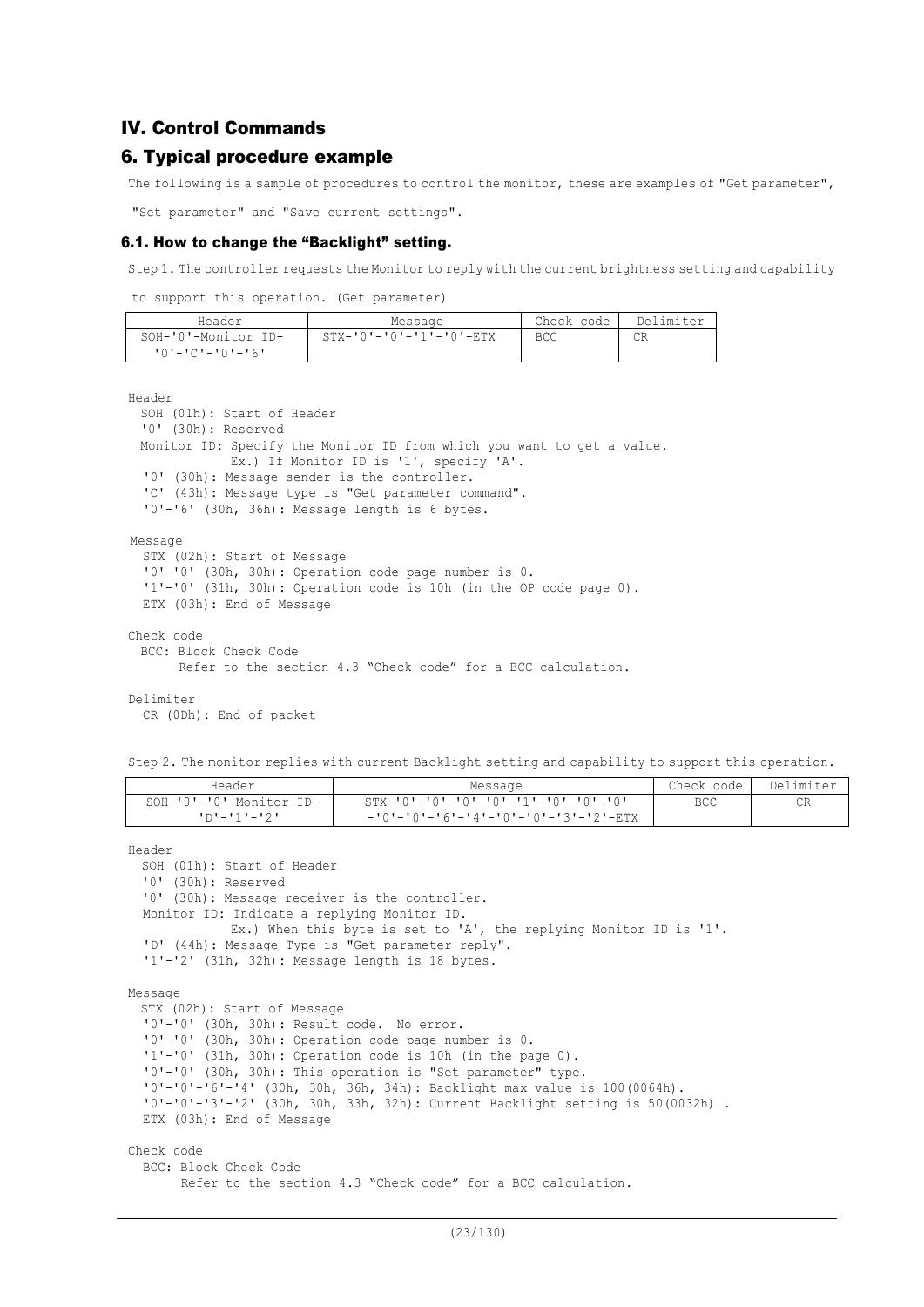Delimiter CR (0Dh): End of packet

Step 3. The controller request the monitor to change the Backlight setting

| Header              | Message                         | Check code | Delimiter |
|---------------------|---------------------------------|------------|-----------|
| SOH-'0'-Monitor ID- | $STX - 101 - 101 - 111 - 101 -$ | BCC        |           |
| +0+-+E+-+0+-+A+     |                                 |            |           |

Header

SOH (01h): Start of Header '0' (30h): Reserved Monitor ID: Specify the Monitor ID of which you want to change a setting. Ex.) If Monitor ID is '1', specify 'A'. '0' (30h): Message sender is the controller. 'E' (45h): Message Type is "Set parameter command". '0'-'A' (30h, 41h): Message length is 10 bytes.

Message

STX (02h): Start of Message '0'-'0' (30h, 30h): Operation code page number is 0. '1'-'0' (31h, 30h): Operation code is 10h (in the page 0). '0'-'0'-'5'-'0' (30h, 30h, 35h, 30h): Set Backlight setting 80(0050h). ETX (03h): End of Message

Check code

```
BCC: Block Check Code
      Refer to the section 4.3 "Check code" for a BCC calculation.
```
Delimiter

CR (0Dh): End of packet

Step 4. The monitor replies with a message for confirmation.

| Header                                     | Message                                                                                         | Check<br>code | Delimiter |
|--------------------------------------------|-------------------------------------------------------------------------------------------------|---------------|-----------|
| $SOH-101-101-$ Monitor ID -<br>コアナニナチナニナクナ | $STX-101-101-101-101-111-101-101-101-$<br>$10! - 10! - 16! - 14! - 10! - 10! - 15! - 10! - ETX$ | <b>BCC</b>    | CR        |

```
Header
  SOH (01h): Start of Header
  '0' (30h): Reserved
  '0' (30h): Message receiver is the controller.
 Monitor ID: Indicate a replying Monitor ID.
             Ex.) When this byte is set to 'A', the replying Monitor ID is '1'.
  'F' (46h): Message Type is "Set parameter reply".
  '1'-'2' (31h, 32h): Message length is 18 bytes.
Message
 STX (02h): Start of Message
  '0'-'0' (30h, 30h): Result code. No error.
  '0'-'0' (30h, 30h): Operation code page number is 0.
  '1'-'0' (31h, 30h): Operation code is 10h (in the page 0).
  '0'-'0' (30h, 30h): This operation is "Set parameter" type.
  '0'-'0'-'6'-'4' (30h, 30h, 36h, 34h): Backlight max value is 100(0064h).
  '0'-'0'-'5'-'0' (30h, 30h, 35h, 30h): Received a Backlight setting was 80(0050h) .
  ETX (03h): End of Message
Check code
  BCC: Block Check Code
        Refer to the section 4.3 "Check code" for a BCC calculation.
Delimiter
  CR (0Dh): End of packet
```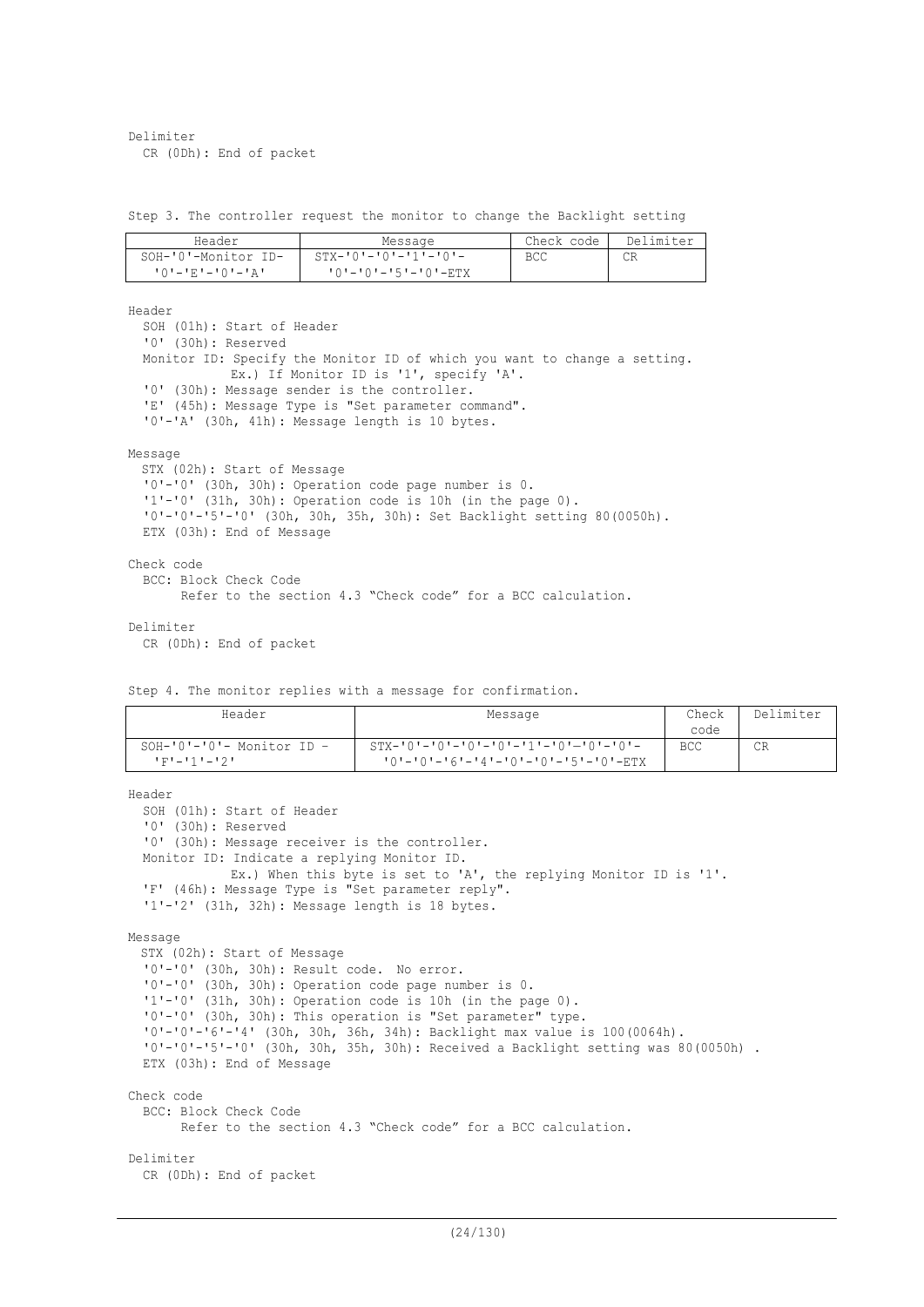Ø Repeat Step 1 and Step 2, if you need to check the Backlight setting. (Recommended) Step 5. Request the monitor to store the Backlight setting. (Save Current Settings Command)

| Header              | Message                | Check code | Delimiter |
|---------------------|------------------------|------------|-----------|
| SOH-'0'-Monitor ID- | $STX - '0 - 'C' - ETX$ | <b>BCC</b> |           |
| 10'-'A'-'0'-'4'     |                        |            |           |

Header

SOH (01h): Start of Header '0' (30h): Reserved Monitor ID: Specify the Monitor ID which you want to store the setting. Ex.) If Monitor ID is '1', specify 'A'. '0' (30h): Message sender is the controller. 'A' (41h): Message type is "Command". '0'-'4' (30h, 34h): Message length is 4 bytes. Message STX (02h): Start of Message '0'-'C' (30h, 43h): Command code is 0Ch as "Save current settings". ETX (03h): End of Message Check code BCC: Block Check Code Refer to the section 4.3 "Check code" for a BCC calculation. Delimiter CR (0Dh): End of packet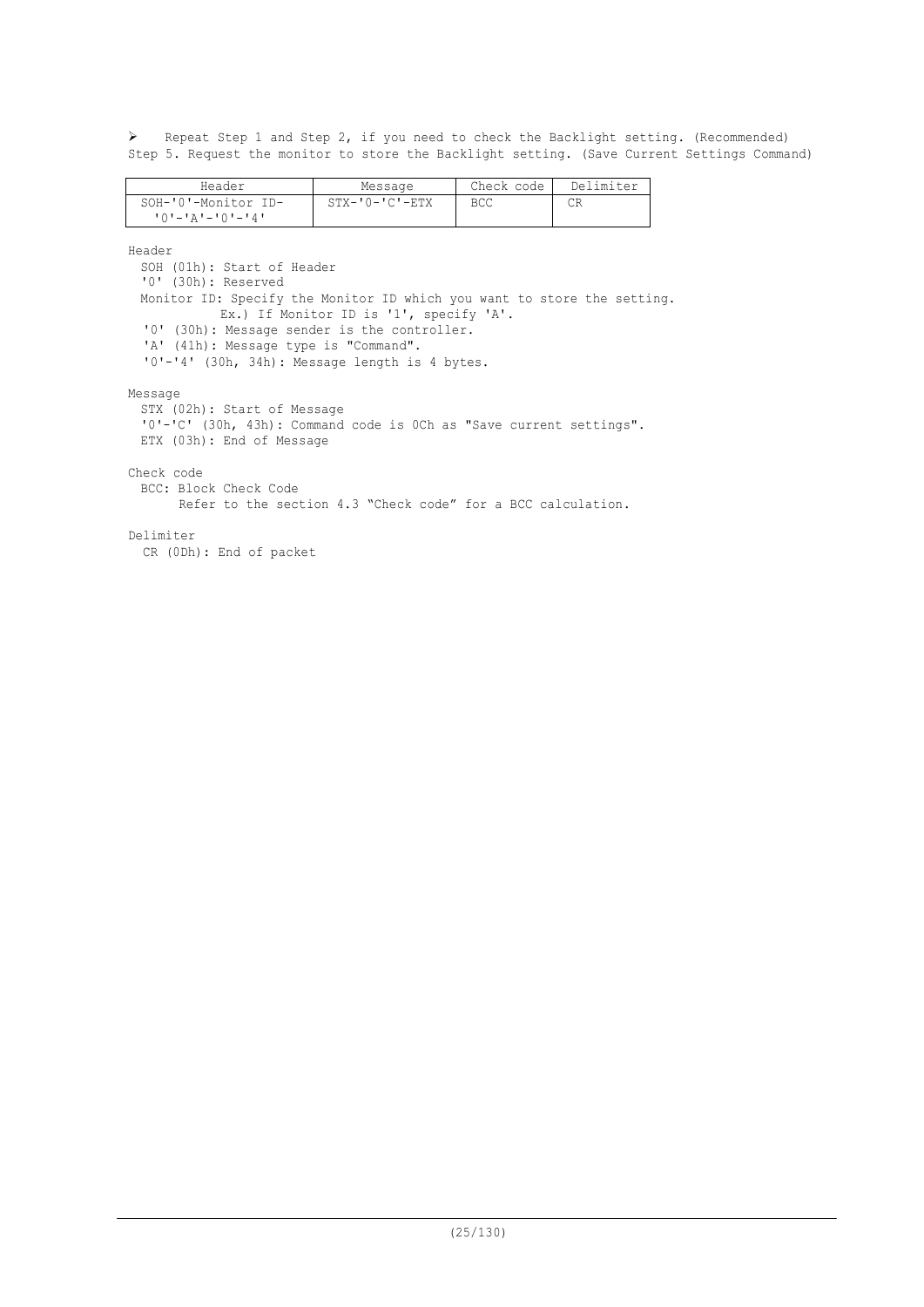#### 6.2. How to read the measurement value of the built-in temperature sensors.

MultiSync X841UHD, X981UHD, X651UHD have three built-in temperature sensors.

The controller can monitor inside temperatures by using those sensors with external control.

The following shows the procedure for reading the temperatures from the sensors.

Step 1. Select a temperature sensor which you want to read.

| Header              | Message                         | Check code | Delimiter |
|---------------------|---------------------------------|------------|-----------|
| SOH-'0'-Monitor ID- | $STX - 101 - 121 - 171 - 181 -$ | BCC        |           |
|                     | '0'-'0'-'0'-'1'-ETX             |            |           |

Header

```
SOH (01h): Start of Header
  '0' (30h): Reserved
 Monitor ID: Specify the Monitor ID which you want to get a value.
            Ex.) If Monitor ID is '1', specify 'A'.
  '0' (30h): Message sender is the controller.
  'E' (45h): Message Type is "Set parameter command".
  '0'-'A' (30h, 41h): Message length is 10 bytes.
Message
 STX (02h): Start of Message
  '0'-'2' (30h, 32h): Operation code page number is 2.
  '7'-'8' (37h, 38h): Operation code is 78h (on page 2).
  '0'-'0'-'0'-'1' (30h, 30h, 30h, 31h): Select the temperature sensor #1 (01h).
           00h: No meaning
           01h: Sensor #1
           02h: Sensor #2
          03h: Sensor #3
  ETX (03h): End of Message
Check code
  BCC: Block Check Code
        Refer to the section 4.3 "Check code" for a BCC calculation.
Delimiter
```
CR (0Dh): End of packet

Step 2. The monitor replies for confirmation.

| Header                         | Message                                | Check code | Delimiter |
|--------------------------------|----------------------------------------|------------|-----------|
| $SOH - '0' - '0'$ -Monitor ID- | $STX-101-101-101-121-171-181-101-101-$ | <b>BCC</b> | CR        |
| ユアナニュチュニュクエー                   | '0'-'0'-'0'-'3'-'0'-'0'-'0'-'1'-ETX    |            |           |

Header SOH (01h): Start of Header '0' (30h): Reserved '0' (30h): Message receiver is the controller. Monitor ID: Indicates a replying Monitor ID. Ex.) When this byte is set to 'A', the replying Monitor ID is '1'. 'F' (46h): Message Type is "Set parameter reply". '1'-'2' (31h, 32h): Message length is 18 bytes. Message STX (02h): Start of Message '0'-'0' (30h, 30h): Result code. No error. '0'-'2' (30h, 32h): Operation code page number is 2. '7'-'8' (37h, 38h): Operation code is 78h (in the page 2).

'0'-'0' (30h, 30h): This operation is "Set parameter" type.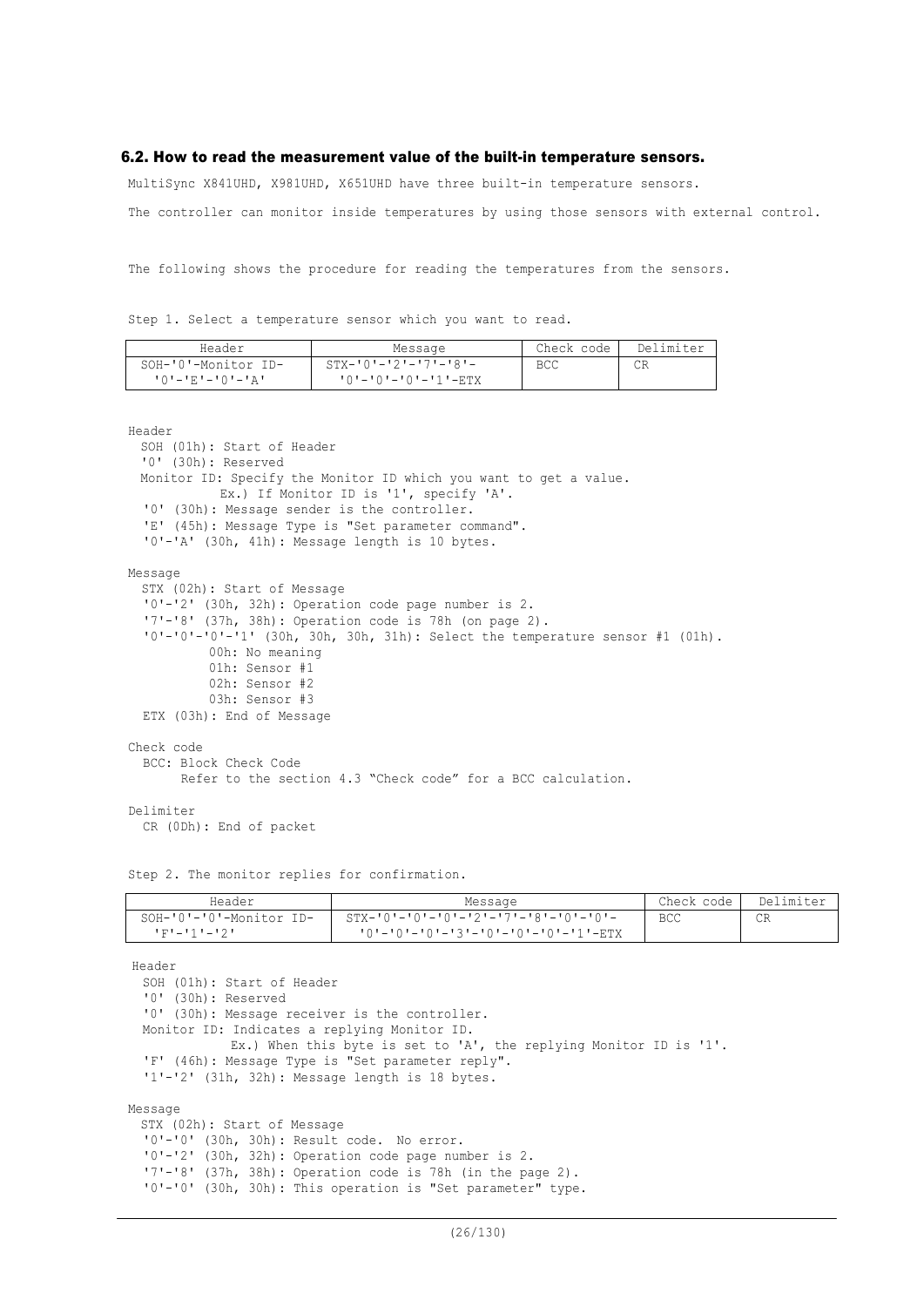```
'0'-'0'-'0'-'3' (30h, 30h, 30h, 33h): Number of temperature sensors are 3 (0003h).
  '0'-'0'-'0'-'1' (30h, 30h, 30h, 31h): temperature sensor is #1.
  ETX (03h): End of Message
Check code
  BCC: Block Check Code
      Refer to the section 4.3 "Check code" for a BCC calculation.
Delimiter
  CR (0Dh): End of packet
```
Step 3. The controller requests the monitor to send the temperature from the selected sensor.

| Header                  | Message                             | Check code | Delimiter |
|-------------------------|-------------------------------------|------------|-----------|
| SOH-'0'-Monitor ID-     | $STX - 101 - 121 - 171 - 191 - RTX$ | BCC        | СR        |
| $101 - 101 - 101 - 161$ |                                     |            |           |

Header

SOH (01h): Start of Header '0' (30h): Reserved Monitor ID: Specify the Monitor ID which you want to get a value. Ex.) If Monitor ID is '1', specify 'A'. '0' (30h): Message sender is the controller. 'C' (43h): Message Type is "Get parameter". '0'-'6' (30h, 36h): Message length is 6 bytes.

Message

STX (02h): Start of Message '0'-'2' (30h, 32h): Operation code page number is 2. '7'-'9' (37h, 39h): Operation code is 79h (in the page 2). ETX (03h): End of Message

Check code BCC: Block Check Code Refer to the section 4.3 "Check code" for a BCC calculation.

#### Delimiter

CR (0Dh): End of packet

Step 4. The monitor replies a temperature of selected sensor.

| Header                  | Message                                    | Check code | Delimiter |
|-------------------------|--------------------------------------------|------------|-----------|
| SOH-'0'-'0'-Monitor ID- |                                            | BCC        |           |
| יי-יוי-יחי              | - -'F'-'F'-'F'-'F'-'F'-'0'-'0'-'3'-'2'-ETX |            |           |

Header

SOH (01h): Start of Header '0' (30h): Reserved '0' (30h): Message receiver is the controller. Monitor ID: Indicate a replying Monitor ID. Ex.) When this byte is set to 'A', the replying Monitor ID is '1'. 'D' (44h): Message Type is "Get parameter reply". '1'-'2' (31h, 32h): Message length is 18 bytes. Message STX (02h): Start of Message

'0'-'0' (30h, 30h): Result code. No error. '0'-'2' (30h, 32h): Operation code page number is 2. '7'-'9' (37h, 39h): Operation code is 79h (in the page 2). '0'-'0' (30h, 30h): This operation is "Set parameter" type. 'F'-'F'-'F'-'F' (46h, 46h, 46h, 46h): Maximum value. '0'-'0'-'3'-'2' (30h, 30h, 33h, 32h): The temperature is 25 degrees Celsius.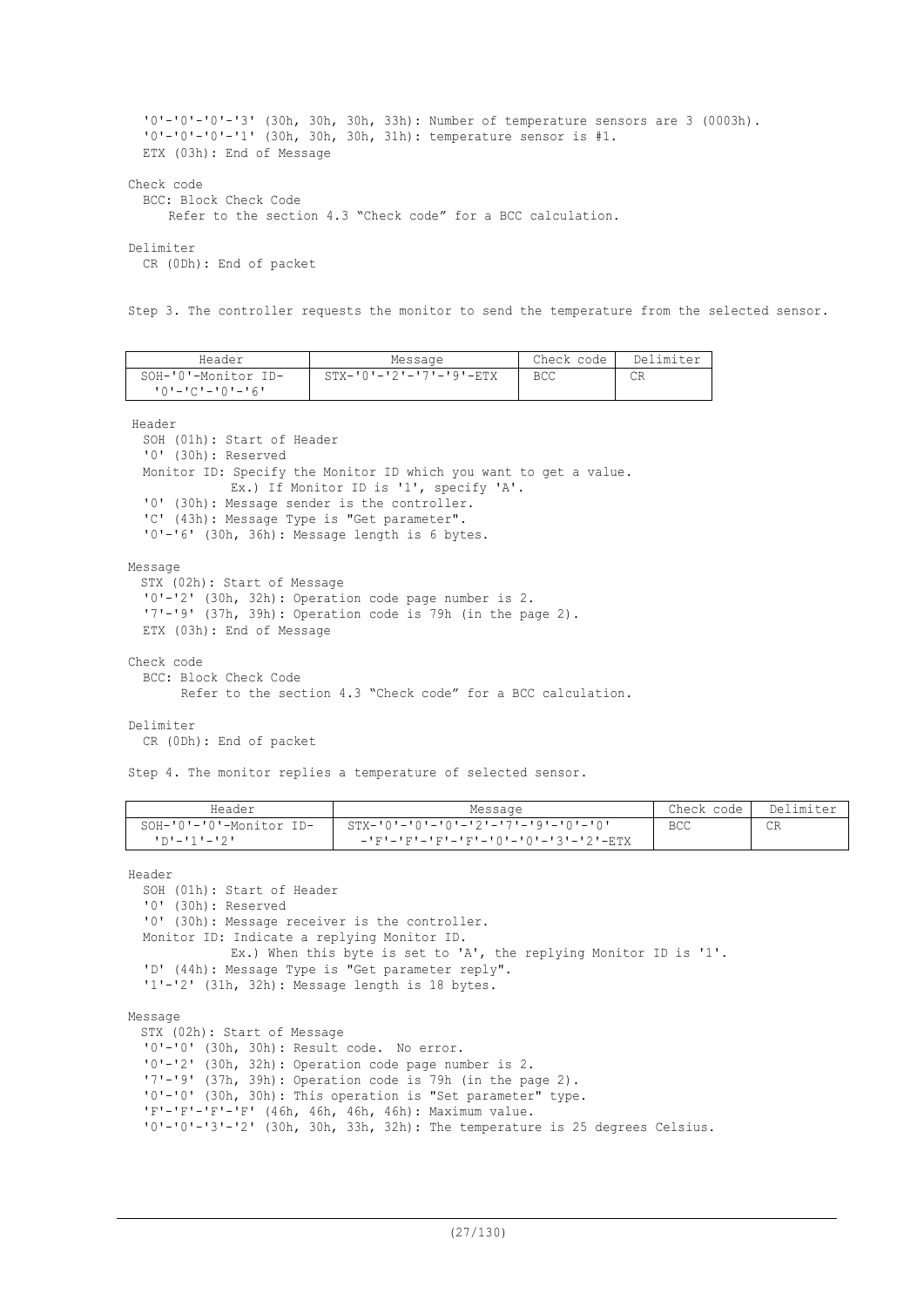| Temperature [Celsius] | Readout value       |             |  |  |  |  |
|-----------------------|---------------------|-------------|--|--|--|--|
|                       | Binary              | Hexadecimal |  |  |  |  |
| $+125.0$              | 0000 0000 1111 1010 | 00FAh       |  |  |  |  |
| $+25.0$               | 0000 0000 0011 0010 | 0032h       |  |  |  |  |
| $+ 0.5$               | 0000 0000 0000 0001 | 0001h       |  |  |  |  |
| 0                     | 0000 0000 0000 0000 | 0000h       |  |  |  |  |
| $-0.5$                | 1111 1111 1111 1111 | FFFFh       |  |  |  |  |
| $-25.0$               | 1111 1111 1100 1110 | FFCEh       |  |  |  |  |
| $-55.0$               | 1111 1111 1001 0010 | FF92h       |  |  |  |  |

Readout value is 2's complement.

ETX (03h): End of Message

Check code

BCC: Block Check Code

Refer to the section 4.3 "Check code" for a BCC calculation.

Delimiter

CR (0Dh): End of packet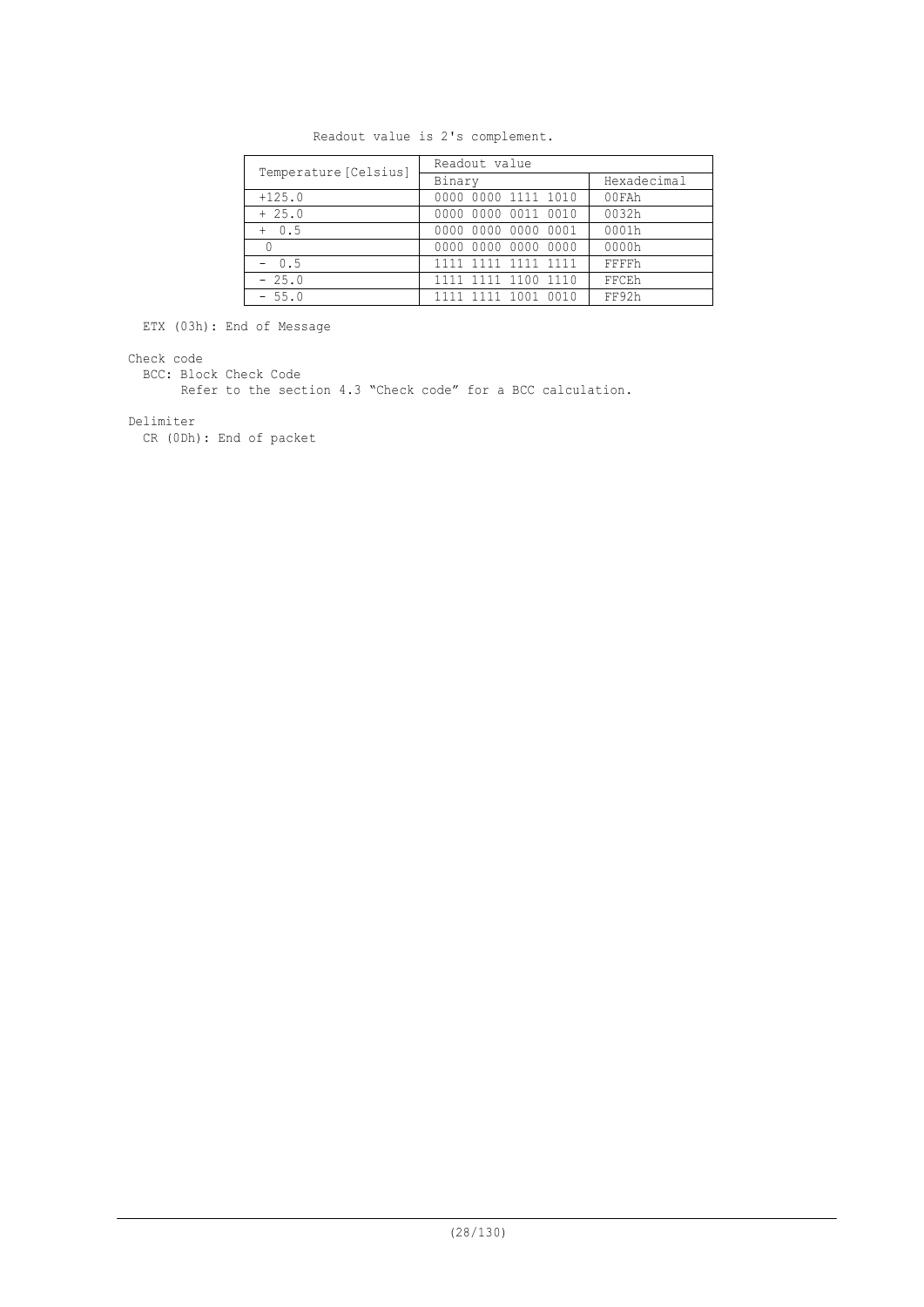# 6.3. Operation Code (OP code) Table

|                           | Item                              | 0P<br>code<br>page | OP code                                                                                                              | Parameter                                                                                                                                                  | Remarks   |
|---------------------------|-----------------------------------|--------------------|----------------------------------------------------------------------------------------------------------------------|------------------------------------------------------------------------------------------------------------------------------------------------------------|-----------|
|                           | BACKLIGHT                         | 00h                | 10h                                                                                                                  | 0: dark                                                                                                                                                    |           |
|                           | CONTRAST                          | 00h                | 12h                                                                                                                  | 100 (64h) : bright<br>$0:1$ ow                                                                                                                             |           |
|                           |                                   |                    |                                                                                                                      | 100 (64h) : high                                                                                                                                           |           |
|                           | SHARPNESS                         | 00h                | 8Ch                                                                                                                  | 0: dull<br>24(18h): sharp                                                                                                                                  |           |
|                           | BRIGHTNESS                        | 00h                | 92h                                                                                                                  | 0: dark                                                                                                                                                    |           |
|                           | COLOR TEMPERATURE                 | 00h                | 54h                                                                                                                  | 100(64h): bright<br>0:2600K                                                                                                                                | 100K/step |
|                           |                                   |                    |                                                                                                                      | 74(4Ah):10000K                                                                                                                                             |           |
|                           | COLOR TEMPERATURE<br>(CUSTOM)     | 00h                | 14h                                                                                                                  | 9: 10000K<br>11(0Bh): CUSTOM                                                                                                                               |           |
|                           | R GAIN                            | 00h                | 16h                                                                                                                  | $0:$ Dark                                                                                                                                                  |           |
|                           |                                   |                    |                                                                                                                      | 255 (FFh) : Bright                                                                                                                                         |           |
|                           | <b>B</b> GAIN                     | 00h                | 18h                                                                                                                  | $0:$ Dark                                                                                                                                                  |           |
|                           | G GAIN                            | 00h                | 1Ah                                                                                                                  | 255 (FFh) : Bright<br>$0:$ Dark                                                                                                                            |           |
| $\mathbb{R}^{\mathbb{H}}$ |                                   |                    |                                                                                                                      | 255 (FFh) : Bright                                                                                                                                         |           |
| PICTU                     | COLOR CONTROL<br>GAMMA CORRECTION | 00h<br>02h         | RED:<br>9Bh<br>YELLOW:<br>9Ch<br>GREEN:<br>9 <sub>Dh</sub><br>CYAN:<br>9Eh<br>BLUE:<br>9Fh<br>MAGENTA:<br>A0h<br>68h | 0:<br>100(64h):(center)<br>200(C8h):<br>0: No mean<br>1: NATIVE                                                                                            |           |
|                           | UHD UPSCALING                     | 11h                | 09h                                                                                                                  | 4:2.2<br>8:2.4<br>7: S GAMMA<br>5: DICOM SIM.<br>6: PROGRAMABLE1<br>13(ODh): PROGRAMABLE2<br>14 (OEh): PROGRAMABLE3<br>0: No mean<br>$1:$ LOW<br>2: MIDDLE |           |
|                           |                                   |                    |                                                                                                                      | 3: HIGH                                                                                                                                                    |           |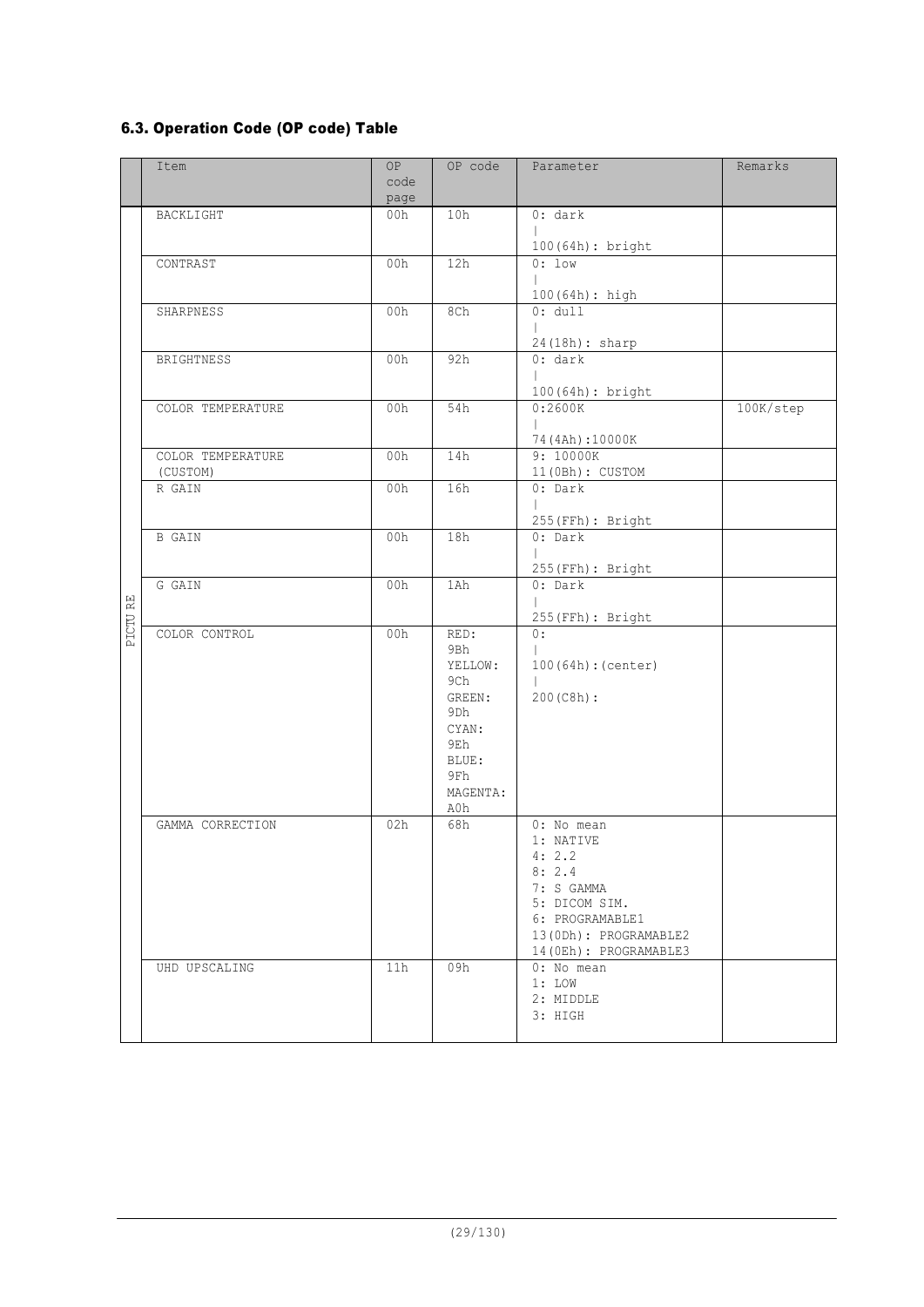| Item          |              | OP          | OP code | Parameter                                        | Remarks  |
|---------------|--------------|-------------|---------|--------------------------------------------------|----------|
|               |              | code        |         |                                                  |          |
| PICTURE MODE  |              | page<br>02h | 1Ah     | $0:$ No mean                                     | sRGB:    |
|               |              |             |         | 1: sRGB                                          | PC mode  |
|               |              |             |         | 3: HIGHBRIGHT                                    | only     |
|               |              |             |         | 4: STANDARD                                      | CINEMA:  |
|               |              |             |         | 5: CINEMA                                        | A/V mode |
|               |              |             |         | 8: CUSTOM1                                       | only     |
|               |              |             |         | 9: CUSTOM2                                       |          |
|               |              |             |         | 13(ODh): SVE-1 SETTING                           |          |
|               |              |             |         | 14(OEh): SVE-2 SETTING                           |          |
|               |              |             |         | 15(OFh): SVE-3 SETTING<br>16(10h): SVE-4 SETTING |          |
|               |              |             |         | 17(11h): SVE-5 SETTING                           |          |
| $SVE - (1-5)$ | PRESET       | 10h         | 51h     | 0: No mean                                       |          |
| SETTINGS      |              |             |         | 1: sRGB                                          |          |
|               |              |             |         | 2: Adobe RGB SIM                                 |          |
|               |              |             |         | 3: DCI SIM                                       |          |
|               |              |             |         | 4: REC-Bt709                                     |          |
|               |              |             |         | 5: HIGHBRIHGT                                    |          |
|               |              |             |         | 6: FULL<br>7: DICOM SIM                          |          |
|               |              |             |         | 8: PROGRAMMABLE1                                 |          |
|               |              |             |         | 9: PROGRAMMABLE2                                 |          |
|               |              |             |         | 10(OAh): PROGRAMMABLE3                           |          |
|               |              |             |         | 11 (OBh): PROGRAMMABLE4                          |          |
|               |              |             |         | 12 (OCh) : PROGRAMMABLE5                         |          |
|               |              |             |         | $13(0Dh):$ eciRGB $v2$                           |          |
|               | LUMINANCE    | 02h         | B3h     | $0(0*)$ : Dark                                   |          |
|               |              |             |         | 600 (0258h) (100%): Bright                       |          |
|               |              |             |         | Note: Conversion equation                        |          |
|               |              |             |         | Value = $(OSD Value / 100)$                      |          |
|               |              |             |         | * $(600 - 40) + 40$                              |          |
|               | WHITE        | 00h         | 54h     | 0:2600K                                          |          |
|               |              |             |         |                                                  |          |
|               |              | 00h         | 14h     | 74 (4Ah) : 10000K<br>2: NAVIVE                   |          |
|               |              |             |         | $11(0Bh):$ CUSTOM                                |          |
|               | WHITE x      | 10h         | 52h     | 250 (00FAh): 0.250                               |          |
|               |              |             |         |                                                  |          |
|               | WHITE y      | 10h         | 53h     | 480 (01E0h) : 0.480<br>250 (00FAh): 0.250        |          |
|               |              |             |         |                                                  |          |
|               |              |             |         | 480 (01E0h) : 0.480                              |          |
|               | GAMMA        | 02h         | 68h     | 0: No mean                                       |          |
|               |              |             |         | 5: DICOM SIM.                                    |          |
|               |              |             |         | 9: CST<br>11(0Bh): sRGB                          |          |
|               |              |             |         | 12(0Ch): L STAR                                  |          |
|               | CUSTOM VALUE | 02h         | E8h     | 0: 0.5 (MIN)                                     |          |
|               |              |             |         |                                                  |          |
|               |              |             |         | 350 (015Eh): 4.0 (MAX)                           |          |
|               | BLACK        | 10h         | 54h     | 1: 0.1 (MIN)                                     |          |
|               |              |             |         | 50(32h): 5.0(MAX)                                |          |
|               | RED x        | 10h         | 55h     | 550(0226h): 0.550                                |          |
|               |              |             |         |                                                  |          |
|               |              |             |         | 800 (0320h): 0.800                               |          |
|               | RED y        | 10h         | 56h     | 200 (00C8h): 0.200                               |          |
|               |              |             |         | 400(0190h): 0.400                                |          |
|               | GREEN X      | 10h         | 57h     | 100(0064h): 0.100                                |          |
|               |              |             |         |                                                  |          |
|               |              |             |         | 350 (015Eh) : 0.350                              |          |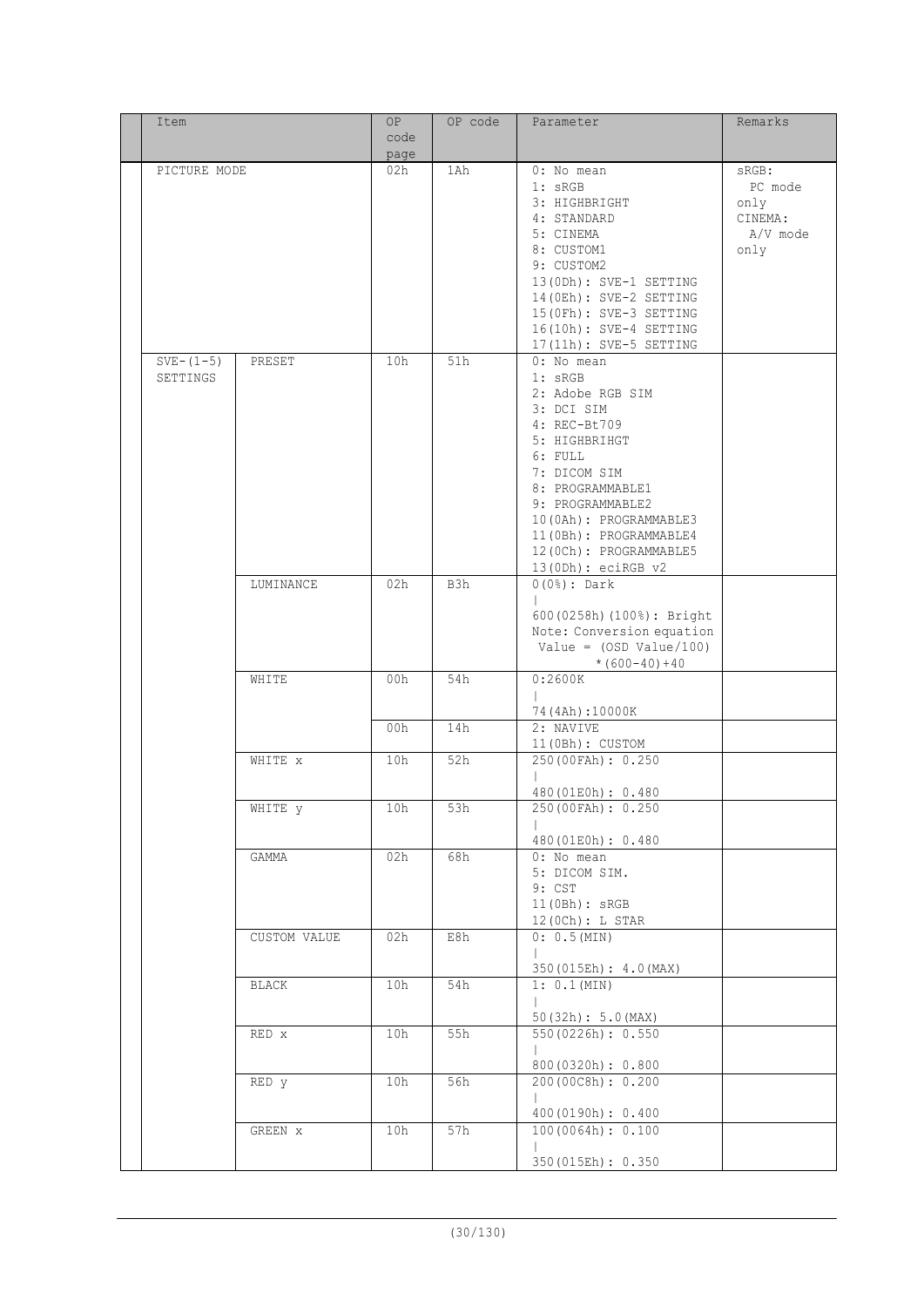|                            | Item               |        |                  | OP<br>code<br>page | OP code | Parameter                               | Remarks                       |
|----------------------------|--------------------|--------|------------------|--------------------|---------|-----------------------------------------|-------------------------------|
|                            |                    |        | GREEN y          | 10h                | 58h     | 500 (01F4h) : 0.500                     |                               |
|                            |                    |        |                  |                    |         | 900(0384h): 0.900                       |                               |
|                            |                    | BLUE x |                  | 10h                | 59h     | 0: 0.000                                |                               |
|                            |                    |        |                  |                    |         |                                         |                               |
|                            |                    | BLUE y |                  | 10h                | 5Ah     | 250 (00FAh): 0.250<br>0: 0.000          |                               |
|                            |                    |        |                  |                    |         |                                         |                               |
|                            |                    |        | COLOR VISION EMU | 10h                | 5Bh     | 150(0096h): 0.150<br>0: No mean         |                               |
|                            |                    |        |                  |                    |         | $1:$ OFF                                |                               |
|                            |                    |        |                  |                    |         | 2: P<br>3: D                            |                               |
|                            |                    |        |                  |                    |         | 4: T                                    |                               |
|                            |                    |        | UNIFORMITY       | 02h                | EEh     | 5: GRAY<br>$0:$ OFF                     |                               |
|                            |                    |        |                  |                    |         |                                         |                               |
|                            |                    |        |                  |                    |         | 5                                       |                               |
|                            |                    |        | METAMERISM       | 10h                | 5Ch     | 0: No mean<br>$1:$ OFF                  |                               |
|                            |                    |        |                  |                    |         | 2:ON                                    |                               |
|                            | RESET<br>(PICTURE) |        |                  | 02h                | CBh     | 0: No mean<br>2: Reset Picture category | Momentary                     |
|                            | ASPECT             |        |                  | 02h                | 70h     | 0: No mean                              | Wide:                         |
|                            |                    |        |                  |                    |         | 1: NORMAL<br>$2:$ FULL                  | Dynamic<br>A/V mode only      |
|                            |                    |        |                  |                    |         | 3: WIDE                                 |                               |
|                            |                    |        |                  |                    |         | 4: ZOOM                                 |                               |
|                            |                    |        |                  |                    |         | 6: DYNAMIC<br>7: 1:1                    |                               |
|                            | Zoom Control       |        | ZOOM             | 11h                | 2ch     | $0-89(59h)$ : No mean                   | The                           |
|                            |                    |        |                  |                    |         | 90(5Ah): 90%<br>91 (5Bh) : 91%          | following<br>commands can     |
|                            |                    |        |                  |                    |         |                                         | also be used.                 |
|                            |                    |        |                  |                    |         | 100(64h): 100%                          | OP code page<br>02h           |
|                            |                    |        |                  |                    |         | 300 (12Ch): 300%                        | OP code 6Fh                   |
|                            |                    |        |                  |                    |         |                                         | Parameter                     |
| $\mathrel{\boxdot}$<br>ŠΩ. |                    |        |                  |                    |         |                                         | $0:$ No mean<br>1:100%        |
| <b>TLCK</b>                |                    |        |                  |                    |         |                                         | 2:101%                        |
|                            |                    |        |                  |                    |         |                                         | $201(C9h)$ :                  |
|                            |                    |        |                  |                    |         |                                         | 300%                          |
|                            |                    |        | H ZOOM           | 11h                | 2Dh     | $0-89(59h)$ : No mean<br>90(5Ah): 90%   | The<br>following              |
|                            |                    |        |                  |                    |         | 91 (5Bh) : 91%                          | commands can                  |
|                            |                    |        |                  |                    |         | 100(64h): 100%                          | also be used.<br>OP code page |
|                            |                    |        |                  |                    |         |                                         | 02h                           |
|                            |                    |        |                  |                    |         | 300 (12Ch) : 300%                       | OP code 6Ch                   |
|                            |                    |        |                  |                    |         |                                         | Parameter<br>0: No mean       |
|                            |                    |        |                  |                    |         |                                         | 1:100%                        |
|                            |                    |        |                  |                    |         |                                         | 2:101%<br>$\overline{1}$      |
|                            |                    |        |                  |                    |         |                                         | $201(C9h)$ :<br>300%          |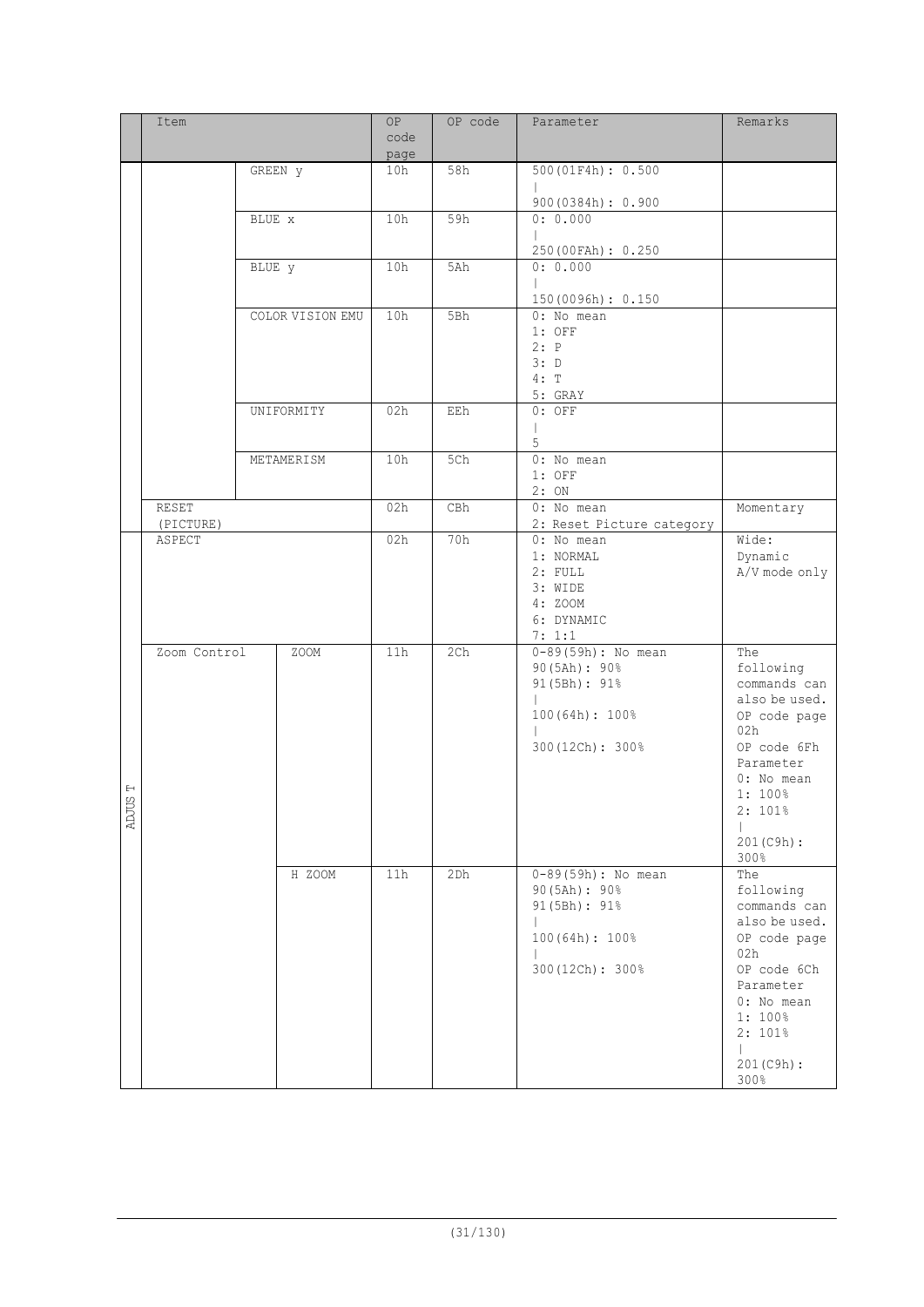|        | Item                |        | 0P   | OP code | Parameter                              | Remarks            |
|--------|---------------------|--------|------|---------|----------------------------------------|--------------------|
|        |                     |        | code |         |                                        |                    |
|        |                     |        | page |         |                                        |                    |
|        |                     | V ZOOM | 11h  | 2Eh     | $0 - 89(59h)$ : No mean                | The                |
|        |                     |        |      |         | 90(5Ah): 90%                           | following          |
|        |                     |        |      |         | 91 (5Bh) : 91%                         | commands can       |
|        |                     |        |      |         |                                        | also be used.      |
|        |                     |        |      |         | 100(64h): 100%                         | OP code page       |
|        |                     |        |      |         |                                        | 02h<br>OP code 6Dh |
|        |                     |        |      |         | 300 (12Ch) : 300%                      | Parameter          |
|        |                     |        |      |         |                                        | 0: No mean         |
|        |                     |        |      |         |                                        | 1:100%             |
|        |                     |        |      |         |                                        | 2:101%             |
|        |                     |        |      |         |                                        | $\mathbf{L}$       |
|        |                     |        |      |         |                                        | 201(C9h):          |
|        |                     |        |      |         |                                        | 300%               |
|        |                     | H POS  | 02h  | CCh     | 0: Left side                           |                    |
|        |                     |        |      |         |                                        |                    |
|        |                     | V POS  | 02h  | CDh     | 200 (C8h) : Right side<br>0: Down side |                    |
|        |                     |        |      |         |                                        |                    |
|        |                     |        |      |         | 200 (C8h) : Up side                    |                    |
|        | IMAGE FLIP          |        | 02h  | D7h     | 0: No mean                             |                    |
|        |                     |        |      |         | 1: NONE                                |                    |
|        |                     |        |      |         | 2: H FLIP                              |                    |
|        |                     |        |      |         | 3: V FLIP                              |                    |
|        |                     |        |      |         | 4: 180 ROTATE                          |                    |
|        | OSD FLIP            |        | 10h  | B8h     | 0: No mean<br>$1:$ OFF                 |                    |
|        |                     |        |      |         | 2:ON                                   |                    |
|        | RESET               |        | 02h  | CBh     | 0: No mean                             | Momentary          |
|        | (ADJUST)            |        |      |         | 3: Reset Adjust category               |                    |
|        | VOLUME              |        | 00h  | 62h     | 0: whisper                             |                    |
|        |                     |        |      |         |                                        |                    |
|        | <b>BALANCE</b>      |        | 00h  | 93h     | 100 (64h) : loud<br>O: Left            |                    |
|        |                     |        |      |         |                                        |                    |
|        |                     |        |      |         | $30$ (1Eh) : (Center)                  |                    |
|        |                     |        |      |         |                                        |                    |
|        |                     |        |      |         | 60(3Ch): Right                         |                    |
|        |                     |        | 00h  | 94h     | $0: No$ mean<br>1: MONAURAL            |                    |
|        |                     |        |      |         | 2: STEREO                              |                    |
|        | TREBLE              |        | 00h  | 8Fh     | O: Min.                                |                    |
|        |                     |        |      |         |                                        |                    |
|        |                     |        |      |         | $6:$ (Center)                          |                    |
|        |                     |        |      |         |                                        |                    |
| AUDI 0 | <b>BASS</b>         |        | 00h  | 91h     | 12(0Ch): Max.<br>0: Min.               |                    |
|        |                     |        |      |         |                                        |                    |
|        |                     |        |      |         | 6: (Center)                            |                    |
|        |                     |        |      |         |                                        |                    |
|        |                     |        |      |         | 12(0Ch): Max.                          |                    |
|        | SURROUND            |        | 02h  | 34h     | $0: No$ mean                           |                    |
|        |                     |        |      |         | $1:$ OFF                               |                    |
|        | MULTI PICTURE AUDIO |        | 10h  | 80h     | 2:ON<br>0: No mean                     |                    |
|        |                     |        |      |         | 3: PICTURE1                            |                    |
|        |                     |        |      |         | 4: PICTURE2                            |                    |
|        |                     |        |      |         | 5: PICTURE3                            |                    |
|        |                     |        |      |         | 6: PICTURE4                            |                    |
|        | LINE OUT            |        | 10h  | 81h     | 0: No mean                             |                    |
|        |                     |        |      |         | 1: FIXED<br>2: VARIABLE                |                    |
|        |                     |        |      |         |                                        |                    |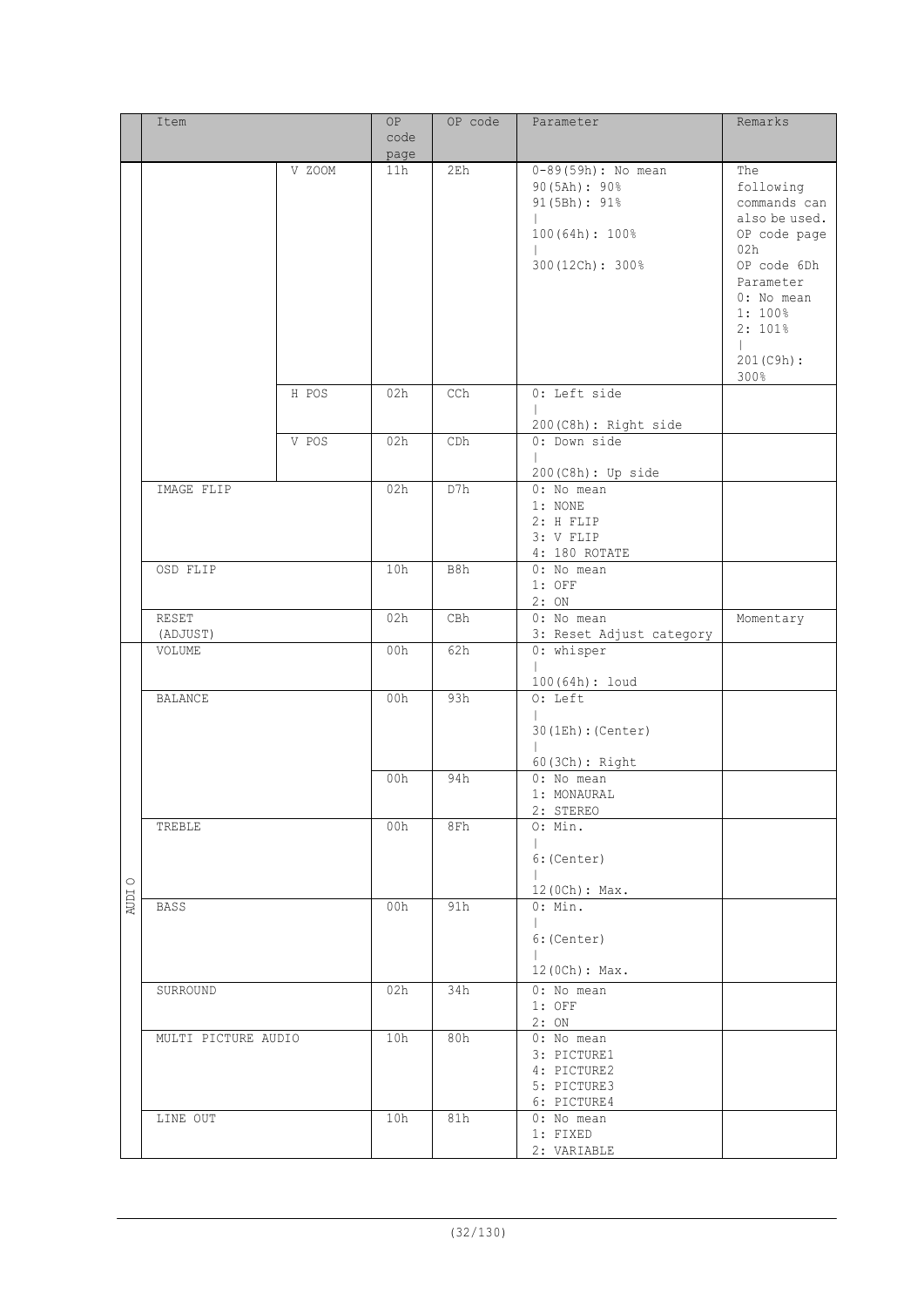|          | Item                    |               | OP              | OP code                   | Parameter                   | Remarks     |
|----------|-------------------------|---------------|-----------------|---------------------------|-----------------------------|-------------|
|          |                         |               | code            |                           |                             |             |
|          |                         |               | page            |                           |                             |             |
|          | AUDIO INPUT             |               | 02h             | 2E <sub>h</sub>           | 0: No mean                  |             |
|          |                         |               |                 |                           | 1: LINE IN                  |             |
|          |                         |               |                 |                           | 4: HDMI                     |             |
|          |                         |               |                 |                           | 6: OPTION                   |             |
|          |                         |               |                 |                           | 7: DPORT                    |             |
|          |                         |               |                 |                           | 8: DPORT2                   |             |
|          |                         |               |                 |                           | 10(0Ah): HDMI2              |             |
|          |                         |               |                 |                           |                             |             |
|          |                         |               |                 |                           | 11(0Bh): HDMI3              |             |
|          |                         |               |                 |                           | 12 (0Ch) : HDMI4            |             |
|          | AUDIO DELAY             |               | 10h             | CAh                       | 0: No mean                  |             |
|          |                         |               |                 |                           | $1:$ OFF                    |             |
|          |                         |               |                 |                           | 2:ON                        |             |
|          | DELAY TIME              |               | 10h             | CBh                       | $0:$ (small)                |             |
|          |                         |               |                 |                           | $\mathbf{L}$                |             |
|          |                         |               |                 |                           | 100(64h): (large)           |             |
|          | RESET                   |               | 02h             | CBh                       | 0: No mean                  | Momentary   |
|          | (AUDIO)                 |               |                 |                           | 4: Reset Audio category     |             |
|          | OFF TIMER               |               | 02h             | 2Bh                       | $0:$ Off                    | 1 hour/step |
|          |                         |               |                 |                           | $1:1$ hour                  |             |
|          |                         |               |                 |                           |                             |             |
|          |                         |               |                 |                           | 24(18h): 24 hours           |             |
|          | SCHEDULE                | <b>ENABLE</b> | 02h             | E5h                       | 0: No mean                  |             |
|          |                         |               |                 |                           | 1: No.1 Enable              |             |
|          |                         |               |                 |                           |                             |             |
|          |                         |               |                 |                           | 7: No.7 Enable              |             |
| SCHDU LE |                         | DISABLE       | 02h             | E6h                       | 0: No mean                  |             |
|          |                         |               |                 |                           |                             |             |
|          |                         |               |                 |                           | 1: No.1 Disable             |             |
|          |                         |               |                 |                           |                             |             |
|          | SCHEDULE SETTINGS       |               |                 | Refer to section 10       | 7: No.7 Disable             |             |
|          |                         |               |                 |                           |                             |             |
|          |                         |               |                 |                           |                             |             |
|          | DATE & TIME             |               |                 | Refer to section 9        |                             |             |
|          | DAYLIGHT SAVING         |               |                 | Refer to section 9 and 15 |                             |             |
|          | RESET                   |               | 02h             | CBh                       | $0:$ No mean                | Momentary   |
|          | (SCHEDULE)              |               |                 |                           | 5: Reset                    |             |
|          |                         |               |                 |                           | Schedule category           |             |
|          | KEEP MULTI PICTURE MODE |               | 10h             | 82h                       | $0:$ No mean                |             |
|          |                         |               |                 |                           | $1:$ OFF                    |             |
|          |                         |               |                 |                           | 2:ON                        |             |
|          | MULTI PICTURE           |               | 02h             | 72h                       | 0: No mean                  |             |
|          |                         |               |                 |                           | $1:$ Off                    |             |
|          |                         |               |                 |                           | $2:$ PIP                    |             |
|          |                         |               |                 |                           | 5: PBP (PBP1, PBP2, PBP3)   |             |
|          | PICTURE NUMBER          |               | 10h             | B5h                       | If MULTI PICTURE is set PIP |             |
|          | / PICTURE MODE          |               |                 |                           | $0:$ No mean                |             |
| 曰        |                         |               |                 |                           | 2: 2WINDOWS, PIP            |             |
|          |                         |               |                 |                           | 3: 3WINDOWS, PIP            |             |
|          |                         |               |                 |                           |                             |             |
| CON TRO  |                         |               |                 |                           | If MULTI PICTURE is set PBP |             |
|          |                         |               |                 |                           | $0:$ No mean                |             |
| TURE     |                         |               |                 |                           | 1: 2WINDOWS, PBP1           |             |
| PIC      |                         |               |                 |                           | 3: 3WINDOWS, PBP1           |             |
|          |                         |               |                 |                           | 4: 3WINDOWS, PBP2           |             |
|          |                         |               |                 |                           | 5: 3WINDOWS, PBP3           |             |
| NULTI    |                         |               |                 |                           | 6: 4WINODWS, PBP1           |             |
|          | ACTIVE PICTURE          |               | 11 <sub>h</sub> | 0Bh                       | $0:$ No mean                |             |
|          |                         |               |                 |                           | 1: PICTURE1                 |             |
|          |                         |               |                 |                           | 2: PICTURE2                 |             |
|          |                         |               |                 |                           | 3: PICTURE3                 |             |
|          |                         |               |                 |                           |                             |             |
|          |                         |               | 11h             | 0Dh                       | 4: PICTURE4<br>$0:$ No mean |             |
|          | ACTIVE FRAME            |               |                 |                           | $1:$ OFF                    |             |
|          |                         |               |                 |                           | 2:ON                        |             |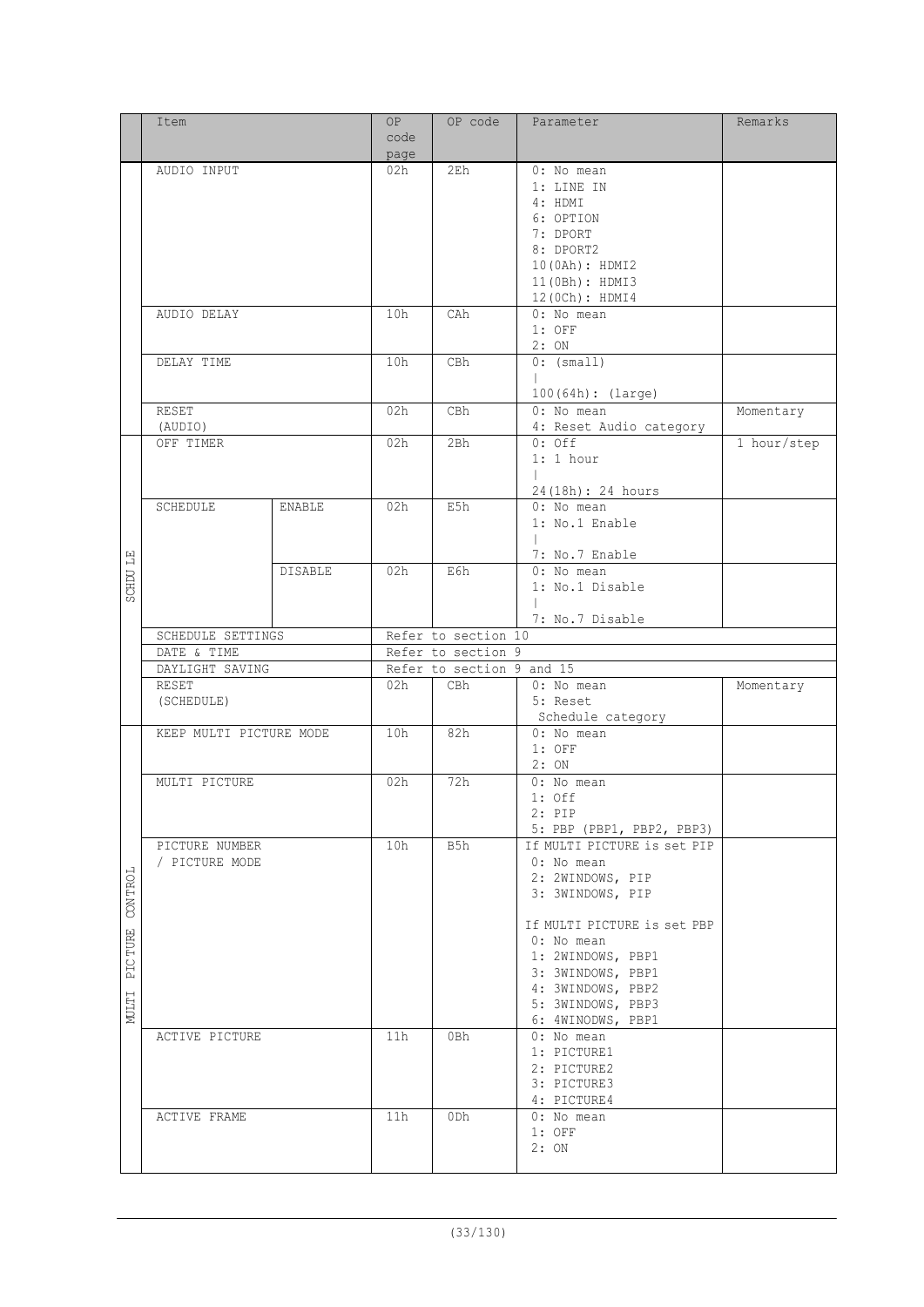| Item           |            | OP<br>code<br>page | OP code | Parameter                              | Remarks   |
|----------------|------------|--------------------|---------|----------------------------------------|-----------|
| INPUT SELECT   | PICTURE1   | 11h                | 0Eh     | 0: No mean                             |           |
|                |            |                    |         | 3: DVI1                                |           |
|                | PICTURE2   | 11h                | 0Fh     | 4: DVI2<br>13(ODh): OPTION             |           |
|                |            |                    |         | 15(0Fh): DPORT                         |           |
|                | PICTURE3   | 11h                | 10h     | 16(10h): DPORT2                        |           |
|                |            |                    |         | 17(11h): HDMI1                         |           |
|                | PICTURE4   | 11h                | 11h     | 18(12h): HDMI2                         |           |
|                |            |                    |         | 130 (82h) : HDMI3<br>131 (83h) : HDMI4 |           |
| PICTURE SIZE   |            | 10h                | B9h     | 0 (small)                              |           |
|                |            |                    |         |                                        |           |
|                |            |                    |         | 80(large)                              |           |
| PICTURE        | X          | 02h                | 74h     | $0:$ left                              |           |
| POSITION       |            |                    |         | $\mathbb{R}$                           |           |
|                | Y          | 02h                | 75h     | $100(64h):$ right<br>0:top             |           |
|                |            |                    |         |                                        |           |
|                |            |                    |         | 100 (64h) : bottom                     |           |
| PICTURE ASPECT |            | 10h                | 83h     | 0: No mean                             |           |
|                |            |                    |         | 1: NORMAL                              |           |
|                |            |                    |         | $2:$ FULL                              |           |
|                |            |                    |         | 3: WIDE<br>4: ZOOM                     |           |
| ROTATE         | ROTATE ALL | 11h                | 16h     | 0: No mean                             |           |
|                | PICTURE1   | 11h                | 12h     | $1:$ OFF                               |           |
|                | PICTURE2   | 11h                | 13h     | 2:ON                                   |           |
|                | PICTURE3   | 11h                | 14h     |                                        |           |
|                | PICTURE4   | 11h                | 15h     |                                        |           |
| TEXT TICKER    | MODE       | 10h                | 08h     | 0: No mean                             |           |
|                |            |                    |         | $1:$ OFF<br>2: HORIZONTAL              |           |
|                |            |                    |         | 3: VERTICAL                            |           |
|                | POSITION   | 10h                | 09h     | 0: Top/Left                            |           |
|                |            |                    |         |                                        |           |
|                |            |                    |         | 100 (64h) : Bottom/Right               |           |
|                | SIZE       | 10h                | 0Ah     | $0-1$ : Do not set.                    |           |
|                |            |                    |         | 2: Narrow $(2/24)$                     |           |
|                |            |                    |         | 8: Wide $(8/24)$                       |           |
|                | DETECT     | 10h                | 0Ch     | 0: No mean                             |           |
|                |            |                    |         | 1: AUTO                                |           |
|                |            |                    |         | $2:$ OFF                               |           |
|                | PICTURE1   | 11h                | 2Ah     | 0: No mean                             |           |
|                |            |                    |         | 3: DVI1<br>4: DVI2                     |           |
|                |            |                    |         | 13(0Dh): OPTION                        |           |
|                |            |                    |         | $15$ (OFh) : DPORT                     |           |
|                | PICTURE2   | 11h                | 2Bh     | 16(10h): DPORT2                        |           |
|                |            |                    |         | 17(11h): HDMI1                         |           |
|                |            |                    |         | 18(12h): HDMI2<br>130 (82h) : HDMI3    |           |
|                |            |                    |         | 131 (83h) : HDMI4                      |           |
| RESET          |            | 02h                | CBh     | 0: No mean                             | Momentary |
| (PIP)          |            |                    |         | 6: Reset PIP Category                  |           |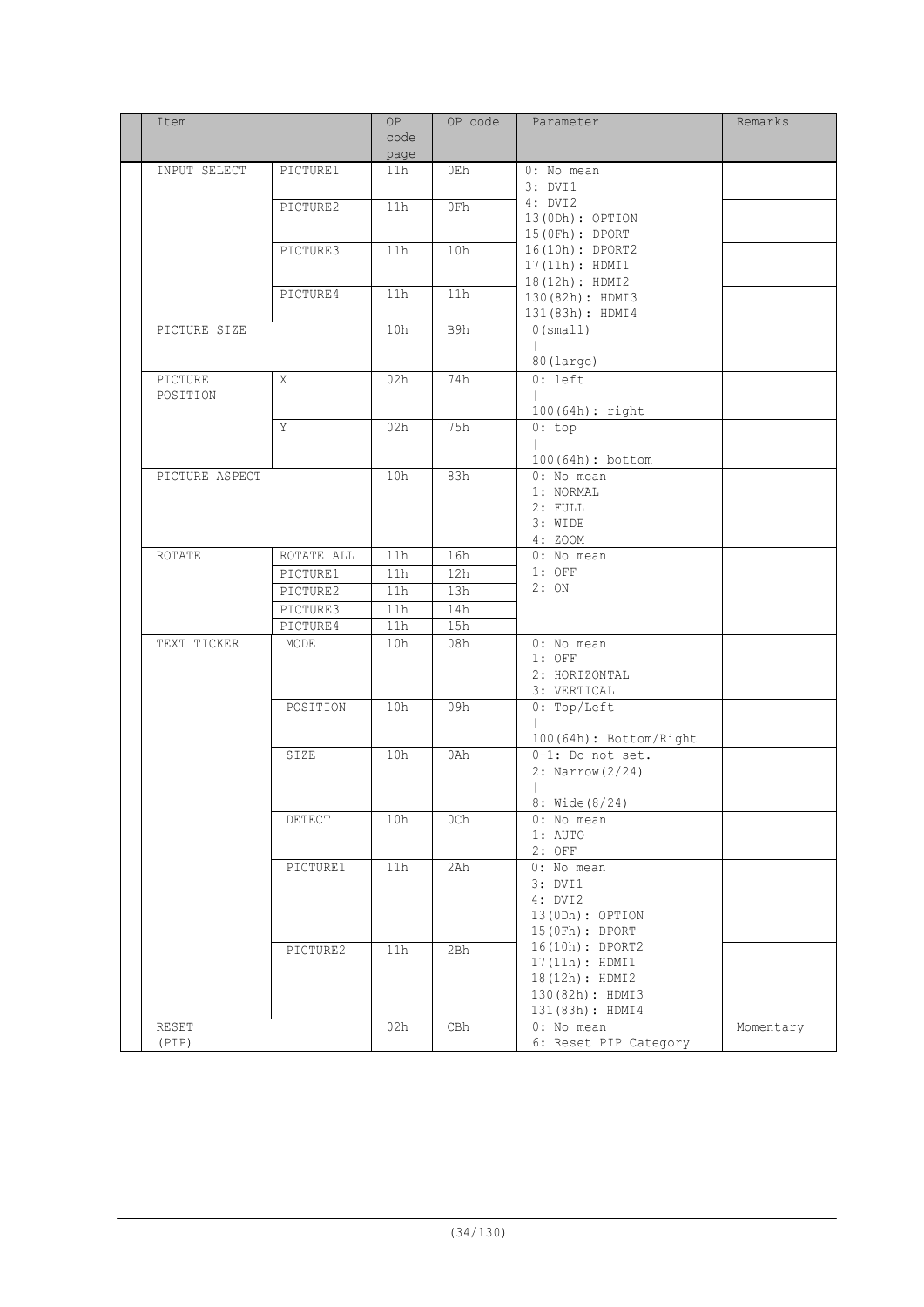|       | Item              |            | <b>OP</b> | OP code             | Parameter                         | Remarks                      |
|-------|-------------------|------------|-----------|---------------------|-----------------------------------|------------------------------|
|       |                   |            | code      |                     |                                   |                              |
|       |                   |            | page      |                     |                                   |                              |
|       | LANGUAGE          |            | 00h       | 68h                 | 0: No mean                        | OSD Language                 |
|       |                   |            |           |                     | 1: ENGLISH                        |                              |
|       |                   |            |           |                     | 2: GERMAN                         |                              |
|       |                   |            |           |                     | 3: FRENCH                         |                              |
|       |                   |            |           |                     | 4: SPANISH                        |                              |
|       |                   |            |           |                     | 5: JAPANESE                       |                              |
|       |                   |            |           |                     | 6: ITALIAN                        |                              |
|       |                   |            |           |                     | 7: SWEDISH                        |                              |
|       |                   |            |           |                     | 9: RUSSIAN                        |                              |
|       |                   |            |           |                     | 14(OEh): CHINESE                  |                              |
|       | MENU DISPLAY TIME |            | 00h       | FCh                 | 0-1: Do not set.                  | 5sec/step                    |
|       |                   |            |           |                     | 2:10s                             |                              |
|       |                   |            |           |                     | 3:15s                             |                              |
|       |                   |            |           |                     |                                   |                              |
|       | OSD POSITION      | Χ          | 02h       | 38h                 | 48(30h): 240s<br>$0: \text{Left}$ |                              |
|       |                   |            |           |                     |                                   |                              |
|       |                   |            |           |                     | $255(FFh):$ Right                 |                              |
|       |                   | Y          | 02h       | 39h                 | 0: Down                           |                              |
|       |                   |            |           |                     |                                   |                              |
|       |                   |            |           |                     | 255 (FFh) : Up                    |                              |
|       | INFORMATION OSD   |            | 02h       | 3Dh                 | 0:Disable information OSD         |                              |
|       |                   |            |           |                     | $3-10(0Ah):$                      |                              |
|       |                   |            |           |                     | OSD timer [seconds]               |                              |
|       | MONITOR           | MODEL NAME |           | Refer to section 12 |                                   |                              |
|       | INFORMATION       |            |           |                     |                                   |                              |
| OSD   |                   | SERIAL     |           | Refer to section 12 |                                   |                              |
|       |                   | FIRMWARE1  |           | Refer to section 16 |                                   |                              |
|       |                   | FIRMWARE2  |           |                     |                                   |                              |
|       |                   | FIRMWARE3  |           |                     |                                   |                              |
|       |                   | FIRMWARE4  |           |                     |                                   |                              |
|       |                   | CARBON     | 10h       | 10h                 | $0 - 999(3E7h) (g)$               | Read Only                    |
|       |                   | SAVINGS    |           | (q)                 | $0 - 65535$ (FFFFh) (kg)          |                              |
|       |                   |            |           | /11h                |                                   |                              |
|       |                   |            |           | (kg)                |                                   |                              |
|       |                   | CARBON     | 10h       | 26h                 | $0 - 999(3E7h)(g)$                | Read Only                    |
|       |                   | USAGE      |           | (q)                 | $0 - 65535$ (FFFFh) (kg)          |                              |
|       |                   |            |           | /27h                |                                   |                              |
|       |                   |            |           | (kq)                |                                   |                              |
|       | OSD TRANSPARENCY  |            | 02h       | B8h                 | 0: No mean                        |                              |
|       |                   |            |           |                     | $1:$ OFF                          |                              |
|       |                   |            |           |                     | 2:ON                              |                              |
|       | OSD ROTATION      |            | 02h       | 41h                 | 0: Landscape                      |                              |
|       |                   |            |           |                     | 1: Rotated                        |                              |
|       |                   |            |           |                     |                                   |                              |
|       | INPUT NAME        |            |           | Refer to section 18 |                                   |                              |
|       | NAME RESET        |            |           |                     |                                   |                              |
|       | MEMO              |            | 10h       | BAh                 | 0: No mean                        |                              |
|       |                   |            |           |                     | 1: Display a Memo                 |                              |
|       |                   |            |           |                     | 2: Undisplay a Memo               |                              |
|       | RESET             |            | 02h       | CBh                 | $0:$ No mean                      | Momentary                    |
|       | (OSD)             |            |           |                     | 7: Reset OSD category             |                              |
|       | MONITOR ID        |            | 02h       | 3Eh                 | $1 - 100 : ID$                    |                              |
|       | GROUP ID          |            | 10h       | 7Fh                 | 0: No assignment<br>1: Group A    | Bit0:Group A                 |
| PLAY  |                   |            |           |                     | 2: Group B                        | Bit1:Group B<br>Bit2:Group C |
|       |                   |            |           |                     | 3: Group AB                       | Bit3:Group D                 |
| DIS I |                   |            |           |                     | 4: Group C                        | Bit4:Group E                 |
|       |                   |            |           |                     | 5: Group AC                       | Bit5:Group F                 |
| MULTI |                   |            |           |                     |                                   | Bit6:Group G                 |
|       |                   |            |           |                     | 1023(3FFh):Group                  | Bit7:Group H                 |
|       |                   |            |           |                     | ABCDEFGHIJ                        | Bit8:Group I                 |
|       |                   |            |           |                     |                                   | Bit9:Group J                 |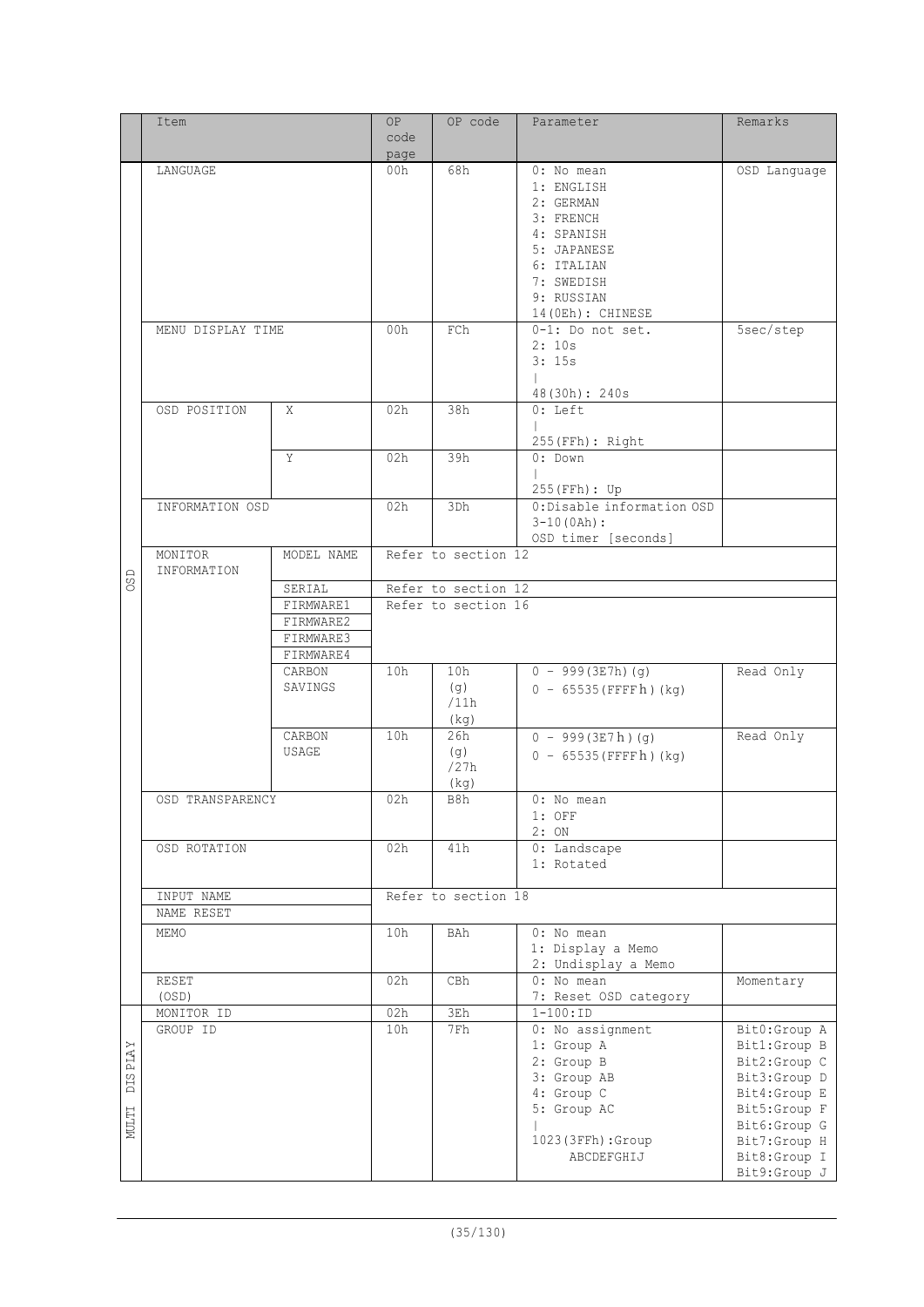|                                                           | Item                     |               | 0P<br>code  | OP code             | Parameter                                                                                                             | Remarks                                                                                 |
|-----------------------------------------------------------|--------------------------|---------------|-------------|---------------------|-----------------------------------------------------------------------------------------------------------------------|-----------------------------------------------------------------------------------------|
|                                                           |                          |               |             |                     |                                                                                                                       |                                                                                         |
|                                                           | IR LOCK<br>SETTING       | MODE SELECT   | page<br>10h | D4h                 | 0: No mean<br>1: UNLOCK<br>2: ALL LOCK<br>3: CUSTOM LOCK                                                              | The<br>following<br>commands can<br>also be used.<br>OP code page<br>02h<br>OP code 3Fh |
|                                                           |                          |               |             |                     |                                                                                                                       | Parameter<br>0: No mean<br>1: NORMAL<br>4: LOCK                                         |
|                                                           |                          | POWER         | 10h         | D5h                 | 0: No mean<br>1: UNLOCK<br>2: LOCK                                                                                    |                                                                                         |
|                                                           |                          | VOLUME        | 10h         | D6h                 | $0:$ No mean<br>1: UNLOCK<br>2: LOCK                                                                                  |                                                                                         |
|                                                           |                          | MIN VOL       | 10h         | D7h                 | 0 (whisper)<br>100(64h) (laud)                                                                                        |                                                                                         |
|                                                           |                          | MAX VOL       | 10h         | D8h                 | 0 (whisper)<br>100(64h) (laud)                                                                                        |                                                                                         |
|                                                           |                          | INPUT         | 10h         | D9h                 | 0: No mean<br>1: UNLOCK<br>2: LOCK                                                                                    |                                                                                         |
|                                                           |                          | UNLOCK SELECT | 10h         | DAh                 | 0: No mean<br>3: DVI1<br>4: DVI2<br>13(0Dh): OPTION                                                                   |                                                                                         |
|                                                           |                          |               | 10h         | DBh                 | $15$ (OFh) : DPORT<br>16(10h): DPORT2<br>17(11h): HDMI1<br>18(12h): HDMI2<br>130(82h): HDMI3                          |                                                                                         |
|                                                           |                          |               | 10h         | DCh                 | 131(83h): HDMI4<br>132 (84h) : PRESET1<br>133(85h): PRESET2<br>134 (86h) : PRESET3                                    |                                                                                         |
|                                                           | POWER ON DELAY           |               | 02h         | D8h                 | $0:$ Off (Osec)<br>$\mathbb{R}^n$<br>50(32h): 50sec                                                                   |                                                                                         |
|                                                           | LINK TO ID               |               | 10h         | BCh                 | 0: No mean<br>$1:$ OFF<br>2:ON                                                                                        |                                                                                         |
|                                                           | POWER INDICATOR          |               | 02h         | BEh                 | 0: No mean<br>1:ON<br>$2:$ OFF                                                                                        |                                                                                         |
|                                                           | SETTING COPY             |               |             | Refer to section 20 |                                                                                                                       |                                                                                         |
|                                                           | RESET<br>(MULTI DISPLAY) |               | 02h         | CBh                 | $0:$ No mean<br>8: Reset Multi Display<br>Category                                                                    | Momentary                                                                               |
|                                                           | POWER SAVE               |               |             | Refer to section 19 |                                                                                                                       |                                                                                         |
| ROTE CTION<br>$\mathsf{\Delta}$<br>$\mathbb{A}\mathbb{Y}$ | HEAT<br>STATUS           | FAN1/2/3      | 02h         | 7Ah<br>/7Bh         | Select target FAN. (7Ah)<br>$0:$ No mean<br>1: FAN#1<br>2: FAN#2<br>3: FAN#3<br>Read status of target<br>$FAN.$ (7Bh) | Read Only                                                                               |
| <b>DISPL</b>                                              |                          | BACKLIGHT     |             |                     | $0:$ OFF<br>1:ON<br>2: ERROR<br>Refer to section 11 (Self-diagnosis status read)                                      |                                                                                         |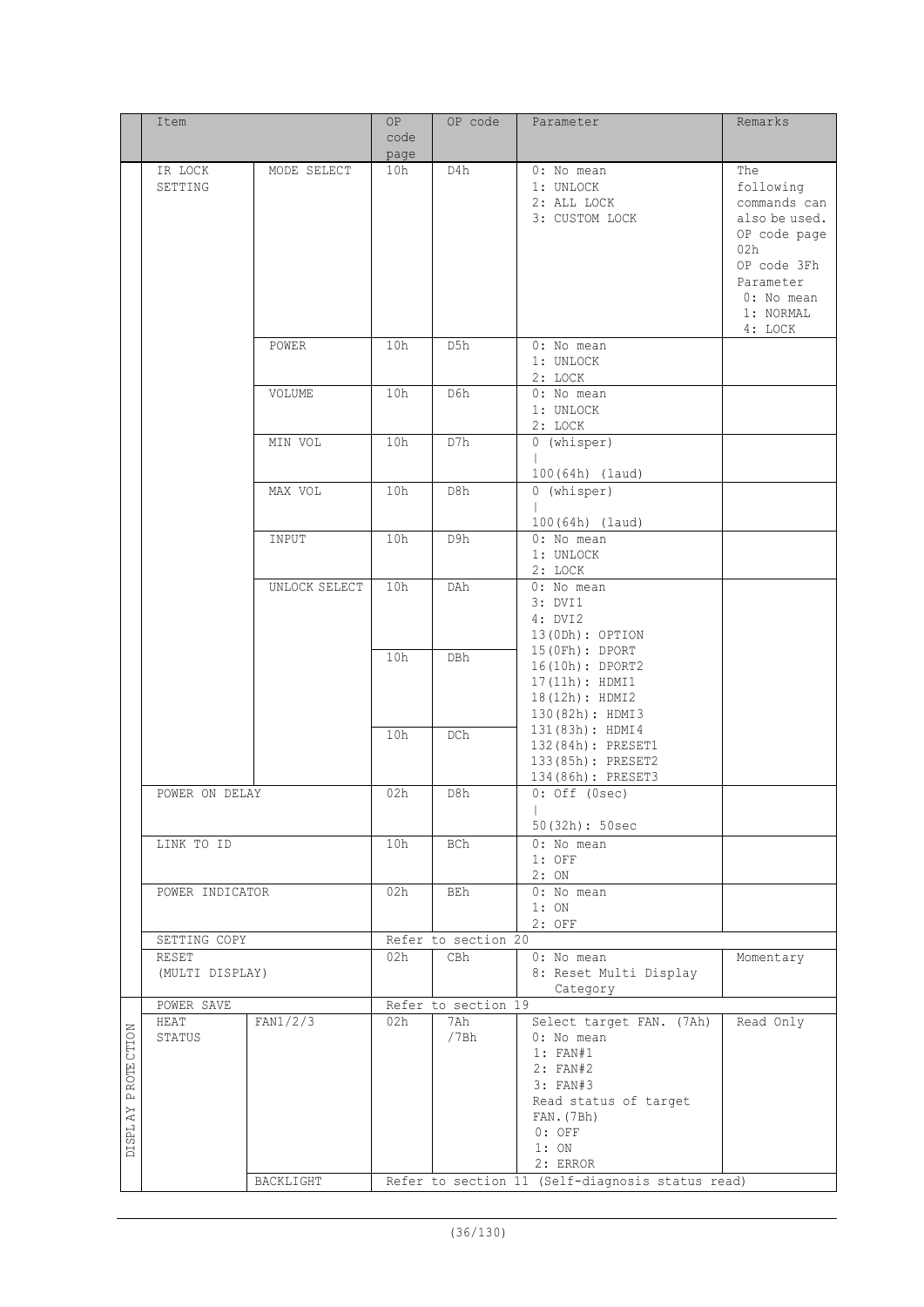| Item                 |             |        | OP.         | OP code             | Parameter                            | Remarks                      |
|----------------------|-------------|--------|-------------|---------------------|--------------------------------------|------------------------------|
|                      |             |        | code        |                     |                                      |                              |
|                      | TEMPERATURE |        | page<br>02h | 79h                 | Return value is 2's                  | Offset                       |
|                      | SENSOR1/2/3 |        |             |                     | complement.                          | affects to a                 |
|                      |             |        |             |                     | $(0.5^{\circ}$ C step)               | selected                     |
|                      |             |        |             |                     |                                      | sensor.                      |
|                      |             |        |             |                     |                                      | Select                       |
|                      |             |        |             |                     |                                      | sensor                       |
|                      |             |        |             |                     |                                      | (Page02h                     |
|                      |             |        |             |                     |                                      | OPcode78h)<br>$1:$ SENSOR #1 |
|                      |             |        |             |                     |                                      | 2 : SENSOR #2                |
|                      |             |        |             |                     |                                      | 3 : SENSOR #3                |
| FAN CONTROL          | COOLING FAN |        | 02h         | 7Dh                 | 0: No mean<br>1: AUTO                |                              |
|                      |             |        |             |                     | 2:ON                                 |                              |
|                      | FAN SPEED   |        | 10h         | 3Fh                 | 0: No mean                           |                              |
|                      |             |        |             |                     | 1: HIGH                              |                              |
|                      | SENSOR1     |        | 10h         | E0h/E1h             | 2: LOW<br>EOh: Set centigrade        |                              |
|                      |             |        |             |                     | $0 - 65535$ (FFFFh)                  |                              |
|                      |             |        |             |                     | Elh: Set offset from max.            |                              |
|                      |             |        |             |                     | value                                |                              |
|                      | SENSOR2     |        | 10h         | E2h/E3h             | $0 - 10(0/h)$<br>E2h: Set centigrade |                              |
|                      |             |        |             |                     | $0 - 65535$ (FFFFh)                  |                              |
|                      |             |        |             |                     | E3h: Set offset from max.            |                              |
|                      |             |        |             |                     | value<br>$0 - 10(0h)$                |                              |
|                      | SENSOR3     |        | 10h         | E4h/E5h             | E4h: Set centigrade                  |                              |
|                      |             |        |             |                     | $0 - 65535$ (FFFFh)                  |                              |
|                      |             |        |             |                     | E5h: Set offset from max.<br>value   |                              |
|                      |             |        |             |                     | $0 - 10(0/h)$                        |                              |
| SCREEN               | GAMMA       |        | 02h         | DBh                 | 0: No mean                           |                              |
| SAVER                |             |        |             |                     | $1:$ OFF                             |                              |
|                      |             |        |             |                     | 2:ON                                 |                              |
|                      | BACKLIGHT   |        | 02h         | DCh                 | 0: No mean                           |                              |
|                      |             |        |             |                     | $1:$ OFF                             |                              |
|                      |             |        |             |                     | 2: ON                                |                              |
|                      | MOTION      | INTERV | 02h         | DDh                 | $0:$ OFF $(0s)$                      | 10s/step                     |
|                      |             | AL     |             |                     |                                      |                              |
|                      |             |        |             |                     | 90(5Ah): 900s                        |                              |
|                      |             | ZOOM   | 10h         | 35h                 | 0:95%                                |                              |
|                      |             |        |             |                     |                                      |                              |
|                      |             |        |             |                     | $5:100$ %<br>$\mathbf{L}$            |                              |
|                      |             |        |             |                     | 10(0Ah) : 105%                       |                              |
|                      |             |        |             |                     |                                      |                              |
| SIDE BORDER COLOR    |             |        | 02h         | <b>DFh</b>          | 0: Black                             |                              |
|                      |             |        |             |                     | 100 (64h) : White                    |                              |
| CHANGE PASSWORD      |             |        | N/A         |                     |                                      |                              |
| SECURITY             |             |        |             | Refer to section 21 |                                      |                              |
| RESET                |             |        | 02h         | CBh                 | 0: No mean                           | Momentary                    |
| (DISPLAY PROTECTION) |             |        |             |                     | 9: Reset<br>Display Protection       |                              |
|                      |             |        |             |                     | Category                             |                              |
|                      |             |        |             |                     |                                      |                              |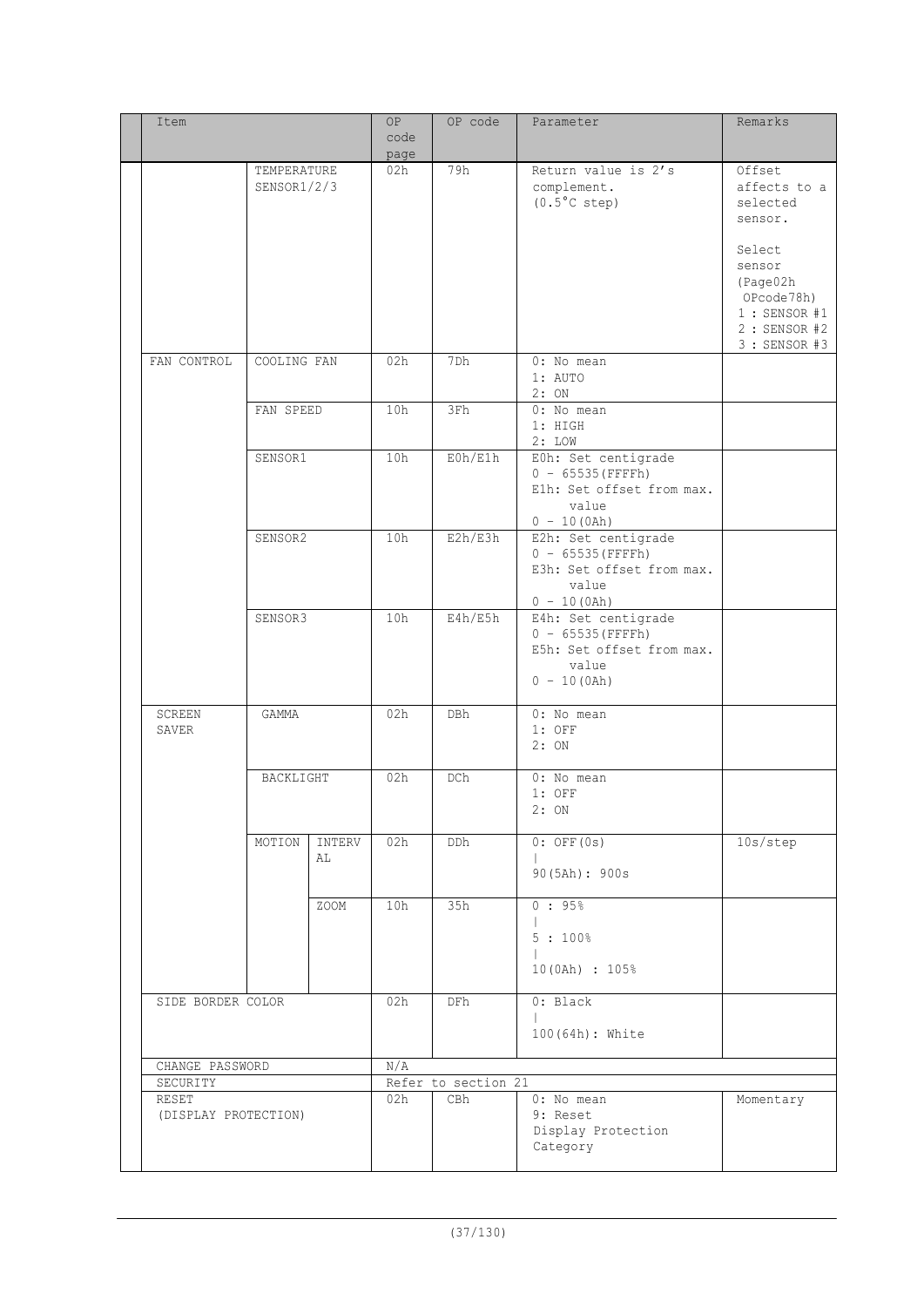| code<br>page<br>MAC ADDRESS<br>Refer to section 22<br>(NETWORK INFORMATION)<br>IP ADDRESS SETTING<br>N/A<br>LAN POWER<br>10h<br>D3h<br>$0:$ No mean<br>CONT ROL<br>$1:$ OFF<br>2:ON<br>DDC/CI<br>0: No mean<br>10h<br>BEh<br>EXTER NAL<br>$1:$ OFF<br>2:ON<br>N/A<br>PING<br>N/A<br>IP ADDRESS RESET<br>RESET<br>02h<br>CBh<br>$0:$ No mean<br>Momentary<br>(EXTERNAL CONTROL)<br>12 (OCh) : Reset External<br>Control Category<br>INPUT DETECT<br>02h<br>40h<br>0: FIRST DETECT<br>1: LAST DETECT<br>2: NONE<br>3: VIDEO DETECT<br>4: CUSTOM DETECT<br>10h<br>CUSTOM<br>PRIORITY1<br>2Eh<br>$0:$ No mean<br>3: DVI1<br><b>DETECT</b><br>4: DVI2<br>13(0Dh): OPTION<br>15 (OFh) : DPORT<br>PRIORITY2<br>10h<br>2Fh<br>16(10h): DPORT2<br>17(11h): HDMI1<br>18(12h): HDMI2<br>130(82h): HDMI3<br>131(83h): HDMI4<br>PRIORITY3<br>10h<br>30h<br>132 (84h) : PRESET1<br>133(85h): PRESET2<br>134 (86h) : PRESET3<br>DVI1<br>02h<br>F0h<br>LONG<br>$0:$ No mean<br>CABLE<br>1: MODEO<br>DVI2<br>11h<br>1Ah<br>COMP<br>2: MODE1<br>HDMI1<br>11h<br>1Bh<br><b>OPTION1</b><br>3: MODE2<br>11h<br>1Ch<br>HDMI2<br>4: MODE3<br>HDMI3<br>11h<br>1 <sub>Dh</sub><br>11h<br>HDMI4<br>1Eh<br>$\Xi$<br>86h<br>INPUT<br>INPUT<br>10h<br>0: No mean<br>When you set<br>ن<br>up "SUPER",<br>CHANGE<br>CHANGE<br>1: NORMAL<br><b>ADVAN</b><br>2: QUICK<br>please set up<br>3: SUPER<br>INPUT1 and<br>INPUT2<br>first.<br>10h<br>CEh<br>$0:$ No mean<br>INPUT1<br>3: DVI1<br>4: DVI2<br>13(0Dh): OPTION<br>15(0Fh): DPORT<br>16(10h): DPORT2<br>17(11h): HDMI1<br>18(12h): HDMI2<br>INPUT2<br>10h<br>CFh<br>130(82h): HDMI3<br>131(83h): HDMI4<br>132 (84h) : PRESET1<br>133(85h): PRESET2<br>134 (86h) : PRESET3<br>18h<br>TERMINAL<br>HDMI/DVI SELECT<br>11h<br>0: No mean<br>SETTING<br>1: HDMI<br>2: DVI<br>3: HDMI/DVI<br>INPUT<br>Refer to section 6.4<br>CONFIGURATION | Item |  | OP. | OP code | Parameter | Remarks |
|------------------------------------------------------------------------------------------------------------------------------------------------------------------------------------------------------------------------------------------------------------------------------------------------------------------------------------------------------------------------------------------------------------------------------------------------------------------------------------------------------------------------------------------------------------------------------------------------------------------------------------------------------------------------------------------------------------------------------------------------------------------------------------------------------------------------------------------------------------------------------------------------------------------------------------------------------------------------------------------------------------------------------------------------------------------------------------------------------------------------------------------------------------------------------------------------------------------------------------------------------------------------------------------------------------------------------------------------------------------------------------------------------------------------------------------------------------------------------------------------------------------------------------------------------------------------------------------------------------------------------------------------------------------------------------------------------------------------------------------------------------------------------------------------------------------------------------------------------------|------|--|-----|---------|-----------|---------|
|                                                                                                                                                                                                                                                                                                                                                                                                                                                                                                                                                                                                                                                                                                                                                                                                                                                                                                                                                                                                                                                                                                                                                                                                                                                                                                                                                                                                                                                                                                                                                                                                                                                                                                                                                                                                                                                            |      |  |     |         |           |         |
|                                                                                                                                                                                                                                                                                                                                                                                                                                                                                                                                                                                                                                                                                                                                                                                                                                                                                                                                                                                                                                                                                                                                                                                                                                                                                                                                                                                                                                                                                                                                                                                                                                                                                                                                                                                                                                                            |      |  |     |         |           |         |
|                                                                                                                                                                                                                                                                                                                                                                                                                                                                                                                                                                                                                                                                                                                                                                                                                                                                                                                                                                                                                                                                                                                                                                                                                                                                                                                                                                                                                                                                                                                                                                                                                                                                                                                                                                                                                                                            |      |  |     |         |           |         |
|                                                                                                                                                                                                                                                                                                                                                                                                                                                                                                                                                                                                                                                                                                                                                                                                                                                                                                                                                                                                                                                                                                                                                                                                                                                                                                                                                                                                                                                                                                                                                                                                                                                                                                                                                                                                                                                            |      |  |     |         |           |         |
|                                                                                                                                                                                                                                                                                                                                                                                                                                                                                                                                                                                                                                                                                                                                                                                                                                                                                                                                                                                                                                                                                                                                                                                                                                                                                                                                                                                                                                                                                                                                                                                                                                                                                                                                                                                                                                                            |      |  |     |         |           |         |
|                                                                                                                                                                                                                                                                                                                                                                                                                                                                                                                                                                                                                                                                                                                                                                                                                                                                                                                                                                                                                                                                                                                                                                                                                                                                                                                                                                                                                                                                                                                                                                                                                                                                                                                                                                                                                                                            |      |  |     |         |           |         |
|                                                                                                                                                                                                                                                                                                                                                                                                                                                                                                                                                                                                                                                                                                                                                                                                                                                                                                                                                                                                                                                                                                                                                                                                                                                                                                                                                                                                                                                                                                                                                                                                                                                                                                                                                                                                                                                            |      |  |     |         |           |         |
|                                                                                                                                                                                                                                                                                                                                                                                                                                                                                                                                                                                                                                                                                                                                                                                                                                                                                                                                                                                                                                                                                                                                                                                                                                                                                                                                                                                                                                                                                                                                                                                                                                                                                                                                                                                                                                                            |      |  |     |         |           |         |
|                                                                                                                                                                                                                                                                                                                                                                                                                                                                                                                                                                                                                                                                                                                                                                                                                                                                                                                                                                                                                                                                                                                                                                                                                                                                                                                                                                                                                                                                                                                                                                                                                                                                                                                                                                                                                                                            |      |  |     |         |           |         |
|                                                                                                                                                                                                                                                                                                                                                                                                                                                                                                                                                                                                                                                                                                                                                                                                                                                                                                                                                                                                                                                                                                                                                                                                                                                                                                                                                                                                                                                                                                                                                                                                                                                                                                                                                                                                                                                            |      |  |     |         |           |         |
|                                                                                                                                                                                                                                                                                                                                                                                                                                                                                                                                                                                                                                                                                                                                                                                                                                                                                                                                                                                                                                                                                                                                                                                                                                                                                                                                                                                                                                                                                                                                                                                                                                                                                                                                                                                                                                                            |      |  |     |         |           |         |
|                                                                                                                                                                                                                                                                                                                                                                                                                                                                                                                                                                                                                                                                                                                                                                                                                                                                                                                                                                                                                                                                                                                                                                                                                                                                                                                                                                                                                                                                                                                                                                                                                                                                                                                                                                                                                                                            |      |  |     |         |           |         |
|                                                                                                                                                                                                                                                                                                                                                                                                                                                                                                                                                                                                                                                                                                                                                                                                                                                                                                                                                                                                                                                                                                                                                                                                                                                                                                                                                                                                                                                                                                                                                                                                                                                                                                                                                                                                                                                            |      |  |     |         |           |         |
|                                                                                                                                                                                                                                                                                                                                                                                                                                                                                                                                                                                                                                                                                                                                                                                                                                                                                                                                                                                                                                                                                                                                                                                                                                                                                                                                                                                                                                                                                                                                                                                                                                                                                                                                                                                                                                                            |      |  |     |         |           |         |
|                                                                                                                                                                                                                                                                                                                                                                                                                                                                                                                                                                                                                                                                                                                                                                                                                                                                                                                                                                                                                                                                                                                                                                                                                                                                                                                                                                                                                                                                                                                                                                                                                                                                                                                                                                                                                                                            |      |  |     |         |           |         |
|                                                                                                                                                                                                                                                                                                                                                                                                                                                                                                                                                                                                                                                                                                                                                                                                                                                                                                                                                                                                                                                                                                                                                                                                                                                                                                                                                                                                                                                                                                                                                                                                                                                                                                                                                                                                                                                            |      |  |     |         |           |         |
|                                                                                                                                                                                                                                                                                                                                                                                                                                                                                                                                                                                                                                                                                                                                                                                                                                                                                                                                                                                                                                                                                                                                                                                                                                                                                                                                                                                                                                                                                                                                                                                                                                                                                                                                                                                                                                                            |      |  |     |         |           |         |
|                                                                                                                                                                                                                                                                                                                                                                                                                                                                                                                                                                                                                                                                                                                                                                                                                                                                                                                                                                                                                                                                                                                                                                                                                                                                                                                                                                                                                                                                                                                                                                                                                                                                                                                                                                                                                                                            |      |  |     |         |           |         |
|                                                                                                                                                                                                                                                                                                                                                                                                                                                                                                                                                                                                                                                                                                                                                                                                                                                                                                                                                                                                                                                                                                                                                                                                                                                                                                                                                                                                                                                                                                                                                                                                                                                                                                                                                                                                                                                            |      |  |     |         |           |         |
|                                                                                                                                                                                                                                                                                                                                                                                                                                                                                                                                                                                                                                                                                                                                                                                                                                                                                                                                                                                                                                                                                                                                                                                                                                                                                                                                                                                                                                                                                                                                                                                                                                                                                                                                                                                                                                                            |      |  |     |         |           |         |
|                                                                                                                                                                                                                                                                                                                                                                                                                                                                                                                                                                                                                                                                                                                                                                                                                                                                                                                                                                                                                                                                                                                                                                                                                                                                                                                                                                                                                                                                                                                                                                                                                                                                                                                                                                                                                                                            |      |  |     |         |           |         |
|                                                                                                                                                                                                                                                                                                                                                                                                                                                                                                                                                                                                                                                                                                                                                                                                                                                                                                                                                                                                                                                                                                                                                                                                                                                                                                                                                                                                                                                                                                                                                                                                                                                                                                                                                                                                                                                            |      |  |     |         |           |         |
|                                                                                                                                                                                                                                                                                                                                                                                                                                                                                                                                                                                                                                                                                                                                                                                                                                                                                                                                                                                                                                                                                                                                                                                                                                                                                                                                                                                                                                                                                                                                                                                                                                                                                                                                                                                                                                                            |      |  |     |         |           |         |
|                                                                                                                                                                                                                                                                                                                                                                                                                                                                                                                                                                                                                                                                                                                                                                                                                                                                                                                                                                                                                                                                                                                                                                                                                                                                                                                                                                                                                                                                                                                                                                                                                                                                                                                                                                                                                                                            |      |  |     |         |           |         |
|                                                                                                                                                                                                                                                                                                                                                                                                                                                                                                                                                                                                                                                                                                                                                                                                                                                                                                                                                                                                                                                                                                                                                                                                                                                                                                                                                                                                                                                                                                                                                                                                                                                                                                                                                                                                                                                            |      |  |     |         |           |         |
|                                                                                                                                                                                                                                                                                                                                                                                                                                                                                                                                                                                                                                                                                                                                                                                                                                                                                                                                                                                                                                                                                                                                                                                                                                                                                                                                                                                                                                                                                                                                                                                                                                                                                                                                                                                                                                                            |      |  |     |         |           |         |
|                                                                                                                                                                                                                                                                                                                                                                                                                                                                                                                                                                                                                                                                                                                                                                                                                                                                                                                                                                                                                                                                                                                                                                                                                                                                                                                                                                                                                                                                                                                                                                                                                                                                                                                                                                                                                                                            |      |  |     |         |           |         |
|                                                                                                                                                                                                                                                                                                                                                                                                                                                                                                                                                                                                                                                                                                                                                                                                                                                                                                                                                                                                                                                                                                                                                                                                                                                                                                                                                                                                                                                                                                                                                                                                                                                                                                                                                                                                                                                            |      |  |     |         |           |         |
|                                                                                                                                                                                                                                                                                                                                                                                                                                                                                                                                                                                                                                                                                                                                                                                                                                                                                                                                                                                                                                                                                                                                                                                                                                                                                                                                                                                                                                                                                                                                                                                                                                                                                                                                                                                                                                                            |      |  |     |         |           |         |
|                                                                                                                                                                                                                                                                                                                                                                                                                                                                                                                                                                                                                                                                                                                                                                                                                                                                                                                                                                                                                                                                                                                                                                                                                                                                                                                                                                                                                                                                                                                                                                                                                                                                                                                                                                                                                                                            |      |  |     |         |           |         |
|                                                                                                                                                                                                                                                                                                                                                                                                                                                                                                                                                                                                                                                                                                                                                                                                                                                                                                                                                                                                                                                                                                                                                                                                                                                                                                                                                                                                                                                                                                                                                                                                                                                                                                                                                                                                                                                            |      |  |     |         |           |         |
|                                                                                                                                                                                                                                                                                                                                                                                                                                                                                                                                                                                                                                                                                                                                                                                                                                                                                                                                                                                                                                                                                                                                                                                                                                                                                                                                                                                                                                                                                                                                                                                                                                                                                                                                                                                                                                                            |      |  |     |         |           |         |
|                                                                                                                                                                                                                                                                                                                                                                                                                                                                                                                                                                                                                                                                                                                                                                                                                                                                                                                                                                                                                                                                                                                                                                                                                                                                                                                                                                                                                                                                                                                                                                                                                                                                                                                                                                                                                                                            |      |  |     |         |           |         |
|                                                                                                                                                                                                                                                                                                                                                                                                                                                                                                                                                                                                                                                                                                                                                                                                                                                                                                                                                                                                                                                                                                                                                                                                                                                                                                                                                                                                                                                                                                                                                                                                                                                                                                                                                                                                                                                            |      |  |     |         |           |         |
|                                                                                                                                                                                                                                                                                                                                                                                                                                                                                                                                                                                                                                                                                                                                                                                                                                                                                                                                                                                                                                                                                                                                                                                                                                                                                                                                                                                                                                                                                                                                                                                                                                                                                                                                                                                                                                                            |      |  |     |         |           |         |
|                                                                                                                                                                                                                                                                                                                                                                                                                                                                                                                                                                                                                                                                                                                                                                                                                                                                                                                                                                                                                                                                                                                                                                                                                                                                                                                                                                                                                                                                                                                                                                                                                                                                                                                                                                                                                                                            |      |  |     |         |           |         |
|                                                                                                                                                                                                                                                                                                                                                                                                                                                                                                                                                                                                                                                                                                                                                                                                                                                                                                                                                                                                                                                                                                                                                                                                                                                                                                                                                                                                                                                                                                                                                                                                                                                                                                                                                                                                                                                            |      |  |     |         |           |         |
|                                                                                                                                                                                                                                                                                                                                                                                                                                                                                                                                                                                                                                                                                                                                                                                                                                                                                                                                                                                                                                                                                                                                                                                                                                                                                                                                                                                                                                                                                                                                                                                                                                                                                                                                                                                                                                                            |      |  |     |         |           |         |
|                                                                                                                                                                                                                                                                                                                                                                                                                                                                                                                                                                                                                                                                                                                                                                                                                                                                                                                                                                                                                                                                                                                                                                                                                                                                                                                                                                                                                                                                                                                                                                                                                                                                                                                                                                                                                                                            |      |  |     |         |           |         |
|                                                                                                                                                                                                                                                                                                                                                                                                                                                                                                                                                                                                                                                                                                                                                                                                                                                                                                                                                                                                                                                                                                                                                                                                                                                                                                                                                                                                                                                                                                                                                                                                                                                                                                                                                                                                                                                            |      |  |     |         |           |         |
|                                                                                                                                                                                                                                                                                                                                                                                                                                                                                                                                                                                                                                                                                                                                                                                                                                                                                                                                                                                                                                                                                                                                                                                                                                                                                                                                                                                                                                                                                                                                                                                                                                                                                                                                                                                                                                                            |      |  |     |         |           |         |
|                                                                                                                                                                                                                                                                                                                                                                                                                                                                                                                                                                                                                                                                                                                                                                                                                                                                                                                                                                                                                                                                                                                                                                                                                                                                                                                                                                                                                                                                                                                                                                                                                                                                                                                                                                                                                                                            |      |  |     |         |           |         |
|                                                                                                                                                                                                                                                                                                                                                                                                                                                                                                                                                                                                                                                                                                                                                                                                                                                                                                                                                                                                                                                                                                                                                                                                                                                                                                                                                                                                                                                                                                                                                                                                                                                                                                                                                                                                                                                            |      |  |     |         |           |         |
|                                                                                                                                                                                                                                                                                                                                                                                                                                                                                                                                                                                                                                                                                                                                                                                                                                                                                                                                                                                                                                                                                                                                                                                                                                                                                                                                                                                                                                                                                                                                                                                                                                                                                                                                                                                                                                                            |      |  |     |         |           |         |
|                                                                                                                                                                                                                                                                                                                                                                                                                                                                                                                                                                                                                                                                                                                                                                                                                                                                                                                                                                                                                                                                                                                                                                                                                                                                                                                                                                                                                                                                                                                                                                                                                                                                                                                                                                                                                                                            |      |  |     |         |           |         |
|                                                                                                                                                                                                                                                                                                                                                                                                                                                                                                                                                                                                                                                                                                                                                                                                                                                                                                                                                                                                                                                                                                                                                                                                                                                                                                                                                                                                                                                                                                                                                                                                                                                                                                                                                                                                                                                            |      |  |     |         |           |         |
|                                                                                                                                                                                                                                                                                                                                                                                                                                                                                                                                                                                                                                                                                                                                                                                                                                                                                                                                                                                                                                                                                                                                                                                                                                                                                                                                                                                                                                                                                                                                                                                                                                                                                                                                                                                                                                                            |      |  |     |         |           |         |
|                                                                                                                                                                                                                                                                                                                                                                                                                                                                                                                                                                                                                                                                                                                                                                                                                                                                                                                                                                                                                                                                                                                                                                                                                                                                                                                                                                                                                                                                                                                                                                                                                                                                                                                                                                                                                                                            |      |  |     |         |           |         |
|                                                                                                                                                                                                                                                                                                                                                                                                                                                                                                                                                                                                                                                                                                                                                                                                                                                                                                                                                                                                                                                                                                                                                                                                                                                                                                                                                                                                                                                                                                                                                                                                                                                                                                                                                                                                                                                            |      |  |     |         |           |         |
|                                                                                                                                                                                                                                                                                                                                                                                                                                                                                                                                                                                                                                                                                                                                                                                                                                                                                                                                                                                                                                                                                                                                                                                                                                                                                                                                                                                                                                                                                                                                                                                                                                                                                                                                                                                                                                                            |      |  |     |         |           |         |
|                                                                                                                                                                                                                                                                                                                                                                                                                                                                                                                                                                                                                                                                                                                                                                                                                                                                                                                                                                                                                                                                                                                                                                                                                                                                                                                                                                                                                                                                                                                                                                                                                                                                                                                                                                                                                                                            |      |  |     |         |           |         |
|                                                                                                                                                                                                                                                                                                                                                                                                                                                                                                                                                                                                                                                                                                                                                                                                                                                                                                                                                                                                                                                                                                                                                                                                                                                                                                                                                                                                                                                                                                                                                                                                                                                                                                                                                                                                                                                            |      |  |     |         |           |         |
|                                                                                                                                                                                                                                                                                                                                                                                                                                                                                                                                                                                                                                                                                                                                                                                                                                                                                                                                                                                                                                                                                                                                                                                                                                                                                                                                                                                                                                                                                                                                                                                                                                                                                                                                                                                                                                                            |      |  |     |         |           |         |
|                                                                                                                                                                                                                                                                                                                                                                                                                                                                                                                                                                                                                                                                                                                                                                                                                                                                                                                                                                                                                                                                                                                                                                                                                                                                                                                                                                                                                                                                                                                                                                                                                                                                                                                                                                                                                                                            |      |  |     |         |           |         |
|                                                                                                                                                                                                                                                                                                                                                                                                                                                                                                                                                                                                                                                                                                                                                                                                                                                                                                                                                                                                                                                                                                                                                                                                                                                                                                                                                                                                                                                                                                                                                                                                                                                                                                                                                                                                                                                            |      |  |     |         |           |         |
|                                                                                                                                                                                                                                                                                                                                                                                                                                                                                                                                                                                                                                                                                                                                                                                                                                                                                                                                                                                                                                                                                                                                                                                                                                                                                                                                                                                                                                                                                                                                                                                                                                                                                                                                                                                                                                                            |      |  |     |         |           |         |
|                                                                                                                                                                                                                                                                                                                                                                                                                                                                                                                                                                                                                                                                                                                                                                                                                                                                                                                                                                                                                                                                                                                                                                                                                                                                                                                                                                                                                                                                                                                                                                                                                                                                                                                                                                                                                                                            |      |  |     |         |           |         |
|                                                                                                                                                                                                                                                                                                                                                                                                                                                                                                                                                                                                                                                                                                                                                                                                                                                                                                                                                                                                                                                                                                                                                                                                                                                                                                                                                                                                                                                                                                                                                                                                                                                                                                                                                                                                                                                            |      |  |     |         |           |         |
|                                                                                                                                                                                                                                                                                                                                                                                                                                                                                                                                                                                                                                                                                                                                                                                                                                                                                                                                                                                                                                                                                                                                                                                                                                                                                                                                                                                                                                                                                                                                                                                                                                                                                                                                                                                                                                                            |      |  |     |         |           |         |
|                                                                                                                                                                                                                                                                                                                                                                                                                                                                                                                                                                                                                                                                                                                                                                                                                                                                                                                                                                                                                                                                                                                                                                                                                                                                                                                                                                                                                                                                                                                                                                                                                                                                                                                                                                                                                                                            |      |  |     |         |           |         |
|                                                                                                                                                                                                                                                                                                                                                                                                                                                                                                                                                                                                                                                                                                                                                                                                                                                                                                                                                                                                                                                                                                                                                                                                                                                                                                                                                                                                                                                                                                                                                                                                                                                                                                                                                                                                                                                            |      |  |     |         |           |         |
|                                                                                                                                                                                                                                                                                                                                                                                                                                                                                                                                                                                                                                                                                                                                                                                                                                                                                                                                                                                                                                                                                                                                                                                                                                                                                                                                                                                                                                                                                                                                                                                                                                                                                                                                                                                                                                                            |      |  |     |         |           |         |
|                                                                                                                                                                                                                                                                                                                                                                                                                                                                                                                                                                                                                                                                                                                                                                                                                                                                                                                                                                                                                                                                                                                                                                                                                                                                                                                                                                                                                                                                                                                                                                                                                                                                                                                                                                                                                                                            |      |  |     |         |           |         |
|                                                                                                                                                                                                                                                                                                                                                                                                                                                                                                                                                                                                                                                                                                                                                                                                                                                                                                                                                                                                                                                                                                                                                                                                                                                                                                                                                                                                                                                                                                                                                                                                                                                                                                                                                                                                                                                            |      |  |     |         |           |         |
|                                                                                                                                                                                                                                                                                                                                                                                                                                                                                                                                                                                                                                                                                                                                                                                                                                                                                                                                                                                                                                                                                                                                                                                                                                                                                                                                                                                                                                                                                                                                                                                                                                                                                                                                                                                                                                                            |      |  |     |         |           |         |
|                                                                                                                                                                                                                                                                                                                                                                                                                                                                                                                                                                                                                                                                                                                                                                                                                                                                                                                                                                                                                                                                                                                                                                                                                                                                                                                                                                                                                                                                                                                                                                                                                                                                                                                                                                                                                                                            |      |  |     |         |           |         |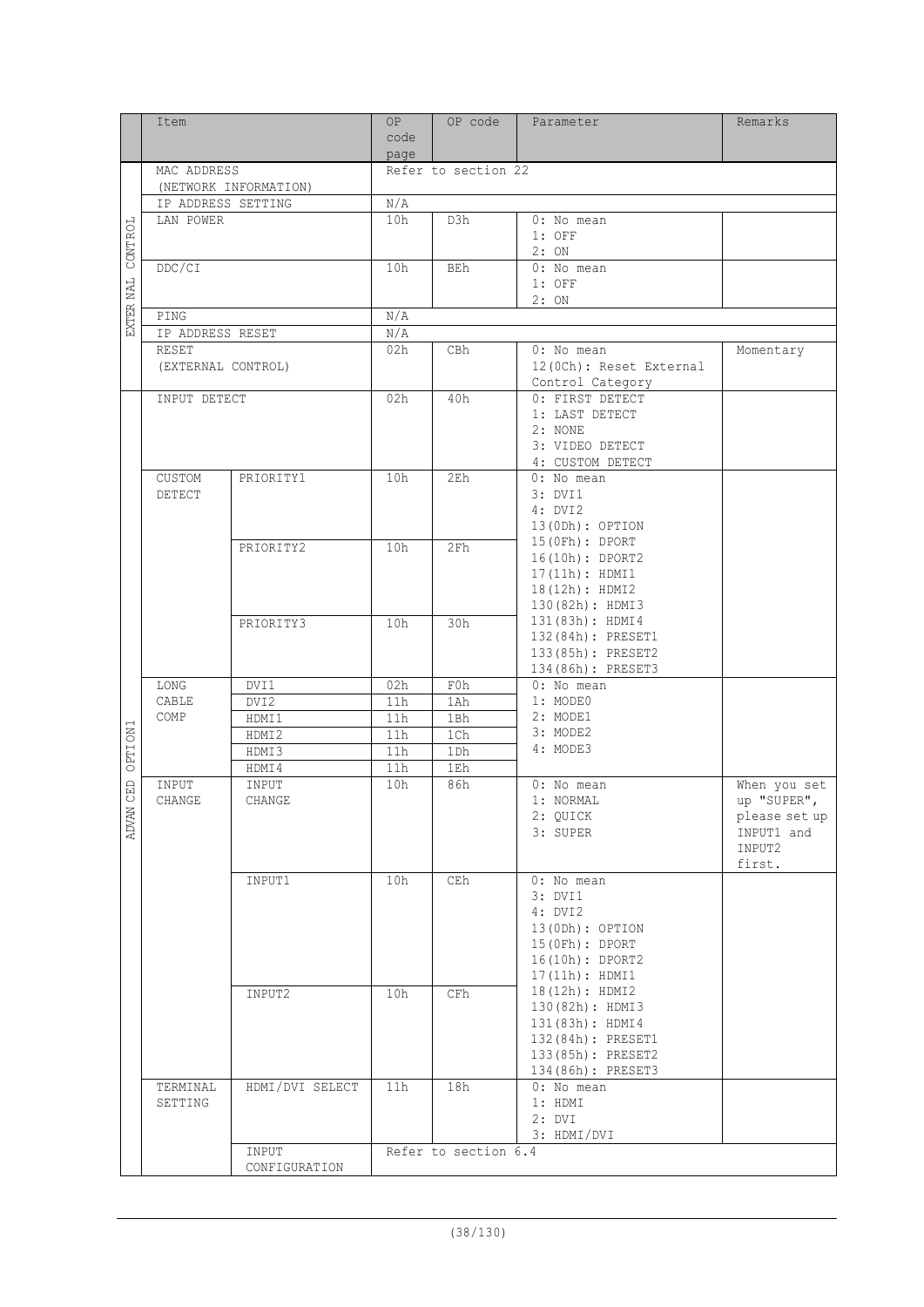| Item        |                    |                   | OP   | OP code | Parameter               | Remarks   |
|-------------|--------------------|-------------------|------|---------|-------------------------|-----------|
|             |                    |                   | code |         |                         |           |
|             |                    |                   | page |         |                         |           |
|             | DVI MODE           |                   | 02h  | CFh     | 0: No mean              |           |
|             |                    |                   |      |         | $1: DVI-PC$             |           |
|             |                    |                   |      |         | 2: DVI-HD               |           |
|             |                    |                   |      |         |                         |           |
|             |                    |                   |      |         |                         |           |
|             | DisplayPort        |                   | 10h  | F1h/F2h | Select target DPORT.    |           |
|             |                    |                   |      |         | (F1h)                   |           |
|             |                    |                   |      |         | 0: No mean              |           |
|             |                    |                   |      |         | 1: DPORT                |           |
|             |                    |                   |      |         | 2: DPORT2               |           |
|             |                    |                   |      |         | Read / Write status of  |           |
|             |                    |                   |      |         | target DPORT. (F2h)     |           |
|             |                    |                   |      |         | 0: No mean              |           |
|             |                    |                   |      |         | 1: 1.1a                 |           |
|             |                    |                   |      |         | 2: 1.2                  |           |
|             | BIT RATE           |                   | 11h  | 19h     | 0: No mean              |           |
|             |                    |                   |      |         | $1:$ RBR                |           |
|             |                    |                   |      |         | $2:$ HBR                |           |
|             |                    |                   |      |         | $3:$ HBR2               |           |
|             | HDMI SIGNAL        |                   | 10h  | 40h     | 0: No mean              |           |
|             |                    |                   |      |         | 1: EXPAND               |           |
|             |                    |                   |      |         | 2: RAW                  |           |
| DEINTERLACE |                    |                   | 02h  | 25h     | 0: No mean              |           |
|             |                    |                   |      |         | $1:$ Off                |           |
|             |                    |                   |      |         | 2:ON                    |           |
| MOVIE       | TELECINE           |                   | 02h  | 23h     | 0: No mean              |           |
| SETTING     |                    |                   |      |         | $1:$ OFF                |           |
|             |                    |                   |      |         | 2: AUTO                 |           |
|             |                    | ADAPTIVE CONTRAST | 02h  | 8Dh     | 0: No mean              |           |
|             |                    |                   |      |         | $1:$ OFF                |           |
|             |                    |                   |      |         | 2:LOW                   |           |
|             |                    |                   |      |         | 4: HIGH                 |           |
| OVER SCAN   |                    |                   | 02h  | E3h     | $0:$ No mean            |           |
|             |                    |                   |      |         | $1:$ OFF                |           |
|             |                    |                   |      |         | 2:ON                    |           |
| OPTION      |                    | OPTION POWER      | 10h  | 41h     | $0:$ OFF                |           |
| SETTING     |                    |                   |      |         | 1:ON                    |           |
|             |                    |                   | 10h  |         |                         |           |
|             | AUDIO              |                   |      | B0h     | 0: No mean              |           |
|             |                    |                   |      |         | 1: ANALOG               |           |
|             |                    |                   |      |         | 2: DIGITAL              |           |
|             | INTER              | OFF               | 10h  | C0h     | 0: No mean              |           |
|             | NAL                | WARNING           |      |         | $1:$ OFF                |           |
|             | PC                 |                   |      |         | 2:ON                    |           |
|             |                    | AUTO              | 10h  | C1h     | 0: No mean              |           |
|             |                    | OFF               |      |         | $1:$ OFF                |           |
|             |                    |                   |      |         | 2:ON                    |           |
|             |                    | START             | 10h  | C2h     | 0: No mean              |           |
|             |                    | UP PC             |      |         | 1: Execute              |           |
|             |                    | FORCE             | 10h  | C3h     | 0: No mean              |           |
|             |                    | QUIT              |      |         | 1: Execute              |           |
| 120Hz       |                    |                   | 10h  | 87h     | 0: No mean              |           |
|             |                    |                   |      |         | 1:ON                    |           |
|             |                    |                   |      |         | $2:$ OFF                |           |
| TOUCH       | STANDBY            |                   | 10h  | C4h     | 0: No mean              |           |
| PANEL       |                    |                   |      |         | $1:$ OFF                |           |
|             |                    |                   |      |         | 2:ON                    |           |
|             | PC SOURCE          |                   | 10h  | C5h     | 0: No mean              |           |
|             |                    |                   |      |         | $1:$ AUTO               |           |
|             |                    |                   |      |         | 2: EXTERNAL PC          |           |
| RESET       |                    |                   | 02h  | CBh     | 0: No mean              | Momentary |
|             | (ADVANCED OPTION1) |                   |      |         | 10(OAh): Reset Advanced |           |
|             |                    |                   |      |         | option1 category        |           |
|             |                    |                   |      |         |                         |           |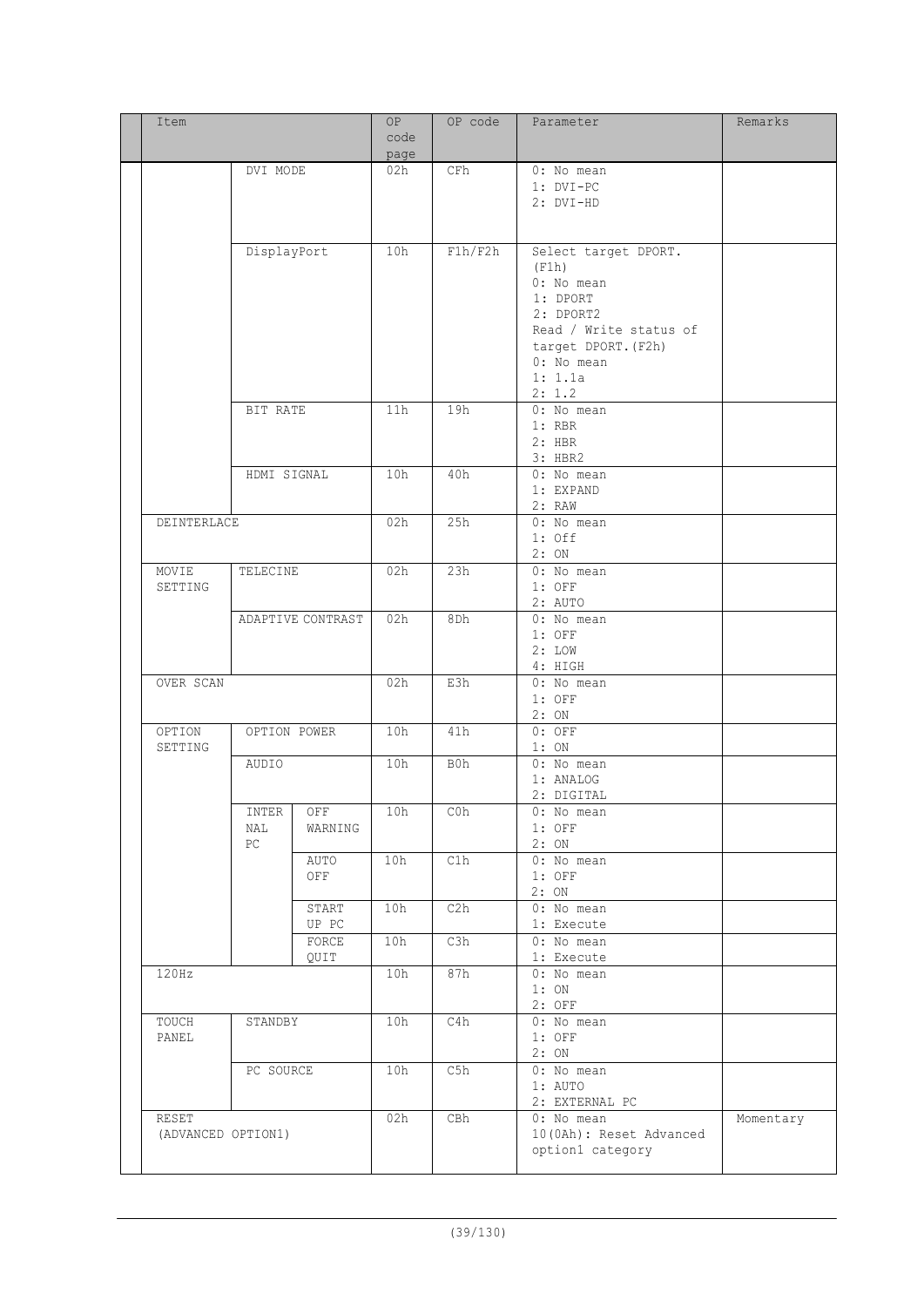| code<br>page<br>$0:$ OFF<br>AUTO<br>AUTO BRIGHTNESS<br>02h<br>2Dh<br>1:ON<br>DIMMING<br>11h<br>4Eh<br>0: No mean<br>BACKLIGHT<br>$1:$ OFF<br>DIMMING<br>2:ON<br>10h<br>C8h<br>0: No mean<br>ROOM LIGHT<br>$1:$ OFF<br>SENSING<br>2: MODE1<br>3: MODE2<br>C9h<br>10h<br>$0 - 100(64h)$<br>MAX<br>BACK<br>LIGHT<br>LIMIT<br>$0 - 100(64h)$<br>SETTING<br>10h<br>33h<br>ΙN<br>BRIGHT<br>$0 - 100(64h)$<br>10h<br>34h<br>ΙN<br><b>DARK</b><br>02h<br>Current luminance read<br>SENSIN<br>B4h<br>Read only<br>G LUX<br>10h<br>75h<br>HUMAN SENSING MODE<br>0: No mean<br>HUMAN<br>SENSING<br>1: DISABLE<br>2: AUTO OFF<br>4: CUSTOM<br>ON/OFF<br>10h<br>DDh<br>0: No mean<br>$1:$ Off<br>$2:$ On<br>BACK<br>C6h<br>0: dark<br>BACK<br>10h<br>LIGHT<br>LIGHT<br>$100(64h):$ light<br>OPTION2<br>ON/OFF<br>10h<br>0: No mean<br>DEh<br>$1:$ Off<br>$2:$ On<br>VOLUME<br>ADVAN CED<br>10h<br>C7h<br>0: whisper<br>VOLUME<br>100 (64h) : loud<br>ON/OFF<br>10h<br>DFh/D0h<br>0: No mean<br>$1:$ Off<br>2:On<br>10h<br>D0h<br>0: No mean<br>INPUT<br>3: DVI1<br>4: DVI2<br>$13(0Dh):$ OPTION<br>INPUT<br>15 (OFh) : DPORT<br>SELECT<br>16(10h): DPORT2<br>17(11h): HDMI1<br>18(12h): HDMI2<br>130(82h): HDMI3<br>131(83h): HDMI4<br>132 (84h) : PRESET1<br>133(85h): PRESET2<br>134 (86h) : PRESET3<br>78h<br>30(1Eh): short<br>WAITING TIME<br>10h<br>$600(258h):$ long<br>*1step: 1sec.<br>INTELLI WIRELESS DATA<br>10h<br>ECh<br>$0:$ No mean<br>$1:$ OFF<br>2:ON<br>02h<br>$0:$ No mean<br>RESET<br>CBh<br>Momentary<br>11 (OBh) : Reset Advanced<br>(ADVANCED OPTION2)<br>option category<br>02h<br>0: No mean<br>FACTORY RESET<br>CBh<br>Momentary | Item |  |  | OP | OP code | Parameter        | Remarks |
|------------------------------------------------------------------------------------------------------------------------------------------------------------------------------------------------------------------------------------------------------------------------------------------------------------------------------------------------------------------------------------------------------------------------------------------------------------------------------------------------------------------------------------------------------------------------------------------------------------------------------------------------------------------------------------------------------------------------------------------------------------------------------------------------------------------------------------------------------------------------------------------------------------------------------------------------------------------------------------------------------------------------------------------------------------------------------------------------------------------------------------------------------------------------------------------------------------------------------------------------------------------------------------------------------------------------------------------------------------------------------------------------------------------------------------------------------------------------------------------------------------------------------------------------------------------------------------------------------------------------------------------------|------|--|--|----|---------|------------------|---------|
|                                                                                                                                                                                                                                                                                                                                                                                                                                                                                                                                                                                                                                                                                                                                                                                                                                                                                                                                                                                                                                                                                                                                                                                                                                                                                                                                                                                                                                                                                                                                                                                                                                                |      |  |  |    |         |                  |         |
|                                                                                                                                                                                                                                                                                                                                                                                                                                                                                                                                                                                                                                                                                                                                                                                                                                                                                                                                                                                                                                                                                                                                                                                                                                                                                                                                                                                                                                                                                                                                                                                                                                                |      |  |  |    |         |                  |         |
|                                                                                                                                                                                                                                                                                                                                                                                                                                                                                                                                                                                                                                                                                                                                                                                                                                                                                                                                                                                                                                                                                                                                                                                                                                                                                                                                                                                                                                                                                                                                                                                                                                                |      |  |  |    |         |                  |         |
|                                                                                                                                                                                                                                                                                                                                                                                                                                                                                                                                                                                                                                                                                                                                                                                                                                                                                                                                                                                                                                                                                                                                                                                                                                                                                                                                                                                                                                                                                                                                                                                                                                                |      |  |  |    |         |                  |         |
|                                                                                                                                                                                                                                                                                                                                                                                                                                                                                                                                                                                                                                                                                                                                                                                                                                                                                                                                                                                                                                                                                                                                                                                                                                                                                                                                                                                                                                                                                                                                                                                                                                                |      |  |  |    |         |                  |         |
|                                                                                                                                                                                                                                                                                                                                                                                                                                                                                                                                                                                                                                                                                                                                                                                                                                                                                                                                                                                                                                                                                                                                                                                                                                                                                                                                                                                                                                                                                                                                                                                                                                                |      |  |  |    |         |                  |         |
|                                                                                                                                                                                                                                                                                                                                                                                                                                                                                                                                                                                                                                                                                                                                                                                                                                                                                                                                                                                                                                                                                                                                                                                                                                                                                                                                                                                                                                                                                                                                                                                                                                                |      |  |  |    |         |                  |         |
|                                                                                                                                                                                                                                                                                                                                                                                                                                                                                                                                                                                                                                                                                                                                                                                                                                                                                                                                                                                                                                                                                                                                                                                                                                                                                                                                                                                                                                                                                                                                                                                                                                                |      |  |  |    |         |                  |         |
|                                                                                                                                                                                                                                                                                                                                                                                                                                                                                                                                                                                                                                                                                                                                                                                                                                                                                                                                                                                                                                                                                                                                                                                                                                                                                                                                                                                                                                                                                                                                                                                                                                                |      |  |  |    |         |                  |         |
|                                                                                                                                                                                                                                                                                                                                                                                                                                                                                                                                                                                                                                                                                                                                                                                                                                                                                                                                                                                                                                                                                                                                                                                                                                                                                                                                                                                                                                                                                                                                                                                                                                                |      |  |  |    |         |                  |         |
|                                                                                                                                                                                                                                                                                                                                                                                                                                                                                                                                                                                                                                                                                                                                                                                                                                                                                                                                                                                                                                                                                                                                                                                                                                                                                                                                                                                                                                                                                                                                                                                                                                                |      |  |  |    |         |                  |         |
|                                                                                                                                                                                                                                                                                                                                                                                                                                                                                                                                                                                                                                                                                                                                                                                                                                                                                                                                                                                                                                                                                                                                                                                                                                                                                                                                                                                                                                                                                                                                                                                                                                                |      |  |  |    |         |                  |         |
|                                                                                                                                                                                                                                                                                                                                                                                                                                                                                                                                                                                                                                                                                                                                                                                                                                                                                                                                                                                                                                                                                                                                                                                                                                                                                                                                                                                                                                                                                                                                                                                                                                                |      |  |  |    |         |                  |         |
|                                                                                                                                                                                                                                                                                                                                                                                                                                                                                                                                                                                                                                                                                                                                                                                                                                                                                                                                                                                                                                                                                                                                                                                                                                                                                                                                                                                                                                                                                                                                                                                                                                                |      |  |  |    |         |                  |         |
|                                                                                                                                                                                                                                                                                                                                                                                                                                                                                                                                                                                                                                                                                                                                                                                                                                                                                                                                                                                                                                                                                                                                                                                                                                                                                                                                                                                                                                                                                                                                                                                                                                                |      |  |  |    |         |                  |         |
|                                                                                                                                                                                                                                                                                                                                                                                                                                                                                                                                                                                                                                                                                                                                                                                                                                                                                                                                                                                                                                                                                                                                                                                                                                                                                                                                                                                                                                                                                                                                                                                                                                                |      |  |  |    |         |                  |         |
|                                                                                                                                                                                                                                                                                                                                                                                                                                                                                                                                                                                                                                                                                                                                                                                                                                                                                                                                                                                                                                                                                                                                                                                                                                                                                                                                                                                                                                                                                                                                                                                                                                                |      |  |  |    |         |                  |         |
|                                                                                                                                                                                                                                                                                                                                                                                                                                                                                                                                                                                                                                                                                                                                                                                                                                                                                                                                                                                                                                                                                                                                                                                                                                                                                                                                                                                                                                                                                                                                                                                                                                                |      |  |  |    |         |                  |         |
|                                                                                                                                                                                                                                                                                                                                                                                                                                                                                                                                                                                                                                                                                                                                                                                                                                                                                                                                                                                                                                                                                                                                                                                                                                                                                                                                                                                                                                                                                                                                                                                                                                                |      |  |  |    |         |                  |         |
|                                                                                                                                                                                                                                                                                                                                                                                                                                                                                                                                                                                                                                                                                                                                                                                                                                                                                                                                                                                                                                                                                                                                                                                                                                                                                                                                                                                                                                                                                                                                                                                                                                                |      |  |  |    |         |                  |         |
|                                                                                                                                                                                                                                                                                                                                                                                                                                                                                                                                                                                                                                                                                                                                                                                                                                                                                                                                                                                                                                                                                                                                                                                                                                                                                                                                                                                                                                                                                                                                                                                                                                                |      |  |  |    |         |                  |         |
|                                                                                                                                                                                                                                                                                                                                                                                                                                                                                                                                                                                                                                                                                                                                                                                                                                                                                                                                                                                                                                                                                                                                                                                                                                                                                                                                                                                                                                                                                                                                                                                                                                                |      |  |  |    |         |                  |         |
|                                                                                                                                                                                                                                                                                                                                                                                                                                                                                                                                                                                                                                                                                                                                                                                                                                                                                                                                                                                                                                                                                                                                                                                                                                                                                                                                                                                                                                                                                                                                                                                                                                                |      |  |  |    |         |                  |         |
|                                                                                                                                                                                                                                                                                                                                                                                                                                                                                                                                                                                                                                                                                                                                                                                                                                                                                                                                                                                                                                                                                                                                                                                                                                                                                                                                                                                                                                                                                                                                                                                                                                                |      |  |  |    |         |                  |         |
|                                                                                                                                                                                                                                                                                                                                                                                                                                                                                                                                                                                                                                                                                                                                                                                                                                                                                                                                                                                                                                                                                                                                                                                                                                                                                                                                                                                                                                                                                                                                                                                                                                                |      |  |  |    |         |                  |         |
|                                                                                                                                                                                                                                                                                                                                                                                                                                                                                                                                                                                                                                                                                                                                                                                                                                                                                                                                                                                                                                                                                                                                                                                                                                                                                                                                                                                                                                                                                                                                                                                                                                                |      |  |  |    |         |                  |         |
|                                                                                                                                                                                                                                                                                                                                                                                                                                                                                                                                                                                                                                                                                                                                                                                                                                                                                                                                                                                                                                                                                                                                                                                                                                                                                                                                                                                                                                                                                                                                                                                                                                                |      |  |  |    |         |                  |         |
|                                                                                                                                                                                                                                                                                                                                                                                                                                                                                                                                                                                                                                                                                                                                                                                                                                                                                                                                                                                                                                                                                                                                                                                                                                                                                                                                                                                                                                                                                                                                                                                                                                                |      |  |  |    |         |                  |         |
|                                                                                                                                                                                                                                                                                                                                                                                                                                                                                                                                                                                                                                                                                                                                                                                                                                                                                                                                                                                                                                                                                                                                                                                                                                                                                                                                                                                                                                                                                                                                                                                                                                                |      |  |  |    |         |                  |         |
|                                                                                                                                                                                                                                                                                                                                                                                                                                                                                                                                                                                                                                                                                                                                                                                                                                                                                                                                                                                                                                                                                                                                                                                                                                                                                                                                                                                                                                                                                                                                                                                                                                                |      |  |  |    |         |                  |         |
|                                                                                                                                                                                                                                                                                                                                                                                                                                                                                                                                                                                                                                                                                                                                                                                                                                                                                                                                                                                                                                                                                                                                                                                                                                                                                                                                                                                                                                                                                                                                                                                                                                                |      |  |  |    |         |                  |         |
|                                                                                                                                                                                                                                                                                                                                                                                                                                                                                                                                                                                                                                                                                                                                                                                                                                                                                                                                                                                                                                                                                                                                                                                                                                                                                                                                                                                                                                                                                                                                                                                                                                                |      |  |  |    |         |                  |         |
|                                                                                                                                                                                                                                                                                                                                                                                                                                                                                                                                                                                                                                                                                                                                                                                                                                                                                                                                                                                                                                                                                                                                                                                                                                                                                                                                                                                                                                                                                                                                                                                                                                                |      |  |  |    |         |                  |         |
|                                                                                                                                                                                                                                                                                                                                                                                                                                                                                                                                                                                                                                                                                                                                                                                                                                                                                                                                                                                                                                                                                                                                                                                                                                                                                                                                                                                                                                                                                                                                                                                                                                                |      |  |  |    |         |                  |         |
|                                                                                                                                                                                                                                                                                                                                                                                                                                                                                                                                                                                                                                                                                                                                                                                                                                                                                                                                                                                                                                                                                                                                                                                                                                                                                                                                                                                                                                                                                                                                                                                                                                                |      |  |  |    |         |                  |         |
|                                                                                                                                                                                                                                                                                                                                                                                                                                                                                                                                                                                                                                                                                                                                                                                                                                                                                                                                                                                                                                                                                                                                                                                                                                                                                                                                                                                                                                                                                                                                                                                                                                                |      |  |  |    |         |                  |         |
|                                                                                                                                                                                                                                                                                                                                                                                                                                                                                                                                                                                                                                                                                                                                                                                                                                                                                                                                                                                                                                                                                                                                                                                                                                                                                                                                                                                                                                                                                                                                                                                                                                                |      |  |  |    |         |                  |         |
|                                                                                                                                                                                                                                                                                                                                                                                                                                                                                                                                                                                                                                                                                                                                                                                                                                                                                                                                                                                                                                                                                                                                                                                                                                                                                                                                                                                                                                                                                                                                                                                                                                                |      |  |  |    |         |                  |         |
|                                                                                                                                                                                                                                                                                                                                                                                                                                                                                                                                                                                                                                                                                                                                                                                                                                                                                                                                                                                                                                                                                                                                                                                                                                                                                                                                                                                                                                                                                                                                                                                                                                                |      |  |  |    |         |                  |         |
|                                                                                                                                                                                                                                                                                                                                                                                                                                                                                                                                                                                                                                                                                                                                                                                                                                                                                                                                                                                                                                                                                                                                                                                                                                                                                                                                                                                                                                                                                                                                                                                                                                                |      |  |  |    |         |                  |         |
|                                                                                                                                                                                                                                                                                                                                                                                                                                                                                                                                                                                                                                                                                                                                                                                                                                                                                                                                                                                                                                                                                                                                                                                                                                                                                                                                                                                                                                                                                                                                                                                                                                                |      |  |  |    |         |                  |         |
|                                                                                                                                                                                                                                                                                                                                                                                                                                                                                                                                                                                                                                                                                                                                                                                                                                                                                                                                                                                                                                                                                                                                                                                                                                                                                                                                                                                                                                                                                                                                                                                                                                                |      |  |  |    |         |                  |         |
|                                                                                                                                                                                                                                                                                                                                                                                                                                                                                                                                                                                                                                                                                                                                                                                                                                                                                                                                                                                                                                                                                                                                                                                                                                                                                                                                                                                                                                                                                                                                                                                                                                                |      |  |  |    |         |                  |         |
|                                                                                                                                                                                                                                                                                                                                                                                                                                                                                                                                                                                                                                                                                                                                                                                                                                                                                                                                                                                                                                                                                                                                                                                                                                                                                                                                                                                                                                                                                                                                                                                                                                                |      |  |  |    |         |                  |         |
|                                                                                                                                                                                                                                                                                                                                                                                                                                                                                                                                                                                                                                                                                                                                                                                                                                                                                                                                                                                                                                                                                                                                                                                                                                                                                                                                                                                                                                                                                                                                                                                                                                                |      |  |  |    |         |                  |         |
|                                                                                                                                                                                                                                                                                                                                                                                                                                                                                                                                                                                                                                                                                                                                                                                                                                                                                                                                                                                                                                                                                                                                                                                                                                                                                                                                                                                                                                                                                                                                                                                                                                                |      |  |  |    |         |                  |         |
|                                                                                                                                                                                                                                                                                                                                                                                                                                                                                                                                                                                                                                                                                                                                                                                                                                                                                                                                                                                                                                                                                                                                                                                                                                                                                                                                                                                                                                                                                                                                                                                                                                                |      |  |  |    |         |                  |         |
|                                                                                                                                                                                                                                                                                                                                                                                                                                                                                                                                                                                                                                                                                                                                                                                                                                                                                                                                                                                                                                                                                                                                                                                                                                                                                                                                                                                                                                                                                                                                                                                                                                                |      |  |  |    |         |                  |         |
|                                                                                                                                                                                                                                                                                                                                                                                                                                                                                                                                                                                                                                                                                                                                                                                                                                                                                                                                                                                                                                                                                                                                                                                                                                                                                                                                                                                                                                                                                                                                                                                                                                                |      |  |  |    |         |                  |         |
|                                                                                                                                                                                                                                                                                                                                                                                                                                                                                                                                                                                                                                                                                                                                                                                                                                                                                                                                                                                                                                                                                                                                                                                                                                                                                                                                                                                                                                                                                                                                                                                                                                                |      |  |  |    |         |                  |         |
|                                                                                                                                                                                                                                                                                                                                                                                                                                                                                                                                                                                                                                                                                                                                                                                                                                                                                                                                                                                                                                                                                                                                                                                                                                                                                                                                                                                                                                                                                                                                                                                                                                                |      |  |  |    |         |                  |         |
|                                                                                                                                                                                                                                                                                                                                                                                                                                                                                                                                                                                                                                                                                                                                                                                                                                                                                                                                                                                                                                                                                                                                                                                                                                                                                                                                                                                                                                                                                                                                                                                                                                                |      |  |  |    |         |                  |         |
|                                                                                                                                                                                                                                                                                                                                                                                                                                                                                                                                                                                                                                                                                                                                                                                                                                                                                                                                                                                                                                                                                                                                                                                                                                                                                                                                                                                                                                                                                                                                                                                                                                                |      |  |  |    |         |                  |         |
|                                                                                                                                                                                                                                                                                                                                                                                                                                                                                                                                                                                                                                                                                                                                                                                                                                                                                                                                                                                                                                                                                                                                                                                                                                                                                                                                                                                                                                                                                                                                                                                                                                                |      |  |  |    |         |                  |         |
|                                                                                                                                                                                                                                                                                                                                                                                                                                                                                                                                                                                                                                                                                                                                                                                                                                                                                                                                                                                                                                                                                                                                                                                                                                                                                                                                                                                                                                                                                                                                                                                                                                                |      |  |  |    |         |                  |         |
|                                                                                                                                                                                                                                                                                                                                                                                                                                                                                                                                                                                                                                                                                                                                                                                                                                                                                                                                                                                                                                                                                                                                                                                                                                                                                                                                                                                                                                                                                                                                                                                                                                                |      |  |  |    |         |                  |         |
|                                                                                                                                                                                                                                                                                                                                                                                                                                                                                                                                                                                                                                                                                                                                                                                                                                                                                                                                                                                                                                                                                                                                                                                                                                                                                                                                                                                                                                                                                                                                                                                                                                                |      |  |  |    |         | 1: Factory Reset |         |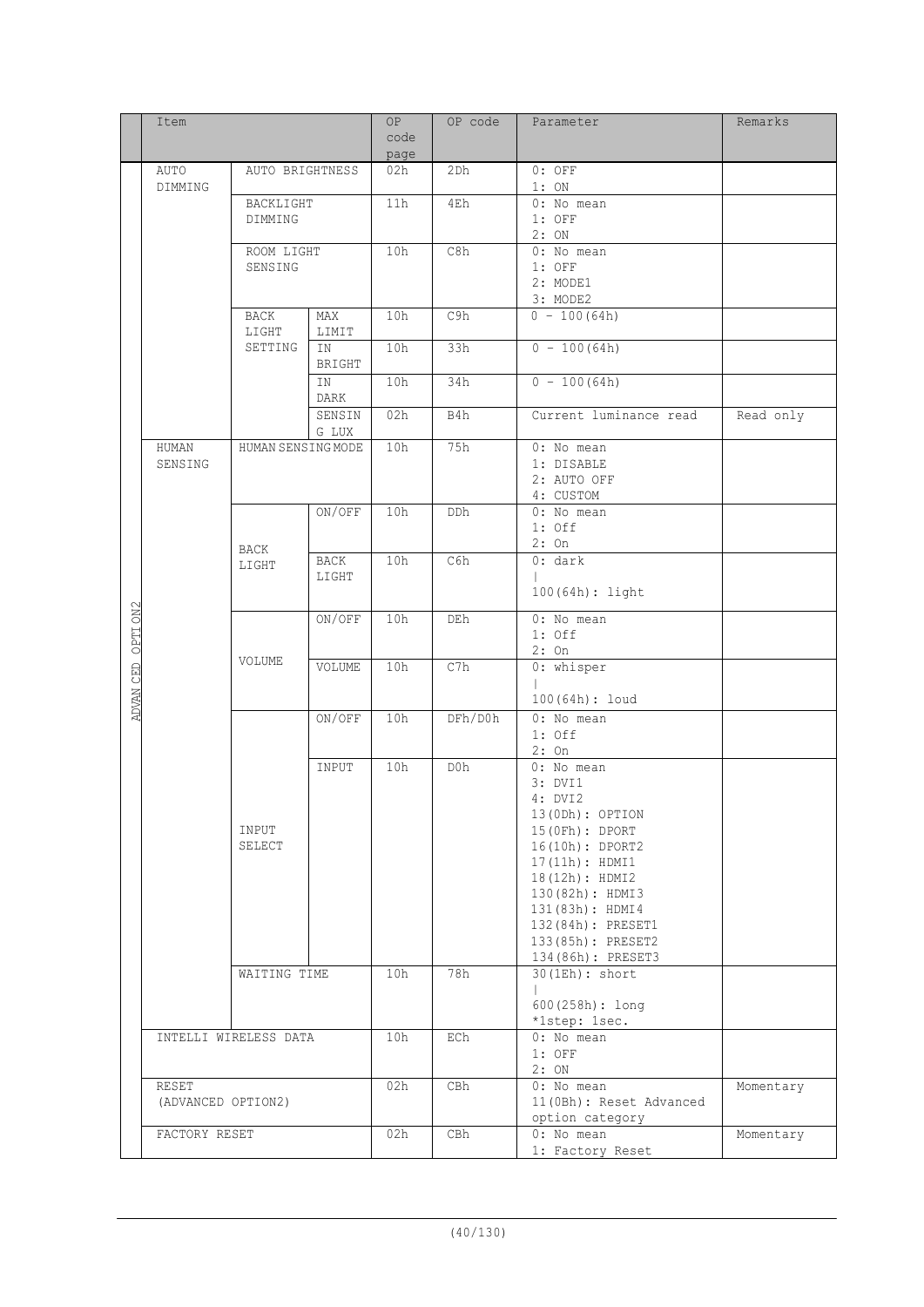| Item                                      | OP           | OP code | Parameter                                                                                                                                                                                                                                 | Remarks                                                                                                                                                                                                       |
|-------------------------------------------|--------------|---------|-------------------------------------------------------------------------------------------------------------------------------------------------------------------------------------------------------------------------------------------|---------------------------------------------------------------------------------------------------------------------------------------------------------------------------------------------------------------|
|                                           | code<br>page |         |                                                                                                                                                                                                                                           |                                                                                                                                                                                                               |
| INPUT                                     | 11h          | 06h     | $0:$ No mean<br>3: DVI1<br>4: DVI2<br>13(ODh): OPTION<br>15 (OFh) : DPORT<br>16(10h): DPORT2<br>17(11h): HDMI1<br>18(12h): HDMI2<br>130(82h): HDMI3<br>131(83h): HDMI4<br>132 (84h) : PRESET1<br>133(85h): PRESET2<br>134 (86h) : PRESET3 | The<br>following<br>commands can<br>also be used.<br>OP code page<br>00h<br>OP code 60h<br>Parameter<br>$0:$ No mean<br>3: DVI1<br>4: DVI2<br>13: OPTION<br>15: DPORT<br>16: DPORT2<br>17: HDMI1<br>18: HDMI2 |
| AUDIO INPUT                               | 02h          | 2Eh     | $0:$ No mean<br>1: LINE IN<br>4: HDMI<br>6: OPTION<br>7: DPORT<br>8: DPORT2<br>10(0Ah): HDMI2<br>11(0Bh): HDMI3<br>12 (0Ch) : HDMI4                                                                                                       |                                                                                                                                                                                                               |
| VOLUME UP/DOWN                            | 00h          | 62h     | 0: whisper<br>100 (64h) : loud                                                                                                                                                                                                            |                                                                                                                                                                                                               |
| MUTE                                      | 00h          | 8Dh     | 0: UNMUTE (Set only)<br>1: MUTE<br>2: UNMUTE                                                                                                                                                                                              |                                                                                                                                                                                                               |
| SCREEN MUTE                               | 10h          | B6h     | 0: No mean<br>1: SCREEN MUTE ON<br>2: SCREEN MUTE OFF                                                                                                                                                                                     |                                                                                                                                                                                                               |
| MTS                                       | 02h          | 2Ch     | 0: No mean<br>1: Main<br>$2:$ Sub<br>$3:$ Main + Sub                                                                                                                                                                                      | This<br>operation<br>requires<br>supported<br>option TV<br>tuner.                                                                                                                                             |
| PICTURE MODE                              | 02h          | 1Ah     | $0:$ No mean<br>$1:$ sRGB<br>3: HIGHBRIGHT<br>4: STANDARD<br>5: CINEMA<br>8: CUSTOM1<br>9: CUSTOM2<br>13(ODh): SVE-1 SETTING<br>14(OEh): SVE-2 SETTING<br>15(OFh): SVE-3 SETTING<br>16(10h): SVE-4 SETTING<br>17(11h): SVE-5 SETTING      | sRGB:<br>PC mode<br>only<br>CINEMA:<br>A/V mode<br>only                                                                                                                                                       |
| ASPECT                                    | 02h          | 70h     | $0:$ No mean<br>1: NORMAL<br>2: FULL<br>3: WIDE<br>4: ZOOM<br>6: DYNAMIC<br>7: 1:1 (Off/dot by dot)                                                                                                                                       | WIDE:<br>A/V mode only                                                                                                                                                                                        |
| MULTI PICTURE MODE ON/OFF<br>STILL ON/OFF | 02h          | 72h     | $0:$ No mean<br>$1:$ Off<br>$2:$ PIP<br>4: STILL<br>5: PBP (PBP1, PBP2, PBP3)                                                                                                                                                             |                                                                                                                                                                                                               |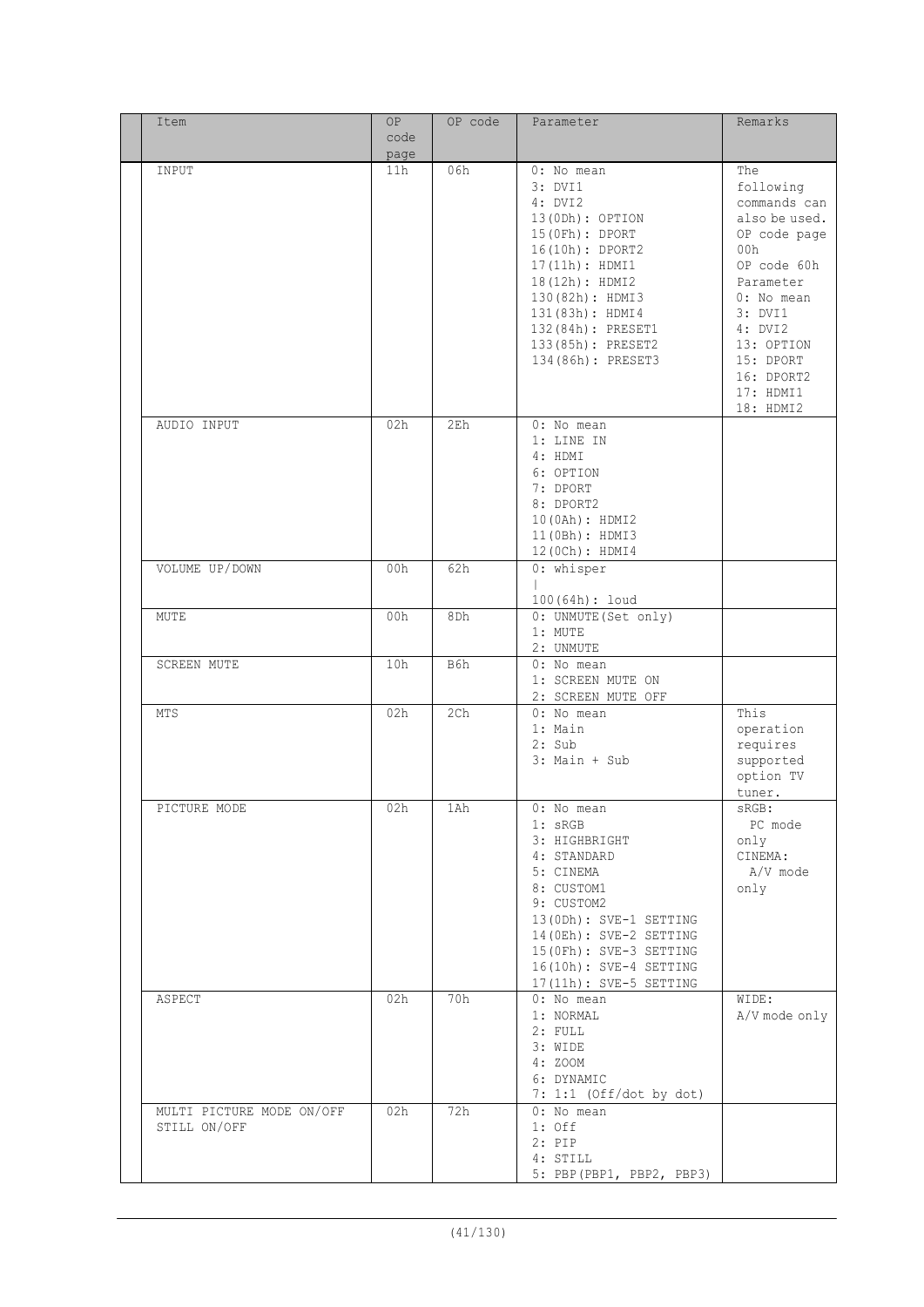|                     | Item                      |            | OP              | OP code         | Parameter                              | Remarks                |
|---------------------|---------------------------|------------|-----------------|-----------------|----------------------------------------|------------------------|
|                     |                           |            | code            |                 |                                        |                        |
|                     |                           |            | page            |                 |                                        |                        |
|                     | PICTURE NUMBER            |            | 10h             | B5h             | If MULTI PICTURE is set PIP            |                        |
|                     |                           |            |                 |                 | $0:$ No mean                           |                        |
|                     |                           |            |                 |                 | 2: 2WINDOWS, PIP                       |                        |
|                     |                           |            |                 |                 | 3: 3WINDOWS, PIP                       |                        |
|                     |                           |            |                 |                 |                                        |                        |
|                     |                           |            |                 |                 | If MULTI PICTURE is set PBP            |                        |
|                     |                           |            |                 |                 | $0:$ No mean                           |                        |
|                     |                           |            |                 |                 | 1: 2WINDOWS, PBP1<br>3: 3WINDOWS, PBP1 |                        |
|                     |                           |            |                 |                 | 4: 3WINDOWS, PBP2                      |                        |
|                     |                           |            |                 |                 | 5: 3WINDOWS, PBP3                      |                        |
|                     |                           |            |                 |                 | 6: 4WINODWS, PBP1                      |                        |
|                     | MULTI PICTURE INPUT       |            | 02h             | 73h             | 0: No mean                             |                        |
|                     |                           |            |                 |                 | 3: DVI1                                |                        |
|                     |                           |            |                 |                 | 4: DVI2                                |                        |
|                     |                           |            |                 |                 | $13(0Dh):$ OPTION                      |                        |
|                     |                           |            |                 |                 | 15(0Fh): DPORT                         |                        |
|                     |                           |            |                 |                 | 16(10h): DPORT2                        |                        |
|                     |                           |            |                 |                 | 17(11h): HDM11                         |                        |
|                     |                           |            |                 |                 | 18(12h): HDMI2                         |                        |
|                     |                           |            |                 |                 | 130(82h): HDMI3                        |                        |
|                     |                           |            |                 |                 | 131(83h): HDMI4                        |                        |
|                     | ACTIVE PICTURE            |            | 11h             | 0Bh             | $0:$ No mean                           |                        |
|                     |                           |            |                 |                 | 1: PICTURE1                            |                        |
|                     |                           |            |                 |                 | 2: PICTURE2                            |                        |
|                     |                           |            |                 |                 | 3: PICTURE3                            |                        |
|                     |                           |            |                 |                 | 4: PICTURE4                            |                        |
|                     | ROTATE                    | ROTATE ALL | 11h             | 16h             | $0:$ No mean                           |                        |
|                     |                           | PICTURE1   | 11 <sub>h</sub> | 12 <sub>h</sub> | $1:$ OFF                               |                        |
|                     |                           | PICTURE2   | 11h             | 13h             | 2:ON                                   |                        |
|                     |                           | PICTURE3   | 11h             | 14h             |                                        |                        |
|                     |                           | PICTURE4   | 11h             | 15h             |                                        |                        |
|                     | STILL CAPTURE             |            | 02h             | 76h             | $0:$ OFF                               | Momentary              |
|                     |                           |            |                 |                 | 1: CAPTURE                             |                        |
|                     | SIGNAL INFORMATION        |            | 02h             | EAh             | 0: No mean                             |                        |
|                     |                           |            |                 |                 | $1:$ OFF                               |                        |
|                     |                           |            |                 |                 | 2:ON                                   |                        |
|                     | TV-CHANNEL UP/DOWN        |            | 00h             | 8Bh             | 0: No mean<br>$1:$ UP                  | This                   |
|                     |                           |            |                 |                 |                                        | operation              |
|                     |                           |            |                 |                 | 2: DOWN                                | requires               |
|                     |                           |            |                 |                 |                                        | supported<br>option TV |
|                     |                           |            |                 |                 |                                        | tuner.                 |
|                     | SELECT TEMPERATURE SENSOR |            | 02h             | 78h             | 0: No mean                             |                        |
| $\simeq$            |                           |            |                 |                 | 1: SENSOR #1                           |                        |
|                     |                           |            |                 |                 | 2: SENSOR #2                           |                        |
| <b>SENSO</b>        |                           |            |                 |                 | 3: SENSOR #3                           |                        |
|                     |                           |            |                 |                 |                                        |                        |
|                     |                           |            |                 |                 |                                        |                        |
|                     | READOUT A TEMPERATURE     |            | 02h             | 79h             | Returned value is 2's                  | Read only              |
|                     |                           |            |                 |                 | complement.                            |                        |
| <b>TEMPE RATURE</b> |                           |            |                 |                 | Refer to section 6.2                   |                        |
|                     |                           |            |                 |                 |                                        |                        |
|                     |                           |            |                 |                 |                                        |                        |
|                     | READOUT CARBON FOOTPRINT  |            | 10h             | 10h             | 0:                                     | Read only              |
| FOOTER INT          | (g)                       |            |                 |                 |                                        |                        |
|                     |                           |            |                 |                 | 999 (3E7h) :<br>$\overline{0}$ :       |                        |
|                     | READOUT CARBON FOOTPRINT  |            | 10h             | 11h             |                                        | Read only              |
|                     | (kq)                      |            |                 |                 | 65535 (FFFFh) :                        |                        |
|                     | READOUT CARBON USAGE      |            | 10h             | 26h             | 0:                                     | Read only              |
| CARBO N             | (g)                       |            |                 |                 |                                        |                        |
|                     |                           |            |                 |                 | 999 (3E7h) :                           |                        |
|                     |                           |            |                 |                 |                                        |                        |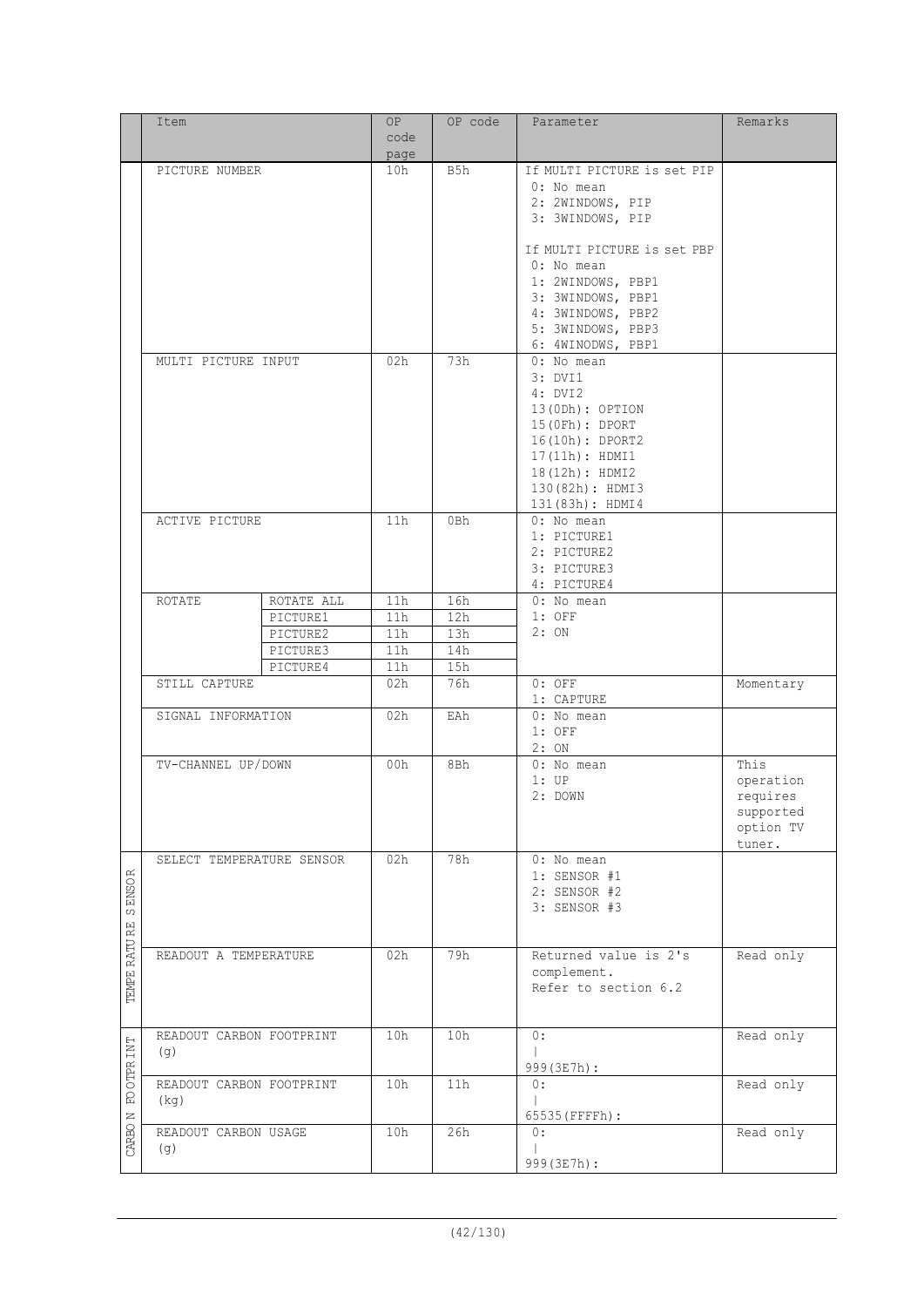| Item                         | OP<br>code<br>page | OP code | Parameter            | Remarks   |
|------------------------------|--------------------|---------|----------------------|-----------|
| READOUT CARBON USAGE<br>(kg) | 10h                | 27h     | υ:<br>65535 (FFFFh): | Read only |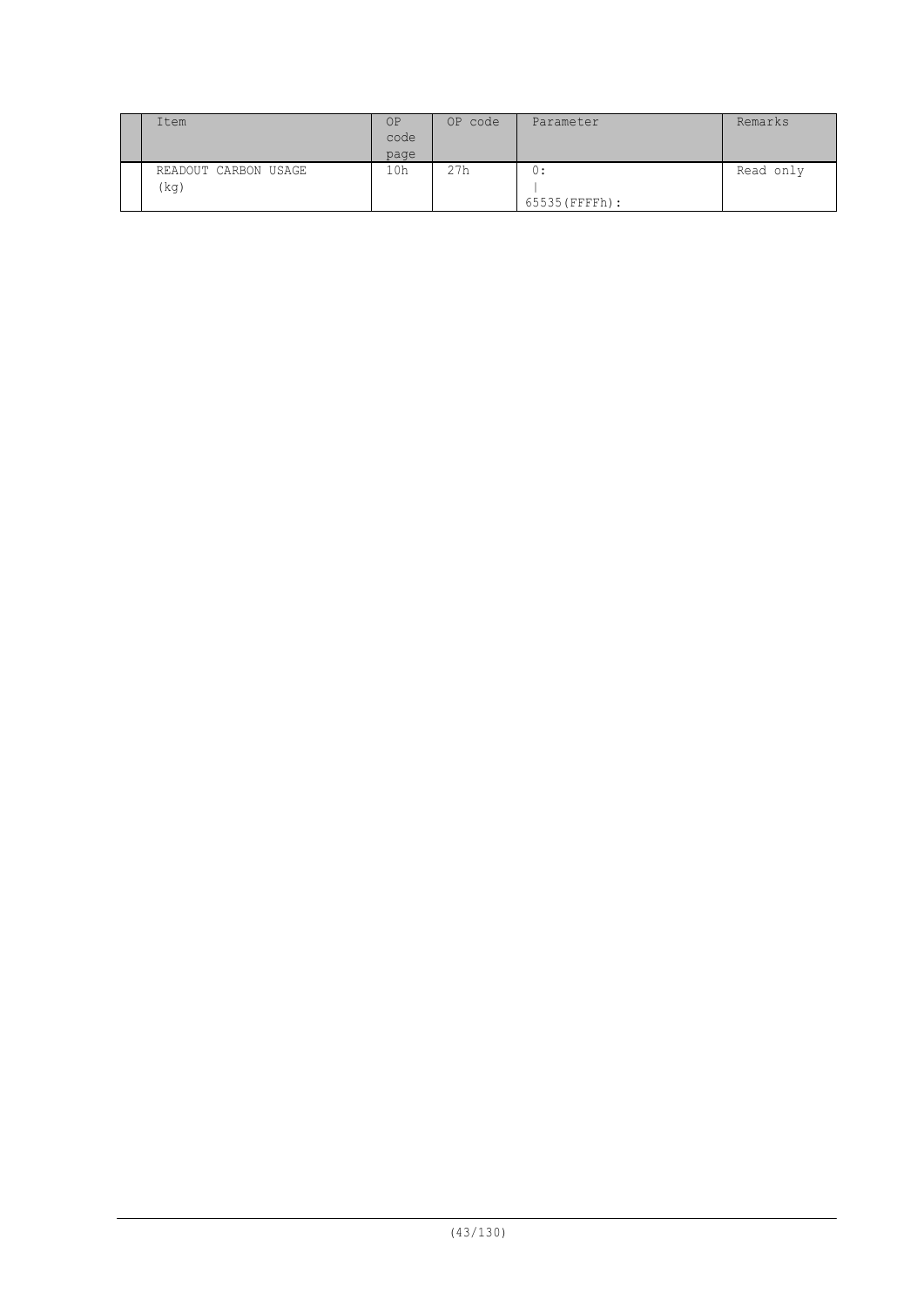|  |  | 6.4. Operation Code (OP code) for INPUT CONFIGURATION |
|--|--|-------------------------------------------------------|
|  |  |                                                       |

| Item         |                                                       | OP<br>code<br>page              | OP code                         | Parameter                                                                                                                                         | Remarks                                                           |
|--------------|-------------------------------------------------------|---------------------------------|---------------------------------|---------------------------------------------------------------------------------------------------------------------------------------------------|-------------------------------------------------------------------|
| PRESET1      |                                                       | 11h                             | 1Fh                             | 0: No mean<br>$1:$ OFF<br>2: LEFT & RIGHT<br>(HDMIx2 or DVIx2)<br>3: TOP & BOTTOM<br>(HDMIx2 or DVIx2)<br>4: DIVIDE QUARTERS<br>$(HDMI \times 4)$ |                                                                   |
| PRESET2      |                                                       | 11h                             | 20h                             | $0:$ No mean<br>$1:$ OFF<br>2: LEFT & RIGHT<br>(HDMIx2 or DVIx2)<br>3: TOP & BOTTOM<br>(HDMIx2 or DVIx2)                                          |                                                                   |
| PRESET3      |                                                       | 11h                             | 21h                             | $0:$ No mean<br>$1:$ OFF<br>2: LEFT & RIGHT<br>(DPORTx2)<br>3: TOP & BOTTOM<br>(DPORTx2)                                                          |                                                                   |
| SELECT INPUT | TOP LEFT<br>TOP RIGHT<br>BOTTOM LEFT                  | 11h<br>11h<br>11h               | 22h<br>23h<br>24h               | $0:$ No mean<br>3: DVI1<br>4: DVI2<br>13(ODh): OPTION                                                                                             | Set up, when<br>PRESET1 is set<br>as "DIVIDE<br>OUARTERS".        |
|              | BOTTOM RIGHT<br>LEFT<br><b>RIGHT</b><br>TOP<br>BOTTOM | 11h<br>11h<br>11h<br>11h<br>11h | 25h<br>26h<br>27h<br>28h<br>29h | 15(0Fh): DPORT<br>16(10h): DPORT2<br>17(11h): HDMI1<br>18(12h): HDMI2                                                                             | Set up, when<br>PRESET1, 2 or 3<br>is set as "LEFT<br>& RIGHT" or |
|              |                                                       |                                 |                                 | 130 (82h) : HDMI3<br>131 (83h) : HDMI4                                                                                                            | "TOP & BOTTOM".                                                   |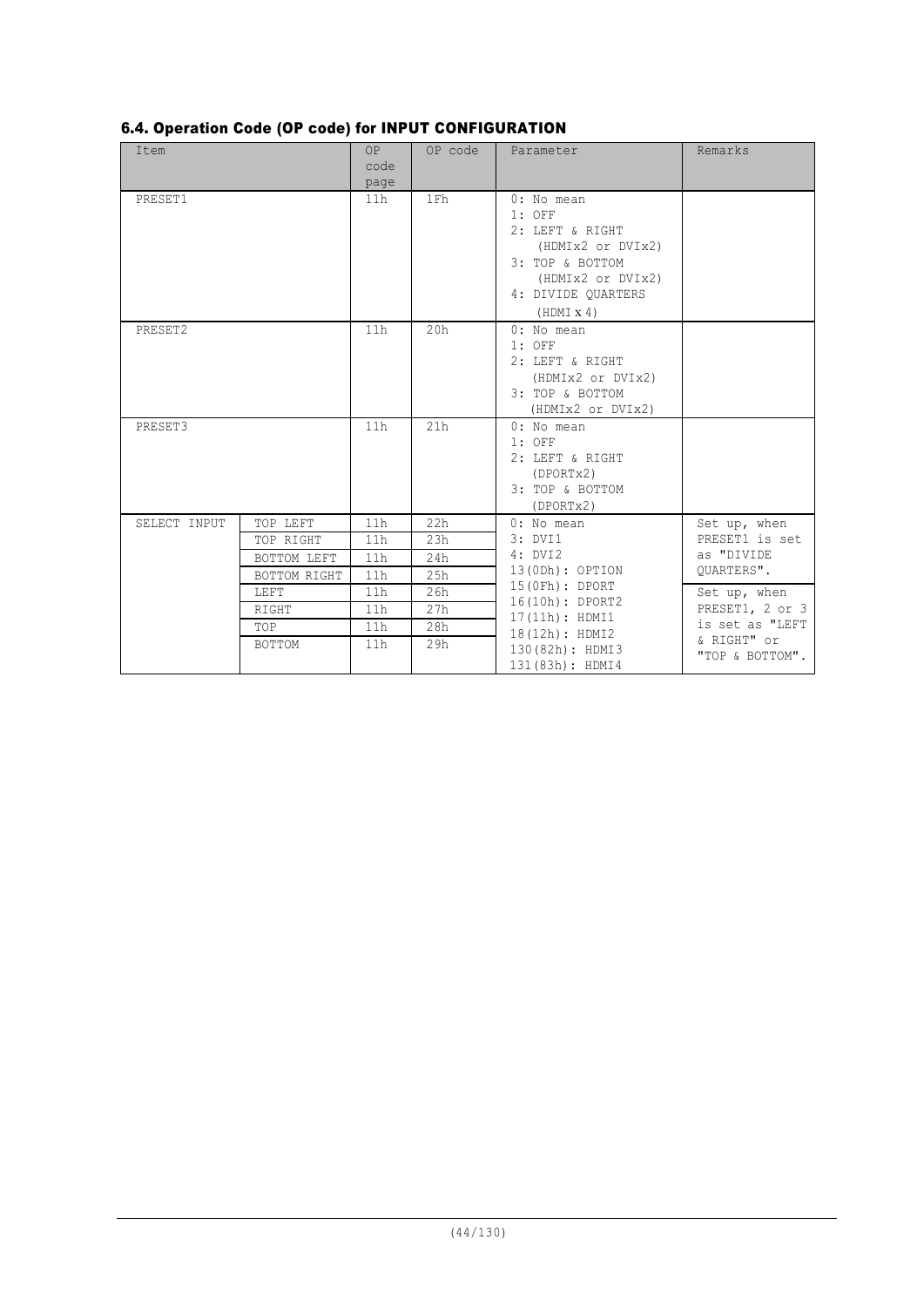# 7. Power control procedure

## 7.1 Power status read

1) The controller requests the monitor to reply a current power status.

| Header              | Message                             | Check code | Delimiter |
|---------------------|-------------------------------------|------------|-----------|
| SOH-'0'-Monitor ID- | $STX - '0' - '1' - 'D' - '6' - ETX$ | <b>BCC</b> | CR        |
| '0'-'A'-'0'-'6'     |                                     |            |           |

Header

SOH (01h): Start of Header '0' (30h): Reserved Monitor ID: Specify the Monitor ID from which you want to get status. Ex.) If Monitor ID is '1', specify 'A'. '0' (30h): Message sender is the controller. 'A' (41h): Message Type is "Command". '0'-'6' (30h, 36h): Message length is 6 bytes. Message

STX (02h): Start of Message '0'-'1'-'D'-'6': Get power status command. ETX (03h): End of Message

Check code BCC: Block Check Code

Refer to the section 4.3 "Check code" for a BCC calculation.

# Delimiter

CR (0Dh): End of packet

2) The monitor returns with the current power status.

| Header                  | Message                                               | Check | Delimiter |
|-------------------------|-------------------------------------------------------|-------|-----------|
|                         |                                                       | code  |           |
| SOH-'0'-'0'-Monitor ID- | $STX - 10 - 2 = 10 - 10 - 10 - 10 - 16 - 10 - 10 - 1$ | BCC   | <b>CR</b> |
| <b>'R'-'1'-'2'</b>      | '0'-'0'-'0'-'4'-'0'-'0'-'0'-'1'-ETX                   |       |           |

```
Header
  SOH (01h): Start of Header
  '0' (30h): Reserved
  '0' (30h): Message receiver is the controller.
  Monitor ID: Indicate a replying Monitor ID.
             Ex.) When this byte is set to 'A', the replying Monitor ID is '1'.
  'B' (42h): Message Type is "Command reply".
  '1'-'2' (31h, 32h): Message length is 18 bytes.
Message
  STX (02h):Start of Message
  '0'-'2' (30h, 32h): Reserved data
  '0'-'0' (30h, 30h): Result code
                  00: No Error.
                  01: Unsupported.
  'D'-'6'(44h, 36h): Display power mode code
  '0'-'0' (30h, 30h): Parameter type code is "Set parameter".
  '0'-'0'-'0'-'4' (30h, 30h, 30h, 34h): Power mode is 4 types.
  '0'-'0'-'0'-'1' (30h, 30h, 30h, 31h): Current power mode
                                 <Status>
                                   0001: ON
                                   0002: Stand-by (power save)
                                   0003: Suspend (power save)
                                   0004: OFF (same as IR power off)
  ETX (03h): End of Message
Check code
 BCC: Block Check Code
```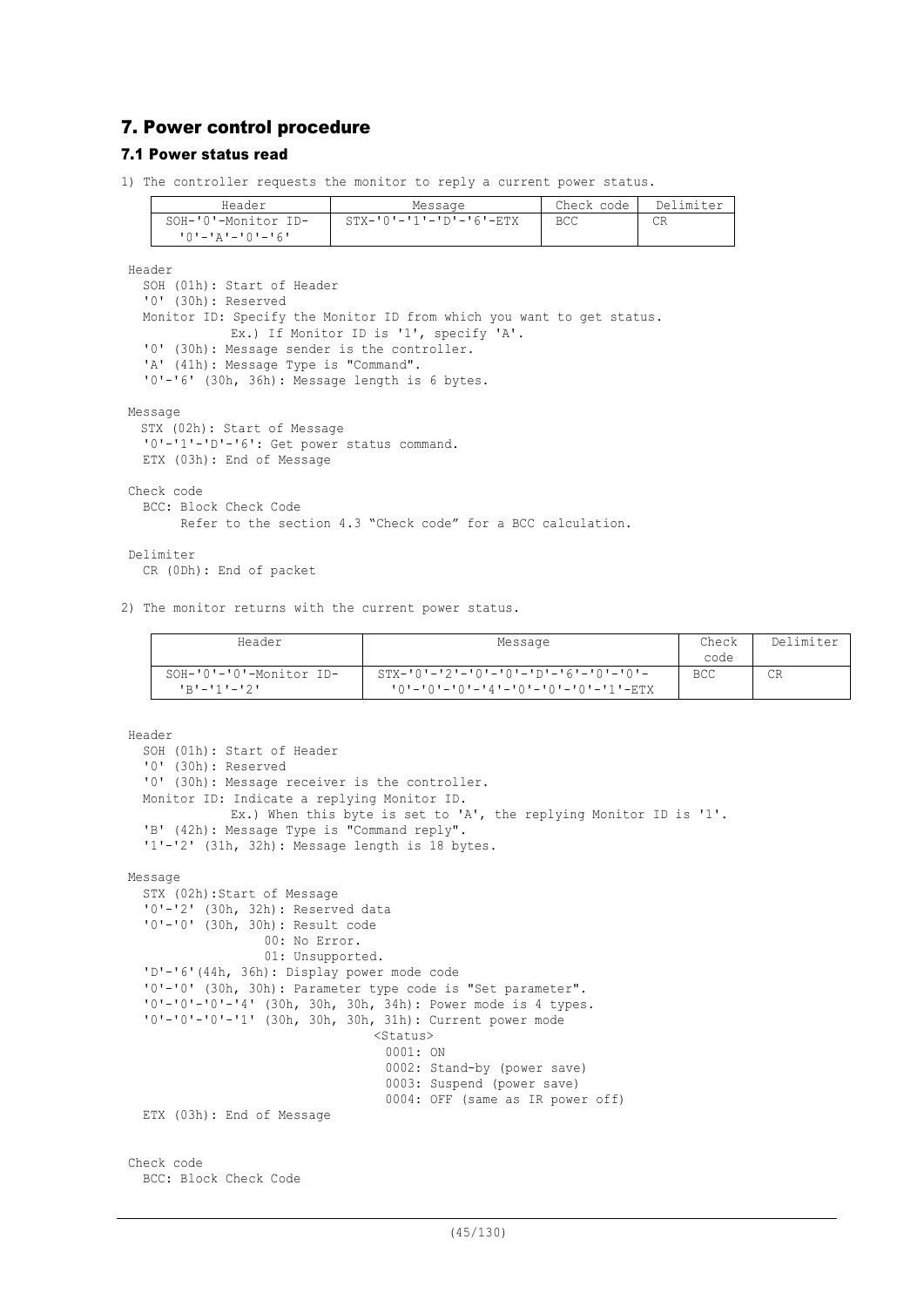Refer to the section 4.3 "Check code" for a BCC calculation.

Delimiter CR (0Dh): End of packet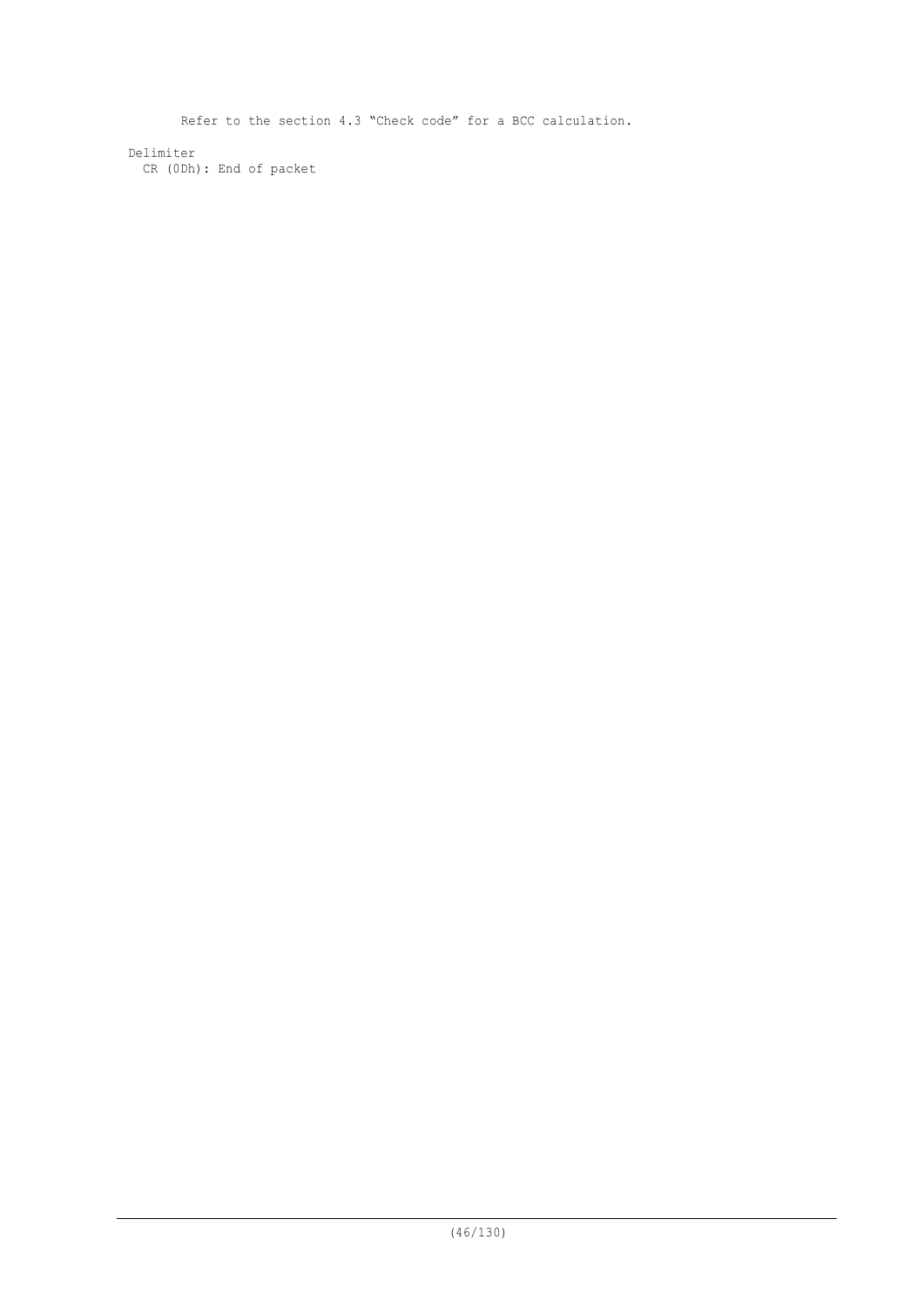## 7.2 Power control

1) The controller requests the monitor to control monitor power.

| Header                         | Message                        | Check code | Delimiter |
|--------------------------------|--------------------------------|------------|-----------|
| SOH-'0'-Monitor ID-            | - STX-'C'-'2'-'0'-'3'-'D'-'6'- | <b>BCC</b> | СR        |
| <u> 'O' - 'A' - 'O' - 'C' </u> | '0'-'0'-'0'-'1'-ETX            |            |           |

Header SOH (01h): Start of Header '0' (30h): Reserved Monitor ID: Specify the Monitor ID which you want to change a setting. Ex.) If Monitor ID is '1', specify 'A'. '0' (30h): Message sender is the controller. 'A' (41h): Message type is "Command". '0'-'C (30h, 43h): Message length is 12 bytes. Message STX (02h): Start of Message 'C'-'2'-'0'-'3'-'D'-'6' (43h, 32h, 30h, 33h, 44h, 36h): power control command '0'-'0'-'0'-'1' (30h, 30h, 30h, 31h): Power mode 0001: ON 0002, 0003: Do not set. 0004: OFF (same as the power off by IR) ETX (03h): End of Message Check code BCC: Block Check Code Refer to the section 4.3 "Check code" for a BCC calculation. Delimiter CR (0Dh): End of packet

2) The monitor replies a data for confirmation.

| Header                  | Message                                | Check code . | Delimiter |
|-------------------------|----------------------------------------|--------------|-----------|
| SOH-'0'-'0'-Monitor ID- | - STX-'0'-'0'-'C'-'2'-'0'-'3'-'D'-'6'- | <b>BCC</b>   | CR        |
| IR'-'0'-'R'             | '0'-'0'-'0'-'1'-ETX                    |              |           |

```
SOH (01h): Start of Header
  '0' (30h): Reserved
 '0' (30h): Message receiver is the controller.
 Monitor ID: Indicate a replying Monitor ID.
             Ex.) When this byte is set to 'A', the replying Monitor ID is '1'.
  'B' (42h): Message type is "Command reply".
  'N'-'N': Message length
             Note.) The maximum data length that can be written to the monitor at a time is 32bytes.
             Ex.) The byte data 20h is encoded as ASCII characters '2' and '0' (32h and 30h).
Message
  STX (02h): Start of Message
  '0'-'0' (30h, 30h): Result code. No error.
  'C'-'2','0'-'3'-'D'-'6' (43h, 32h, 30h, 33h, 44h, 36h): power control reply command
          Ø The monitor replies same as power control command to the controller.
  '0'-'0'-'0'-'1' (30h, 30h, 30h, 31h): Power mode
                                  0001: ON
                                  0002, 0003: Do not set.
                                  0004: OFF (same as the power off by IR)
  ETX (03h): End of Message
```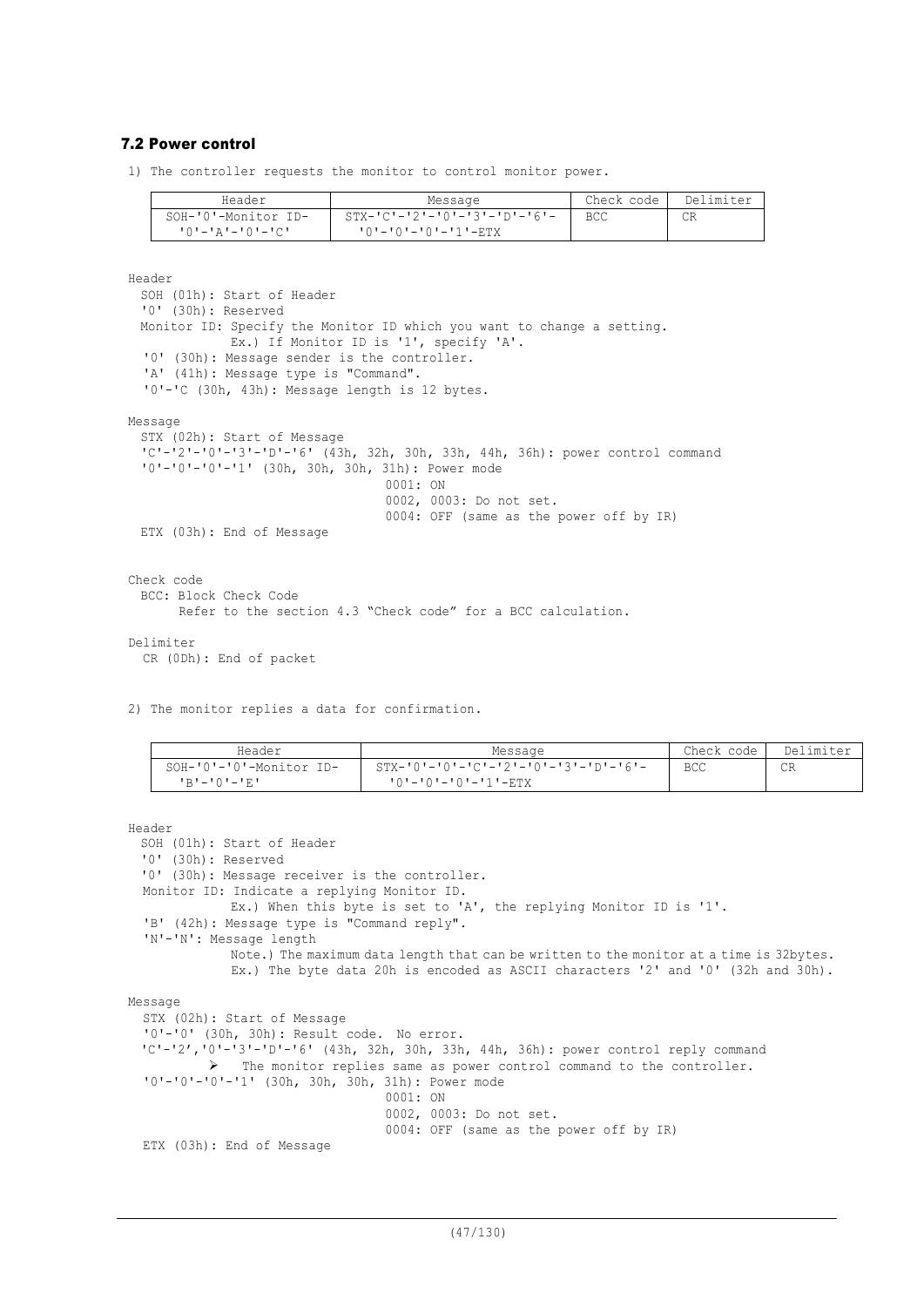Check code BCC: Block Check Code Refer to the section 4.3 "Check code" for a BCC calculation.

Delimiter

CR (0Dh): End of packet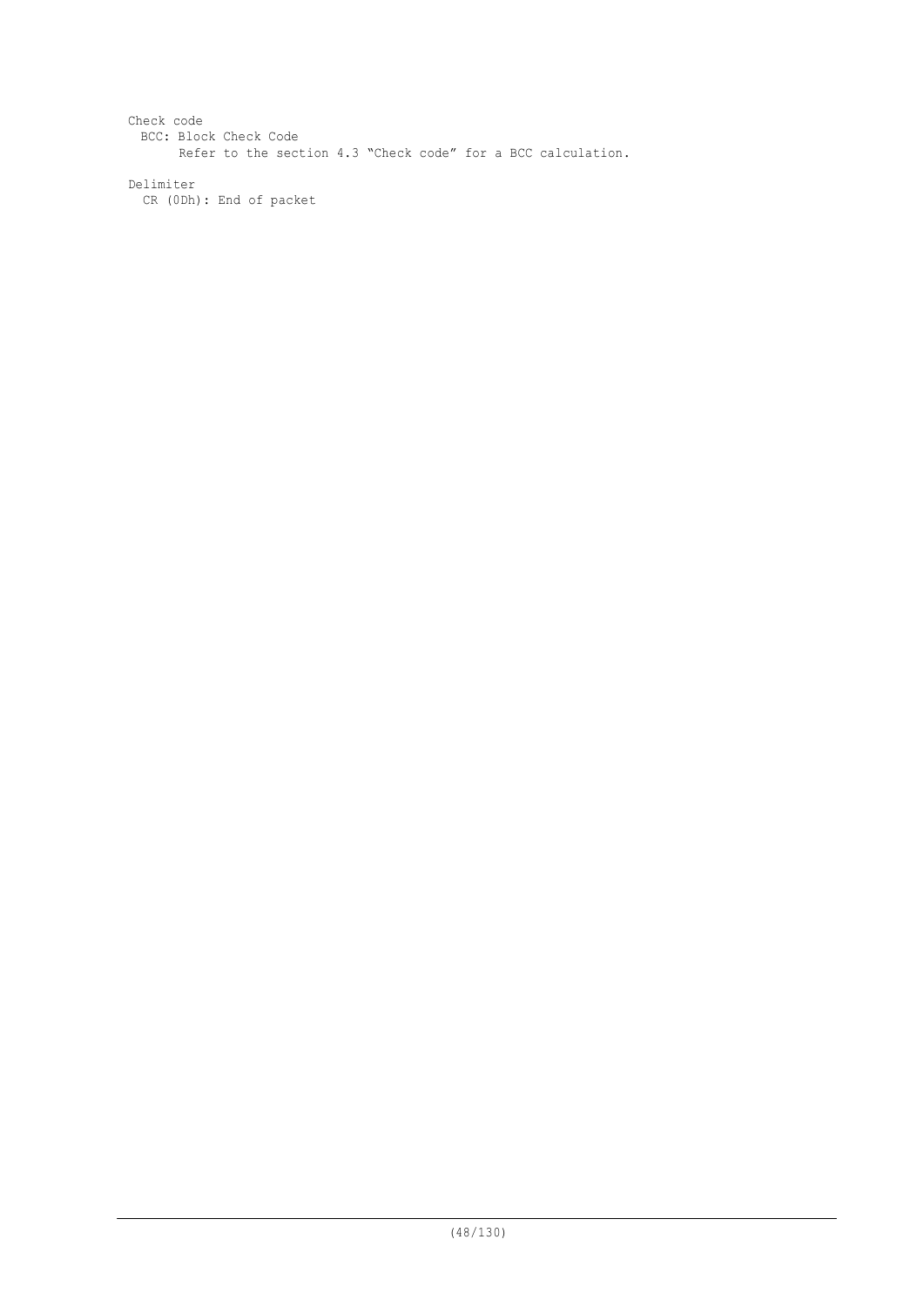# 8. Asset Data read and write

MultiSync X841UHD, X981UHD, X651UHD have the area for to store user's asset data of up to 64bytes.

## 8.1 Asset Data Read Request and reply

This command is used in order to read Asset Data.

1) The controller requests the monitor to reply with Asset data.

| Header              | Message                       | Check code | Delimiter |
|---------------------|-------------------------------|------------|-----------|
| SOH-'0'-Monitor ID- | $STX - IC = 101 - 101 - IR =$ | <b>BCC</b> |           |
| 10'-'A'-'0'-'A'     | '0'-'0'-'2'-'0'-ETX           |            |           |

Header

SOH (01h): Start of Header '0' (30h): Reserved Monitor ID: Specify the Monitor ID from which you want to get data. Ex.) If Monitor ID is '1', specify 'A'. '0' (30h): Message sender is the controller. 'A' (41h): Message type is "Command". '0'-'A' (30h, 41h): Message length is 10 bytes.

Message

STX (02h): Start of Message 'C'-'0'-'0'-'B' (43h, 30h, 30h, 42h): Asset read request command. '0'-'0' (30h, 30h): Offset data from top of the Asset data. At first set 00h: Read data from the top of Asset data area. '2'-'0' (32h, 30h): Read out data length is 32bytes. Secondly set 20h: Read data from the 32bytes offset point in the Asset data area. Maximum readout length is 32bytes at a time. ETX (03h): End of Message

Check code

BCC: Block Check Code

Refer to the section 4.3 "Check code" for a BCC calculation.

### Delimiter

CR (0Dh): End of packet

2) The monitor replies Asset data to the controller.

| Header                  | Message                               | Check code | Delimiter |
|-------------------------|---------------------------------------|------------|-----------|
| SOH-'0'-'0'-Monitor ID- | $STX - 'C' - '1' - '0' - 'B' -$       | <b>BCC</b> | CR        |
| $'$ R $'$ $-N-N$        | $Data(0) - Data(1) --- Data(N) - ETX$ |            |           |

Header

```
SOH (01h): Start of Header
  '0' (30h): Reserved
  '0' (30h): Message receiver is the controller.
 Monitor ID: Indicate a replying Monitor ID.
             Ex.) When this byte is set to 'A', the replying Monitor ID is '1'.
  'B' (42h): Message type is "Command reply"
  N-N: Message length
             Note.) This length includes STX and ETX.
Message
 STX (02h): Start of Message
  'C'-'1'-'0'-'B' (43h, 31h, 30h, 42h): Asset read reply command
 Data(0) – Data(N): Retuned Asset data
       Ex.) When Data(n) is 1234h, replying data is (31h 32h, 33h, 34h).
  ETX (03h): End of Message
```
Check code BCC: Block Check Code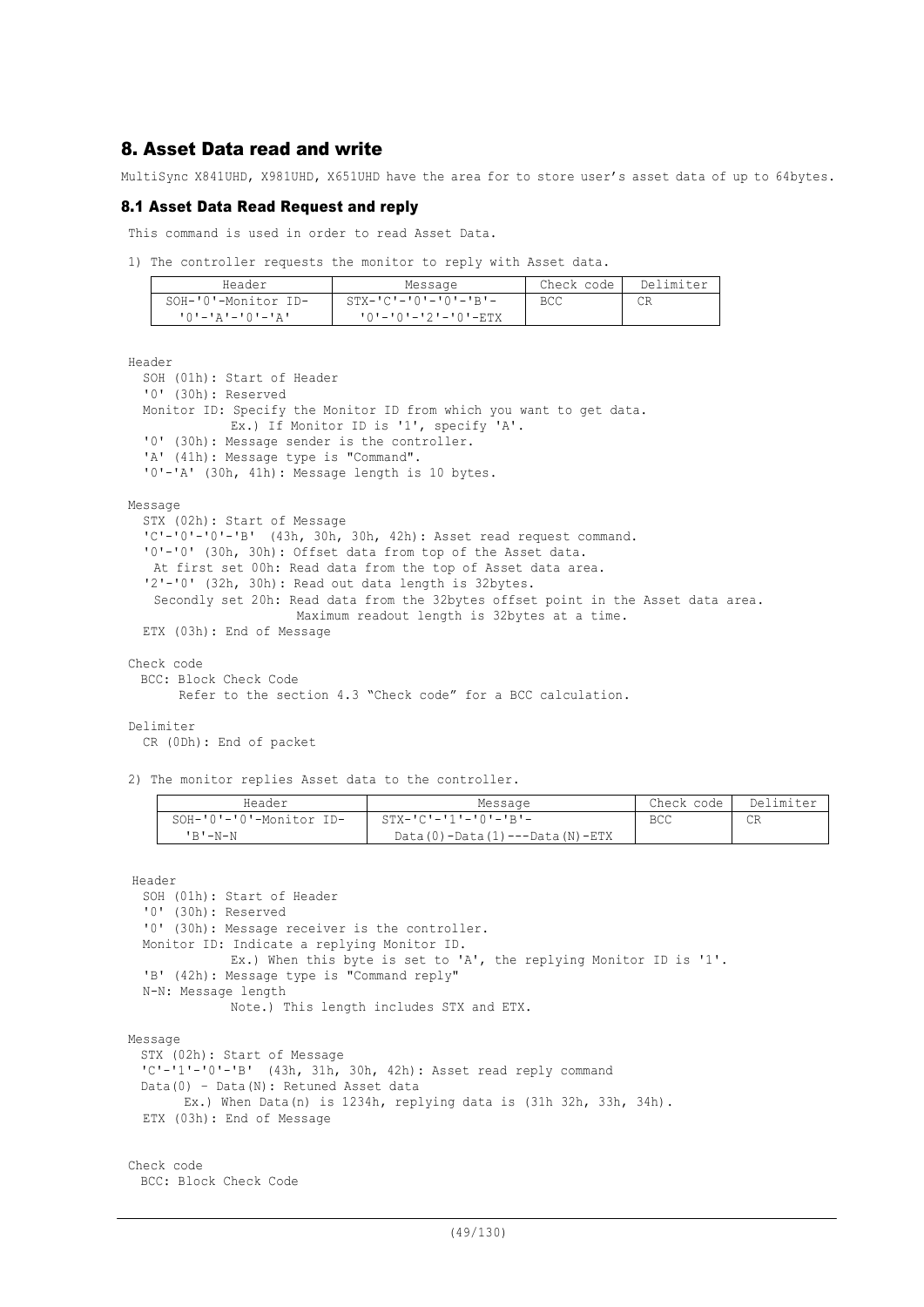Refer to the section 4.3 "Check code" for a BCC calculation.

Delimiter CR (0Dh): End of packet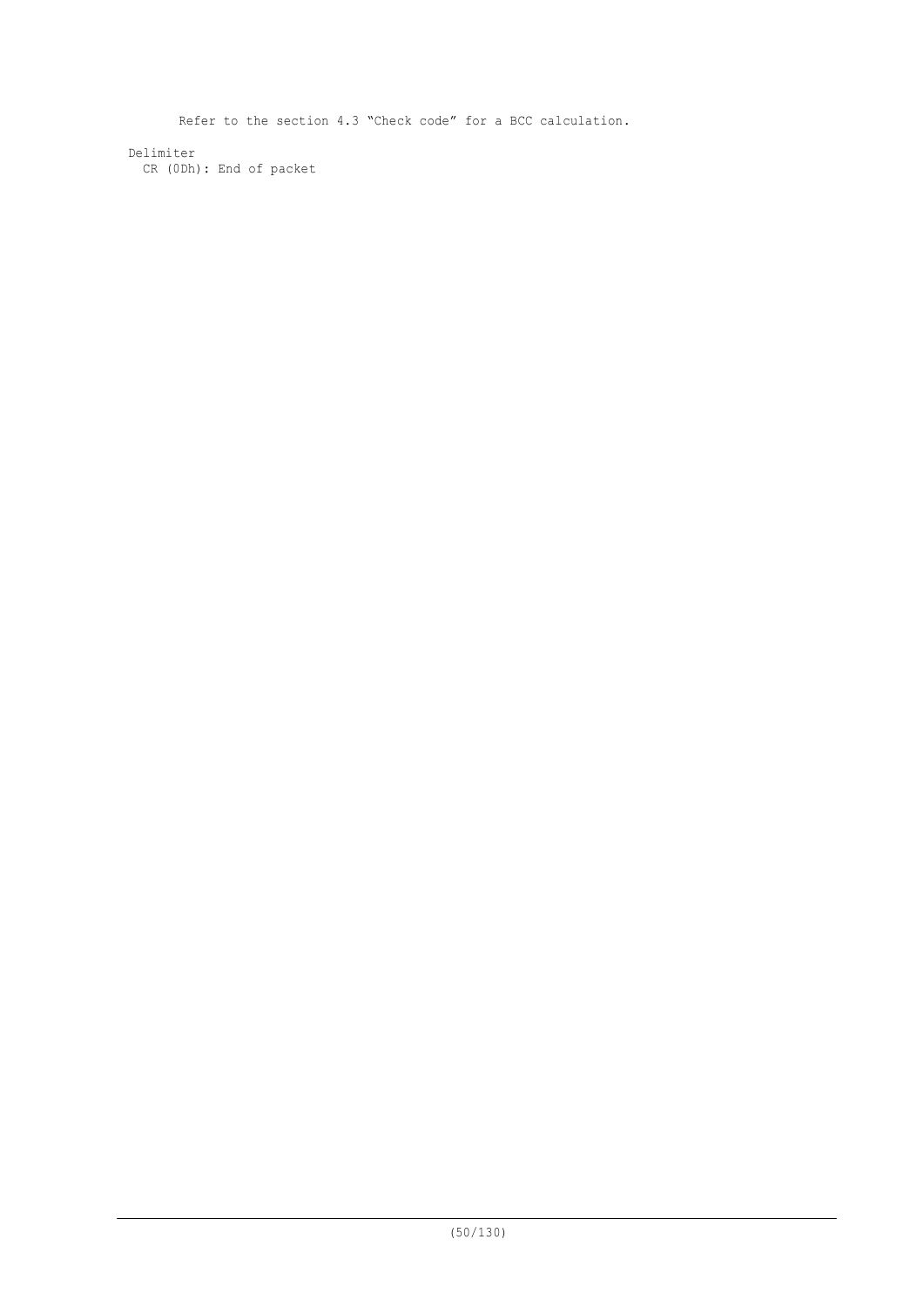## 8.2 Asset Data write

This command is used in order to write Asset Data.

1) The controller requests the monitor to write Asset data.

| Header              | Message                                                     | Check code | Delimiter |
|---------------------|-------------------------------------------------------------|------------|-----------|
| SOH-'0'-Monitor ID- | $STX - ^{\dagger}C$ ' - '0' - '0' - 'E' - '0' - '0' - '0' - | BCC        | CR        |
| $101 - 121 - N - N$ | Data (0) - Data (1) --- Data (N) - ETX                      |            |           |

Header

```
SOH (01h): Start of Header
  '0' (30h): Reserved
 Monitor ID: Specify the Monitor ID in which you want to write data.
             Ex.) If Monitor ID is '1', specify 'A'.
  '0' (30h): Message sender is the controller.
  'A' (41h): Message type is "Command".
  N-N: Message length
             Note.) The maximum data length that can be written to the monitor at a time is 32bytes.
Message
 STX (02h): Start of Message
  'C'-'0'-'0'-'E' (43h, 30h, 30h, 45h): Asset Data writes command
  '0'-'0'(30h, 30h): Offset address from top of Asset data.
    00h : Write data from top of the Asset data area.
  Data(0) –- Data(N): Asset data. The data must be ASCII characters strings.
  ETX (03h): End of Message
Check code
 BCC: Block Check Code
       Refer to the section 4.3 "Check code" for a BCC calculation.
```
#### Delimiter

```
CR (0Dh): End of packet
```
2) The monitor replies a data for confirmation.

| Header                  | Message                                                     | Check code | Delimiter |
|-------------------------|-------------------------------------------------------------|------------|-----------|
| SOH-'0'-'0'-Monitor ID- | $STX - T0 = T0 = TC - T0 = T0 = T0 = T0 = T0 = T0 = T0 = T$ | <b>BCC</b> | CR        |
| ' B ' -N-N              | $Data(0) - Data(1) --- Data(N) - ETX$                       |            |           |

Header

SOH (01h): Start of Header '0' (30h): Reserved '0' (30h): Message receiver is the controller. Monitor ID: Indicate a replying Monitor ID. Ex.) When this byte is set to 'A', the replying Monitor ID is '1'. 'B' (42h): Message type is "Command reply". N-N: Message length Note.) The maximum data length that can be written to the monitor at a time is 32bytes. Message STX (02h): Start of Message '0'-'0': Result code. No error. 'C'-'0'-'0'-'E' (43h, 30h, 30h, 45h): Asset Data write command '0'-'0'(30h, 30h): Offset address from top of Asset data. 00h : Write data into from top of the Asset data area. Data(0) -- Data(N): Asset data. The data must be ASCII characters strings. ETX (03h): End of Message

Check code

BCC: Block Check Code

Refer to the section 4.3 "Check code" for a BCC calculation.

Delimiter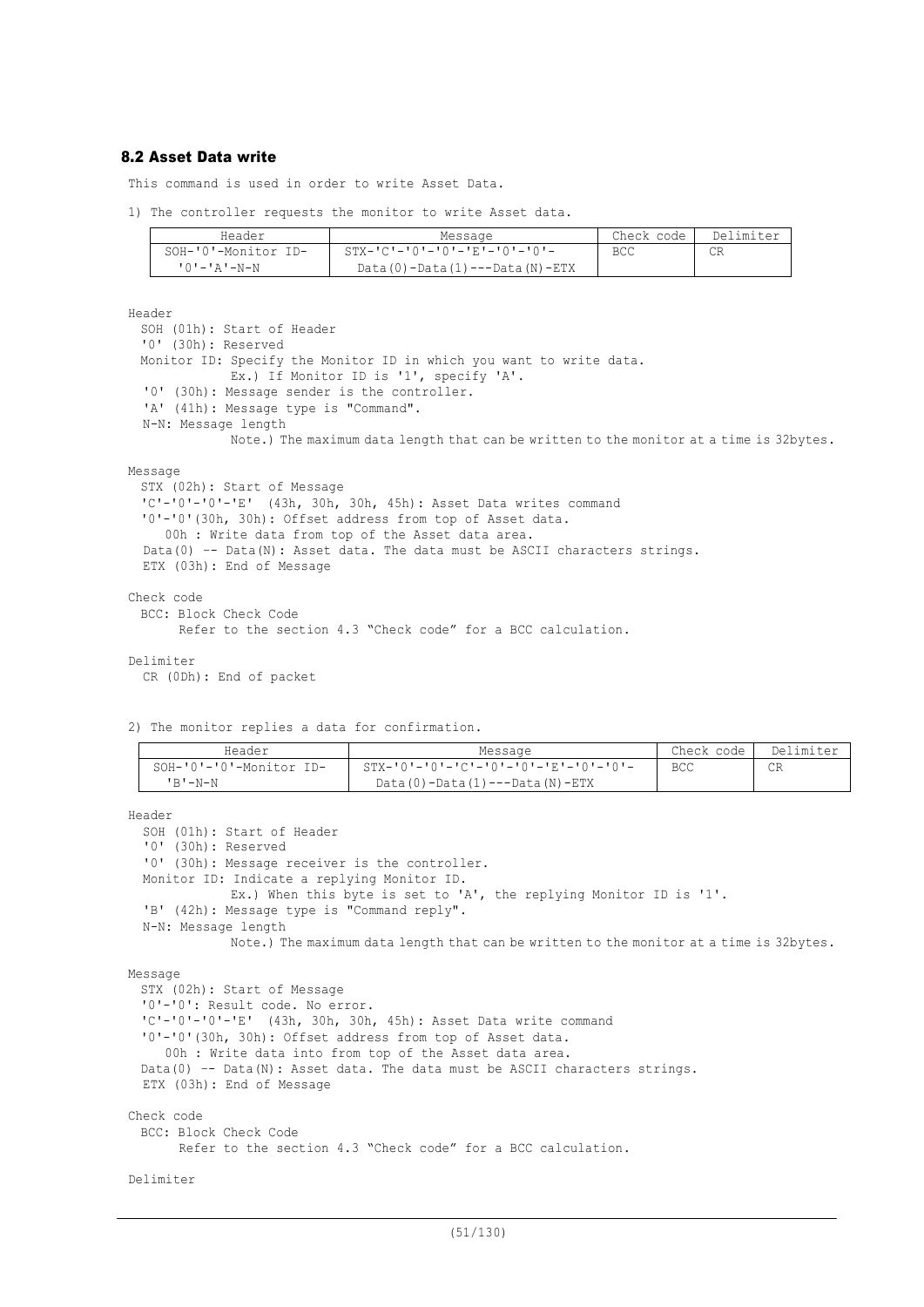CR (0Dh): End of packet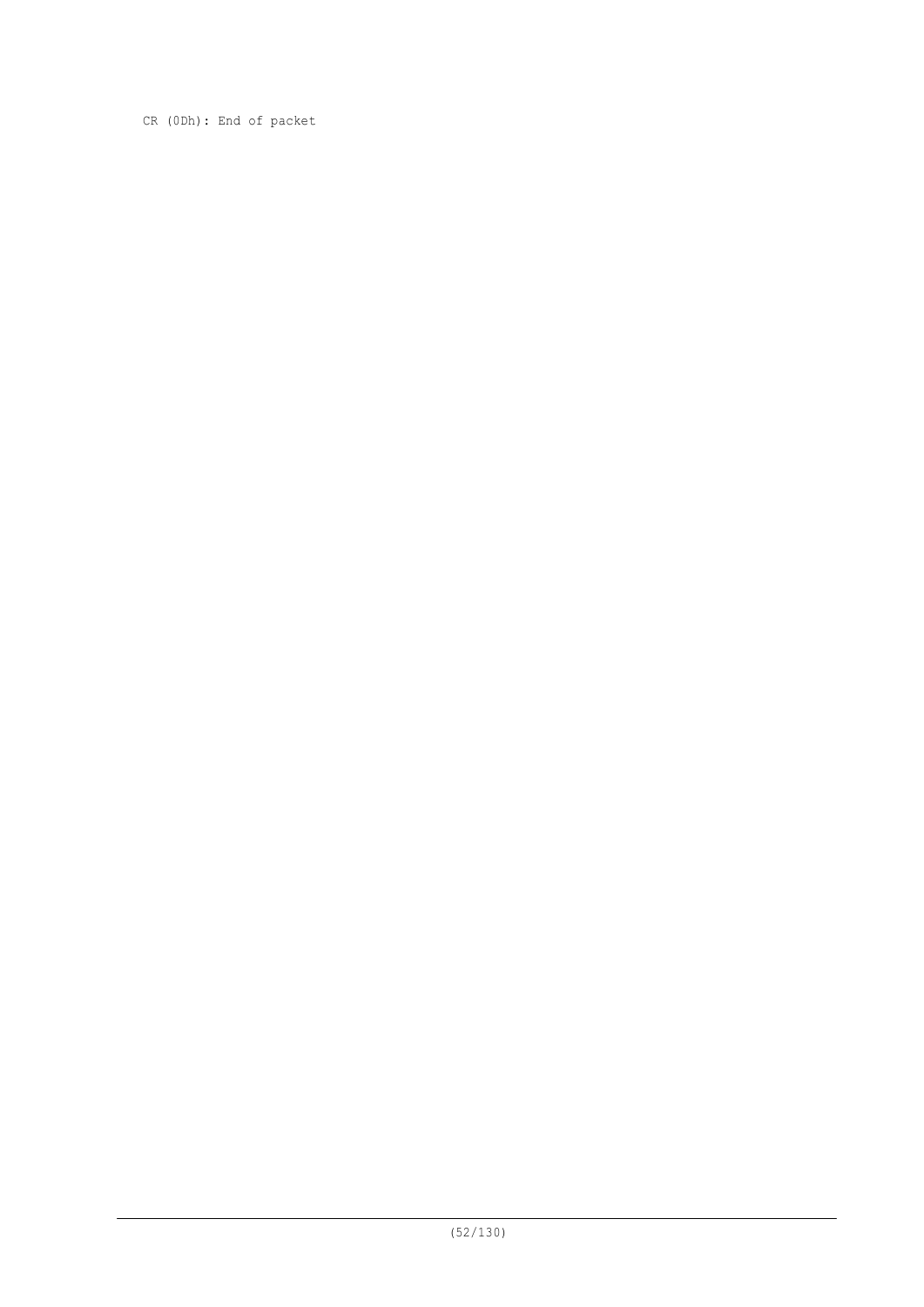# 9. Date & Time read and write

## 9.1 Date & Time Read

This command is used in order to read the setting of Date & Time.

1) The controller requests the monitor to reply with the Date & Time.

| Header              | Message                            | Check code | Delimiter |
|---------------------|------------------------------------|------------|-----------|
| SOH-'0'-Monitor ID- | $STX - IC - 121 - 111 - 111 - RTX$ | <b>BCC</b> |           |
| 10'-'A'-'0'-'6'     |                                    |            |           |

Header

```
SOH (01h): Start of Header
  '0' (30h): Reserved
 Monitor ID: Specify the Monitor ID of which you want to get status.
             Ex.) If Monitor ID is '1', specify 'A'.
  '0' (30h): Message sender is the controller.
  'A' (41h): Message type is "Command".
  '0'-'6'(30h, 36h): Message length
Message
```

```
STX (02h): Start of Message
'C'-'2'-'1'-'1' (43h, 32h, 31h, 31h): Date & time read request command.
ETX (03h): End of Message
```
Check code

```
BCC: Block Check Code
```

```
 Refer to the section 4.3 "Check code" for a BCC calculation.
```
Delimiter

```
CR (0Dh): End of packet
```
2) The monitor replies Date & Time to the controller.

| Header                           | Message                         | Check code | Delimiter |
|----------------------------------|---------------------------------|------------|-----------|
| $SOH - '0' - '0' - Monitor ID -$ | $STX - 'C' - '3' - '1' - '1' -$ | BCC        | СR        |
| $1R1 - 111 - 141$                | YY-MM-DD-WW-HH-MN-DS-ETX        |            |           |

```
Header
  SOH (01h): Start of Header
  '0' (30h): Reserved
  '0' (30h): Message receiver is the controller
  Monitor ID: Indicate a replying Monitor ID
              Ex.) When this byte is set to 'A', the replying Monitor ID is '1'.
  'B' (42h): Message type is "Command reply"
  '1'-'4'(31h, 34h): Message length
Message
  STX (02h): Start of Message
  'C'-'3'-'1'-'1' (43h, 33h, 31h, 31h): Date & Time read reply command
  'YY'-'MM'-'DD'-'WW'-'HH'-'MN'-'DS': Date & Time data
        YY: Year (offset 2000)
             '0'-'0'(30h, 30h): 2000
        || || || || || ||
            '6'-'3'(36h, 33h): 2099 (99 = 63h)
        MM: Month
             '0'-'1'(30h, 31h): January
             \sim \pm'0'-'C'(30h, 43h): December
        DD: Day
             '0'-'1'(30h, 31h): 1
             \blacksquare'1'-'E'(31h, 45h): 30(=1Eh)
```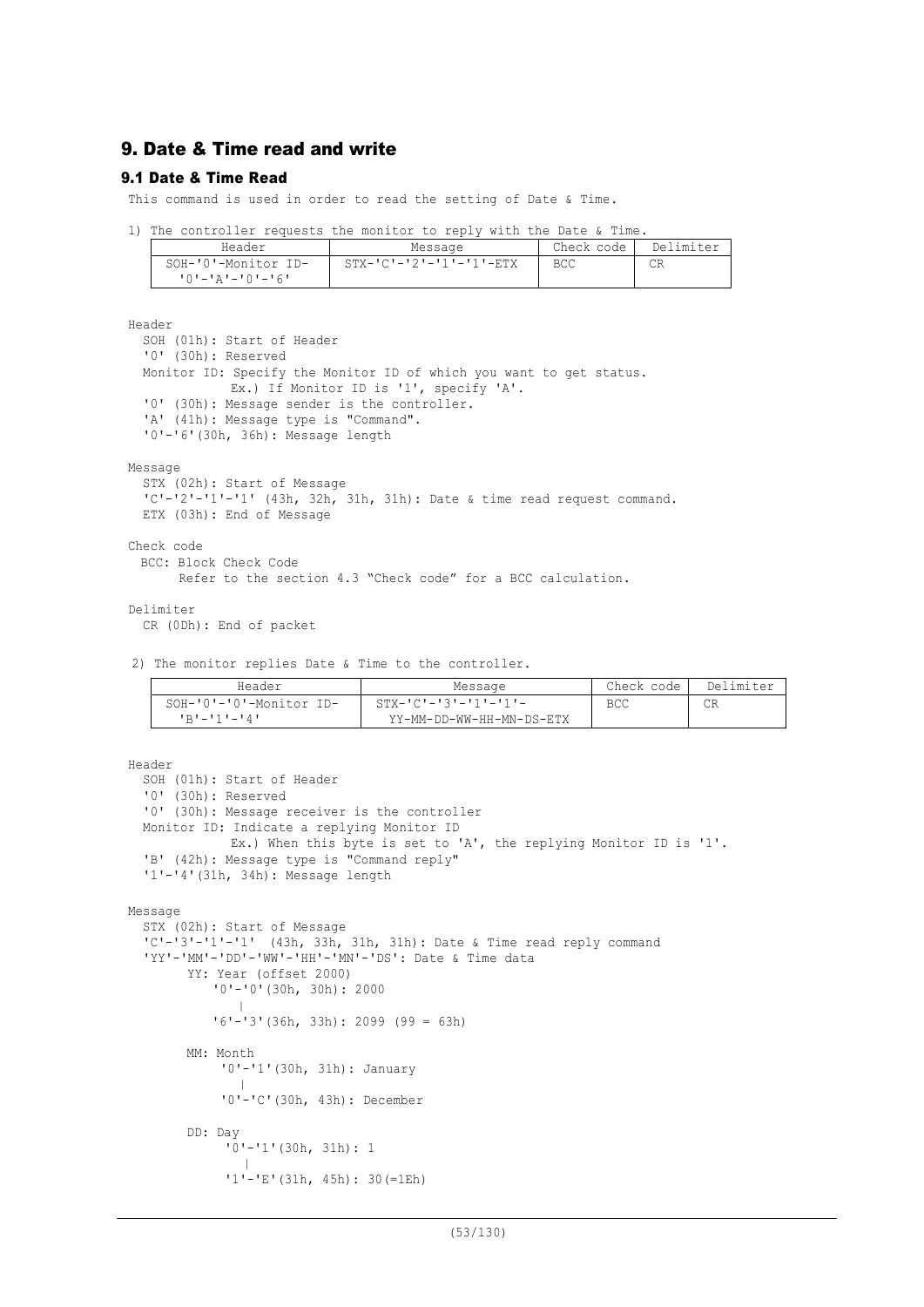```
'1'-'F'(31h, 46h): 31(=1Fh)
        WW: weekdays
            "0"-'0'(30h, 30h): Sunday
             '0'-'1'(30h, 31h): Monday
             '0'-'2'(30h, 32h): Tuesday
             '0'-'3'(30h, 33h): Wednesday
            '0'-'4'(30h, 34h): Thursday
             '0'-'5'(30h, 35h): Friday
             '0'-'6'(30h, 36h): Saturday
        HH: Hours
             '0'-'0'(30h, 30h): 0
                |
             '1'-'7'(31h, 37h): 23 (=17h)
       MN: Minutes
            '0'-'0'(30h, 30h): 0
               \blacksquare'3'-'B' (33h, 42h): 59 (=3Bh)
        DS: Daylight saving (Summer time)
            '0'-'0'(30h, 30h): NO
            '0'-'1'(30h, 31h): YES
 ETX (03h): End of Message
Check code
 BCC: Block Check Code
        Refer to the section 4.3 "Check code" for a BCC calculation.
Delimiter
 CR (0Dh): End of packet
```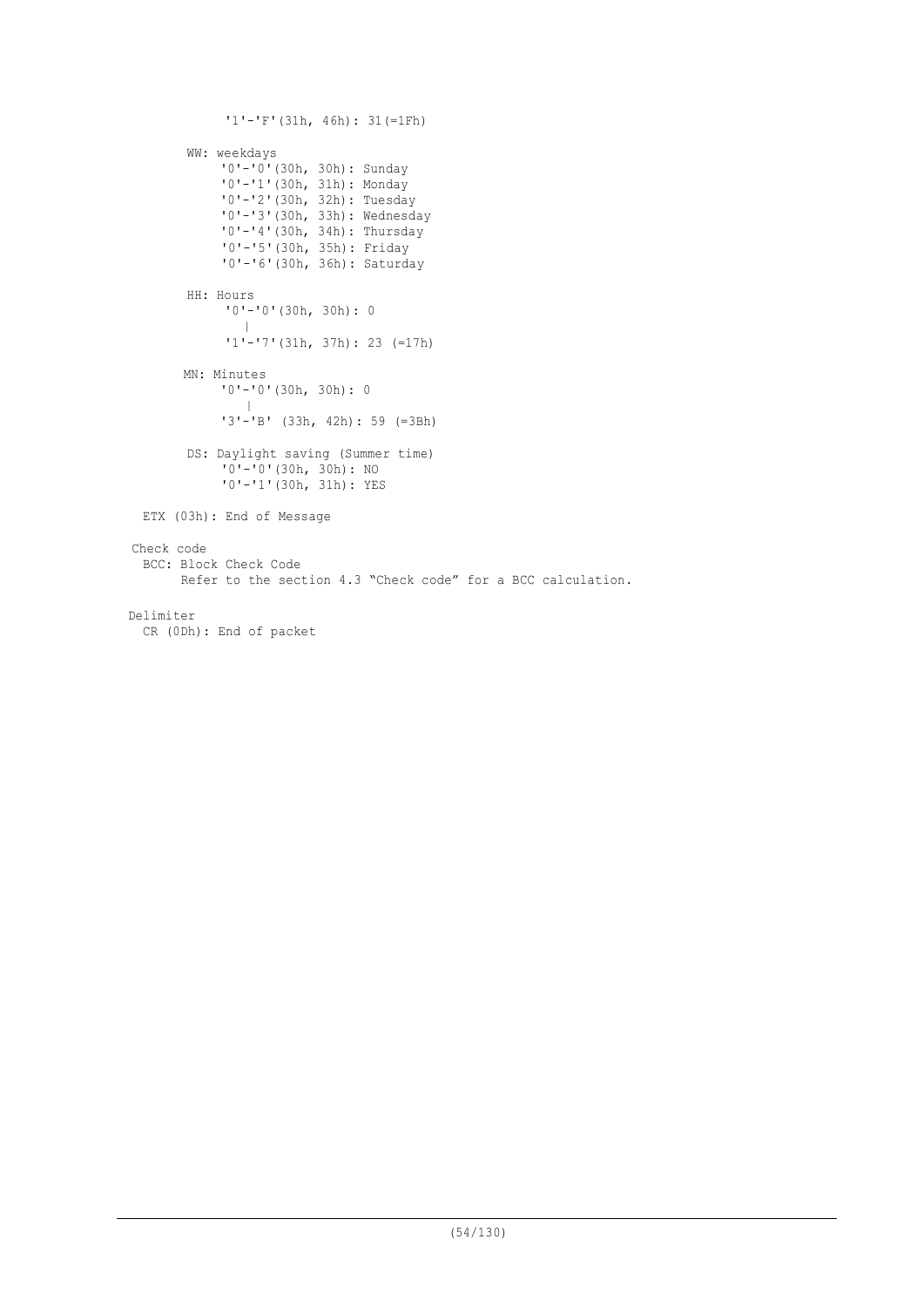## 9.2 Date & Time Write

This command is used in order to write the setting of the Date & Time.

1) The controller requests the monitor to write Date & Time.

| Header              | Message                         | Check code | Delimiter |
|---------------------|---------------------------------|------------|-----------|
| SOH-'0'-Monitor ID- | $STX - 'C' - '2' - '1' - '2' -$ | BCC        | СR        |
| +0+_+a+_+1+_+2+     | YY-MM-DD-WW-HH-MN-DS-ETX        |            |           |

```
Header
 SOH (01h): Start of Header
  '0' (30h): Reserved
 Monitor ID: Specify the Monitor ID of which you want to change the setting.
             Ex.) If Monitor ID is '1', specify 'A'.
  '0' (30h): Message sender is the controller.
  'A' (41h): Message type is "Command".
  '1'-'2'(31h, 32h): Message length
Message
 STX (02h): Start of Message
  'C'-'2'-'1'-'2' (43h, 32h, 31h, 32h): Date & Time write command
  'YY'-'MM'-'DD'-'WW'-'HH'-'MN'-'DS': Date & Time data
       YY: Year (offset 2000)
             '0'-'0'(30h, 30h): 2000
        || || || || || ||
            '6'-'3'(36h, 33h): 2099 (99 = 63h)
        MM: Month
            '0'-'1'(30h, 31h): JANUARY
             \sim \pm'0'-'C'(30h, 43h): DECEMBER
        DD: Day
            '0'-'1'(30h, 31h): 1
             \sim \pm'1'-'E'(31h, 45h): 30(=1Eh)
             '1'-'F'(31h, 46h): 31(=1Fh)
        WW: weekdays
             '0'-'0'(30h, 30h): SUNDAY
             '0'-'1'(30h, 31h): MONDAY
             '0'-'2'(30h, 32h): TUESDAY
             '0'-'3'(30h, 33h): WEDNESDAY
             '0'-'4'(30h, 34h): THURSDAY
             '0'-'5'(30h, 35h): FRIDAY
             '0'-'6'(30h, 36h): SATURDAY
        HH: Hours
             '0'-'0'(30h, 30h): 0
             \blacksquare'1'-'7'(31h, 37h): 23 (=17h)
        MN: Minutes
             '0'-'0'(30h, 30h): 0
               \blacksquare'3'-'B' (33h, 42h): 59 (=3Bh)
        DS: Daylight saving (Summer time)
             '0'-'0'(30h, 30h): NO
             '0'-'1'(30h, 31h): YES
 ETX (03h): End of Message
Check code
 BCC: Block Check Code
        Refer to the section 4.3 "Check code" for a BCC calculation.
```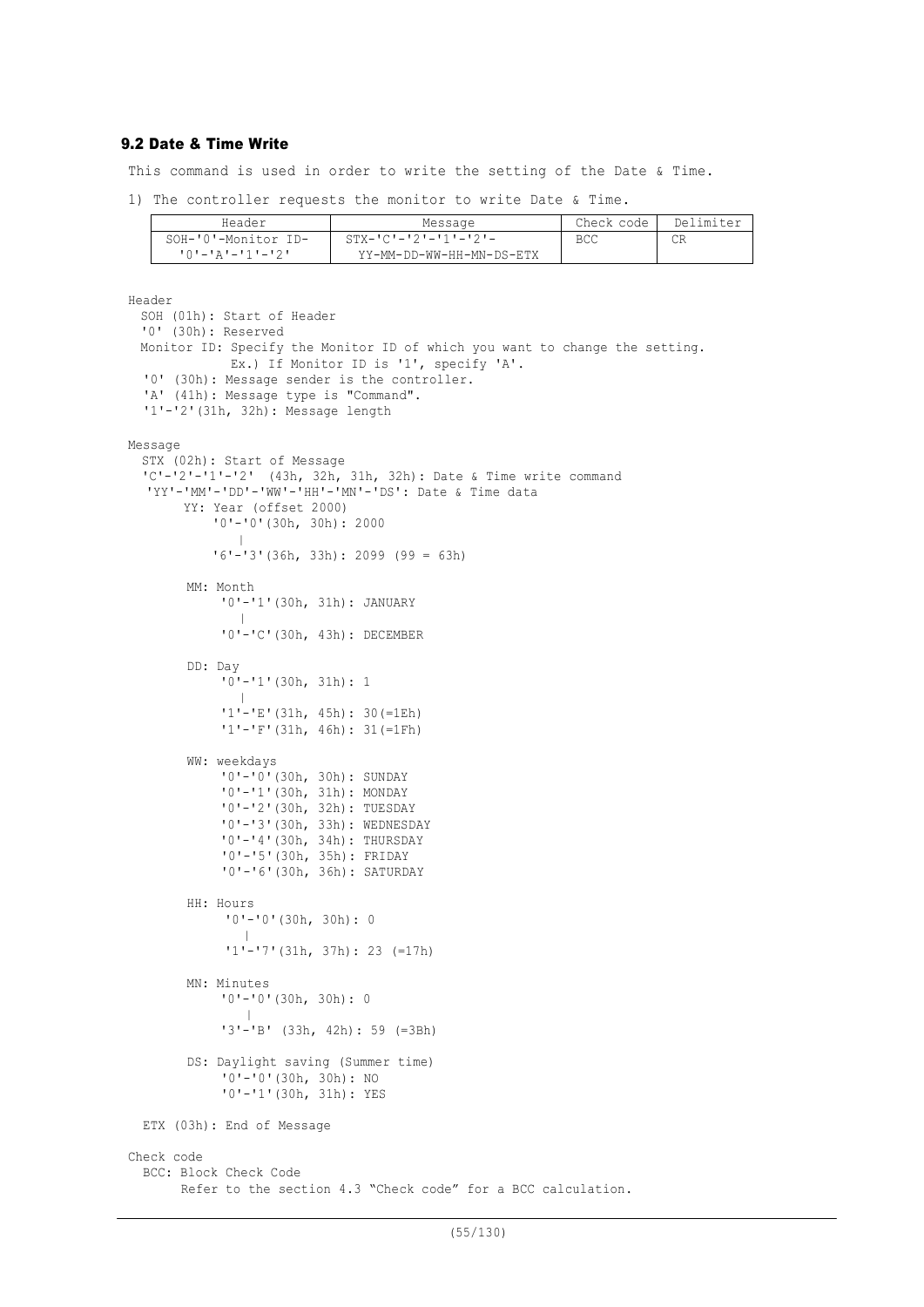Delimiter CR (0Dh): End of packet

2) The monitor replies a data for confirmation.

| Header                  | Message                              | Check code | Delimiter |
|-------------------------|--------------------------------------|------------|-----------|
| SOH-'0'-'0'-Monitor ID- | $STX - 'C' - '3' - '1' - '2' - ST -$ | BCC        | СR        |
| $1R1 - 111 - 161$       | YY-MM-DD-WW-HH-MN-DS-ETX             |            |           |

```
Header
  SOH (01h): Start of Header
  '0' (30h): Reserved
  '0' (30h): Message receiver is the controller.
 Monitor ID: Indicate a replying Monitor ID.
              Ex.) When this byte is set to 'A', the replying Monitor ID is '1'.
  'B' (42h): Message type is "Command reply".
  '1'-'6'(31h, 36h): Message length
Message
  STX (02h): Start of Message
  'C'-'3'-'1'-'2' (43h, 33h, 31h, 32h): Date & Time write reply command
  ST: Date & Time Status command
        '0'-'0'(30h, 30h): No error
        '0'-'1'(30h, 31h): Error
  'YY'-'MM'-'DD'-'WW'-'HH'-'MN'-'DS': Date & Time data
        YY: Year (offset 2000)
             '0'-'0'(30h, 30h): 2000
        || || || || || ||
            '6'-'3'(36h, 33h): 2099 (99 = 63h)
        MM: Month
             '0'-'1'(30h, 31h): JANUARY
              \blacksquare'0'-'C'(30h, 43h): DECEMBER
        DD: Day
             '0'-'1'(30h, 31h): 1
             \sim \pm'1'-'E'(31h, 45h): 30(=1Eh)
             '1'-'F'(31h, 46h): 31(=1Fh)
        WW: weekdays
             '0'-'0'(30h, 30h): SUNDAY
             '0'-'1'(30h, 31h): MONDAY
             '0'-'2'(30h, 32h): TUESDAY
             '0'-'3'(30h, 33h): WEDNESDAY
             '0'-'4'(30h, 34h): THURSDAY
             '0'-'5'(30h, 35h): FRIDAY
             '0'-'6'(30h, 36h): SATURDAY
        HH: Hours
             '0'-'0'(30h, 30h): 0
              \blacksquare'1'-'7'(31h, 37h): 23 (=17h)
        MN: Minutes
             '0'-'0'(30h, 30h): 0
                \blacksquare'3'-'B' (33h, 42h): 59 (=3Bh)
        DS: Daylight saving (Summer time)
             '0'-'0'(30h, 30h): NO
             '0'-'1'(30h, 31h): YES
  ETX (03h): End of Message
```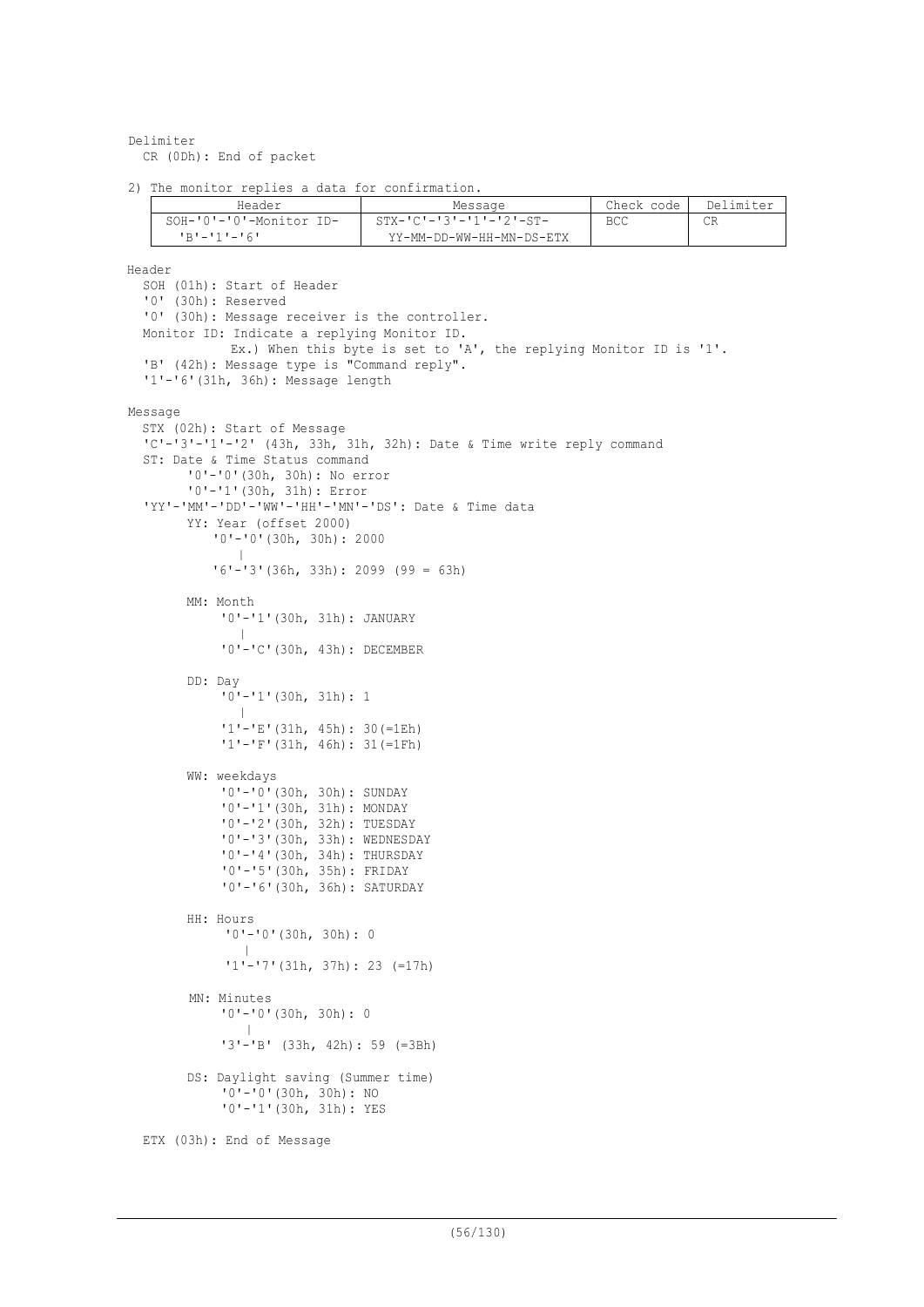Check code BCC: Block Check Code Refer to the section 4.3 "Check code" for a BCC calculation.

Delimiter CR (0Dh): End of packet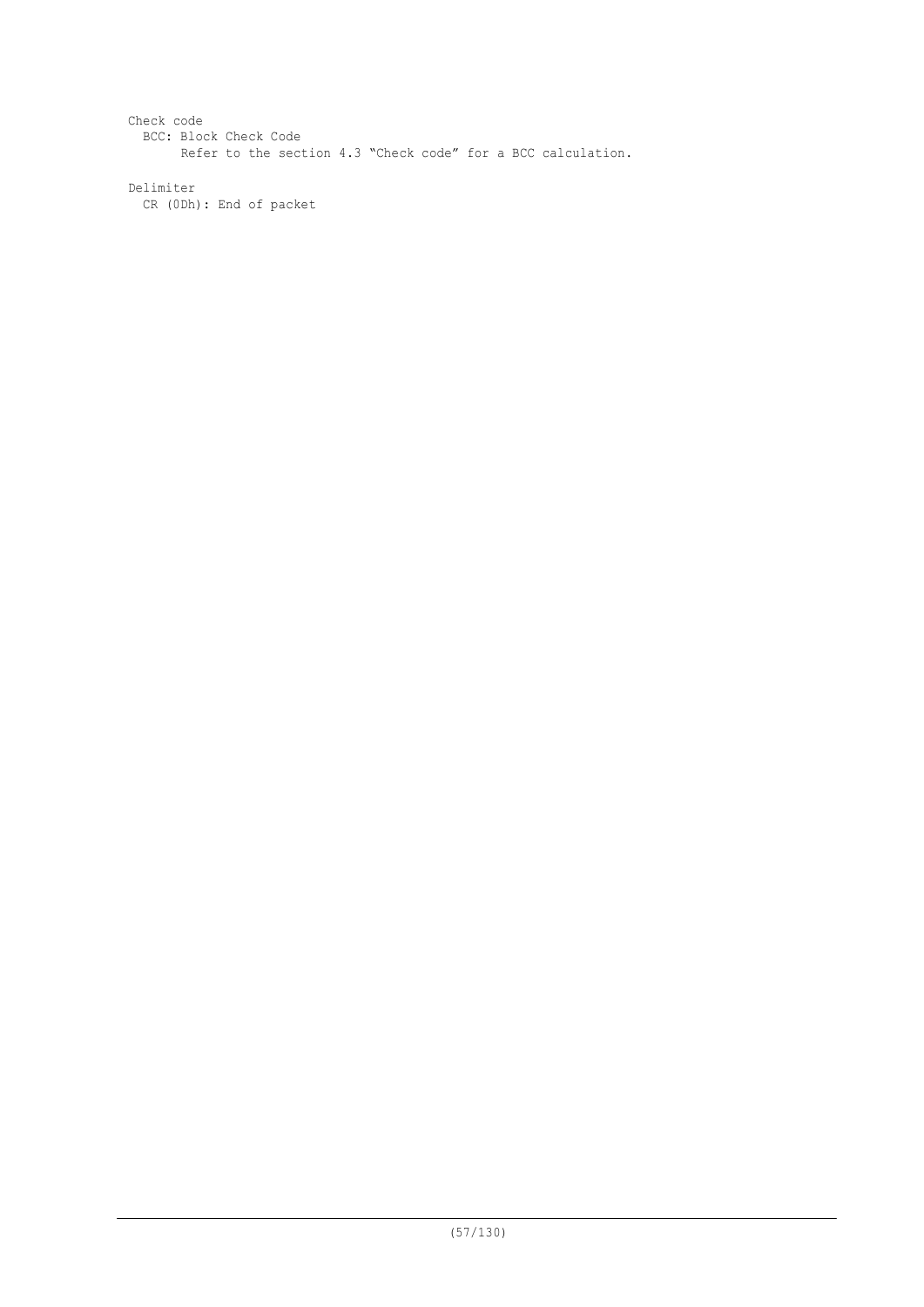# 10. Schedule read and write

## 10.1 Schedule Read

This command is used in order to read the setting of the Schedule.

1) The controller requests the monitor to read Schedule.

| Header              | Message                                  | Check code | Delimiter |
|---------------------|------------------------------------------|------------|-----------|
| SOH-'0'-Monitor ID- | $STX - 'C' - '2' - '2' - '1' - PG - ETX$ | BCC        | CR        |
| י אי−י∩י−י בי–י∩י   |                                          |            |           |

Header

```
SOH (01h): Start of Header
'0' (30h): Reserved
Monitor ID: Specify the Monitor ID of which you want to get status.
           Ex.) If Monitor ID is '1', specify 'A'.
'0' (30h): Message sender is the controller.
'A' (41h): Message type is "Command".
'0'-'8'(30h, 38h): Message length
```
Message

```
STX (02h): Start of Message
'C'-'2'-'2'-'1' (43h, 32h, 32h, 31h): Schedule read request command.
PG: Program No.
      Ø The data must be ASCII characters strings.
ETX (03h): End of Message
```
Check code BCC: Block Check Code Refer to the section 4.3 "Check code" for a BCC calculation.

Delimiter

CR (0Dh): End of packet

2) The monitor replies Schedule to the controller.

| Header                     | Message                                            | Check      | Delimiter |
|----------------------------|----------------------------------------------------|------------|-----------|
|                            |                                                    | code       |           |
| $SOH-101-101$ -Monitor ID- | $STX-VC' - 3' - 2' - 1' - PC - ON HOUR - ON MIN -$ | <b>BCC</b> | CR        |
| $1R1 - 121 - 161$          | OFF HOUR-OFF MIN-INPUT-WD-FL-P MODE-               |            |           |
|                            | EXT1-EXT2-EXT3-EXT4-EXT5-EXT6-EXT7-ETX             |            |           |

```
Header
  SOH (01h): Start of Header
  '0' (30h): Reserved
  '0' (30h): Message receiver is the controller.
  Monitor ID: Indicate a replying Monitor ID.
             Ex.) When this byte is set to 'A', the replying Monitor ID is '1'.
  'B' (42h): Message type is "Command reply".
  '2'-'6'(32h, 36h): Message length
Message
  STX (02h): Start of Message
  'C'-'3'-'2'-'1' (43h, 33h, 32h, 31h): Schedule read reply command
  PG-ON HOURS-ON MIN-OFF HOURS-OFF MIN-INPUT-WD-FL-P MODE-
  EXT1-EXT2-EXT3-EXT4-EXT5-EXT6-EXT7: Schedule data
        PG: Program No.
            '0'-'0'(30h, 30h): Program No.1
             \sim \pm'0'-'6'(30h, 36h): Program No.7
        ON HOUR: Turn on time (hour)
            '0'-'0'(30h, 30h): 00
             \sim \pm'1'-'7'(31h, 37h): 23 (=17h)
            '1'-'8'(31h, 38h): ON timer isn't set.
```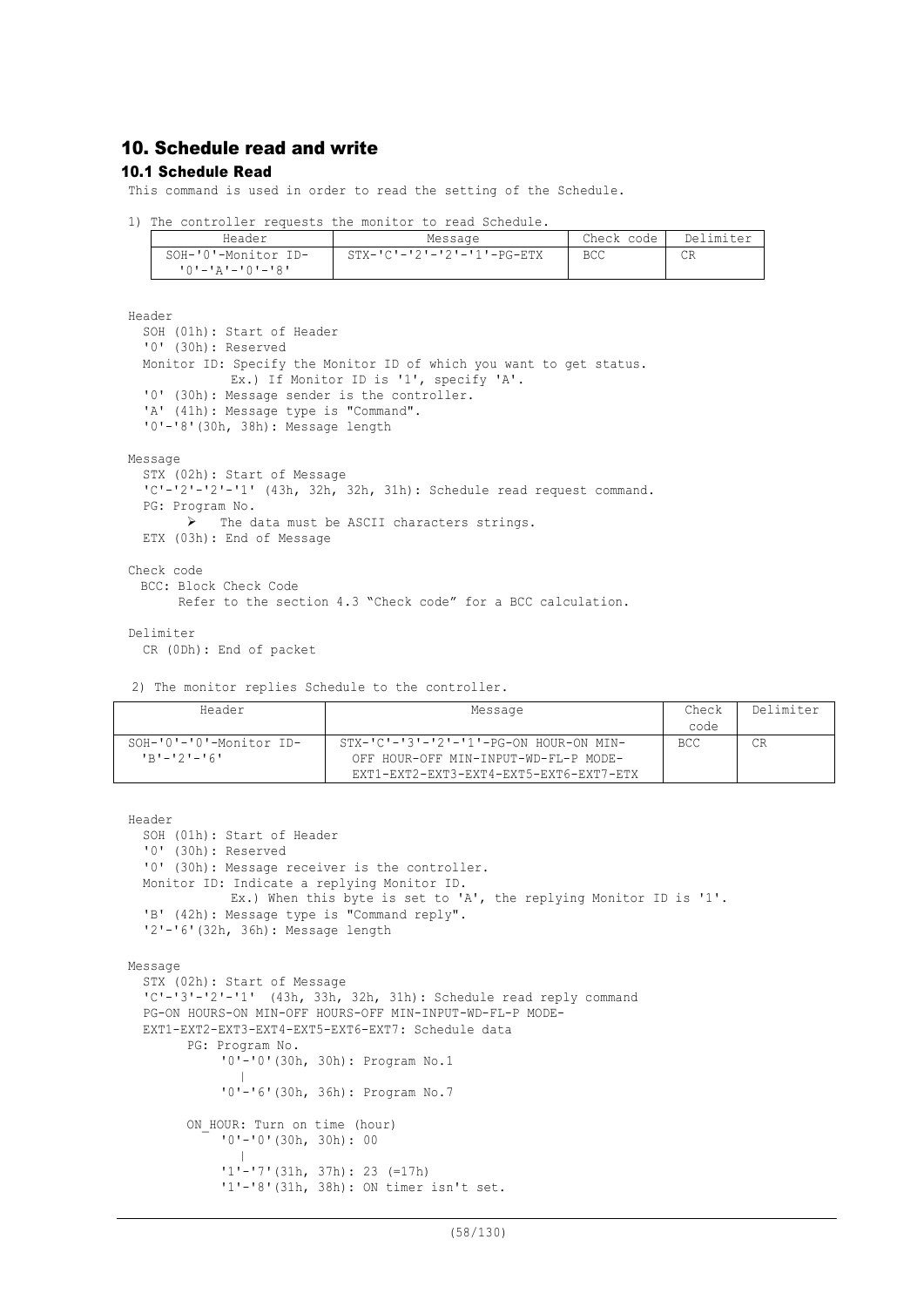```
ON MIN: Turn on time (minute)
    '0'-'0'(30h, 30h): 0
      \blacksquare'3'-'B'(33h, 42h): 59
     '3'-'C'(33h, 43h): On timer isn't set.
OFF HOUR: Turn off time (hour)
    '0'-'0'(30h, 30h): 00
      \blacksquare'1'-'7'(31h, 37h): 23 (=17h)
     '1'-'8'(31h, 38h): Off timer isn't set.
OFF MIN: Turn off time (minute)
    '0'-'0'(30h, 30h): 0
      \blacksquare'3'-'B'(33h, 42h): 59 (=3Bh)
     '3'-'C'(33h, 43h): Off timer isn't set.
INPUT: Timer input
    '0'-'0'(30h,30h): No mean (works on last memory)
     '0'-'3'(30h,33h): DVI1
     '0'-'4'(30h,34h): DVI2
    '0'-'D'(30h,44h): OPTION
    '0'-'F'(30h,46h): DPORT
    '1'-'0'(31h,30h): DPORT2
    '1'-'1'(31h,31h): HDMI
     '1'-'2'(31h,32h): HDMI2
    '8'-'2'(38h,32h): HDMI3
    '8'-'3'(38h,33h): HDMI4
WD: Week setting
    bit 0: MONDAY
    bit 1: TUESDAY
    bit 2: WEDNESDAY
    bit 3: THURSDAY
    bit 4: FRIDAY
    bit 5: SATURDAY
    bit 6: SUNDAY
    EX.
    '0'-'1'(30h, 31h): MONDAY
    '0'-'4'(30h, 34h): TUESDAY
     '0'-'F'(30h, 46h): MONDAY, TUESDAY, WEDNESDAY and THURSDAY
     '7'-'F'(37h, 46h): MONDAY to SUNDAY
FL: Option
    bit 0: 0:once 1:Everyday
    bit 1: 0:once 1:Every week
    bit 2: 0:Disable 1:Enable
    EX.
    '0'-'1'(30h, 31h): Disable, Everyday
    '0'-'4'(30h, 34h): Enable, once
P MODE: Picture mode
    '0'-'0'(30h,30h): No mean (works on last memory)
    '0'-'1'(30h,31h): sRGB
    '0'-'3'(30h,33h): HIGHBRIGHT
     '0'-'4'(30h,34h): STANDARD
     '0'-'5'(30h,34h): CINEMA
    '0'-'8'(30h,38h): CUSTOM1
    '0'-'9'(30h,39h): CUSTOM2
    '0'-'D'(30h,44h): SVE-1 SETTING
     '0'-'E'(30h,45h): SVE-2 SETTING
     '0'-'F'(30h,46h): SVE-3 SETTING
     '1'-'0'(31h,30h): SVE-4 SETTING
    '1'-'1'(31h,31h): SVE-5 SETTING
```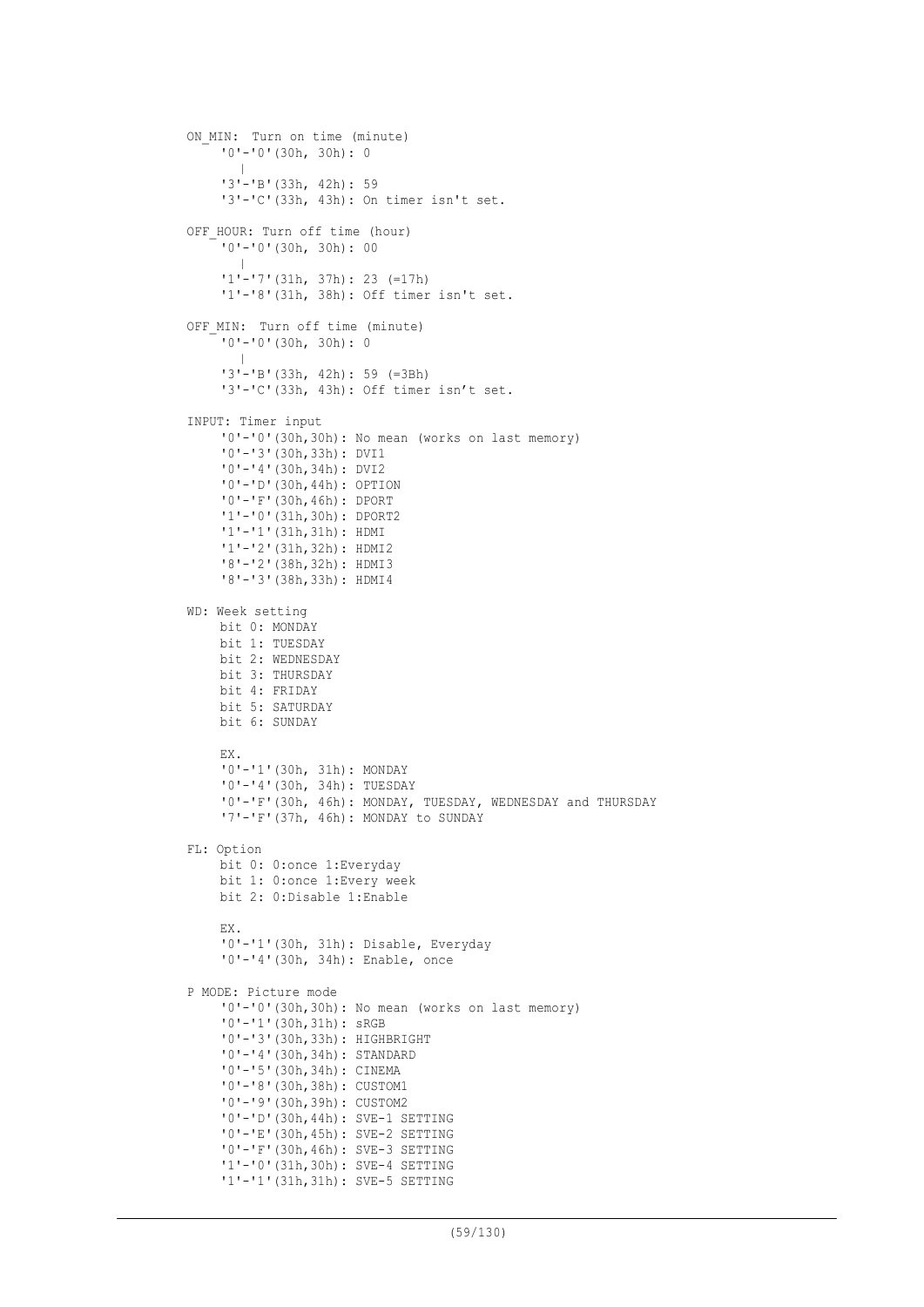```
EXT1: Extension1
            '0'-'0'(30h,30h): (On this monitor, it is always '00')
       EXT2: Extension 2
            '0'-'0'(30h,30h): (On this monitor, it is always '00')
       EXT3: Extension 3
            '0'-'0'(30h,30h): (On this monitor, it is always '00')
       EXT4: Extension 4
            '0'-'0'(30h,30h): (On this monitor, it is always '00')
       EXT5: Extension 5
            '0'-'0'(30h,30h): (On this monitor, it is always '00')
       EXT6: Extension 6
            '0'-'0'(30h,30h): (On this monitor, it is always '00')
       EXT7: Extension 7
            '0'-'0'(30h,30h): (On this monitor, it is always '00')
 ETX (03h): End of Message
Check code
 BCC: Block Check Code
       Refer to the section 4.3 "Check code" for a BCC calculation.
Delimiter
 CR (0Dh): End of packet
```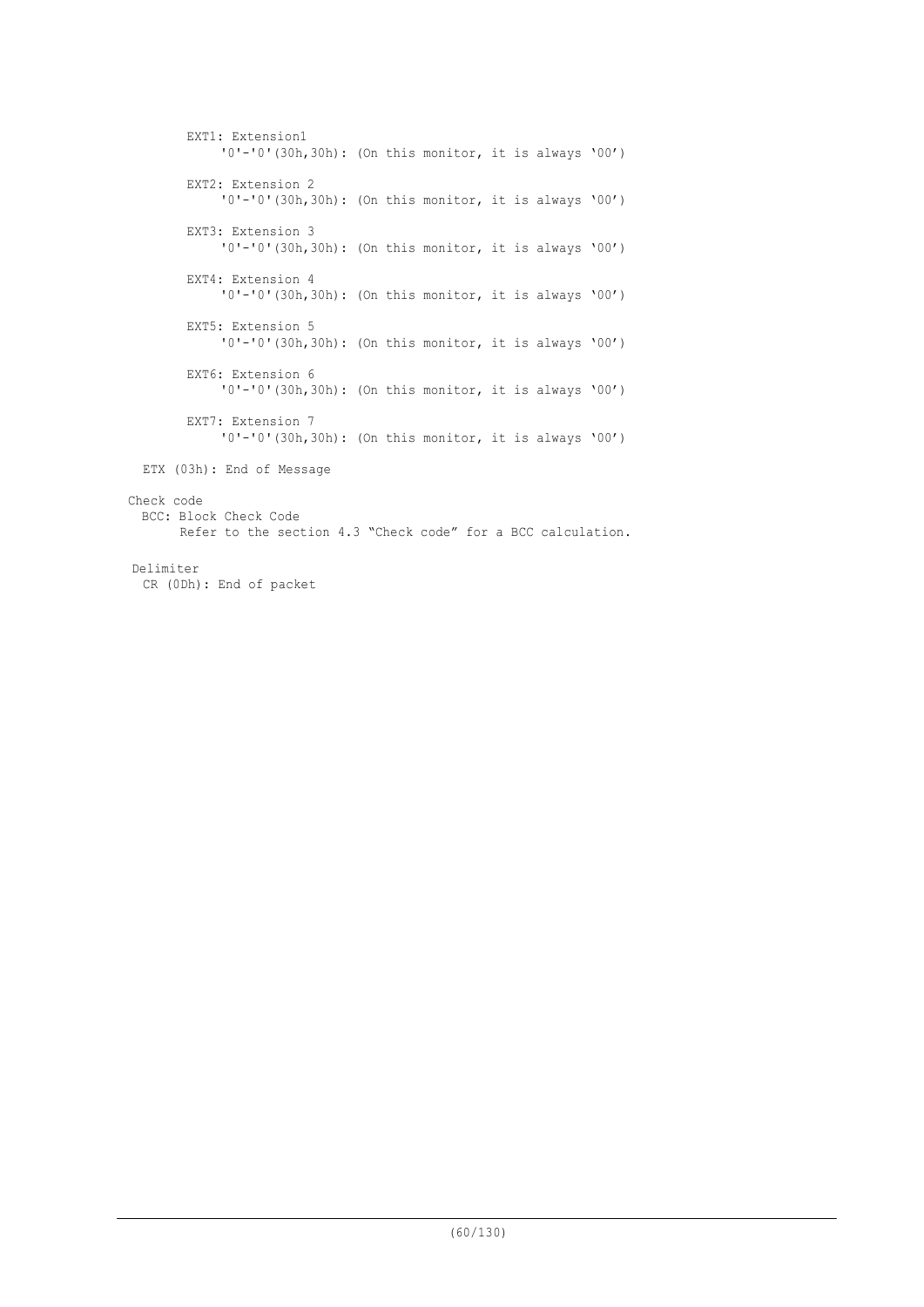# \*\*\*Following command also can be used for to keep backward compatibility, in order to read the setting of the Schedule.

1) The controller requests the monitor to read Schedule.

| Header              | Message                                  | Check code | Delimiter |
|---------------------|------------------------------------------|------------|-----------|
| SOH-'0'-Monitor ID- | $STX - 'C' - '2' - '1' - '3' - PG - ETX$ | - BCC      | СR        |
| 10'-'A'-'0'-'8'     |                                          |            |           |

Header

```
SOH (01h): Start of Header
  '0' (30h): Reserved
  Monitor ID: Specify the Monitor ID of which you want to get status.
             Ex.) If Monitor ID is '1', specify 'A'.
  '0' (30h): Message sender is the controller.
  'A' (41h): Message type is "Command".
  '0'-'8'(30h, 38h): Message length
Message
  STX (02h): Start of Message
  'C'-'2'-'1'-'3' (43h, 32h, 31h, 33h): Schedule read request command.
  PG: Program No.
       Ø The data must be ASCII characters strings.
  ETX (03h): End of Message
Check code
 BCC: Block Check Code
      Refer to the section 4.3 "Check code" for a BCC calculation.
```
Delimiter

CR (0Dh): End of packet

2) The monitor replies Schedule to the controller.

| Header                         | Message                                | Check code | Delimiter |
|--------------------------------|----------------------------------------|------------|-----------|
| $SOH - '0' - '0'$ -Monitor ID- | STX-'C'-'3'-'1'-'3'-PG-ON HOUR-ON MIN- | <b>BCC</b> | $\cap$    |
| $R = 11 - 161$                 | OFF HOUR-OFF MIN-INPUT-WD-FL-ETX       |            |           |

```
Header
  SOH (01h): Start of Header
  '0' (30h): Reserved
  '0' (30h): Message receiver is the controller.
  Monitor ID: Indicate a replying Monitor ID.
             Ex.) When this byte is set to 'A', the replying Monitor ID is '1'.
  'B' (42h): Message type is "Command reply".
  '1'-'6'(31h, 36h): Message length
Message
  STX (02h): Start of Message
  'C'-'3'-'1'-'3' (43h, 33h, 31h, 33h): Schedule read reply command
  PG-ON HOURS-ON MIN-OFF HOURS-OFF MIN-INPUT-WD-FL: Schedule data
        PG: Program No.
            '0'-'0'(30h, 30h): Program No.1
             \blacksquare'0'-'6'(30h, 36h): Program No.7
        ON HOUR: Turn on time (hour)
```

```
'0'-'0'(30h, 30h): 00
\sim \pm'1'-'7'(31h, 37h): 23 (=17h)
'1'-'8'(31h, 38h): ON timer isn't set.
```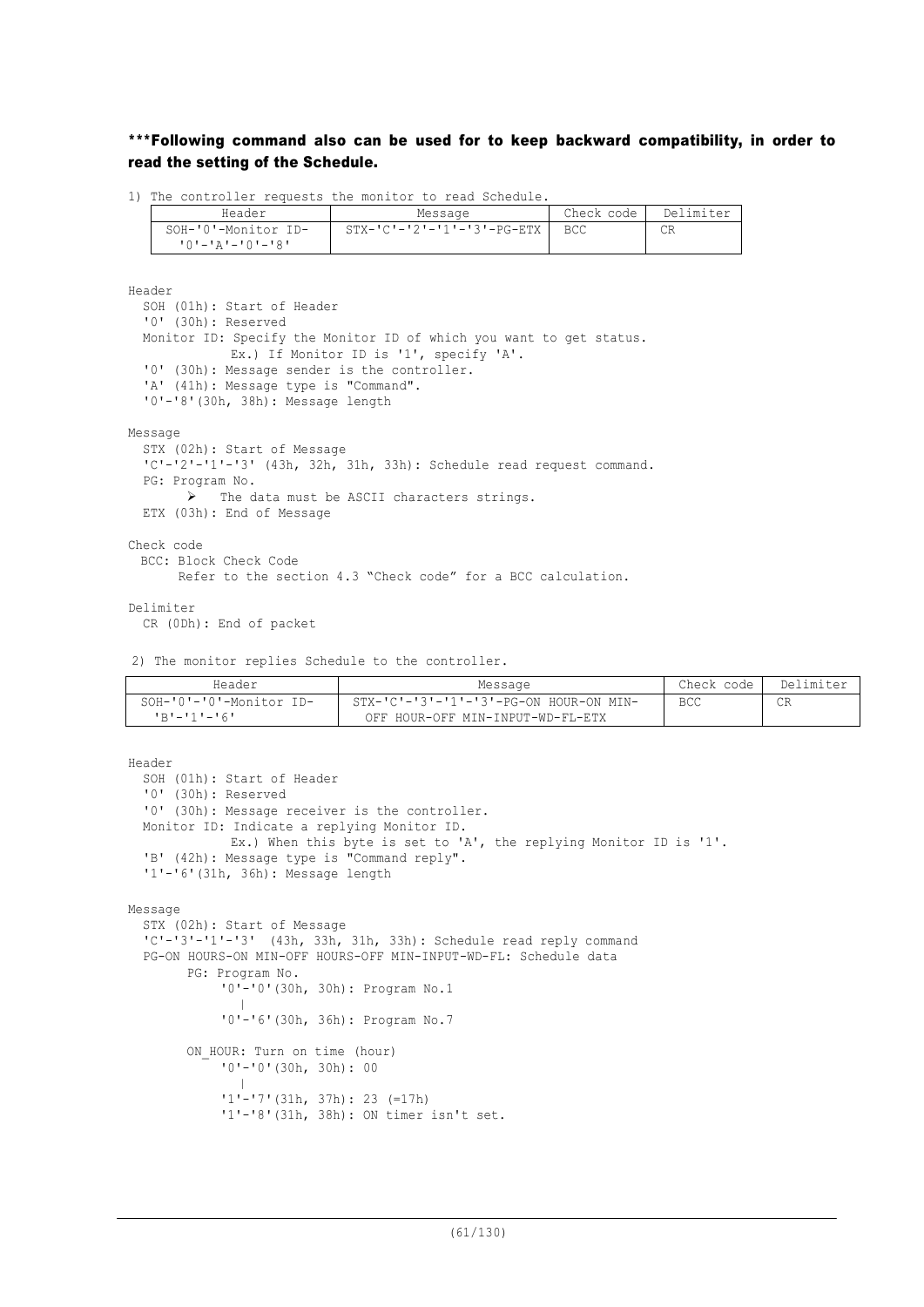```
ON MIN: Turn on time (minute)
            '0'-'0'(30h, 30h): 0
              \blacksquare'3'-'B'(33h, 42h): 59
            '3'-'C'(33h, 43h): On timer isn't set.
        OFF HOUR: Turn off time (hour)
            '0'-'0'(30h, 30h): 00
              \blacksquare'1'-'7'(31h, 37h): 23 (=17h)
             '1'-'8'(31h, 38h): Off timer isn't set.
        OFF MIN: Turn off time (minute)
            '0'-'0'(30h, 30h): 0
              \blacksquare'3'-'B'(33h, 42h): 59 (=3Bh)
             '3'-'C'(33h, 43h): Off timer isn't set.
        INPUT: Timer input
            '0'-'0'(30h, 30h): DVI1
            '0'-'7'(30h,30h): No mean (Works on last memory)
        WD: Week setting
            bit 0: MONDAY
            bit 1: TUESDAY
            bit 2: WEDNESDAY
            bit 3: THURSDAY
            bit 4: FRIDAY
            bit 5: SATURDAY
            bit 6: SUNDAY
            EX.
            '0'-'1'(30h, 31h): MONDAY
            '0'-'4'(30h, 34h): TUESDAY
            '0'-'F'(30h, 46h): MONDAY, TUESDAY, WEDNESDAY and THURSDAY
            '7'-'F'(37h, 46h): MONDAY to SUNDAY
        FL: Option
            bit 0: 0: once 1: Everyday
            bit 1: 0:once 1:Every week
            bit 2: 0:Disable 1:Enable
            EX.
            '0'-'1'(30h, 31h): Disable, Everyday
            '0'-'4'(30h, 34h): Enable, once
 ETX (03h): End of Message
Check code
 BCC: Block Check Code
       Refer to the section 4.3 "Check code" for a BCC calculation.
Delimiter
```

```
CR (0Dh): End of packet
```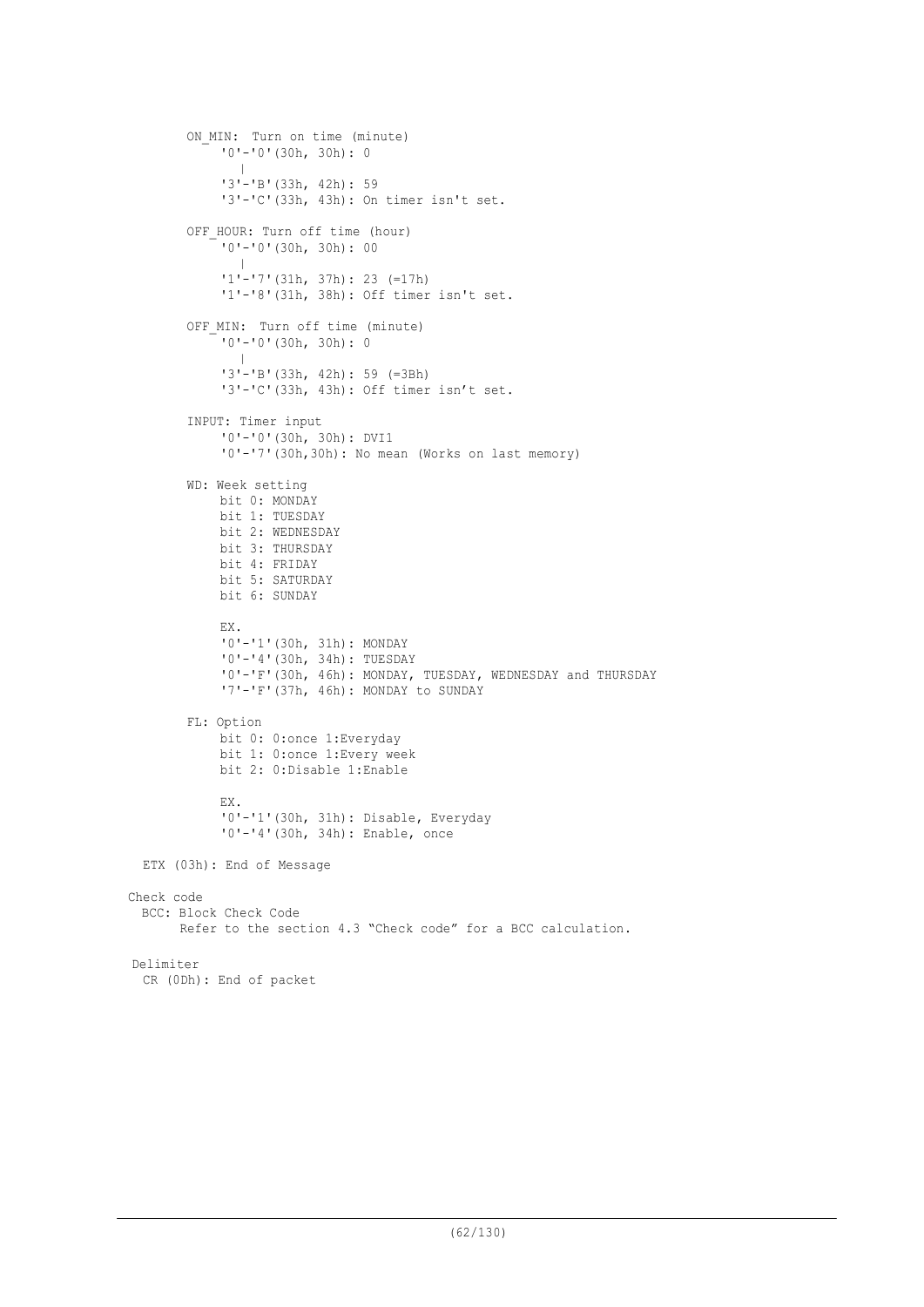## 10.2 Schedule Write

This command is used in order to write the setting of the Schedule.

1) The controller requests the monitor to write Schedule.

| Header                  | Message                                             | Check code | Delimiter |
|-------------------------|-----------------------------------------------------|------------|-----------|
| SOH-'0'-Monitor ID-     | $STX-IC - 21 - 21 - 21 - 21 - PC - ON$ HOUR-ON MIN- | BCC.       |           |
| $101 - 121 - 121 - 161$ | OFF HOUR-OFF MIN-INPUT-WD-FL-P MODE-                |            |           |
|                         | EXT1-EXT2-EXT3-EXT4-EXT5-EXT6-EXT7-ETX              |            |           |

Header SOH (01h): Start of Header '0' (30h): Reserved Monitor ID: Specify the Monitor ID of which you want to change a setting. Ex.) If Monitor ID is '1', specify 'A'. '0' (30h): Message sender is the controller. 'A' (41h): Message type is "Command". '2'-'6'(32h, 36h): Message length. Message STX (02h): Start of Message 'C'-'2'-'2'-'2' (43h, 32h, 32h, 32h): Schedule writes command PG-ON HOURS-ON MIN-OFF HOURS-OFF MIN-INPUT-WD-FL-P MODE EXT1-EXT2-EXT3-EXT4-EXT5-EXT6-EXT7: Schedule data PG: Program No. '0'-'0'(30h, 30h): Program No.1  $\blacksquare$ '0'-'6'(30h, 36h): Program No.7 ON HOUR: Turn on time (hour) '0'-'0'(30h, 30h): 00  $\blacksquare$ '1'-'7'(31h, 37h): 23 (=17h) '1'-'8'(31h, 38h): ON timer isn't set. ON MIN: Turn on time (minute) '0'-'0'(30h, 30h): 0  $\blacksquare$ '3'-'B'(33h, 42h): 59 '3'-'C'(33h, 43h): On timer isn't set. OFF HOUR: Turn off time (hour) '0'-'0'(30h, 30h): 00  $\sim$   $\pm$ '1'-'7'(31h, 37h): 23 (=17h) '1'-'8'(31h, 38h): Off timer isn't set. OFF MIN: Turn off time (minute) '0'-'0'(30h, 30h): 0  $\sim$   $\pm$ '3'-'B'(33h, 42h): 59 (=3Bh) '3'-'C'(33h, 43h): Off timer isn't set. Note: \* The same time as ON time and OFF time cannot be set. \* Set '1'-'8' to ON/OFF HOUR and '3'-'C' to ON/OFF MIN, when ON/OFF time is deleted. INPUT: Timer input '0'-'0'(30h,30h): No mean (works on last memory) '0'-'3'(30h,33h): DVI1 '0'-'4'(30h,34h): DVI2 '0'-'D'(30h,44h): OPTION '0'-'F'(30h,46h): DPORT '1'-'0'(31h,30h): DPORT2 '1'-'1'(31h,31h): HDMI '1'-'2'(31h,32h): HDMI2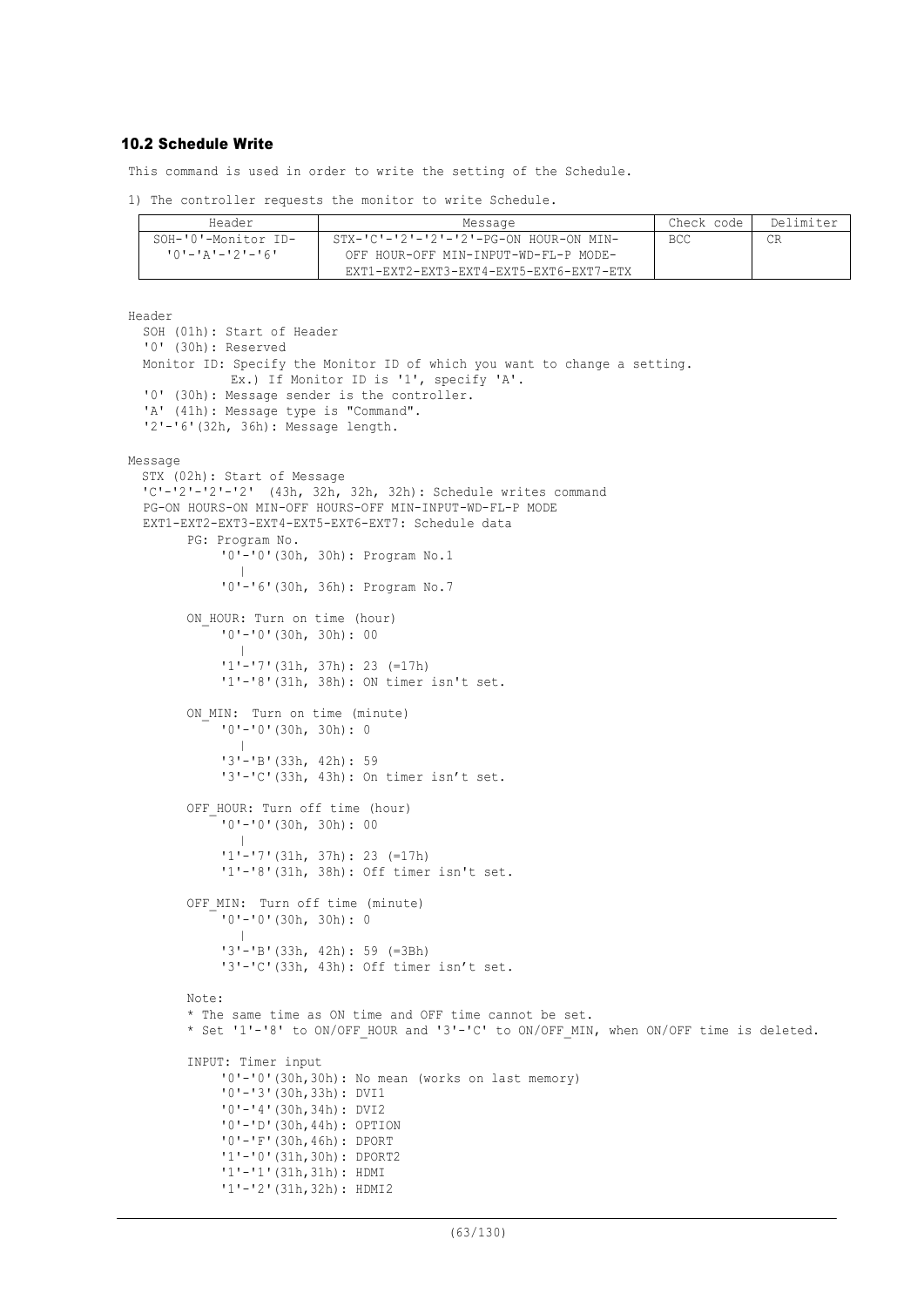```
'8'-'2'(38h,32h): HDMI3
          '8'-'3'(38h,33h): HDMI4
          * Please select active input on your system (setting).
          * If you select inactive input here, the input change execution will be ignored.
     WD: Week setting
          bit 0: MONDAY
          bit 1: TUESDAY
          bit 2: WEDNESDAY
          bit 3: THURSDAY
          bit 4: FRIDAY
          bit 5: SATURDAY
          bit 6: SUNDAY
          EX.
          '0'-'1'(30h, 31h): MONDAY
          '0'-'4'(30h, 34h): TUESDAY
          '0'-'F'(30h, 46h): MONDAY, TUESDAY, WEDNESDAY and THURSDAY
          '7'-'F'(37h, 46h): MONDAY to SUNDAY
      FL: Option
          bit 0: 0:once 1:Everyday
          bit 1: 0:once 1:Every week
          bit 2: 0:Disable 1:Enable
           * When bit 0 and bit 1 are '1', it behaves as Everyday.
          EX.
          '0'-'1'(30h, 31h): Disable, Everyday
          '0'-'4'(30h, 34h): Enable, once
      P MODE: Picture mode
          '0'-'0'(30h,30h): No mean (works on last memory)
          '0'-'1'(30h,31h): sRGB
          '0'-'3'(30h,33h): HiGHBRIGHT
          '0'-'4'(30h,34h): STANDARD
          '0'-'5'(30h,34h): CINEMA
          '0'-'8'(30h,38h): CUSTOM1
          '0'-'9'(30h,39h): CUSTOM2
          '0'-'D'(30h,44h): SVE-1 SETTING
          '0'-'E'(30h,45h): SVE-2 SETTING
          '0'-'F'(30h,46h): SVE-3 SETTING
          '1'-'0'(31h,30h): SVE-4 SETTING
          '1'-'1'(31h,31h): SVE-5 SETTING
          * Please select active picture mode on your system (setting).
          * If you select inactive picture mode here, the input change execution will be ignored.
     EXT1: Extension1
          '0'-'0'(30h,30h): (On this monitor, it is always '00')
     EXT2: Extension 2
          '0'-'0'(30h,30h): (On this monitor, it is always '00')
     EXT3: Extension 3
          '0'-'0'(30h,30h): (On this monitor, it is always '00')
     EXT4: Extension 4
          '0'-'0'(30h,30h): (On this monitor, it is always '00')
     EXT5: Extension 5
          '0'-'0'(30h,30h): (On this monitor, it is always '00')
     EXT6: Extension 6
          '0'-'0'(30h,30h): (On this monitor, it is always '00')
     EXT7: Extension 7
          '0'-'0'(30h,30h): (On this monitor, it is always '00')
ETX (03h): End of Message
```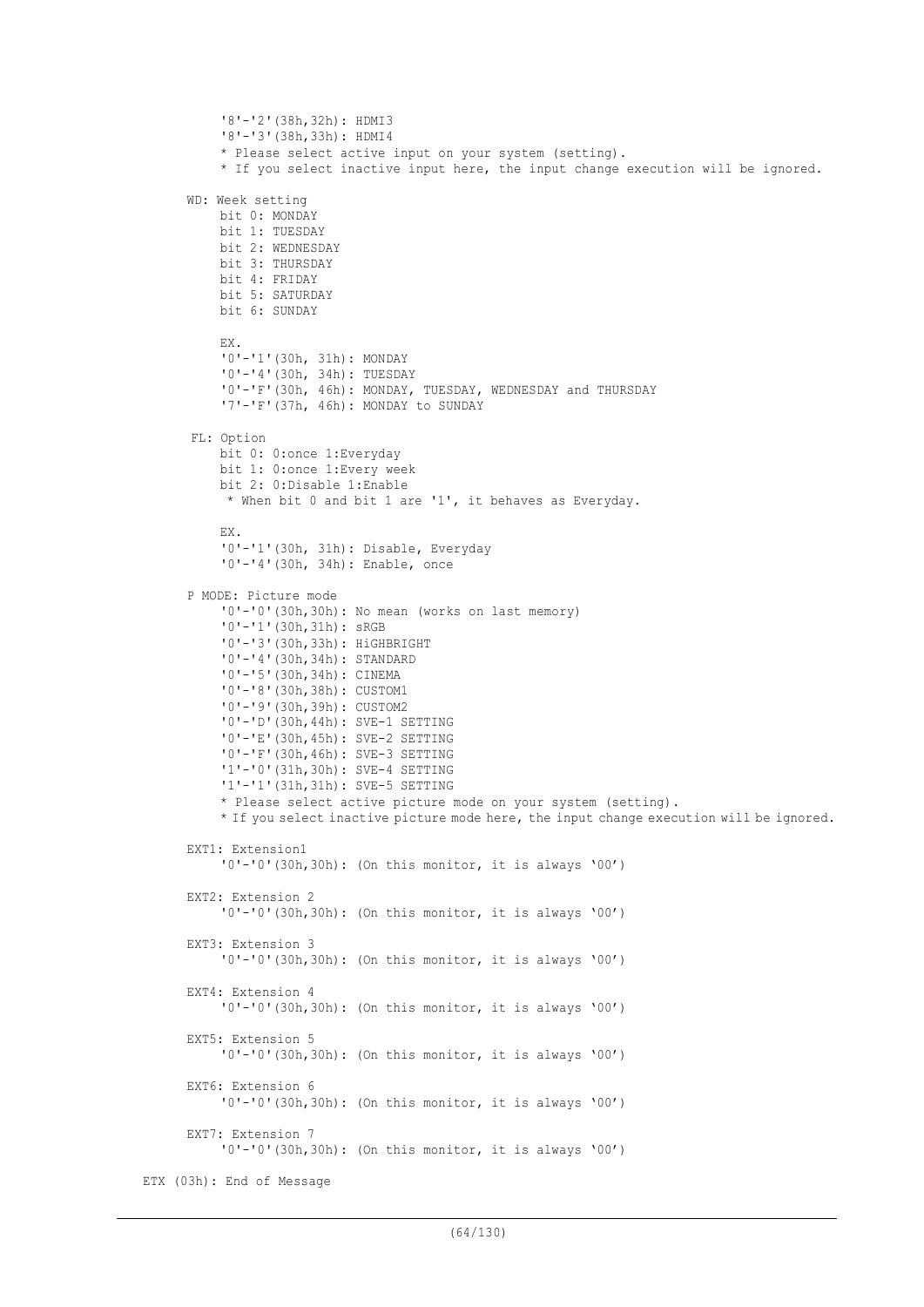```
Check code
```

```
BCC: Block Check Code
```
Refer to the section 4.3 "Check code" for a BCC calculation.

```
Delimiter
```
CR (0Dh): End of packet

```
2) The monitor replies a data for confirmation.
```

| Header                                       | Message                                                                                              | Check<br>code | Delimiter |
|----------------------------------------------|------------------------------------------------------------------------------------------------------|---------------|-----------|
| SOH-'0'-'0'-Monitor ID-<br>$1B1 - 121 - 181$ | $STX - 'C' - '3' - '2' - '2' - ST - PG - ON HOUR - ON MIN -$<br>OFF HOUR-OFF MIN-INPUT-WD-FL-P MODE- | BCC           |           |
|                                              | EXT1-EXT2-EXT3-EXT4-EXT5-EXT6-EXT7-ETX                                                               |               |           |

```
SOH (01h): Start of Header
  '0' (30h): Reserved
  '0' (30h): Message receiver is the controller.
 Monitor ID: Indicate a replying Monitor ID.
              Ex.) When this byte is set to 'A', the replying Monitor ID is '1'.
  'B' (42h): Message type is "Command reply".
  '2'-'8'(32h, 38h): Message length
Message
  STX (02h): Start of Message
  'C'-'3'-'2'-'2' (43h, 33h, 32h, 32h): Schedule writes reply command
  ST: Schedule Status command
        '0'-'0'(30h, 30h): No error
        '0'-'1'(30h, 31h): Error
  PG-ON HOURS-ON MIN-OFF HOURS-OFF MIN-INPUT-WD-FL-P MODE
  EXT1-EXT2-EXT3-EXT4-EXT5-EXT6-EXT7: Schedule data
        PG: Program No.
            '0'-'0'(30h, 30h): Program No.1
             \blacksquare'0'-'6'(30h, 36h): Program No.7
        ON HOUR: Turn on time (hour)
             '0'-'0'(30h, 30h): 00
             \sim \pm'1'-'7'(31h, 37h): 23 (=17h)
             '1'-'8'(31h, 38h): ON timer isn't set.
        ON MIN: Turn on time (minute)
            '0'-'0'(30h, 30h): 0
              \blacksquare'3'-'B'(33h, 42h): 59
             '3'-'C'(33h, 43h): On timer isn't set.
        OFF HOUR: Turn off time (hour)
            '0'-'0'(30h, 30h): 00
             \blacksquare'1'-'7'(31h, 37h): 23 (=17h)
             '1'-'8'(31h, 38h): Off timer isn't set.
        OFF MIN: Turn off time (minute)
            '0'-'0'(30h, 30h): 0
             \sim \pm'3'-'B'(33h, 42h): 59 (=3Bh)
             '3'-'C'(33h, 43h): Off timer isn't set.
        INPUT: Timer input
            '0'-'0'(30h,30h): No mean (works on last memory)
             '0'-'3'(30h,33h): DVI1
             '0'-'4'(30h,34h): DVI2
            '0'-'D'(30h,44h): OPTION
            '0'-'F'(30h,46h): DPORT
            '1'-'0'(31h,30h): DPORT2
```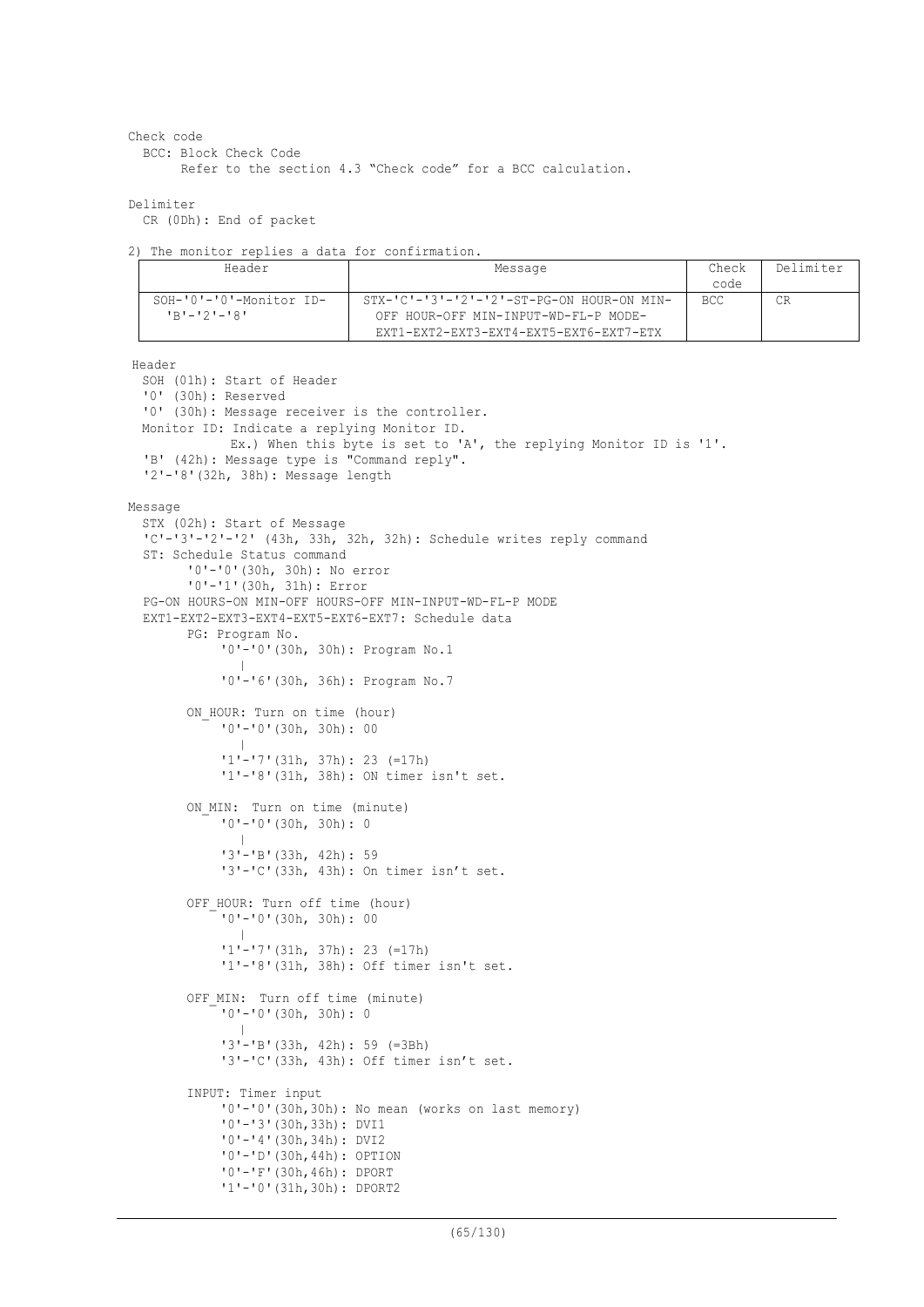```
'1'-'1'(31h,31h): HDMI
            '1'-'2'(31h,32h): HDMI2
            '8'-'2'(38h,32h): HDMI3
            '8'-'3'(38h,33h): HDMI4
        WD: Week setting
            bit 0: MONDAY
            bit 1: TUESDAY
            bit 2: WEDNESDAY
            bit 3: THURSDAY
            bit 4: FRIDAY
            bit 5: SATURDAY
            bit 6: SUNDAY
            EX.
             '0'-'1'(30h, 31h): MONDAY
             '0'-'4'(30h, 34h): TUESDAY
            '0'-'F'(30h, 46h): MONDAY, TUESDAY, WEDNESDAY and THURSDAY
            '7'-'F'(37h, 46h): MONDAY to SUNDAY
        FL: Option
            bit 0: 0:once 1:Everyday
            bit 1: 0:once 1:Every week
            bit 2: 0:Disable 1:Enable
            * When bit 0 and bit 1 are '1', it behaves as Everyday.
            EX.
            '0'-'1'(30h, 31h): Disable, Everyday
            '0'-'4'(30h, 34h): Enable, once
        P MODE: Picture mode
            '0'-'0'(30h,30h): No mean (works on last memory)
            '0'-'1'(30h,31h): sRGB
            '0'-'3'(30h,33h): HIGHBRIGHT
            '0'-'4'(30h,34h): STANDARD
            '0'-'5'(30h,34h): CINEMA
            '0'-'8'(30h,38h): CUSTOM1
            '0'-'9'(30h,39h): CUSTOM2
            '0'-'D'(30h,44h): SVE-1 SETTING
            '0'-'E'(30h,45h): SVE-2 SETTING
            '0'-'F'(30h,46h): SVE-3 SETTING
            '1'-'0'(31h,30h): SVE-4 SETTING
            '1'-'1'(31h,31h): SVE-5 SETTING
        EXT1: Extension1
            '0'-'0'(30h,30h): (On this monitor, it is always '00')
        EXT2: Extension 2
            '0'-'0'(30h,30h): (On this monitor, it is always '00')
        EXT3: Extension 3
            '0'-'0'(30h,30h): (On this monitor, it is always '00')
        EXT4: Extension 4
            '0'-'0'(30h,30h): (On this monitor, it is always '00')
        EXT5: Extension 5
            '0'-'0'(30h,30h): (On this monitor, it is always '00')
        EXT6: Extension 6
            '0'-'0'(30h,30h): (On this monitor, it is always '00')
        EXT7: Extension 7
            '0'-'0'(30h,30h): (On this monitor, it is always '00')
  ETX (03h): End of Message
Check code
```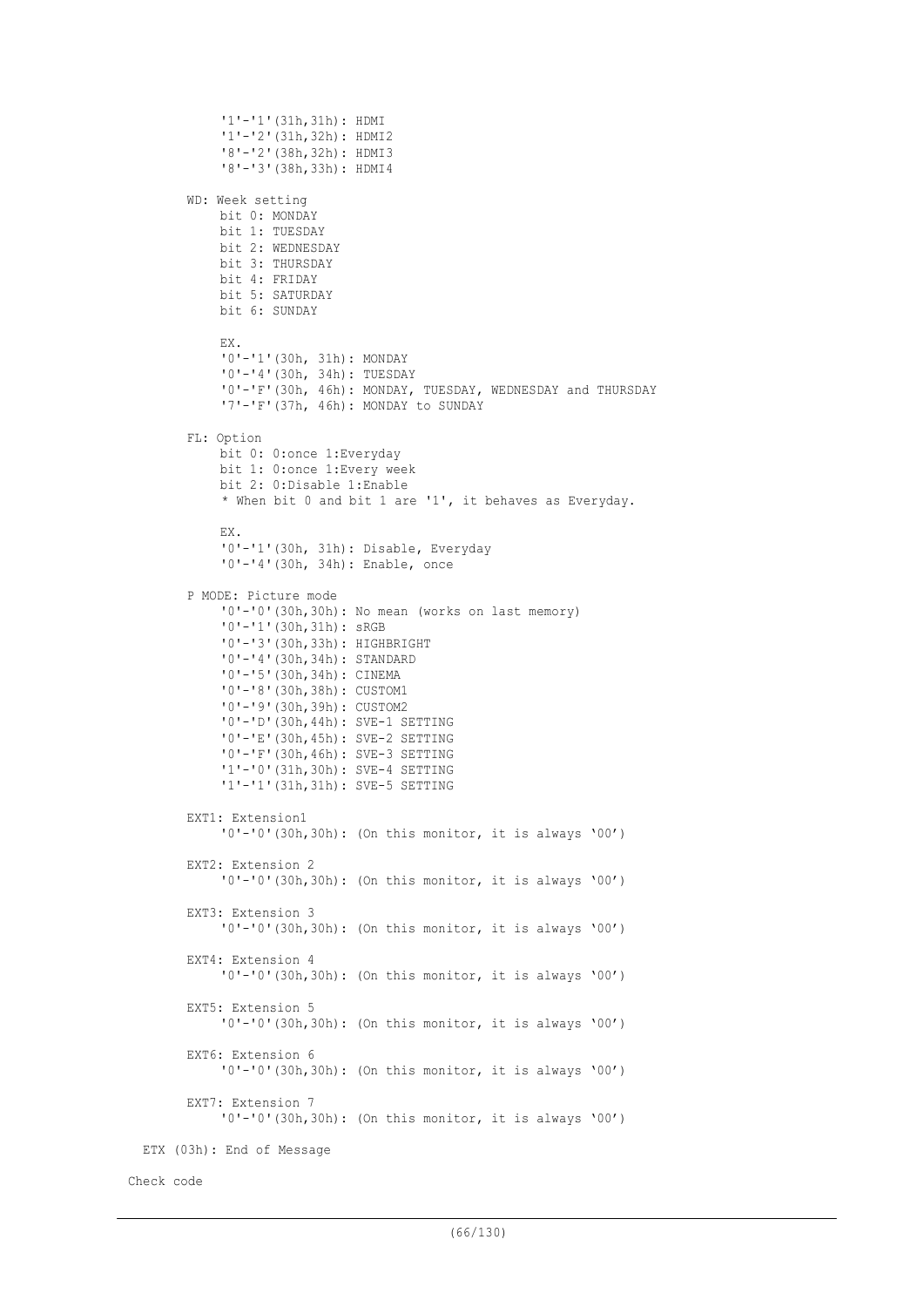BCC: Block Check Code Refer to the section 4.3 "Check code" for a BCC calculation.

Delimiter

CR (0Dh): End of packet

3) The controller requests the monitor to write Enable/Disable Schedule.

| Header                        | Message                                       | Check code | Delimiter |
|-------------------------------|-----------------------------------------------|------------|-----------|
| SOH-'0'-Monitor ID-           | $STX - 'C' - '2' - '1' - '5' - PG - EN - ETX$ | BCC        | CR        |
| ' ^ ' – ' ^ ' – ' ^ ' – ' ^ ' |                                               |            |           |

```
Header
  SOH (01h): Start of Header
  '0' (30h): Reserved
  Monitor ID: Specify the Monitor ID of which you want to change a setting.
             Ex.) If Monitor ID is '1', specify 'A'.
  '0' (30h): Message sender is the controller.
  'A' (41h): Message type is "Command".
  '0'-'A'(30h, 41h): Message length
Message
  STX (02h): Start of Message
  'C'-'2'-'1'-'5' (43h, 32h, 31h, 35h): Enable/Disable Schedule writes command
  PG-EN: Enable/Disable Schedule data
        PG: Program No.
            '0'-'0'(30h, 30h): Program No.1
            \sim \pm'0'-'6'(30h, 36h): Program No.7
        EN: Enable /Disable
            '0'-'0'(30h, 30h): Disable
             '0'-'1'(30h, 31h): Enable
 ETX (03h): End of Message
Check code
  BCC: Block Check Code
        Refer to the section 4.3 "Check code" for a BCC calculation.
Delimiter
  CR (0Dh): End of packet
```
4) The monitor replies a data for confirmation.

| Header                                 | Message                                            | Check code | Delimiter |
|----------------------------------------|----------------------------------------------------|------------|-----------|
| SOH-'0'-'0'-Monitor ID-<br>ימי−י∩י−יתי | $STX - 'C' - '3' - '1' - '5' - ST - PG - EN - ETX$ | <b>BCC</b> | CR        |

```
SOH (01h): Start of Header
  '0' (30h): Reserved
  '0' (30h): Message receiver is the controller.
 Monitor ID: Indicate a replying Monitor ID.
             Ex.) When this byte is set to 'A', the replying Monitor ID is '1'.
  'B' (42h): Message type is "Command reply".
  '0'-'C' (30h, 43h): Message length
Message
  STX (02h): Start of Message
  'C'-'3'-'1'-'5' (43h, 33h, 31h, 35h): Enable/Disable Schedule writes reply command
  ST: Enable/Disable Schedule Status command
        '0'-'0'(30h, 30h): No error
        '0'-'1'(30h, 31h): Error
  PG-EN: Enable/Disable Schedule data
        PG: Program No.
            '0'-'0'(30h, 30h): Program No.1
            \sim \pm'0'-'6'(30h, 36h): Program No.7
```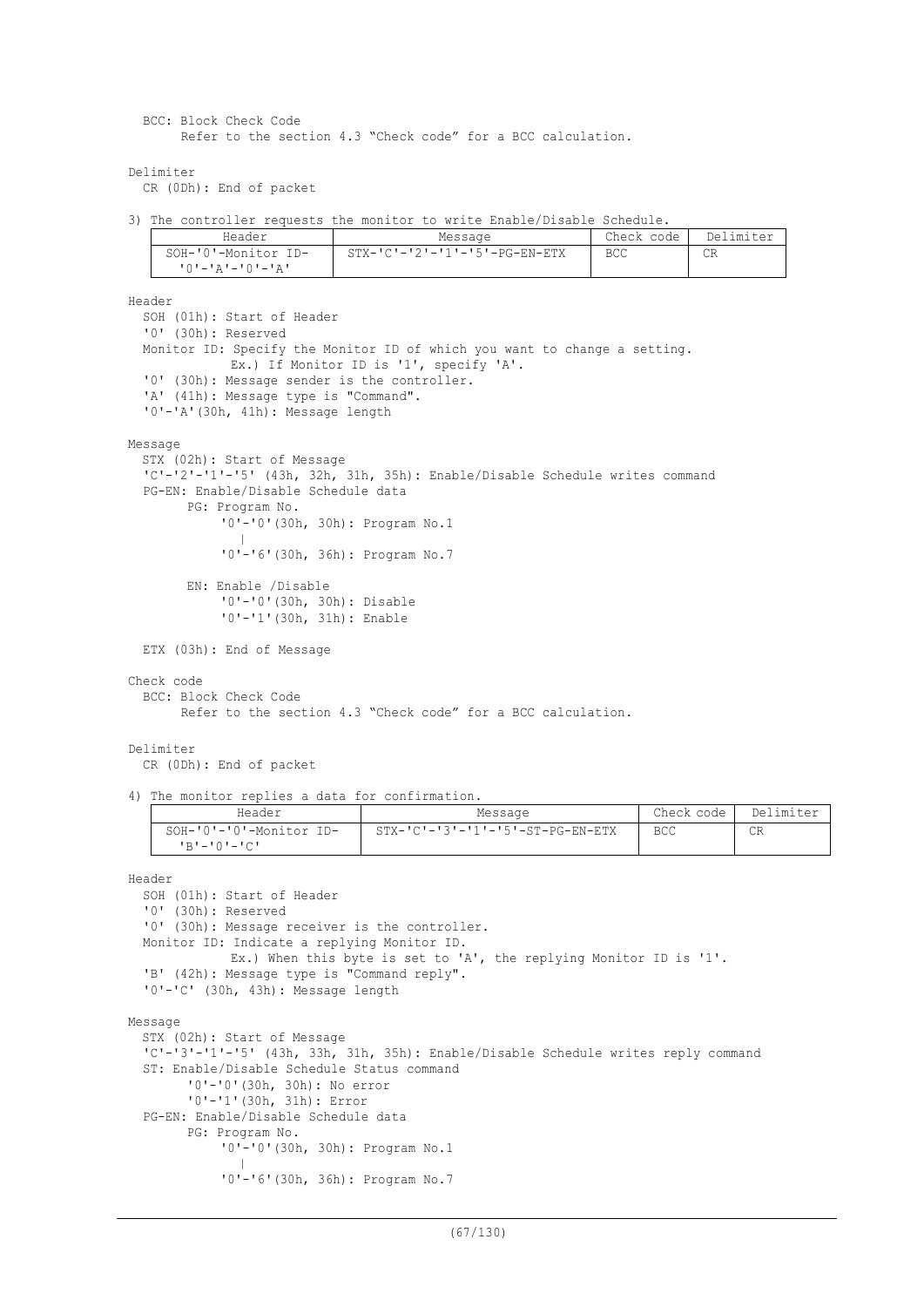EN: Enable /Disable '0'-'0'(30h, 30h): Disable '0'-'1'(30h, 31h): Enable ETX (03h): End of Message Check code BCC: Block Check Code Refer to the section 4.3 "Check code" for a BCC calculation. Delimiter CR (0Dh): End of packet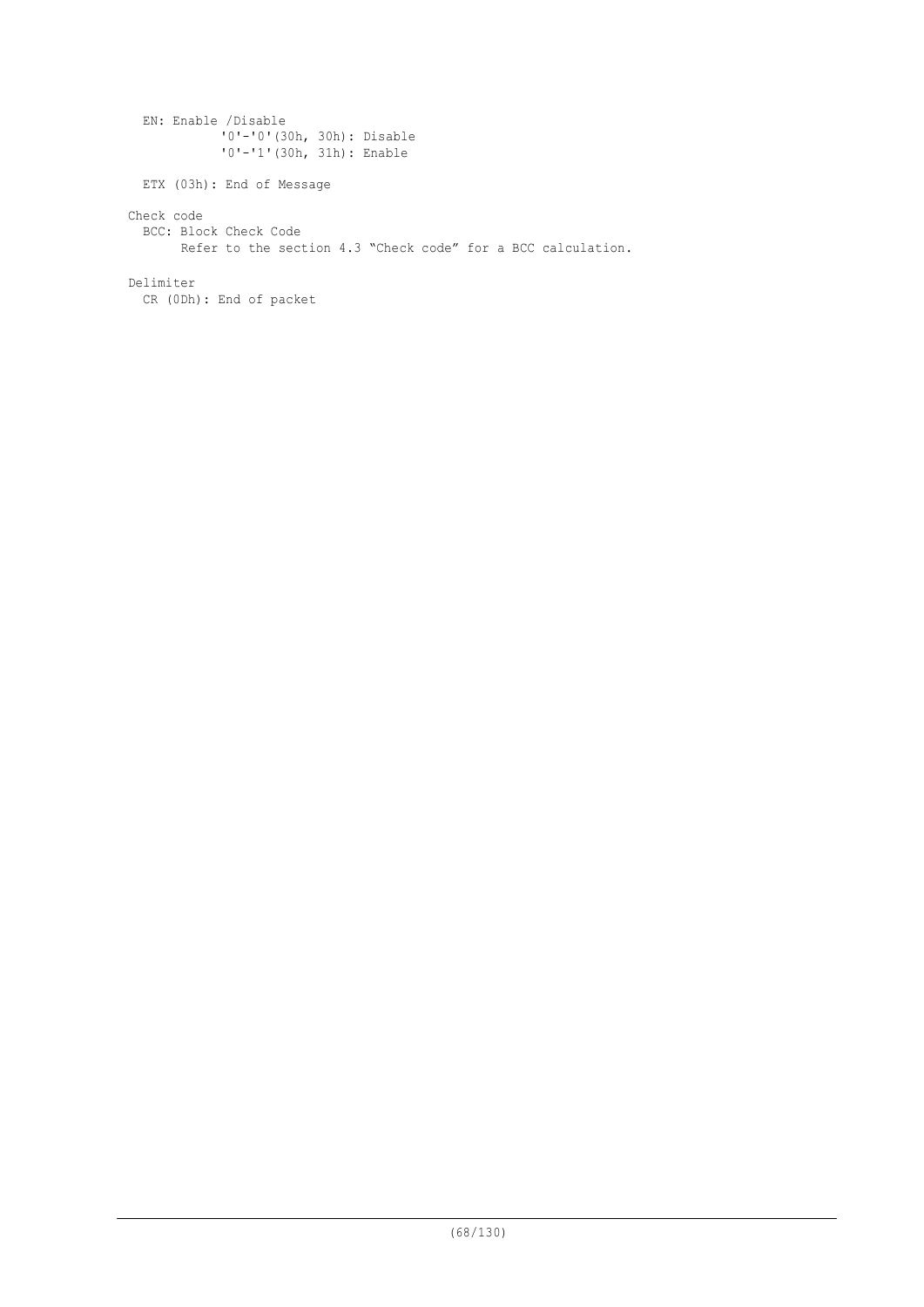# \*\*\*Following command also can be used for to keep backward compatibility, in order to write the setting of the Schedule.

1) The controller requests the monitor to write Schedule.

| Header                  | Message                                            | Check code | Delimiter |
|-------------------------|----------------------------------------------------|------------|-----------|
| SOH-'0'-Monitor ID-     | $STX - 'C' - '2' - '1' - '4' - PG-ON$ HOUR-ON MIN- | BCC        |           |
| $101 - 121 - 111 - 161$ | OFF HOUR-OFF MIN-INPUT-WD-FL-ETX                   |            |           |

```
Header
  SOH (01h): Start of Header
  '0' (30h): Reserved
  Monitor ID: Specify the Monitor ID of which you want to change a setting.
              Ex.) If Monitor ID is '1', specify 'A'.
  '0' (30h): Message sender is the controller.
  'A' (41h): Message type is "Command".
  '1'-'6'(31h, 36h): Message length.
Message
  STX (02h): Start of Message
  'C'-'2'-'1'-'4' (43h, 32h, 31h, 34h): Schedule writes command
  PG-ON HOURS-ON MIN-OFF HOURS-OFF MIN-INPUT-WD-FL: Schedule data
        PG: Program No.
            '0'-'0'(30h, 30h): Program No.1
             \sim \pm'0'-'6'(30h, 36h): Program No.7
        ON HOUR: Turn on time (hour)
            '0'-'0'(30h, 30h): 00
             \sim \pm'1'-'7'(31h, 37h): 23 (=17h)
            '1'-'8'(31h, 38h): ON timer isn't set.
        ON MIN: Turn on time (minute)
            '0'-'0'(30h, 30h): 0
                |
             '3'-'B'(33h, 42h): 59
            '3'-'C'(33h, 43h): On timer isn't set.
        OFF HOUR: Turn off time (hour)
            '0'-'0'(30h, 30h): 00
             \blacksquare'1'-'7'(31h, 37h): 23 (=17h)
            '1'-'8'(31h, 38h): Off timer isn't set.
        OFF MIN: Turn off time (minute)
            '0'-'0'(30h, 30h): 0
             \sim \pm'3'-'B'(33h, 42h): 59 (=3Bh)
            '3'-'C'(33h, 43h): Off timer isn't set.
        INPUT: Timer input
            '0'-'0'(30h, 30h): DVI1
            '0'-'7'(30h, 37h): (Works on last memory)
            * Please select active input on your system (setting).
            * If you select inactive input here, the input change execution will be ignored.
        WD: Week setting
            bit 0: MONDAY
            bit 1: TUESDAY
            bit 2: WEDNESDAY
            bit 3: THURSDAY
            bit 4: FRIDAY
            bit 5: SATURDAY
            bit 6: SUNDAY
```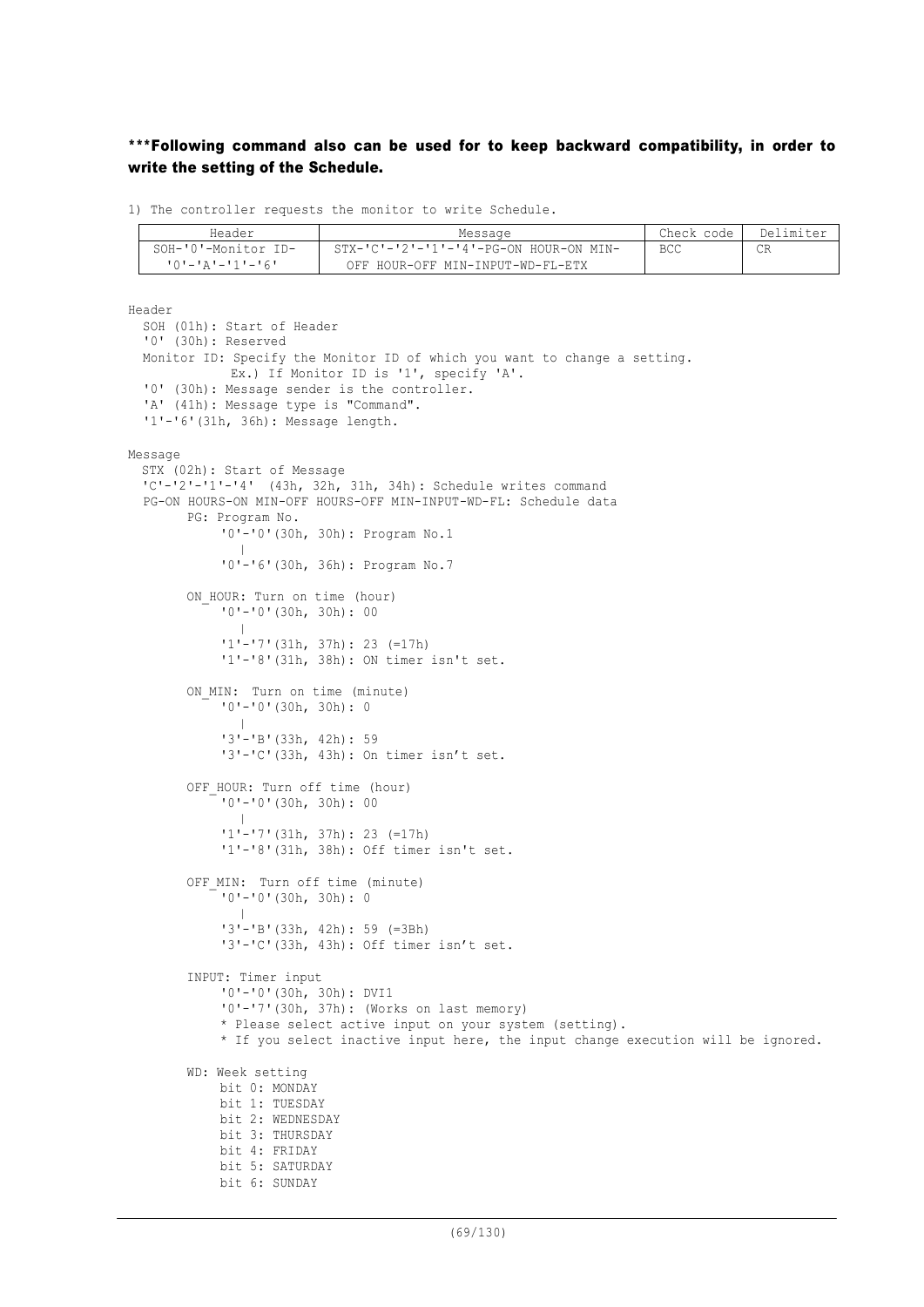```
EX.
            '0'-'1'(30h, 31h): MONDAY
            '0'-'4'(30h, 34h): TUESDAY
            '0'-'F'(30h, 46h): MONDAY, TUESDAY, WEDNESDAY and THURSDAY
            '7'-'F'(37h, 46h): MONDAY to SUNDAY
        FL: Option
            bit 0: 0:once 1:Everyday
            bit 1: 0:once 1:Every week
            bit 2: 0:Disable 1:Enable
             * When bit 0 and bit 1 are '1', it behaves as Everyday.
            EX.
            '0'-'1'(30h, 31h): Disable, Everyday
            '0'-'4'(30h, 34h): Enable, once
 ETX (03h): End of Message
Check code
 BCC: Block Check Code
        Refer to the section 4.3 "Check code" for a BCC calculation.
Delimiter
  CR (0Dh): End of packet
2) The monitor replies a data for confirmation.
```

| Header                  | Message                                                      | Check      | Delimiter |
|-------------------------|--------------------------------------------------------------|------------|-----------|
|                         |                                                              | code       |           |
| SOH-'0'-'0'-Monitor ID- | $STX - 'C' - '3' - '1' - '4' - ST - PG - ON HOUR - ON MIN -$ | <b>BCC</b> | CR        |
| $P_{R} = 11 - 181$      | OFF HOUR-OFF MIN-INPUT-WD-FL-ETX                             |            |           |
|                         |                                                              |            |           |

```
SOH (01h): Start of Header
  '0' (30h): Reserved
  '0' (30h): Message receiver is the controller.
 Monitor ID: Indicate a replying Monitor ID.
             Ex.) When this byte is set to 'A', the replying Monitor ID is '1'.
  'B' (42h): Message type is "Command reply".
  '1'-'8'(31h, 38h): Message length
Message
  STX (02h): Start of Message
  'C'-'3'-'1'-'4' (43h, 33h, 31h, 34h): Schedule writes reply command
  ST: Schedule Status command
        '0'-'0'(30h, 30h): No error
        '0'-'1'(30h, 31h): Error
  PG-ON HOURS-ON MIN-OFF HOURS-OFF MIN-INPUT-WD-FL: Schedule data
        PG: Program No.
             '0'-'0'(30h, 30h): Program No.1
             \sim \pm'0'-'6'(30h, 36h): Program No.7
        ON HOUR: Turn on time (hour)
            '0'-'0'(30h, 30h): 00
              \blacksquare'1'-'7'(31h, 37h): 23 (=17h)
             '1'-'8'(31h, 38h): ON timer isn't set.
        ON MIN: Turn on time (minute)
            '0'-'0'(30h, 30h): 0
             \sim \pm'3'-'B'(33h, 42h): 59
             '3'-'C'(33h, 43h): On timer isn't set.
        OFF HOUR: Turn off time (hour)
             '0'-'0'(30h, 30h): 00
              \|
```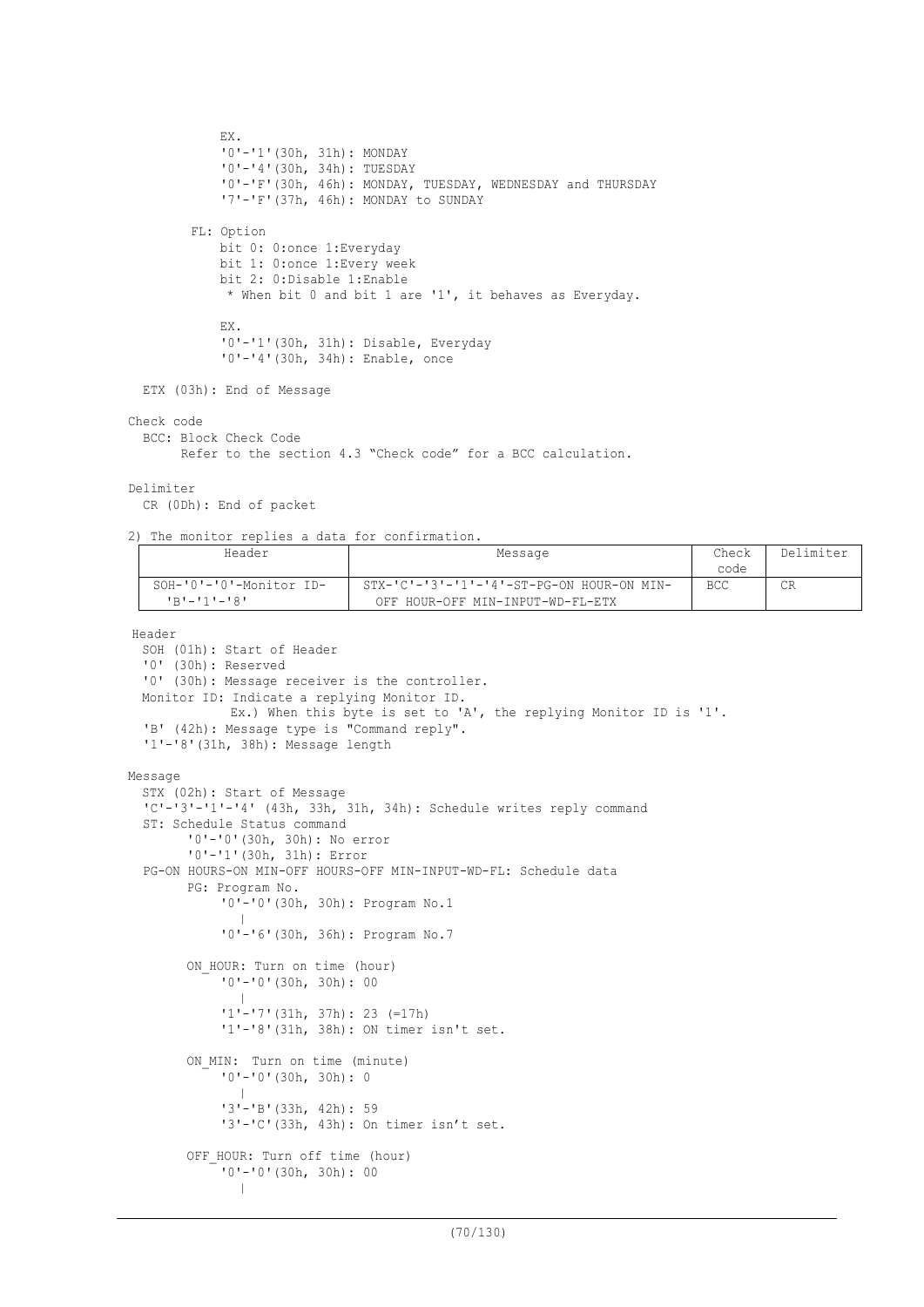```
'1'-'7'(31h, 37h): 23 (=17h)
            '1'-'8'(31h, 38h): Off timer isn't set.
        OFF MIN: Turn off time (minute)
            '0'-'0'(30h, 30h): 0
             \blacksquare'3'-'B'(33h, 42h): 59 (=3Bh)
            '3'-'C'(33h, 43h): Off timer isn't set.
        INPUT: Timer input
            '0'-'0'(30h, 30h): DVI1
             '0'-'7'(30h,30h): No mean (Works on last memory)
        WD: Week setting
            bit 0: MONDAY
            bit 1: TUESDAY
            bit 2: WEDNESDAY
            bit 3: THURSDAY
            bit 4: FRIDAY
            bit 5: SATURDAY
            bit 6: SUNDAY
            EX.
            '0'-'1'(30h, 31h): MONDAY
            '0'-'4'(30h, 34h): TUESDAY
            '0'-'F'(30h, 46h): MONDAY, TUESDAY, WEDNESDAY and THURSDAY
            '7'-'F'(37h, 46h): MONDAY to SUNDAY
        FL: Option
            bit 0: 0:once 1:Everyday
            bit 1: 0:once 1:Every week
            bit 2: 0:Disable 1:Enable
            * When bit 0 and bit 1 are '1', it behaves as Everyday.
            EX.
            '0'-'1'(30h, 31h): Disable, Everyday
            '0'-'4'(30h, 34h): Enable, once
 ETX (03h): End of Message
Check code
  BCC: Block Check Code
       Refer to the section 4.3 "Check code" for a BCC calculation.
Delimiter
  CR (0Dh): End of packet
3) The controller requests the monitor to write Enable/Disable Schedule.
```

```
Header Message Check code Delimiter
SOH-'0'-Monitor ID-
 '0'-'A'-'0'-'A'
               STX-'C'-'2'-'1'-'5'-PG-EN-ETX BCC CR
```

```
Header
  SOH (01h): Start of Header
  '0' (30h): Reserved
  Monitor ID: Specify the Monitor ID of which you want to change a setting.
             Ex.) If Monitor ID is '1', specify 'A'.
  '0' (30h): Message sender is the controller.
  'A' (41h): Message type is "Command".
  '0'-'A'(30h, 41h): Message length
Message
  STX (02h): Start of Message
  'C'-'2'-'1'-'5' (43h, 32h, 31h, 35h): Enable/Disable Schedule writes command
  PG-EN: Enable/Disable Schedule data
        PG: Program No.
            '0'-'0'(30h, 30h): Program No.1
              \|
```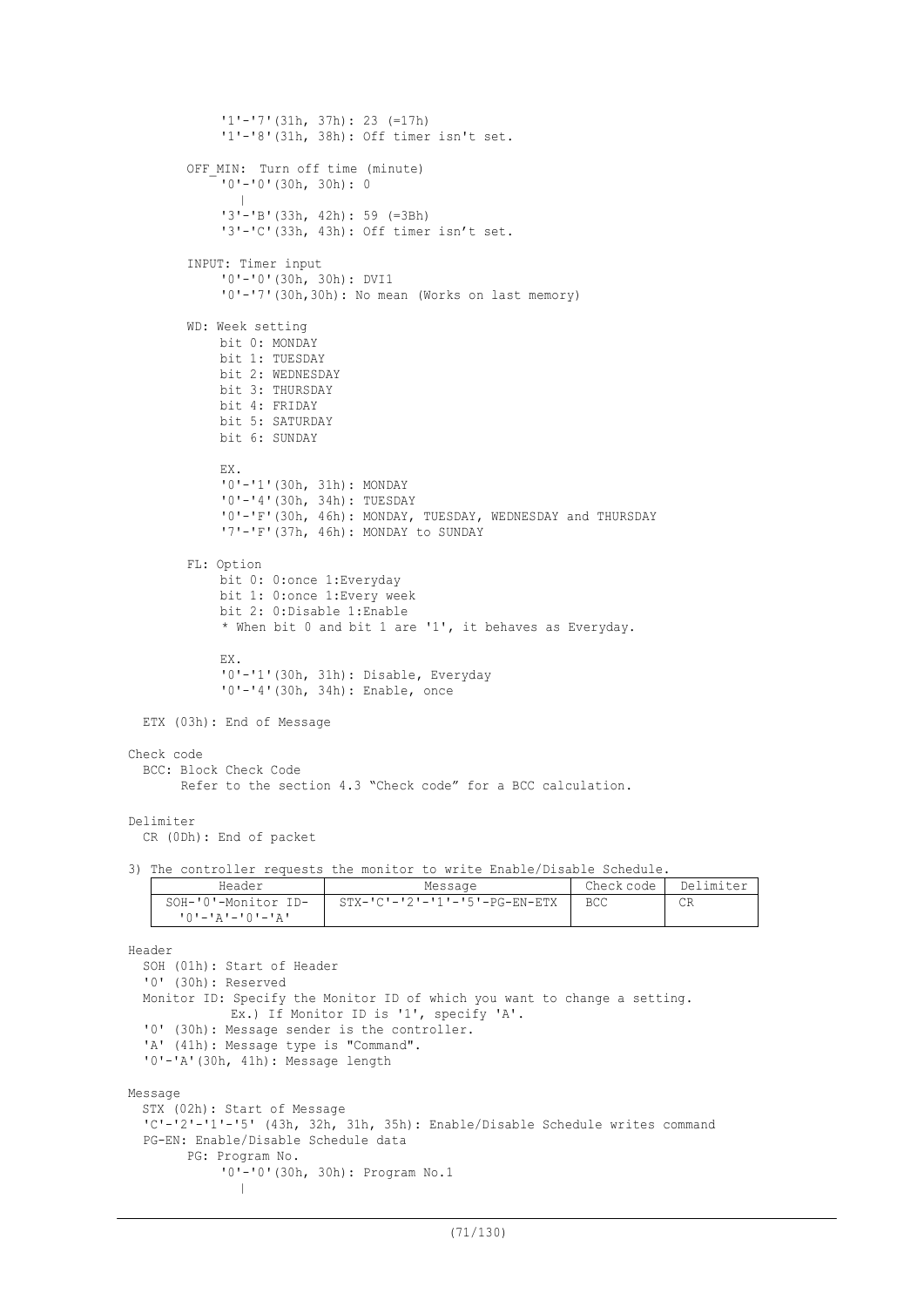```
'0'-'6'(30h, 36h): Program No.7
        EN: Enable /Disable
             '0'-'0'(30h, 30h): Disable
             '0'-'1'(30h, 31h): Enable
 ETX (03h): End of Message
Check code
  BCC: Block Check Code
        Refer to the section 4.3 "Check code" for a BCC calculation.
```
Delimiter

CR (0Dh): End of packet

4) The monitor replies a data for confirmation.

| Header                  | Message                          | Check code | Delimiter |
|-------------------------|----------------------------------|------------|-----------|
| SOH-'0'-'0'-Monitor ID- | STX-'C'-'3'-'1'-'5'-ST-PG-EN-ETX | <b>BCC</b> | CR        |
| ימי=יחי=יתי             |                                  |            |           |

```
SOH (01h): Start of Header
  '0' (30h): Reserved
  '0' (30h): Message receiver is the controller.
 Monitor ID: Indicate a replying Monitor ID.
             Ex.) When this byte is set to 'A', the replying Monitor ID is '1'.
  'B' (42h): Message type is "Command reply".
  '0'-'C' (30h, 43h): Message length
Message
  STX (02h): Start of Message
  'C'-'3'-'1'-'5' (43h, 33h, 31h, 35h): Enable/Disable Schedule writes reply command
  ST: Enable/Disable Schedule Status command
        '0'-'0'(30h, 30h): No error
        '0'-'1'(30h, 31h): Error
  PG-EN: Enable/Disable Schedule data
        PG: Program No.
            '0'-'0'(30h, 30h): Program No.1
            \blacksquare'0'-'6'(30h, 36h): Program No.7
  EN: Enable /Disable
             '0'-'0'(30h, 30h): Disable
            '0'-'1'(30h, 31h): Enable
 ETX (03h): End of Message
Check code
 BCC: Block Check Code
        Refer to the section 4.3 "Check code" for a BCC calculation.
Delimiter
  CR (0Dh): End of packet
```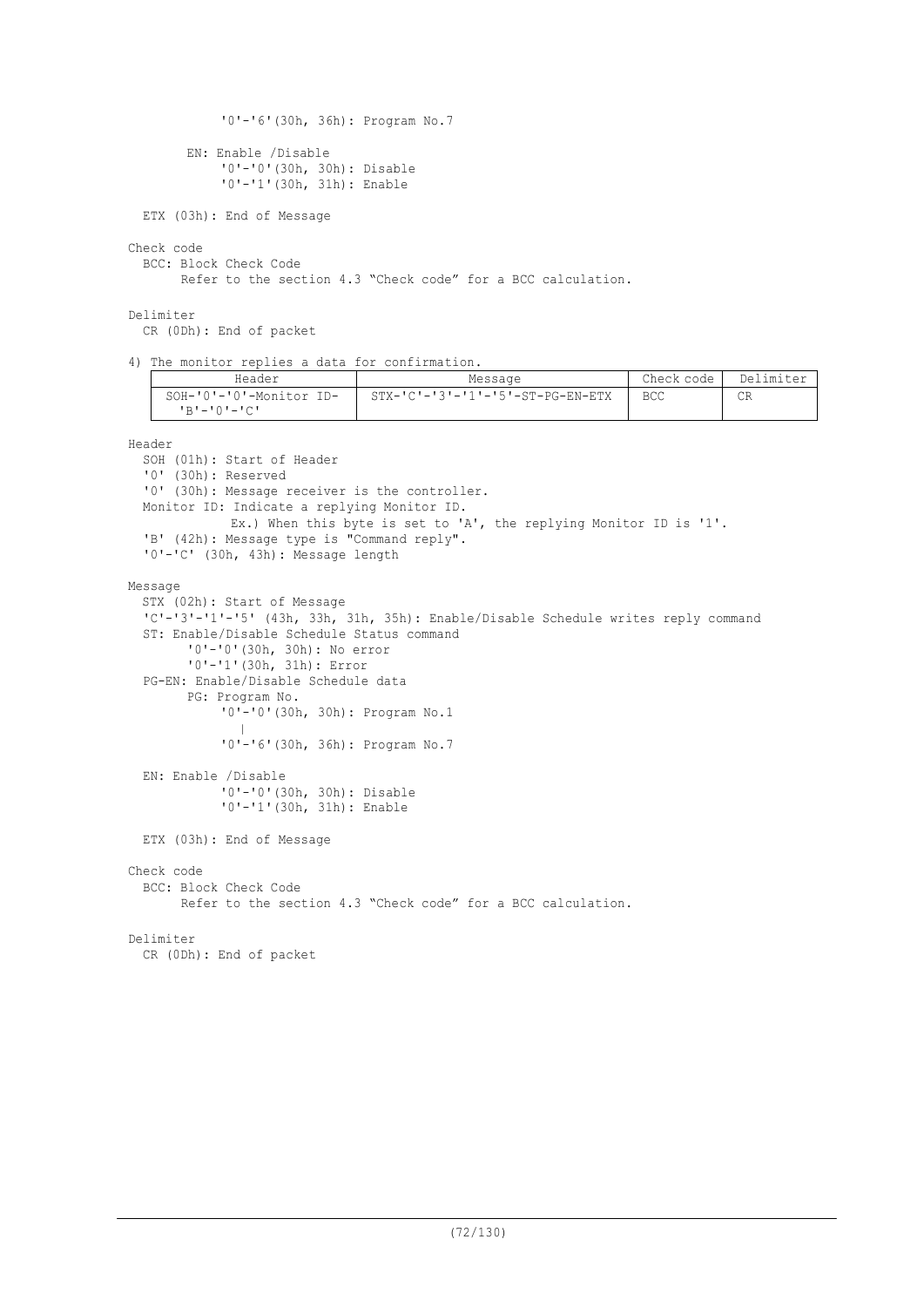# 11. Self diagnosis

## 11.1 Self-diagnosis status read

This command is used in order to read the Self-diagnosis status.

1) The controller requests the monitor to read Self-diagnosis status.

| Header                       | Message                 | Check code | Delimiter |
|------------------------------|-------------------------|------------|-----------|
| SOH-'0'-Monitor ID-          | $STX - 'B' - '1' - ETX$ | <b>BCC</b> | CR        |
| TO ' - ' A ' - ' O ' - ' 4 ' |                         |            |           |

Header

SOH (01h): Start of Header '0' (30h): Reserved Monitor ID: Specify the Monitor ID which you want to get status. Ex.) If Monitor ID is '1', specify 'A'. '0' (30h): Message sender is the controller. 'A' (41h): Message type is "Command". '0'-'4'(30h, 34h): Message length

Message

STX (02h): Start of Message 'B'-'1' (42h, 31h): Self-diagnosis command ETX (03h): End of Message

Check code BCC: Block Check Code

Refer to the section 4.3 "Check code" for a BCC calculation.

#### Delimiter

CR (0Dh): End of packet

2) The monitor replies a result of the self-diagnosis.

| Header                  | Message                                | Check code | Delimiter |
|-------------------------|----------------------------------------|------------|-----------|
| SOH-'0'-'0'-Monitor ID- | $STX - TA$ $I - T1$ $I -$              | BCC        | СR        |
| $'$ R $'$ – $N - N$     | $ST(0) - ST(1)$<br>--------ST (n) -ETX |            |           |

```
Header
  SOH (01h): Start of Header
  '0' (30h): Reserved
  '0' (30h): Message receiver is the controller.
  Monitor ID: Indicate a replying Monitor ID.
             Ex.) When this byte is set to 'A', the replying Monitor ID is '1'.
  'B' (42h): Message type is "Command reply".
  N-N: Message length
             Note.) The maximum data length that can be written to the monitor at a time is 32bytes.
              Ex.) The byte data 20h is encoded as ASCII characters '2' and '0' (34h and 30h).
Message
  STX (02h): Start of Message
  'A'-'1' (41h, 31h): Application Test Report reply command
  ST: Result of self-tests
        '0'-'0'(30h, 30h):00: Normal
        '7'-'0'(37h, 30h):70: Standby-power +3.3V abnormality
        '7'-'1'(37h, 31h):71: Standby-power +5V abnormality
        '7'-'2'(37h, 32h):72: Panel-power +12V abnormality
        '7'-'8'(37h, 38h):78: Inverter power/Option slot2 power +24V Abnormality
        '8'-'0'(38h, 30h):80: Cooling fan-1 abnormality
        '8'-'1'(38h, 31h):81: Cooling fan-2 abnormality
        ('8'-'2'(38h, 32h):82: Cooling fan-3 abnormality)
        '9'-'0'(39h, 30h):90: LED Backlight abnormality
        '9'-'1'(39h, 31h):91: LED Backlight abnormality
        'A'-'0'(41h, 30h):A0: Temperature abnormality – shutdown
        'A'-'1'(41h, 31h):A1: Temperature abnormality – half brightness
        'A'-'2'(41h, 32h):A2: SENSOR reached at the temperature that the user had specified.
```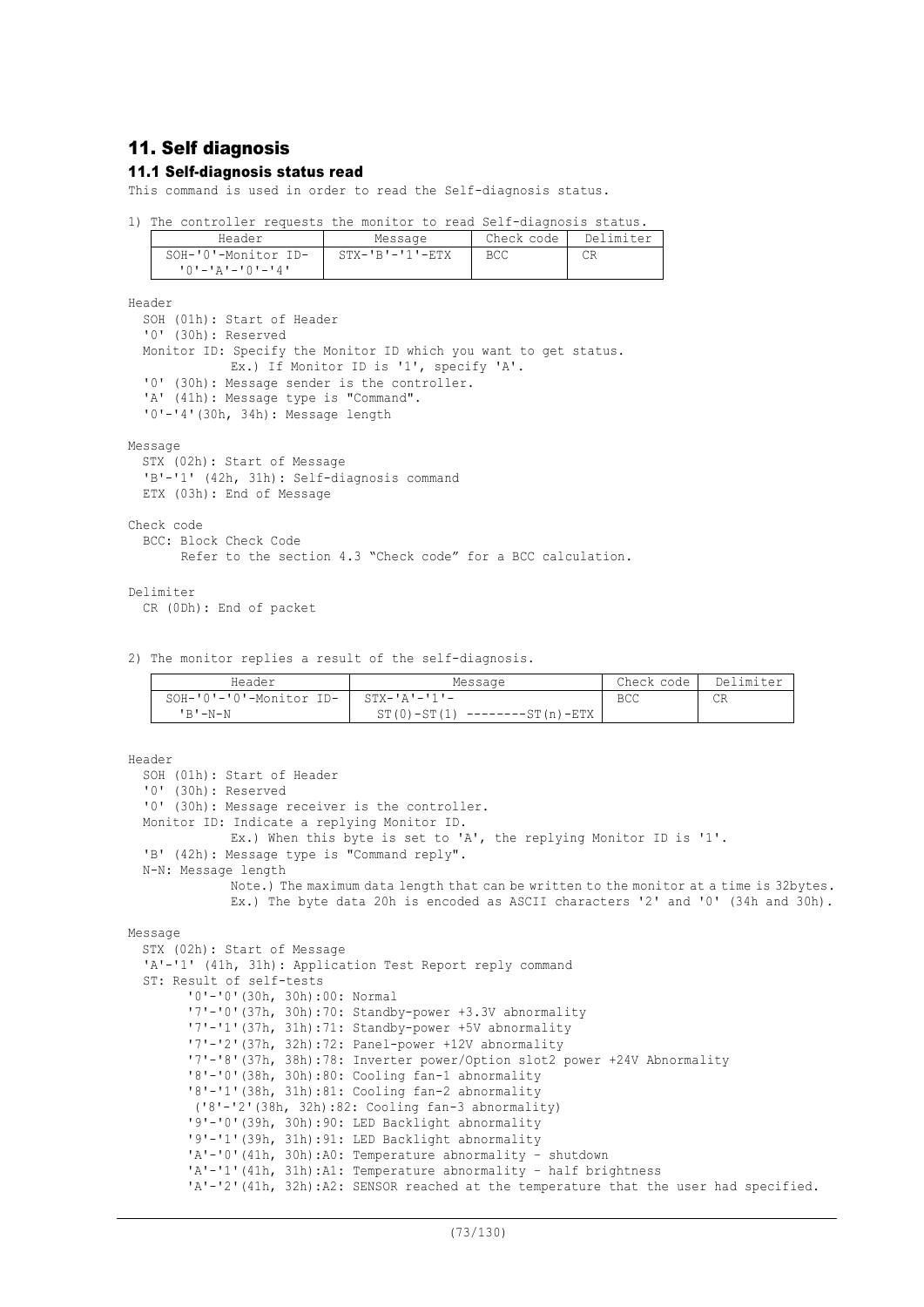'B'-'0'(42h, 30h):B0: No signal 'D'-'0'(44h, 30h):D0: PROOF OF PLAY buffer reduction 'E'-'0'(45h, 30h):E0: System error ETX (03h): End of Message Check code BCC: Block Check Code Refer to the section 4.3 "Check code" for a BCC calculation. Delimiter CR (0Dh): End of packet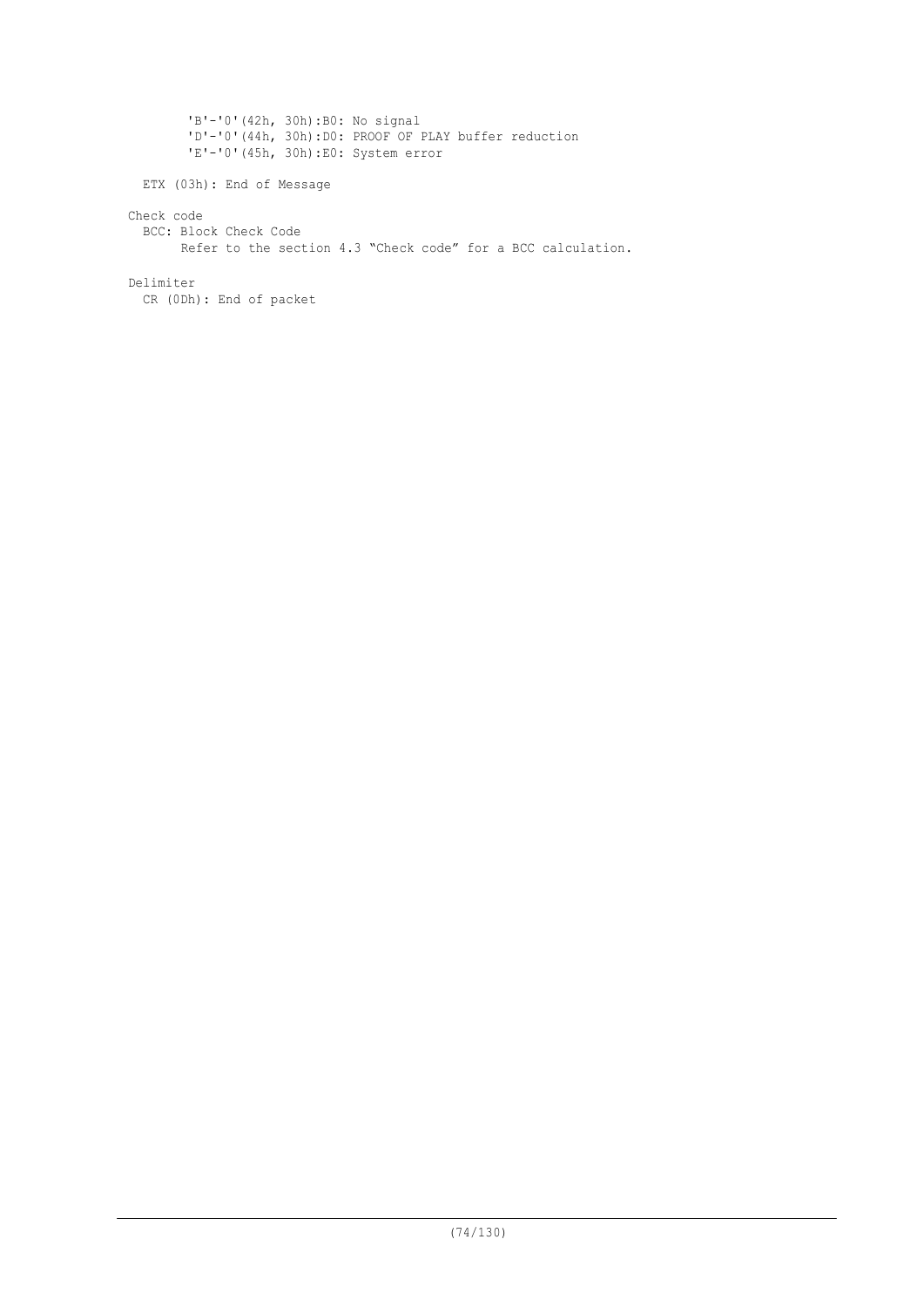# 12. Serial No. & Model Name Read

# 12.1 Serial No. Read

This command is used in order to read a serial number.

1) The controller requests the monitor to read a serial number.

| Header              | Message                             | Check code | Delimiter |
|---------------------|-------------------------------------|------------|-----------|
| SOH-'0'-Monitor ID- | $STX - 'C' - '2' - '1' - '6' - ETX$ | <b>BCC</b> | CR        |
| 'O'-'A'-'O'-'6'     |                                     |            |           |

Header

```
SOH (01h): Start of Header
'0' (30h): Reserved
Monitor ID: Specify the Monitor ID which you want to get serial number.
           Ex.) If Monitor ID is '1', specify 'A'.
'0' (30h): Message sender is the controller.
'A' (41h): Message type is "Command".
'0'-'6'(30h, 36h): Message length
```
Message

```
STX (02h): Start of Message
   'C'-'2'-'1'-'6' (43h, 32h, 31h, 36h): Serial No. command
ETX (03h): End of Message
```
Check code

```
BCC: Block Check Code
      Refer to the section 4.3 "Check code" for a BCC calculation.
```
Delimiter

CR (0Dh): End of packet

2) The monitor replies the serial No. data to the controller.

| Header                  | Message                               | Check code I | Delimiter |
|-------------------------|---------------------------------------|--------------|-----------|
| SOH-'0'-'0'-Monitor ID- | STX-'C'-'3'-'1'-'6'-                  | BCC          | CR        |
| $'$ R $'$ -N-N          | $Data(0) - Data(1) --- Data(n) - ETX$ |              |           |

```
Header
  SOH (01h): Start of Header
  '0' (30h): Reserved
  '0' (30h): Message receiver is the controller.
 Monitor ID: Indicate a replying Monitor ID.
             Ex.) When this byte is set to 'A', the replying Monitor ID is '1'.
'B' (42h): Message type is "Command reply".
N-N: Message length
             Note.) The maximum data length that can be returned from the monitor at a time is
                     32bytes.
             Ex.) The byte data 20h is encoded as ASCII characters '2' and '0' (32h and 30h).
Message
  STX (02h): Start of Message
  'C'-'3'-'1'-'6' (41h, 33h, 31h, 36h): Serial No. reply command
  Data(0)-Data(1)----Data(n):Serial Number
          The byte data 20h is encoded as ASCII characters '2' and '0' (32h and 30h).
          Ex.) Foe example when receiveing Serial Number data 33h 31h 33h 32h 33h 33h 33h 34h
              Step1: Serial Number data is encoded as character string.
                     Example:
                      33h 31h 33h 32h 33h 33h 33h 34h -> '3','1','3','2','3','3','3','4'
              Step2: Decode pairs of ASCII characters to hexadecimal values.
                     Example:
                      '3','1','3','2','3','3','3','4' -> 31h 32h 33h 34h
              Step3: Byte data represents the ASCII string data.
                     Example:
                      31h 32h 33h 34h -> "1234"
              Result: Serial Number is "1234".
```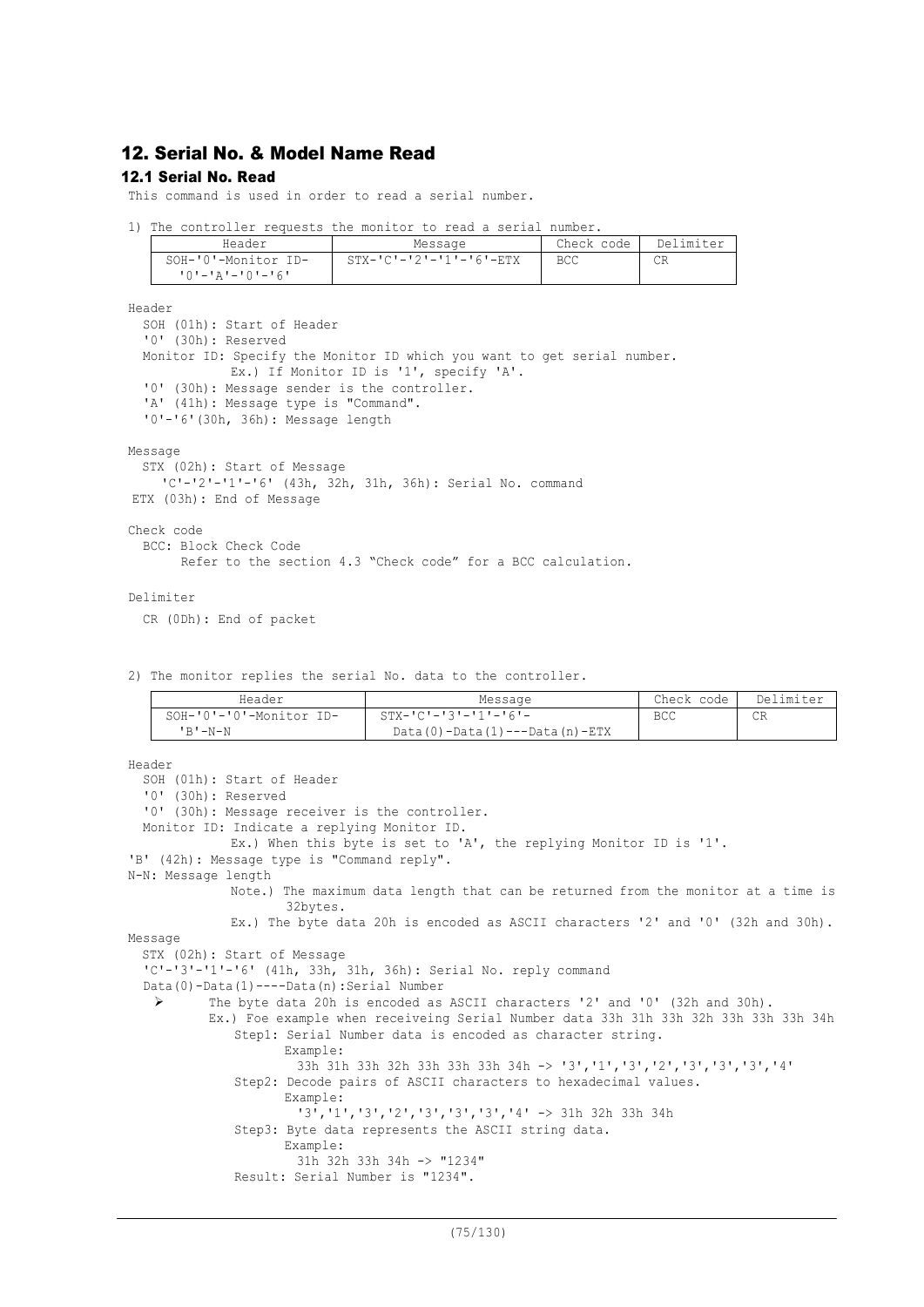Note: No null termination character is sent. ETX (03h): End of Message Check code BCC: Block Check Code Refer to the section 4.3 "Check code" for a BCC calculation. Delimiter CR (0Dh): End of packet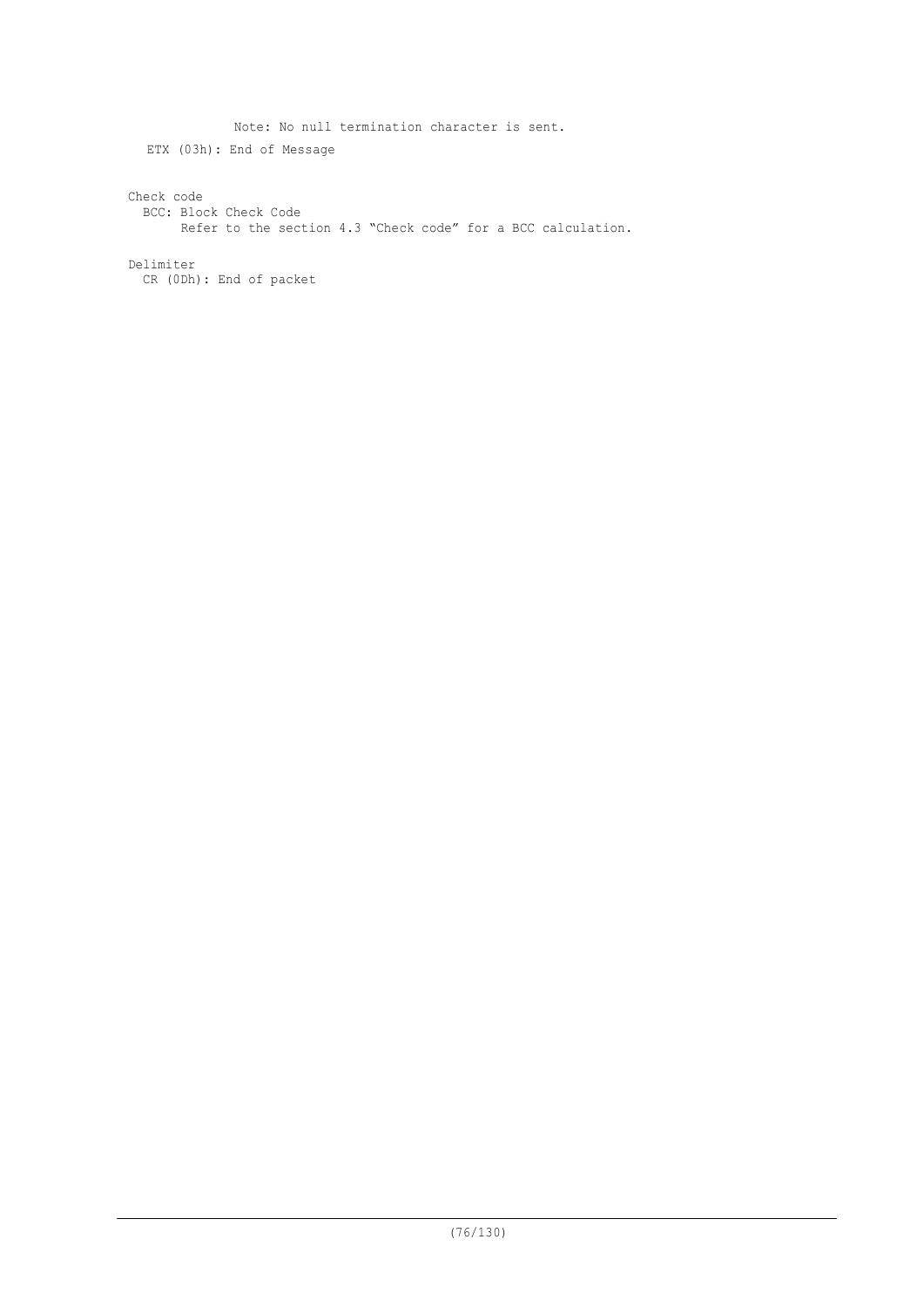## 12.2 Model Name Read

This command is used in order to read the Model Name.

1) The controller requests the monitor to read Model Name.

| Header                                 | Message                             | Check code | Delimiter |
|----------------------------------------|-------------------------------------|------------|-----------|
| SOH-'0'-Monitor ID-<br>10'-'A'-'0'-'6' | $STX - 'C' - '2' - '1' - '7' - ETX$ | BCC        | CR        |

Header

```
SOH (01h): Start of Header
  '0' (30h): Reserved
  Monitor ID: Specify the Monitor ID which you want to get Model Name.
             Ex.) If Monitor ID is '1', specify 'A'.
  '0' (30h): Message sender is the controller.
  'A' (41h): Message type is "Command".
  '0'-'6'(30h, 36h): Message length
Message
  STX (02h): Start of Message
    'C'-'2'-'1'-'7' (43h, 32h, 31h, 37h): Model Name command
  ETX (03h): End of Message
Check code
  BCC: Block Check Code
```
Refer to the section 4.3 "Check code" for a BCC calculation.

## Delimiter

CR (0Dh): End of packet

2) The monitor replies the model name data to the controller.

| Header                  | Message                              | Check code | Delimiter |
|-------------------------|--------------------------------------|------------|-----------|
| SOH-'0'-'0'-Monitor ID- | - STX-'C'-'3'-'1'-'7'-               | BCC        | CR        |
| 'R'-N-N                 | $Data(0) -Data(1) --- Data(n) - ETX$ |            |           |

```
Header
```

```
SOH (01h): Start of Header
  '0' (30h): Reserved
  '0' (30h): Message receiver is the controller.
 Monitor ID: Indicate a replying Monitor ID.
             Ex.) When this byte is set to 'A', the replying Monitor ID is '1'.
  'B' (42h): Message type is "Command reply".
  N-N: Message length
             Note.) The maximum data length that can be returned from the monitor at a time is
                     32bytes.
             Ex.) The byte data 20h is encoded as ASCII characters '2' and '0' (32h and 30h).
Message
  STX (02h): Start of Message
  'C'-'3'-'1'-'7' (43h, 33h, 31h, 37h): Model Name reply Command
  Data(0) -Data(1)----Data(n):Model name
   Ø The byte data 20h is encoded as ASCII characters '2' and '0' (32h and 30h).
          Ex.) Foe example when receiving Model Name data 35h 30h 33h 34h 33h 30h 33h 33h
              Step1: Model Name data is encoded character string.
                     Example:
                      35h 30h 33h 34h 33h 30h 33h 33h -> '5','0','3','4','3','0','3','3'
              Step2: Decode pairs of ASCII characters to hexadecimal values.
                     Example:
                      '5','0','3','4','3','0','3','3' -> 50h 34h 30h 33h
              Step3: Byte data represents the ASCII string data.
                     Example:
                      50h 34h 30h 33h -> "P403"
              Result: Model Name is "P403".
              Note: No null termination character is sent.
  ETX (03h): End of Message
Check code
  BCC: Block Check Code
```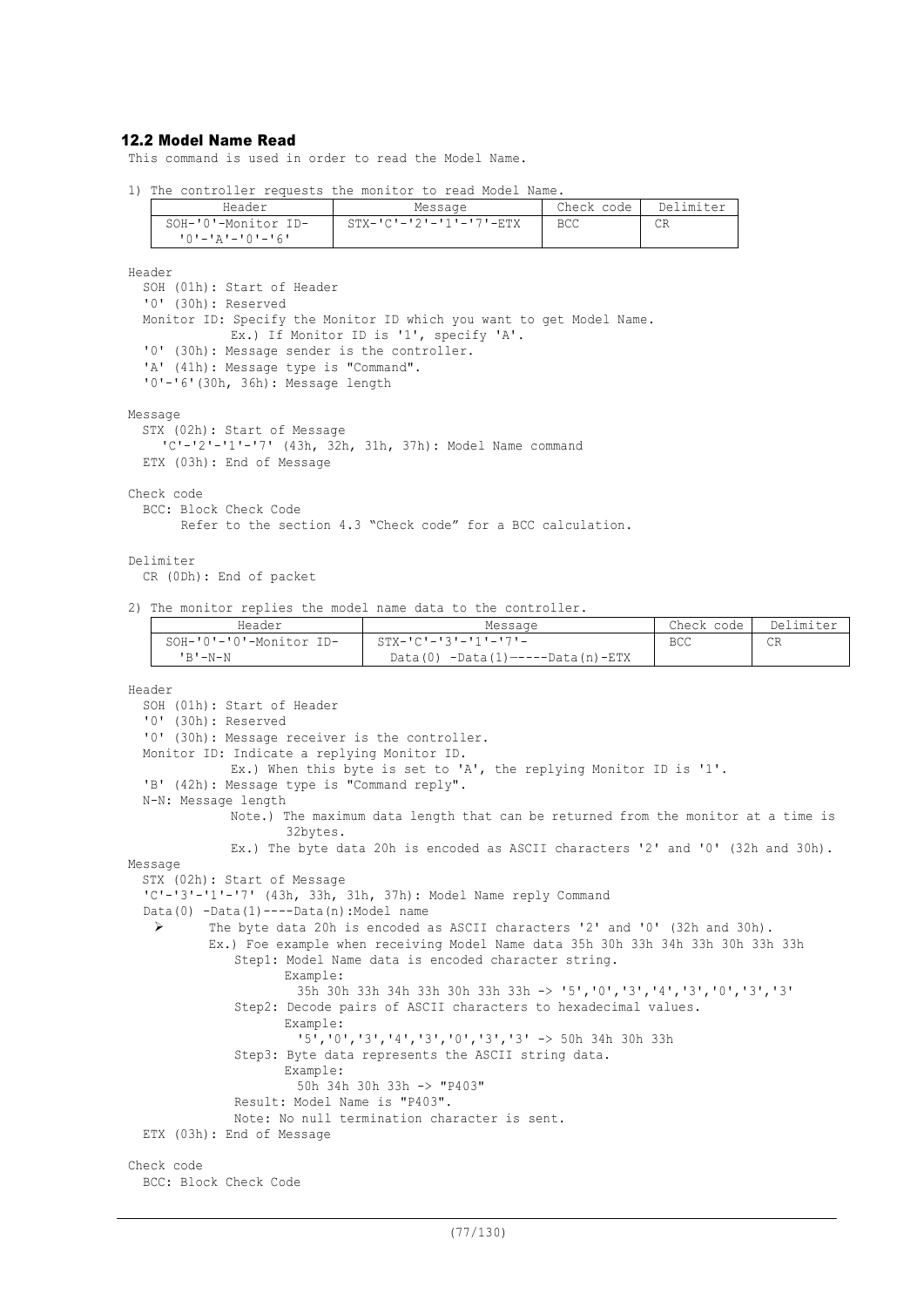Refer to the section 4.3 "Check code" for a BCC calculation.

Delimiter CR (0Dh): End of packet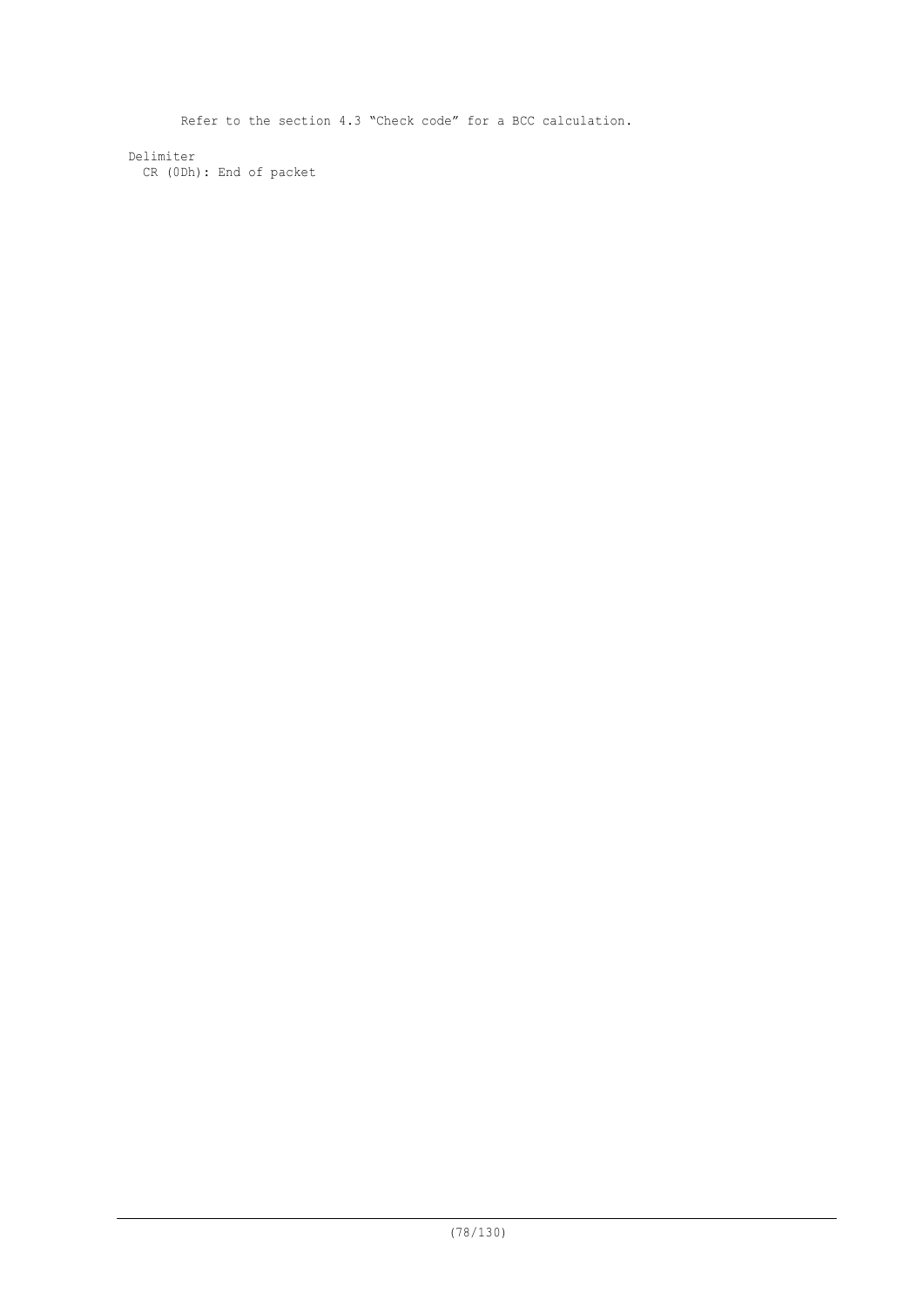# 13. Security Lock

# 13.1 Security Lock Control

This command sets the condition of security lock function to "LOCK" or "UNLOCK".

If security pass codes 1st to 4th are matched with monitor resisted pass codes, then this command is executed, and reply no error status and a new condition.

If codes aren't matched with them then setting isn't changed, and reply error status and a current condition.

If the monitor receives this command while waiting for Pass codes inputs, then it only checks Pass cords (and releases image muting if Pass codes are OK) and doesn't apply "EN" parameter.

1) The controller requests the monitor to set the condition of security lock.

| Header             | Message                         | Check code | Delimiter |
|--------------------|---------------------------------|------------|-----------|
| SOH-'0'-MonitorID- | $STX - 'C' - '2' - '1' - 'D' -$ | BCC        | CR        |
| 10'-'A'-'1'-'0'    | $EN-P1-P2-P3-P4-FTX$            |            |           |

```
Header
```

```
SOH (01h): Start of Header
  '0' (30h): Reserved
  Monitor ID: Specify the Monitor ID of which you want to change a setting.
             Ex.) If Monitor ID is '1', specify 'A'.
  '0' (30h): Message sender is the controller.
  'A' (41h): Message type is "Command".
  '1'-'0'(31h, 30h): Message length
Message
  STX (02h): Start of Message
  'C'-'2'-'1'-'D' (43h, 32h, 31h, 44h): Security Lock Control command
  EN-P1-P2-P3-P4: Lock condition control data
        EN: SECURE MODE
             '0'-'0'(30h, 30h): OFF
             '0'-'1'(30h, 31h): START-UP LOCK
             '0'-'2'(30h, 32h): CONTROL LOCK
             '0'-'3'(30h, 33h): BOTH LOCK
        P1: Security Pass code 1st
             '0'-'0'(30h, 30h): "0"
             \blacksquare'0'-'9'(30h, 39h): "9"
        P2: Security Pass code 2nd
             '0'-'0'(30h, 30h): "0"
               \blacksquare'0'-'9'(30h, 39h): "9"
        P3: Security Pass code 3rd
             '0'-'0'(30h, 30h): "0"
             \blacksquare'0'-'9'(30h, 39h): "9"
        P4: Security Pass code 4th
             '0'-'0'(30h, 30h): "0"
             \sim \pm'0'-'9'(30h, 39h): "9"
 ETX (03h): End of Message
Check code
 BCC: Block Check Code
       Refer to the section 4.3 "Check code" for a BCC calculation.
Delimiter
  CR (0Dh): End of packet
```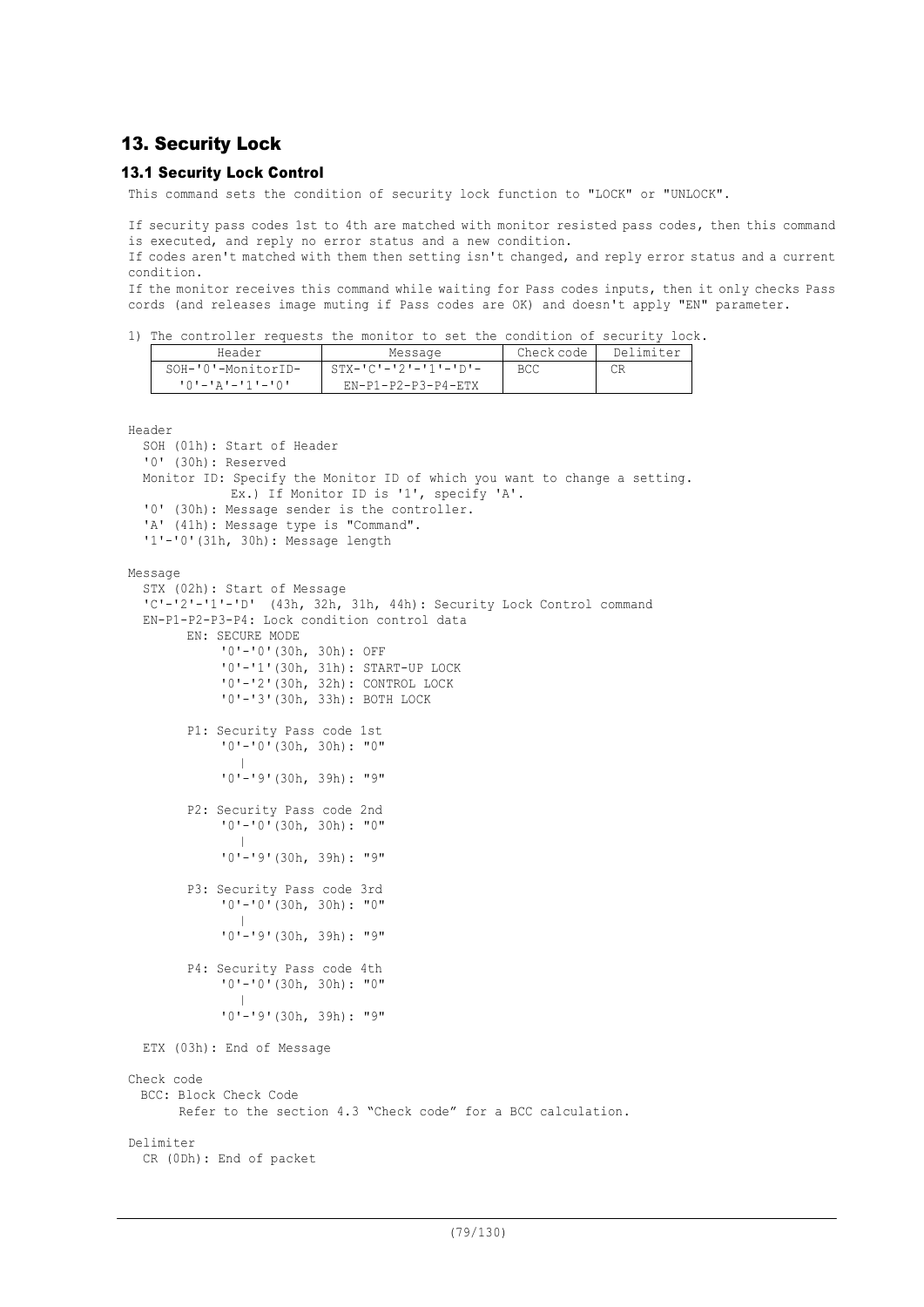2) The monitor replies the result to the controller.

| Header                  | Message                         | Check code | Delimiter |
|-------------------------|---------------------------------|------------|-----------|
| SOH-'0'-'0'-Monitor ID- | $STX - 'C' - '3' - '1' - 'D' -$ | <b>BCC</b> |           |
| י בי – י ∩י – י די די   | ST-EN-ETX                       |            |           |

Header

```
SOH (01h): Start of Header
  '0' (30h): Reserved
  '0' (30h): Message receiver is the controller.
 Monitor ID: Indicate a replying Monitor ID.
             Ex.) When this byte is set to 'A', the replying Monitor ID is '1'.
  'B' (42h): Message type is "Command reply".
  '0'-'A'(30h, 41h): Message length
Message
  STX (02h): Start of Message
  'C'-'3'-'1'-'D' (43h, 33h, 31h, 44h): Security Lock Control reply command
  ST-EN: Lock condition result data
       ST: Status
            '0'-'0'(30h, 30h): No error
            '0'-'1'(30h, 31h): Error
       EN: SECURE MODE (Current condition)
             '0'-'0'(30h, 30h): OFF
             '0'-'1'(30h, 31h): START-UP LOCK
            '0'-'2'(30h, 32h): CONTROL LOCK
            '0'-'3'(30h, 33h): BOTH LOCK
 ETX (03h): End of Message
Check code
 BCC: Block Check Code
       Refer to the section 4.3 "Check code" for a BCC calculation.
Delimiter
 CR (0Dh): End of packet
```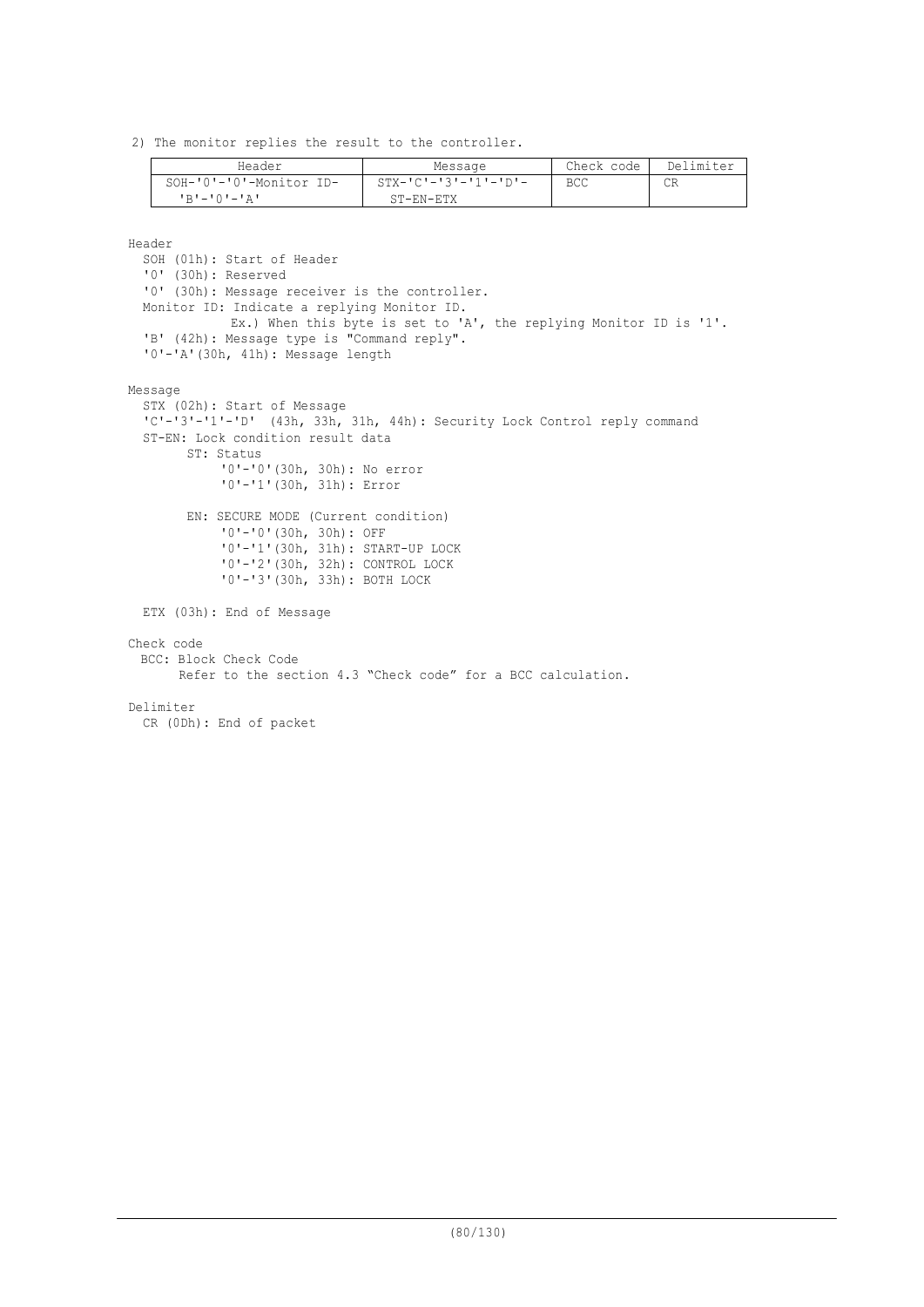# 14. Direct TV Chanel Read & Write

When DTV unit (Option unit) is installed, channel settings is read and write directly.

# 14.1 Direct TV Chanel Read & Reply

1) The controller requests the monitor to read channel information.

| Header              | Message                 | Check code | Delimiter |
|---------------------|-------------------------|------------|-----------|
| SOH-'0'-Monitor ID- | STX-'C'-'2'-'2'-'C'-ETX | <b>BCC</b> | СR        |
| '0'-'A'-'0'-'6'     |                         |            |           |

Header

```
SOH (01h): Start of Header
  '0' (30h): Reserved
 Monitor ID: Specify the Monitor ID which you want to get Model Name.
             Ex.) If Monitor ID is '1', specify 'A'.
  '0' (30h): Message sender is the controller.
  'A' (41h): Message type is "Command".
  '0'-'6'(30h, 36h): Message length
Message
  STX (02h): Start of Message
    'C'-'2'-'2'-'C' (43h, 32h, 32h, 43h): Direct TV Channel Read command
 ETX (03h): End of Message
Check code
```
BCC: Block Check Code

```
 Refer to the section 4.3 "Check code" for a BCC calculation.
```
Delimiter

```
CR (0Dh): End of packet
```
2) The monitor replies the result to the controller.

| Header                         | Message                         | Check code | Delimiter |
|--------------------------------|---------------------------------|------------|-----------|
| $SOH - '0' - '0'$ -Monitor ID- | $STX - 'C' - '3' - '2' - 'C' -$ | BCC        | CR        |
| TR'-'1'-'2'                    | MajorCH-MinorCH-ETX             |            |           |

```
Header
  SOH (01h): Start of Header
  '0' (30h): Reserved
  '0' (30h): Message receiver is the controller.
  Monitor ID: Indicate a replying Monitor ID.
             Ex.) When this byte is set to 'A', the replying Monitor ID is '1'.
  'B' (42h): Message type is "Command reply".
  '1'-'2'(31h, 32h): Message length = 18bytes
Message
  STX (02h): Start of Message
  'C'-'3'-'2'-'C' (43h, 33h, 32h, 43h): Direct TV Channel read reply command
 MajorCH: Major Channel (00000000h - FFFFFFFFh),
            '0'-'0'-'0'-'0'-'0'-'0'-'0'-'0' - 'F'-'F'-'F'-'F'-'F'-'F'-'F'-'F'
  MinorCH: Minor Channel (0000h – FFFFh),
            '0'-'0'-'0'-'0' - 'F'-'F'-'F'-'F'
 ETX (03h): End of Message
Check code
 BCC: Block Check Code
       Refer to the section 4.3 "Check code" for a BCC calculation.
Delimiter
 CR (0Dh): End of packet
```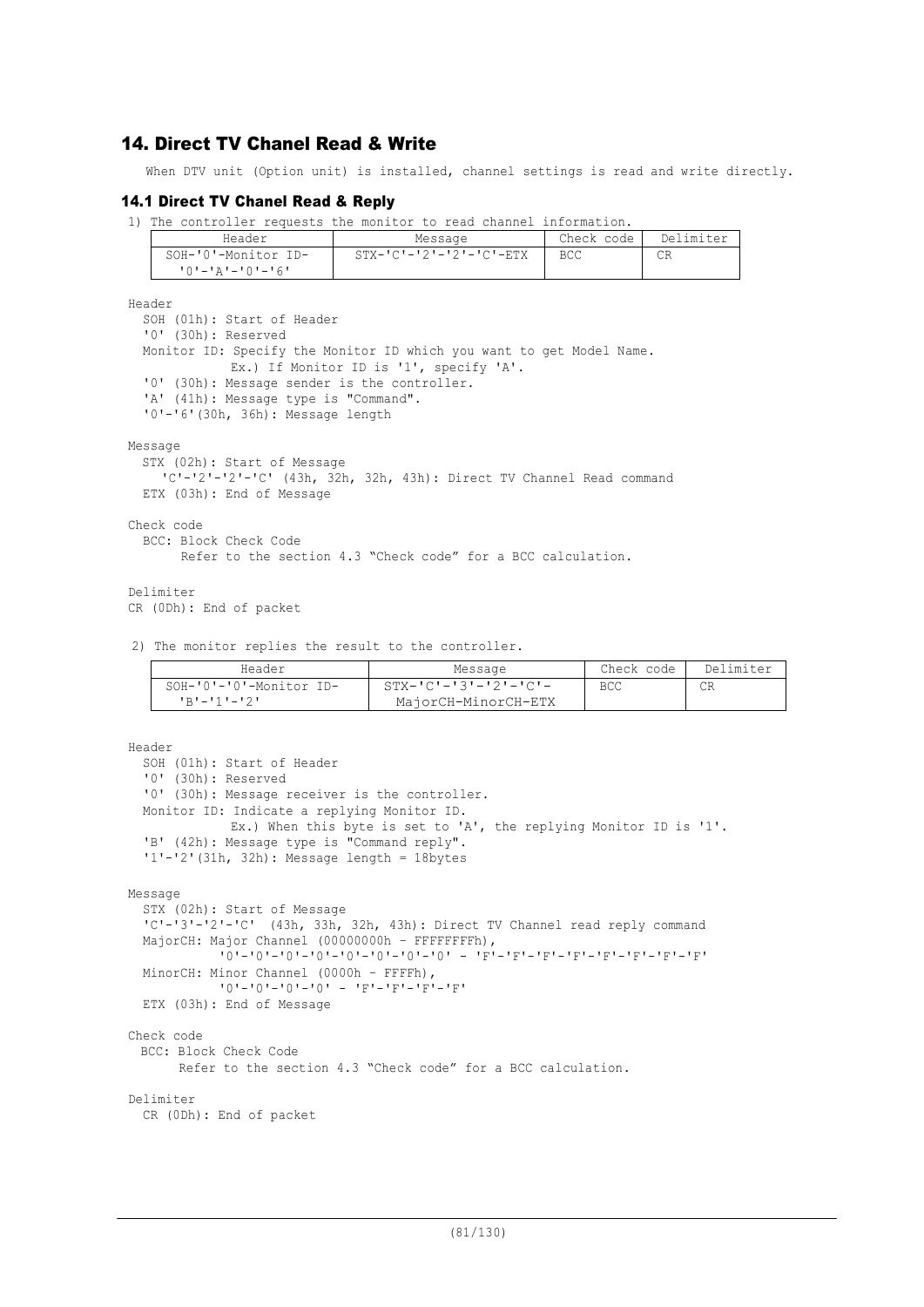# 14.2 Direct TV Chanel Write & Reply

1) The controller requests the monitor to write channel information.

|        | Header                                           | Message                                                               | Check code | Delimiter |
|--------|--------------------------------------------------|-----------------------------------------------------------------------|------------|-----------|
|        | SOH-'0'-Monitor ID-                              | $STX - TC = 12I - T2I - TDI -$                                        | <b>BCC</b> | CR        |
|        | $101 - 121 - 11 - 121$                           | MajorCH-MinorCH-ETX                                                   |            |           |
|        |                                                  |                                                                       |            |           |
| Header |                                                  |                                                                       |            |           |
|        | SOH (01h): Start of Header                       |                                                                       |            |           |
|        | '0' (30h): Reserved                              |                                                                       |            |           |
|        |                                                  | Monitor ID: Specify the Monitor ID which you want to get Model Name.  |            |           |
|        |                                                  | Ex.) If Monitor ID is '1', specify 'A'.                               |            |           |
|        | '0' (30h): Message sender is the controller.     |                                                                       |            |           |
|        | 'A' (41h): Message type is "Command".            |                                                                       |            |           |
|        | $'1'$ - '2' (31h, 32h): Message length = 18bytes |                                                                       |            |           |
|        |                                                  |                                                                       |            |           |
|        | Message                                          |                                                                       |            |           |
|        | STX (02h): Start of Message                      | 'C'-'2'-'2'-'D' (43h, 32h, 32h, 44h): Direct TV Channel write command |            |           |
|        | MajorCH: Major Channel (00000000h - FFFFFFFFh),  |                                                                       |            |           |
|        |                                                  |                                                                       |            |           |
|        | MinorCH: Minor Channel (0000h - FFFFh),          |                                                                       |            |           |
|        |                                                  | $101 - 101 - 101 - 101 = 1$ F1-1F1-1F1-1F1                            |            |           |
|        | ETX (03h): End of Message                        |                                                                       |            |           |
|        |                                                  |                                                                       |            |           |
|        | Check code                                       |                                                                       |            |           |
|        | BCC: Block Check Code                            |                                                                       |            |           |
|        |                                                  | Refer to the section 4.3 "Check code" for a BCC calculation.          |            |           |
|        |                                                  |                                                                       |            |           |
|        | Delimiter                                        |                                                                       |            |           |
|        | CR (ODh): End of packet                          |                                                                       |            |           |

2) The monitor replies the result to the controller.

| Header                         | Message                         | Check code | Delimiter |
|--------------------------------|---------------------------------|------------|-----------|
| $SOH - '0' - '0'$ -Monitor ID- | $STX - 'C' - '3' - '2' - 'D' -$ | <b>BCC</b> |           |
| コロリーエチエーエクエ                    | MajorCH-MinorCH-ETX             |            |           |

```
Header
  SOH (01h): Start of Header
  '0' (30h): Reserved
  '0' (30h): Message receiver is the controller.
 Monitor ID: Indicate a replying Monitor ID.
             Ex.) When this byte is set to 'A', the replying Monitor ID is '1'.
  'B' (42h): Message type is "Command reply".
  '1'-'2'(31h, 32h): Message length = 18bytes
Message
  STX (02h): Start of Message
  'C'-'3'-'2'-'D' (43h, 33h, 32h, 43h): Direct TV Channel write reply command
  MajorCH: Major Channel (00000000h – FFFFFFFFh),
             '0'-'0'-'0'-'0'-'0'-'0'-'0'-'0' - 'F'-'F'-'F'-'F'-'F'-'F'-'F'-'F'
 MinorCH: Minor Channel (0000h – FFFFh),
            '0'-'0'-'0'-'0' - 'F'-'F'-'F'-'F'
 ETX (03h): End of Message
Check code
 BCC: Block Check Code
       Refer to the section 4.3 "Check code" for a BCC calculation.
Delimiter
 CR (0Dh): End of packet
```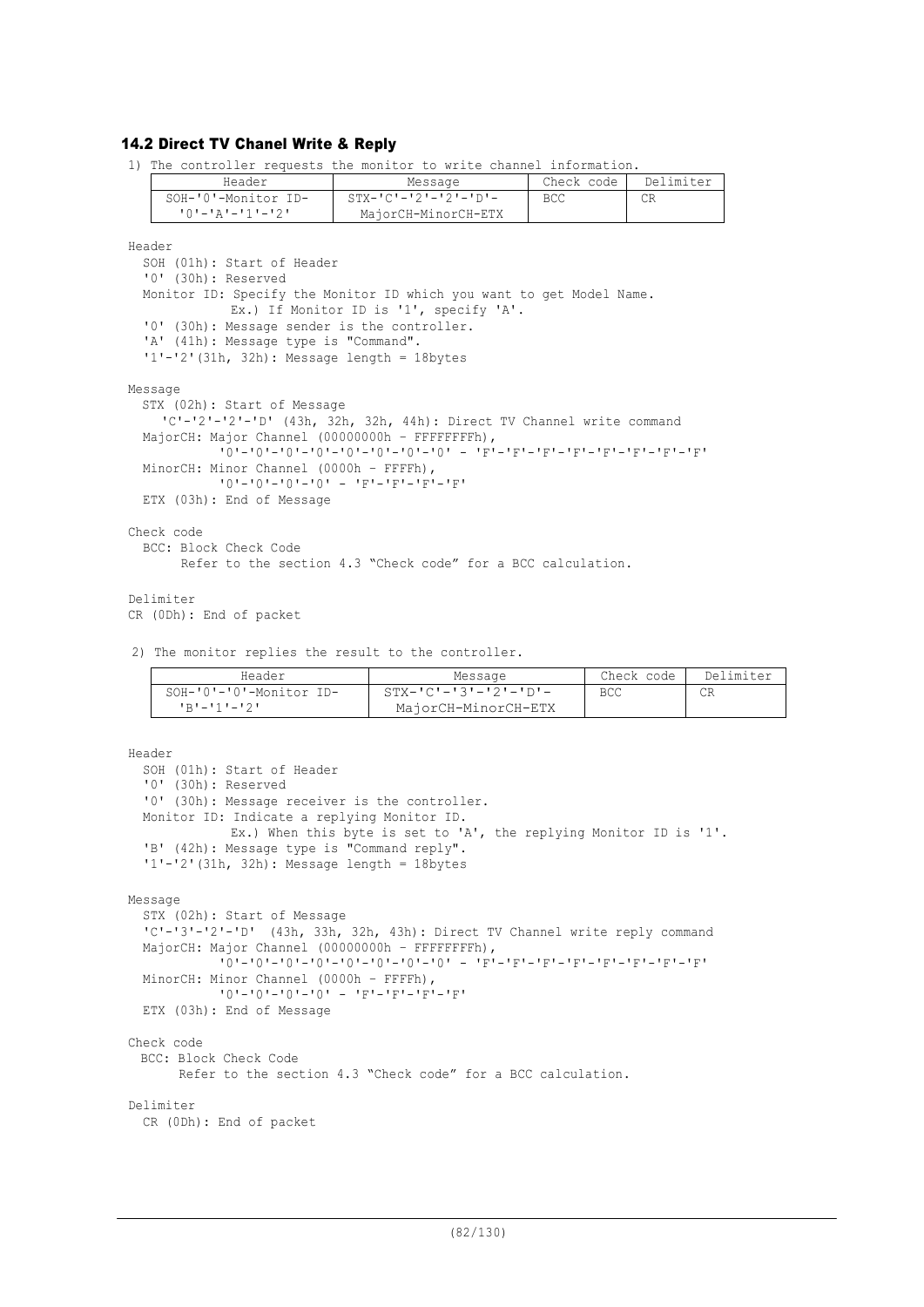# 15. Daylight Saving read & write

# 15.1 Daylight Saving Read

This command is used in order to read the setting of Daylight Saving.

```
1) The controller requests the monitor to reply a Daylight Saving setting.
```

| Header              | Message                         | Check code | Delimiter |
|---------------------|---------------------------------|------------|-----------|
| SOH-'0'-Monitor ID- | STX-'C'-'A'-'0'-'1'-'0'-'0'-ETX | BCC        | CR        |
| 10'-'A'-'0'-'8'     |                                 |            |           |

Header

```
SOH (01h): Start of Header
'0' (30h): Reserved
Monitor ID: Specify the Monitor ID of which you want to change a setting.
           Ex.) If Monitor ID is '1', specify 'A'.
'0' (30h): Message sender is the controller.
'A' (41h): Message type is "Command".
'0'-'8'(30h, 38h): Message length (8bytes)
```
### Message

```
STX (02h): Start of Message
 'C'-'A'-'0'-'1' (43h, 41h, 30h, 31h): Daylight Saving Command
 '0'-'0' (30h. 30h): Read
 ETX (03h): End of Message
Check code
 BCC: Block Check Code
       Refer to the section 4.3 "Check code" for a BCC calculation.
Delimiter
```
CR (0Dh): End of packet

2) The monitor replies Date & Time to the controller.

| Header                  | Message                                  | Check      | Delimiter |
|-------------------------|------------------------------------------|------------|-----------|
|                         |                                          | code       |           |
| SOH-'0'-'0'-Monitor ID- | STX-'C'-'B'-'0'-'1'-'0'-'0'-ST-BM-BD1-BD | <b>BCC</b> | CR        |
| $1R1 - 121 - 101$       | -BT1-BT2-EM-ED1-ED2-ET1-ET2-TD-ETX       |            |           |

Header

```
SOH (01h): Start of Header
'0' (30h): Reserved
'0' (30h): Message receiver is the controller.
Monitor ID: Indicate a replying Monitor ID.
  Ex.) When this byte is set to 'A', replying monitor's ID is '1'.
'B' (42h): Message type is "Command reply".
'2'-'0'(32h, 30h): Message length (32bytes)
```

```
Message
```

```
STX (02h): Start of Message
'C'-'B'-'0'-'1' (43h, 42h, 30h, 31h): Daylight Saving Setting reply command
'0'-'0' (30h, 30h): Read
ST: Error Status
    No Error : 00h (30h, 30h)
    Error : 01h (30h, 31h)
BM: BEGIN MONTH
    JANUARY – DECEMBER: 01h (30h, 31h) - 12h (31h, 32h)
BD1: BEGIN DAY1
     FIRST : 01h (30h, 31h)
     SECOND : 02h (30h, 32h)
     THIRD : 03h (30h, 33h)
     FOUR : 04h (30h, 34h)
```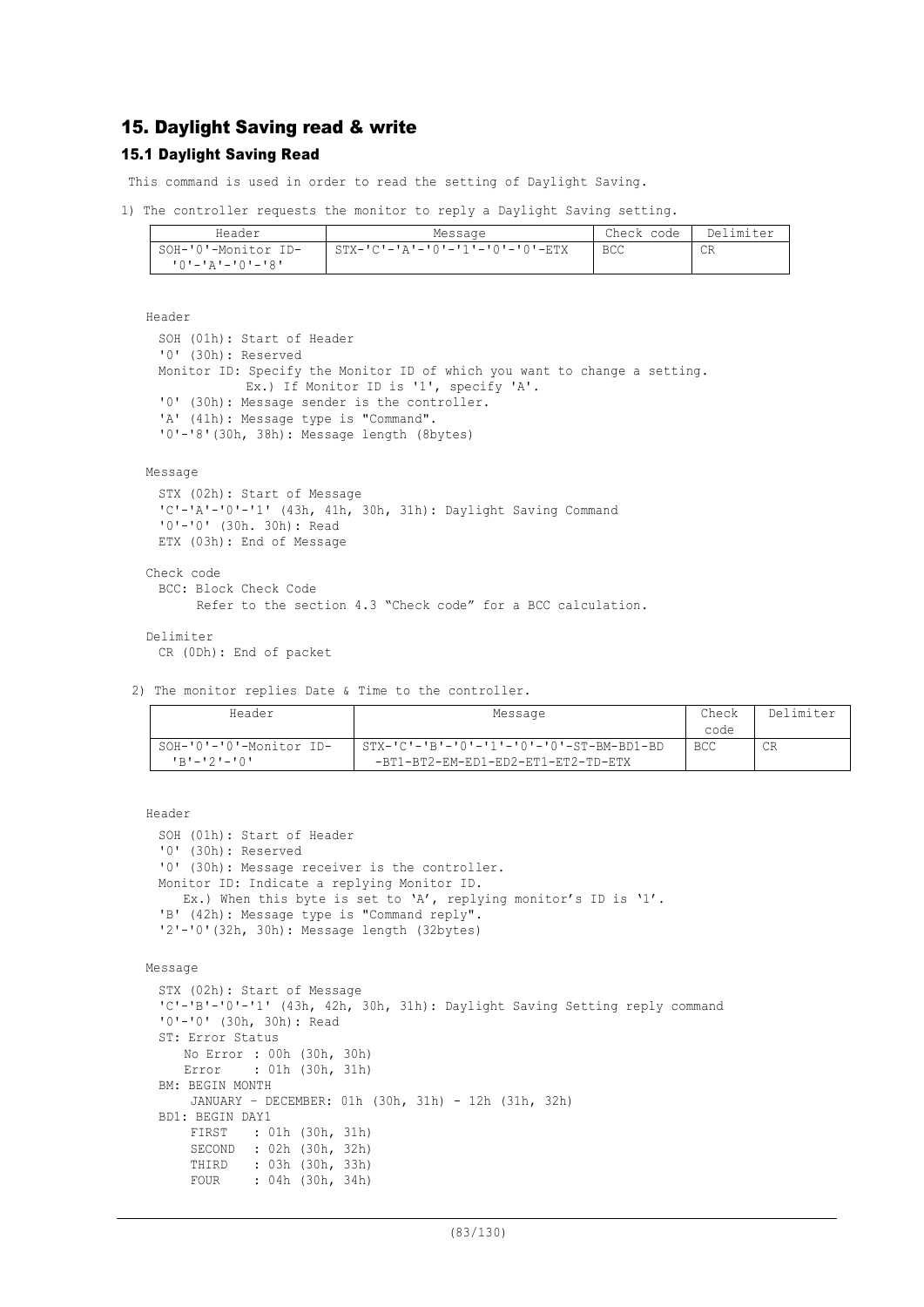```
 LAST : 05h (30h, 35h)
 BD2: BEGIN DAY2 (Day of the week)
       SUNDAY : 01h (30h, 31h)
      MONDAY : 02h (30h, 32h)<br>TUESDAY : 03h (30h, 33h)
      TUESDAY : 03h (30h, 33h)<br>WEDNESDAY : 04h (30h, 34h)
   WEDNESDAY : 04h (30h, 34h)
   THURSDAY : 05h (30h, 35h)
       FRIDAY : 06h (30h, 36h)
       SATURDAY : 07h (30h, 37h)
 BT1: BEGIN TIME1 (Hour)
      00h (30h, 30h) – 23 (32h, 33h)
 BT2: BEGIN TIME2 (Minute)
      00h (30h, 30h) – 59 (35h, 39h)
 EM: END MONTH
       JANUARY – DECEMBER: 01h (30h, 31h) - 12h (31h, 32h)
 ED1: END DAY1
       FIRST : 01h (30h, 31h)
       SECOND : 02h (30h, 32h)
       THIRD : 03h (30h, 33h)
      FOUR : 04h (30h, 34h)<br>LAST : 05h (30h, 35h)
              : 05h (30h, 35h)
 ED2: END DAY2 (Day of the week)
       SUNDAY : 01h (30h, 31h)
      MONDAY : 02h (30h, 32h)<br>TUESDAY : 03h (30h, 33h)
                  : 03h (30h, 33h)
       WEDNESDAY : 04h (30h, 34h)
       THURSDAY : 05h (30h, 35h)
   FRIDAY : 06h (30h, 36h)
   SATURDAY : 07h (30h, 37h)
 ET1: END TIME1 (Hour)
      00h (30h, 30h) – 23 (32h, 33h)
 ET2: END TIME2 (Minute)
       00h (30h, 30h) – 59 (35h, 39h)
 TD: TIME DIFFERENCE
       +01:00 : 00h (30h, 30h)
       +00:30 : 01h (30h, 31h)
       -00:30 : 02h (30h, 32h)
       -01:00 : 03h (30h, 33h)
 ETX (03h): End of Message
Check code
 BCC: Block Check Code
     Refer to the section 4.3 "Check code" for a BCC calculation.
```
Delimiter

CR (0Dh): End of packet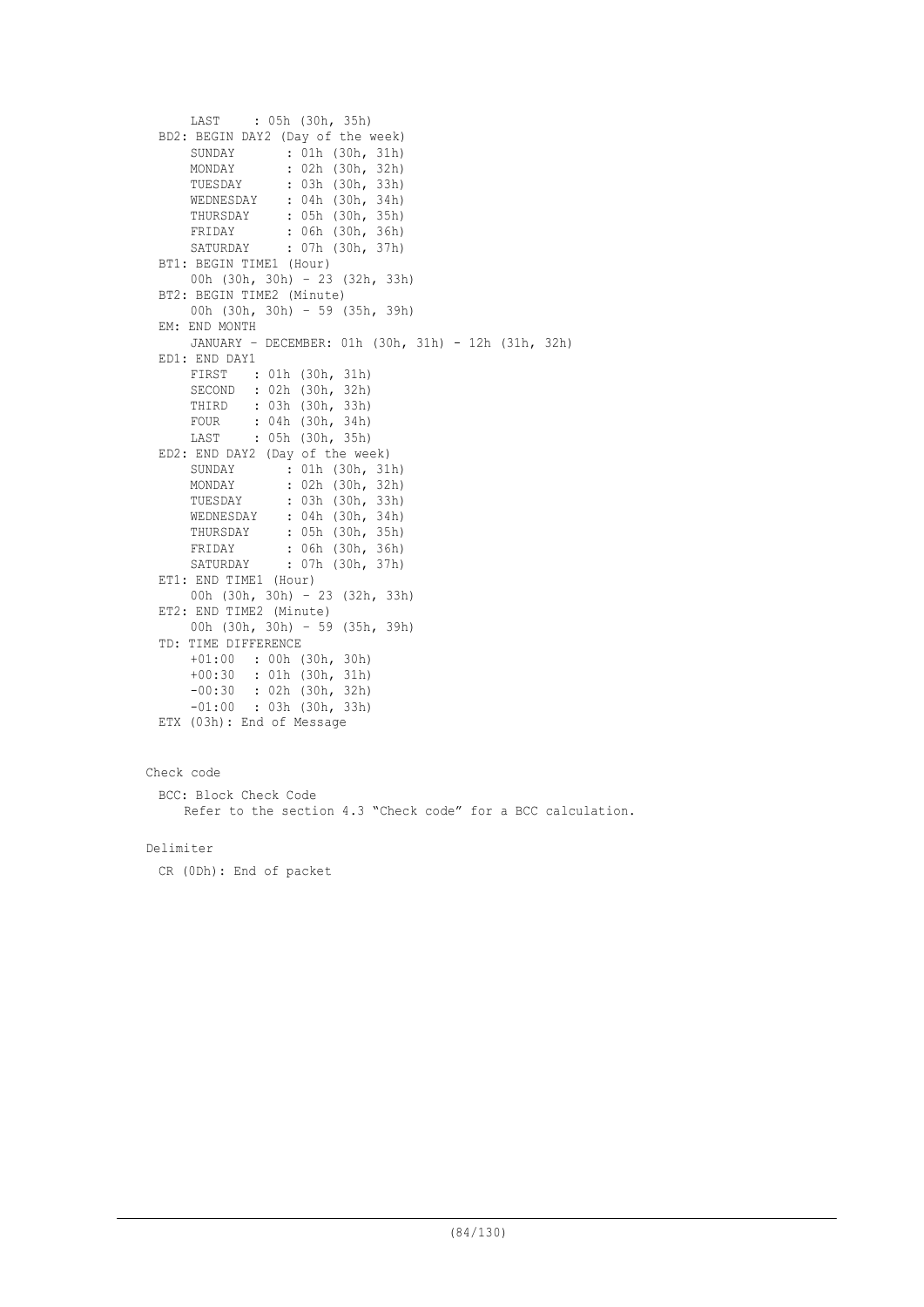### 15.2 Daylight Saving Write

This command is used in order to write the setting of the Daylight Saving.

1) The controller requests the monitor to write Daylight Saving.

| Header              | Message                                 | Check code I | Delimiter |
|---------------------|-----------------------------------------|--------------|-----------|
| SOH-'0'-Monitor ID- | STX-'C'-'A'-'O'-'1'-'O'-'1'-BM-BD1-BD2- | <b>BCC</b>   | CR        |
|                     | BT1-BT2-EM-ED1-ED2-ET1-ET2-TD-ETX       |              |           |

```
Header
 SOH (01h): Start of Header
 '0' (30h): Reserved
 Monitor ID: Specify the Monitor ID of which you want to change a setting.
    Ex.) If Monitor ID is '1', specify 'A'.
  '0' (30h): Message sender is the controller.
  'A' (41h): Message type is "Command".
  '1'-'E'(31h, 45h): Message length (30bytes)
Message
 STX (02h): Start of Message
  'C'-'A'-'0'-'1' (43h, 41h, 30h, 31h): Daylight Saving Setting Command
 '0'-'1' (30h, 31h): Write
 BM: BEGIN MONTH
      JANUARY – DECEMBER: 01h (30h, 31h) - 12h (31h, 32h)
 BD1: BEGIN DAY1
       FIRST : 01h (30h, 31h)
       SECOND : 02h (30h, 32h)
       THIRD : 03h (30h, 33h)
      FOUR : 04h (30h, 34h)<br>LAST : 05h (30h, 35h)
              : 05h (30h, 35h)BD2: BEGIN DAY2 (Day of the week)
      SUNDAY : 01h (30h, 31h)<br>MONDAY : 02h (30h, 32h)
                   : 02h (30h, 32h)
       TUESDAY : 03h (30h, 33h)
       WEDNESDAY : 04h (30h, 34h)
   THURSDAY : 05h (30h, 35h)
   FRIDAY : 06h (30h, 36h)
       SATURDAY : 07h (30h, 37h)
 BT1: BEGIN TIME1 (Hour)
       00h (30h, 30h) – 23 (32h, 33h)
 BT2: BEGIN TIME2 (Minute)
       00h (30h, 30h) – 59 (35h, 39h)
 EM: END MONTH
       JANUARY – DECEMBER: 01h (30h, 31h) - 12h (31h, 32h)
 ED1: END DAY1
      FIRST : 01h (30h, 31h)<br>SECOND : 02h (30h, 32h)
              : 02h (30h, 32h) THIRD : 03h (30h, 33h)
       FOUR : 04h (30h, 34h)
       LAST : 05h (30h, 35h)
 ED2: END DAY2 (Day of the week)
       SUNDAY : 01h (30h, 31h)
       MONDAY : 02h (30h, 32h)
       TUESDAY : 03h (30h, 33h)
       WEDNESDAY : 04h (30h, 34h)
       THURSDAY : 05h (30h, 35h)
      FRIDAY : 06h (30h, 36h)<br>SATURDAY : 07h (30h, 37h)
                   : 07h (30h, 37h)ET1: END TIME1 (Hour)
      00h (30h, 30h) – 23 (32h, 33h)
 ET2: END TIME2 (Minute)
       00h (30h, 30h) – 59 (35h, 39h)
 TD: TIME DIFFERENCE
```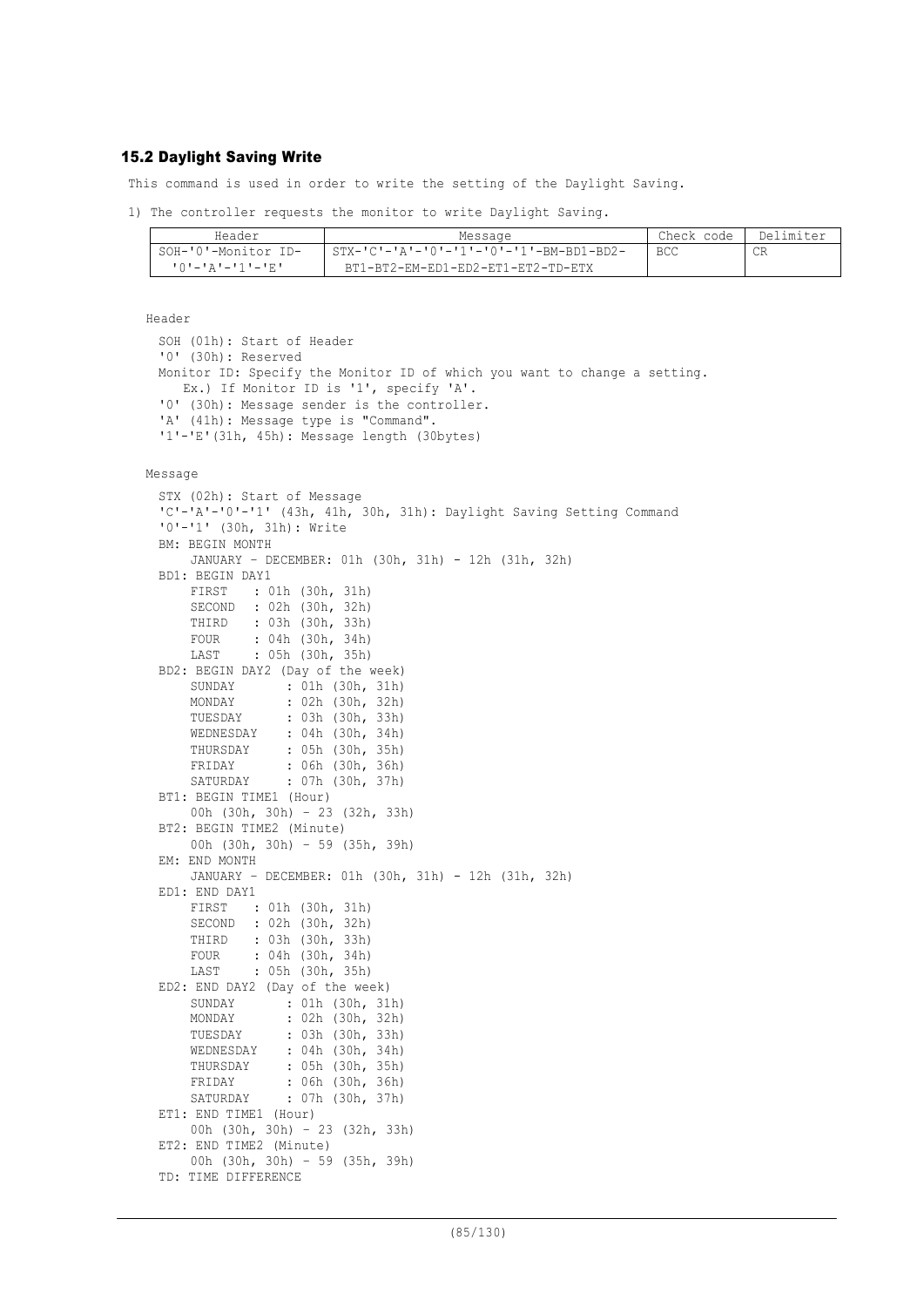```
+01:00 : 00h (30h, 30h)<br>+00:30 : 01h (30h, 31h)
               : 01h (30h, 31h) -00:30 : 02h (30h, 32h)
       -01:00 : 03h (30h, 33h)
 ETX (03h): End of Message
Check code
 BCC: Block Check Code
        Refer to the section 4.3 "Check code" for a BCC calculation.
Delimiter
```
CR (0Dh): End of packet

2) The monitor replies a written in result.

| Header                                                    | Message                            | Check code | Delimiter |
|-----------------------------------------------------------|------------------------------------|------------|-----------|
| SOH-'0'-'0'-Monitor ID-<br>$R$ 'r $-$ ' $0$ ' $-$ ' $R$ ' | STX-'C'-'B'-'0'-'1'-'0'-'1'-ST-ETX | <b>BCC</b> | <b>CR</b> |

Header

```
SOH (01h): Start of Header
'0' (30h): Reserved
'0' (30h): Message receiver is the controller.
Monitor ID: Indicate a replying Monitor ID.
  Ex.) When this byte is set to 'A', replying monitor's ID is '1'.
'B' (42h): Message type is "Command reply".
'0'-'A'(30h, 41h): Message length (10bytes)
```
Message

```
STX (02h): Start of Message
'C'-'B'-'0'-'1' (43h, 42h, 30h, 31h): Daylight Saving Setting Command
'0'-'1' (30h, 31h): Write
ST: Error Status
 No Error : 00h (30h, 30h)
 Error : 01h (30h, 31h)
ETX (03h): End of Message
```

```
Check code
 BCC: Block Check Code
    Refer to the section 4.3 "Check code" for a BCC calculation.
```
Delimiter

CR (0Dh): End of packet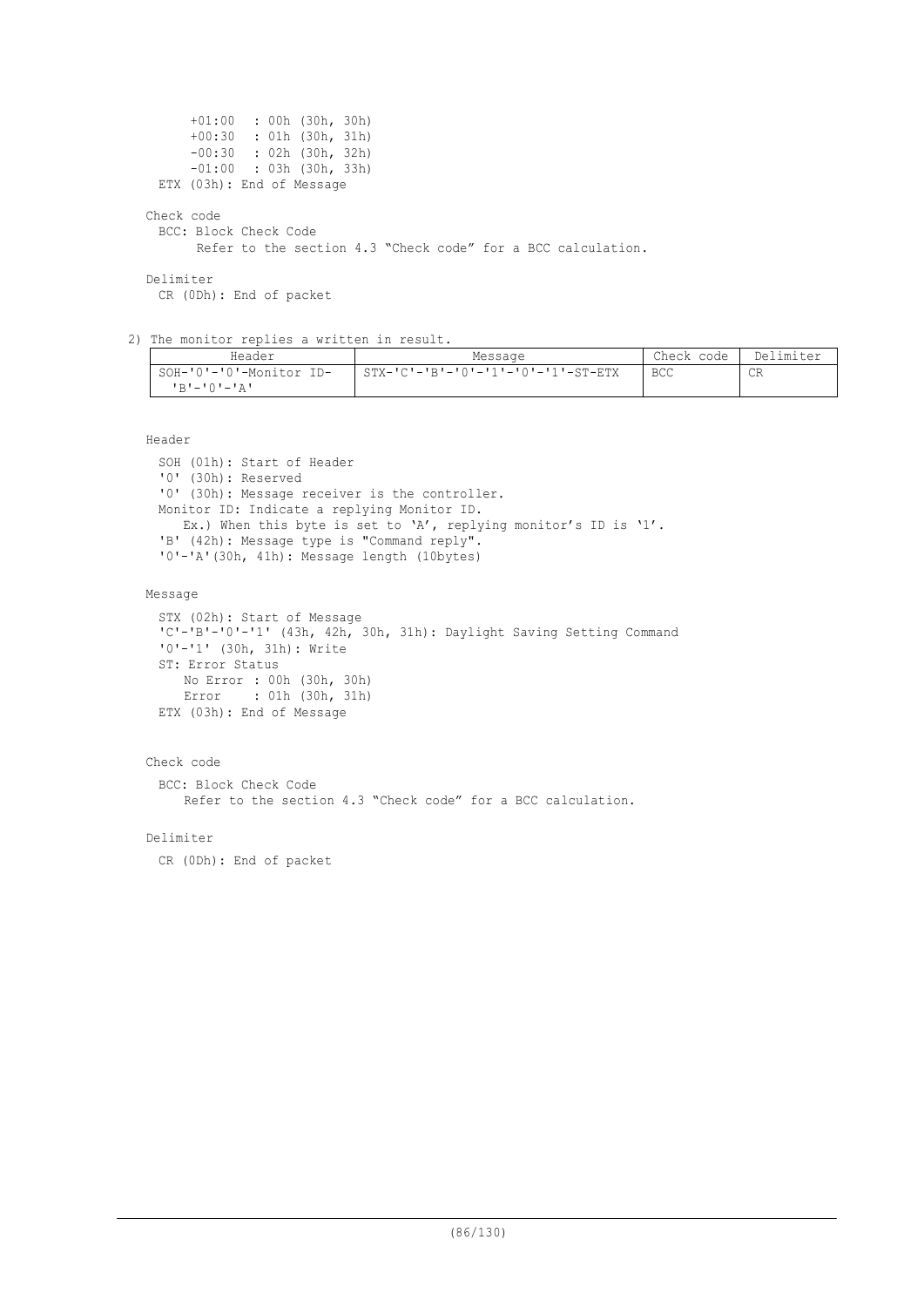# 16. Firmware Version

# 16.1 Firmware Version Read

This command is used in order to read a firmware version.

1) The controller requests the monitor to reply a firmware version.

| Header                               | Message                    | Check code | Delimiter |
|--------------------------------------|----------------------------|------------|-----------|
| SOH-'0'-Monitor ID-                  | STX-'C'-'A'-'0'-'2'-TY-ETX | BCC        | CR        |
| י R י – י ∩ י – י ב <i>י</i> – י ∩ י |                            |            |           |

```
Header
```

```
SOH (01h): Start of Header
 '0' (30h): Reserved
 Monitor ID: Specify the Monitor ID of which you want to change a setting.
    Ex.) If Monitor ID is '1', specify 'A'.
  '0' (30h): Message sender is the controller.
  'A' (41h): Message type is "Command".
 '0'-'8'(30h, 38h): Message length (8bytes)
Message
 STX (02h): Start of Message
 'C'-'A'-'0'-'2' (43h, 41h, 30h, 32h): Firmware Version Command
 TY: Firmware Type
      Firmware1 : 00h (30h, 30h)
      Firmware2 : 01h (30h, 31h)
     Firmware3 : 02h (30h, 32h)
     Firmware4 : 03h (30h, 33h)
 ETX (03h): End of Message
Check code
```

```
BCC: Block Check Code
      Refer to the section 4.3 "Check code" for a BCC calculation.
```
#### Delimiter

```
CR (0Dh): End of packet
```
2) The monitor replies a firmware version to the controller.

| Header                  | Message                                       | Check code | Delimiter |
|-------------------------|-----------------------------------------------|------------|-----------|
| SOH-'0'-Monitor ID-     | $STX - 'C' - B' - '0' - '2' - ST - TY - MV -$ | <b>BCC</b> |           |
| $101 - 1R1 - 111 - 111$ | PP-BV1-BV2-BV3-BR1-BR2-ETX                    |            |           |

Header

```
SOH (01h): Start of Header
 '0' (30h): Reserved
 '0' (30h): Message receiver is the controller.
 Monitor ID: Indicate a replying Monitor ID.
    Ex.) When this byte is set to 'A', replying monitor's ID is '1'.
  'B' (42h): Message type is "Command reply".
 '1'-'1'(31h, 31h): Message length (17bytes)
Message
 STX (02h): Start of Message
 'C'-'B'-'0'-'2' (43h, 42h, 30h, 32h): Firmware Version Read reply
```

```
ST: Error Status
    No Error : 00h (30h, 30h)
    Error : 01h (30h, 31h)
TY: Firmware Type
    Firmware1 : 00h (30h, 30h)
    Firmware2 : 01h (30h, 31h)
MV: Major Version:
```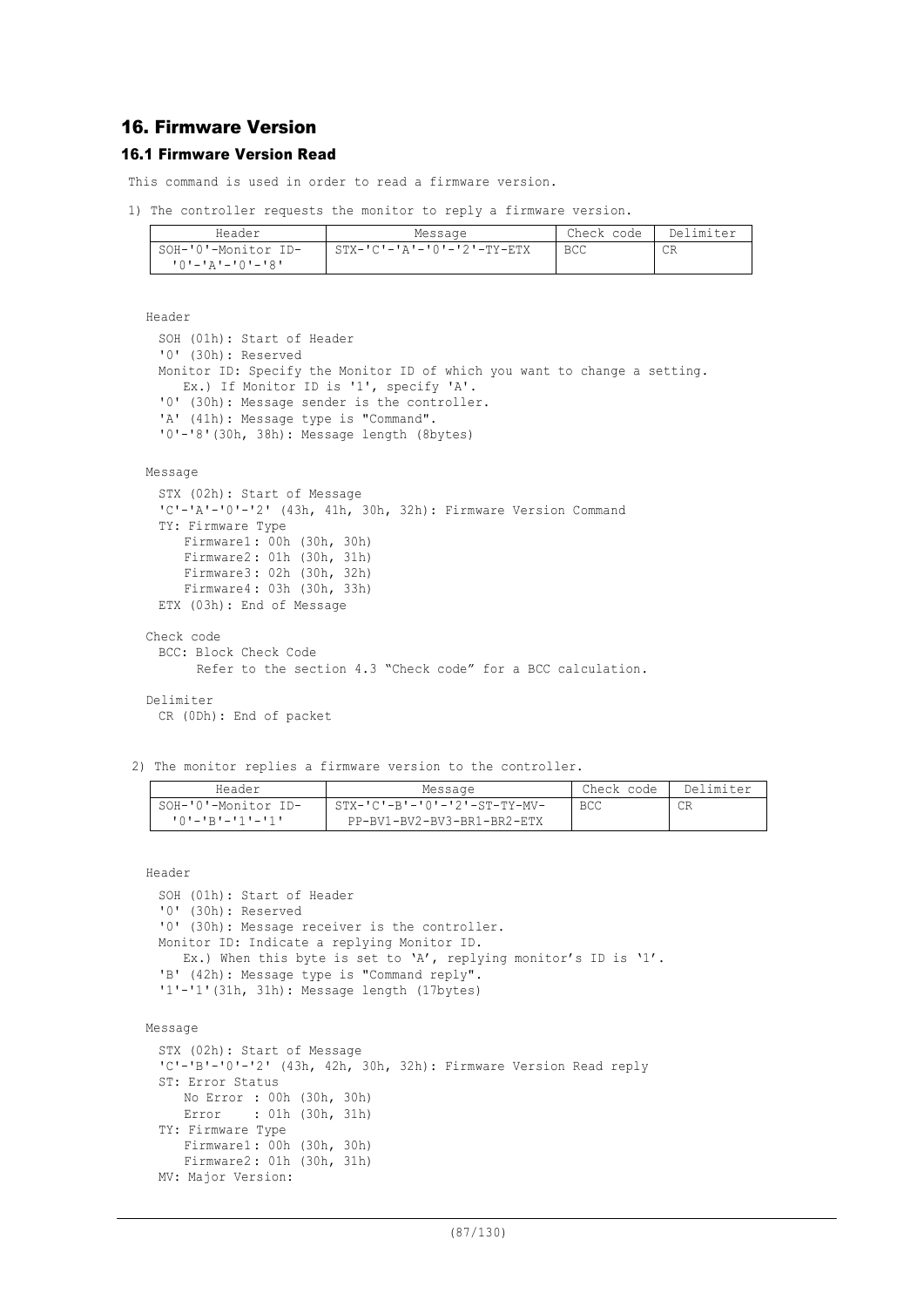```
00h (30h, 30h) – 09h (30h, 39h)
PP: Period:
   2Eh (32h, 45h) (fixed)
BV1: Minor (Basic) Version1:
   00h (30h, 30h) – 09h (30h, 39h)
BV2: Minor (Basic) Version2:
   00h (30h, 30h) – 09h (30h, 39h)
BV3: Minor (Basic) Version3:
   00h (30h, 30h) – 09h (30h, 39h)
BR1: Branch Version1:
  A:41h (34h, 31h) – Z:5Ah (35h, 41h)
BR2: Branch Version1:
  A:41h (34h, 31h) – Z:5Ah (35h, 41h)
```
Check code BCC: Block Check Code Refer to the section 4.3 "Check code" for a BCC calculation.

# Delimiter

CR (0Dh): End of packet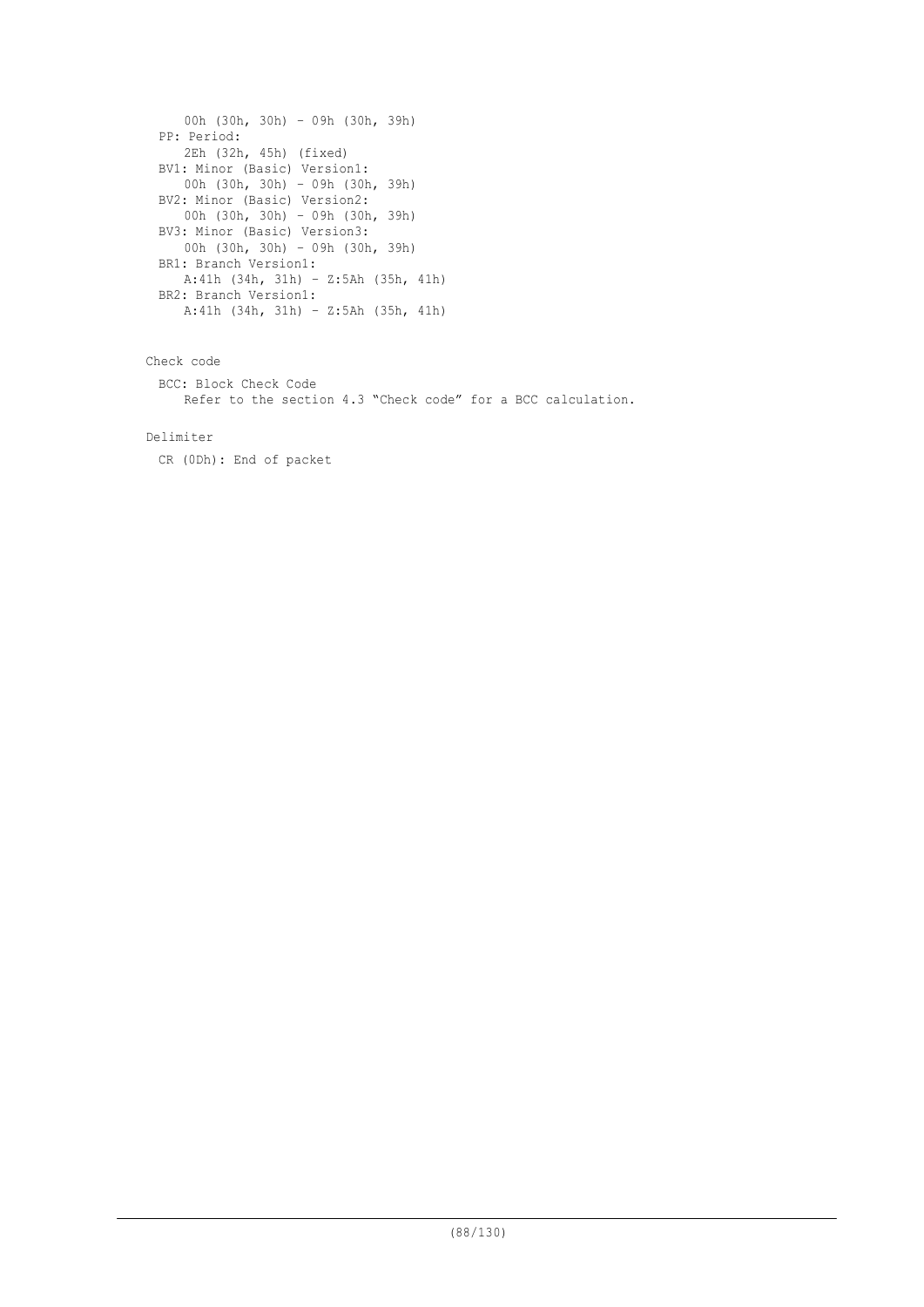# 17. Auto ID 17.1 Auto ID Execute

This command is used in order to execute Auto ID function.

1) The controller requests the monitor to execute Auto ID function.

| Header                                 | Message                         | Check code | Delimiter |
|----------------------------------------|---------------------------------|------------|-----------|
| SOH-'0'-Monitor ID-<br>10'-'A'-'0'-'8' | STX-'C'-'A'-'O'-'A'-'O'-'1'-ETX | BCC        | СR        |
|                                        |                                 |            |           |

Header

```
SOH (01h): Start of Header
'0' (30h): Reserved
Monitor ID: Specify the Monitor ID of which you want to change a setting.
  Ex.) If Monitor ID is '1', specify 'A'.
'0' (30h): Message sender is the controller.
'A' (41h): Message type is "Command".
'0'-'8'(30h, 38h): Message length (8byte)
```
Message

```
STX (02h): Start of Message
 'C'-'A'-'0'-'A' (43h, 41h, 30h, 41h, 30h, 31h): Auto ID Command
 '0'-'1' (30h, 30h): Execute
 ETX (03h): End of Message
Check code
 BCC: Block Check Code
       Refer to the section 4.3 "Check code" for a BCC calculation.
Delimiter
 CR (0Dh): End of packet
```
2) The monitor replies receipt result.

| Header                  | Message                            | Check code | Delimiter |
|-------------------------|------------------------------------|------------|-----------|
| SOH-'0'-'0'-Monitor ID- | STX-'C'-'B'-'0'-'A'-'0'-'1'-ST-ETX | <b>BCC</b> | CR        |
| י בי–י∩י–יתי            |                                    |            |           |

```
Header
 SOH (01h): Start of Header
 '0' (30h): Reserved
 '0' (30h): Message receiver is the controller.
 Monitor ID: Indicate a replying Monitor ID.
    Ex.) When this byte is set to 'A', replying monitor's ID is '1'.
  'B' (42h): Message type is "Command reply".
 '0'-'A'(30h,41h): Message length (10byte)
Message
 STX (02h): Start of Message
 'C'-'B'-'0'-'A' (43h, 42h, 30h, 41h, 30h, 31h): Auto ID Reply Command
 '0'-'1' (30h, 30h): Execute
 ST: Error Status
      No Error : 00h (30h, 30h)
      Error : 01h (30h, 31h)
 ETX (03h): End of Message
Check code
 BCC: Block Check Code
     Refer to the section 4.3 "Check code" for a BCC calculation.
```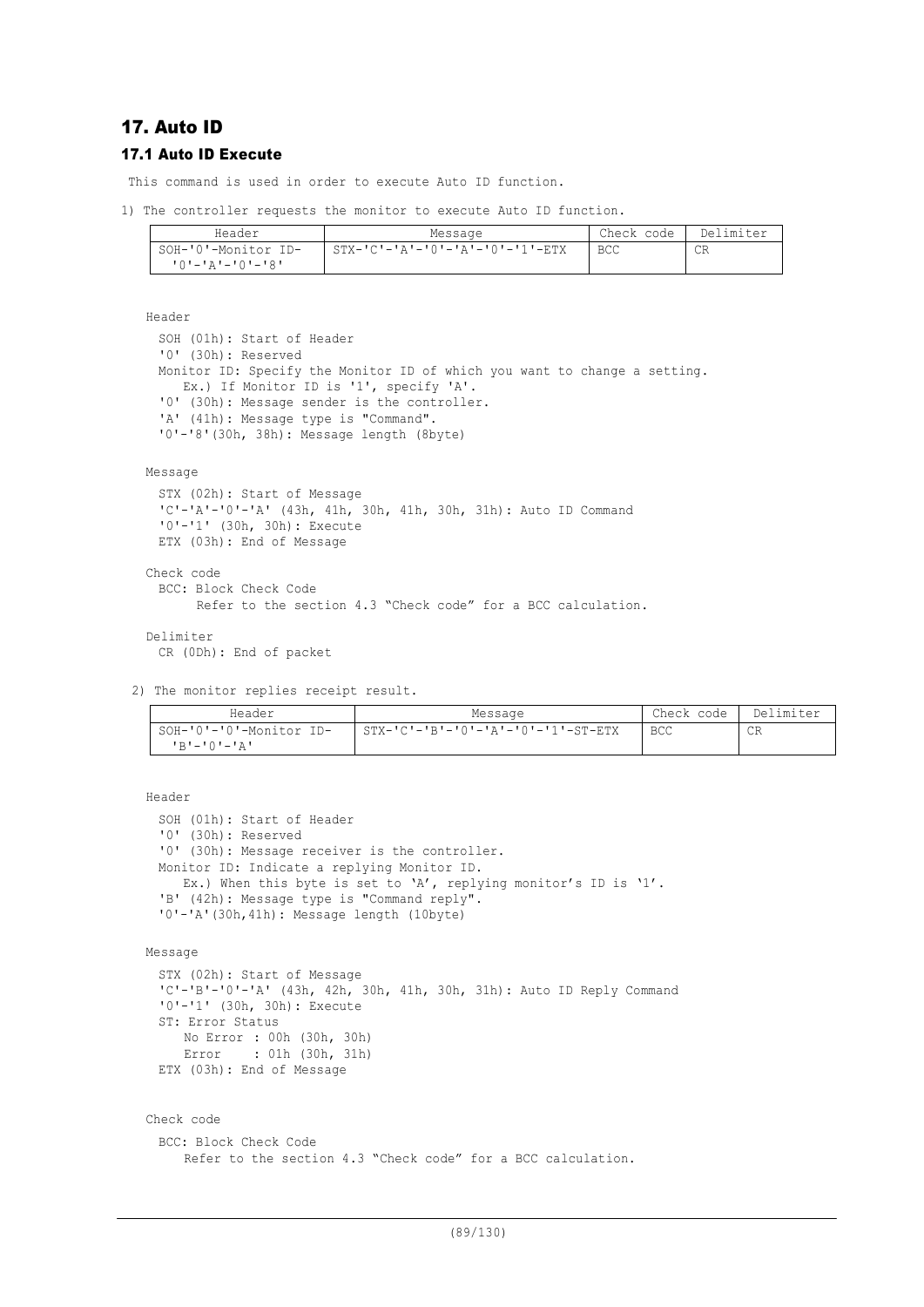Delimiter CR (0Dh): End of packet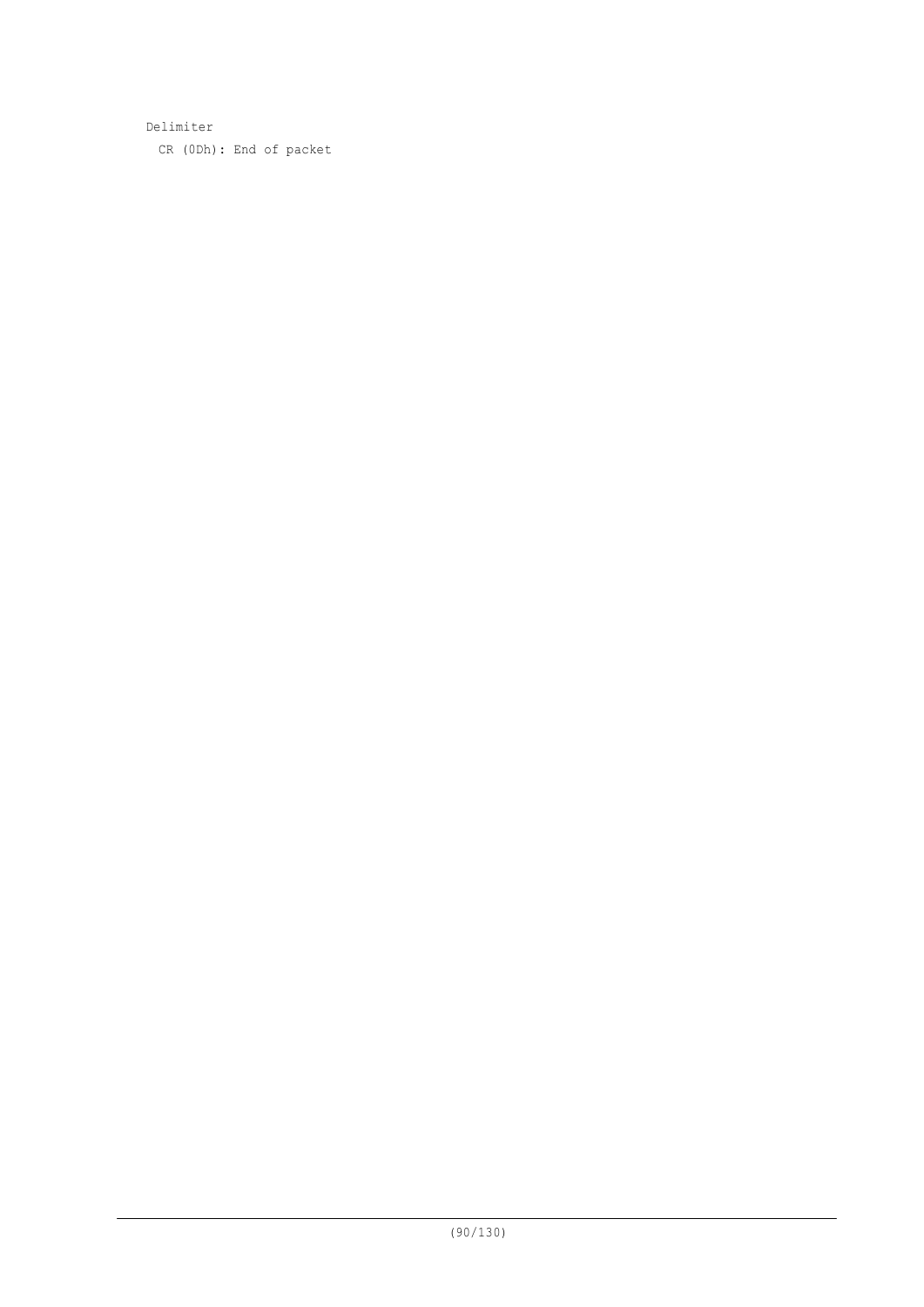## 17.2 Auto ID Complete

This command is used in order to notify complete status of Auto ID.

1) The monitor sends the controller to complete status of Auto ID.

| Header                         | Message                                                    | Check code | Delimiter |
|--------------------------------|------------------------------------------------------------|------------|-----------|
| SOH-'0'-Monitor ID-            | $STX - 'C' - 'A' - '0' - 'A' - '0' - '2' - ST - MON - ETX$ | <b>BCC</b> | CR        |
| <u> 'O' - 'A' - 'O' - 'C' </u> |                                                            |            |           |

Header

SOH (01h): Start of Header '0' (30h): Reserved Monitor ID: Specify the Monitor ID of which you want to change a setting. Ex.) If Monitor ID is '1', specify 'A'. '0' (30h): Message sender is the controller. 'A' (41h): Message type is "Command". '0'-'C'(30h,43h): Message length (12byte)

### Message

```
STX (02h): Start of Message
 'C'-'A'-'0'-'A'-'0'-'2' (43h, 41h, 30h, 41h, 30h, 32h): Auto ID
 '0'-'2' (30h,32h): Complete
 ST: Error Status
     No Error : 00h (30h, 30h)
     Error : 01h (30h, 31h)
 MON: DETECTED MONITORS
     01h (30h, 31h) - 64h (36h, 34h)
 ETX (03h): End of Message
Check code
 BCC: Block Check Code
       Refer to the section 4.3 "Check code" for a BCC calculation.
Delimiter
```
CR (0Dh): End of packet

2) The controller replies to the monitor.

| Header                  | Message                             | Check code | Delimiter |
|-------------------------|-------------------------------------|------------|-----------|
| SOH-'0'-'0'-Monitor ID- | 'STX-'C'-'B'-'O'-'A'-'O'-'2'-ST-ETX | <b>BCC</b> | CR        |
| IR'-'0'-'A'             |                                     |            |           |

Header

```
SOH (01h): Start of Header
'0' (30h): Reserved
'0' (30h): Message receiver is the controller.
Monitor ID: Indicate a replying Monitor ID.
  Ex.) When this byte is set to 'A', replying monitor's ID is '1'.
'B' (42h): Message type is "Command reply".
'0'-'A'(30h,41h): Message length (10byte)
```
Message

```
STX (02h): Start of Message
'C'-'B'-'0'-'A' (43h, 42h, 30h, 41h): Auto ID Reply Command
'0'-'2' (30h,32h): Complete
ST : Error Status
    No Error : 00h (30h, 30h) *Fixed
ETX (03h): End of Message
```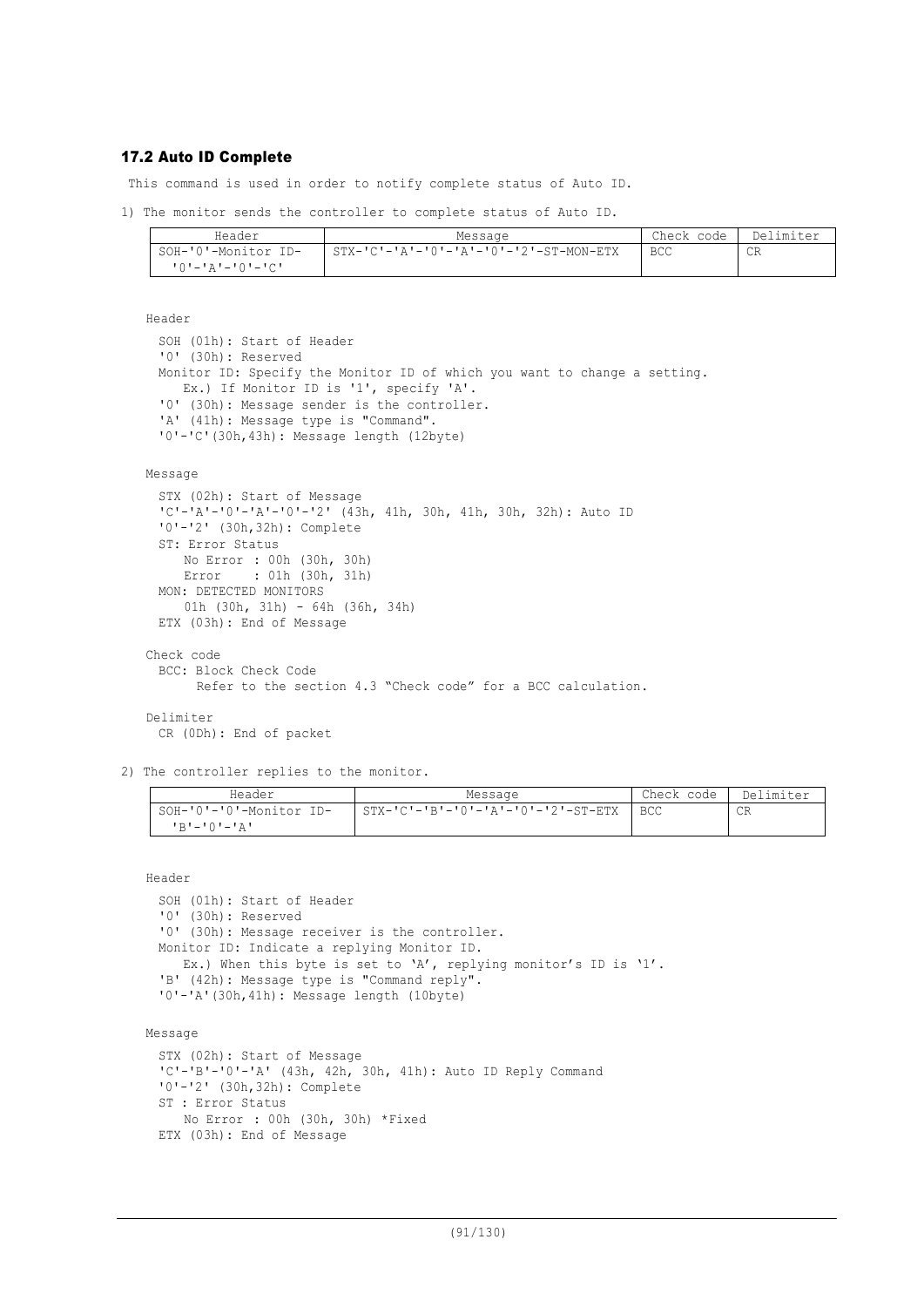```
Check code
  BCC: Block Check Code
     Refer to the section 4.3 "Check code" for a BCC calculation.
```
# Delimiter

CR (0Dh): End of packet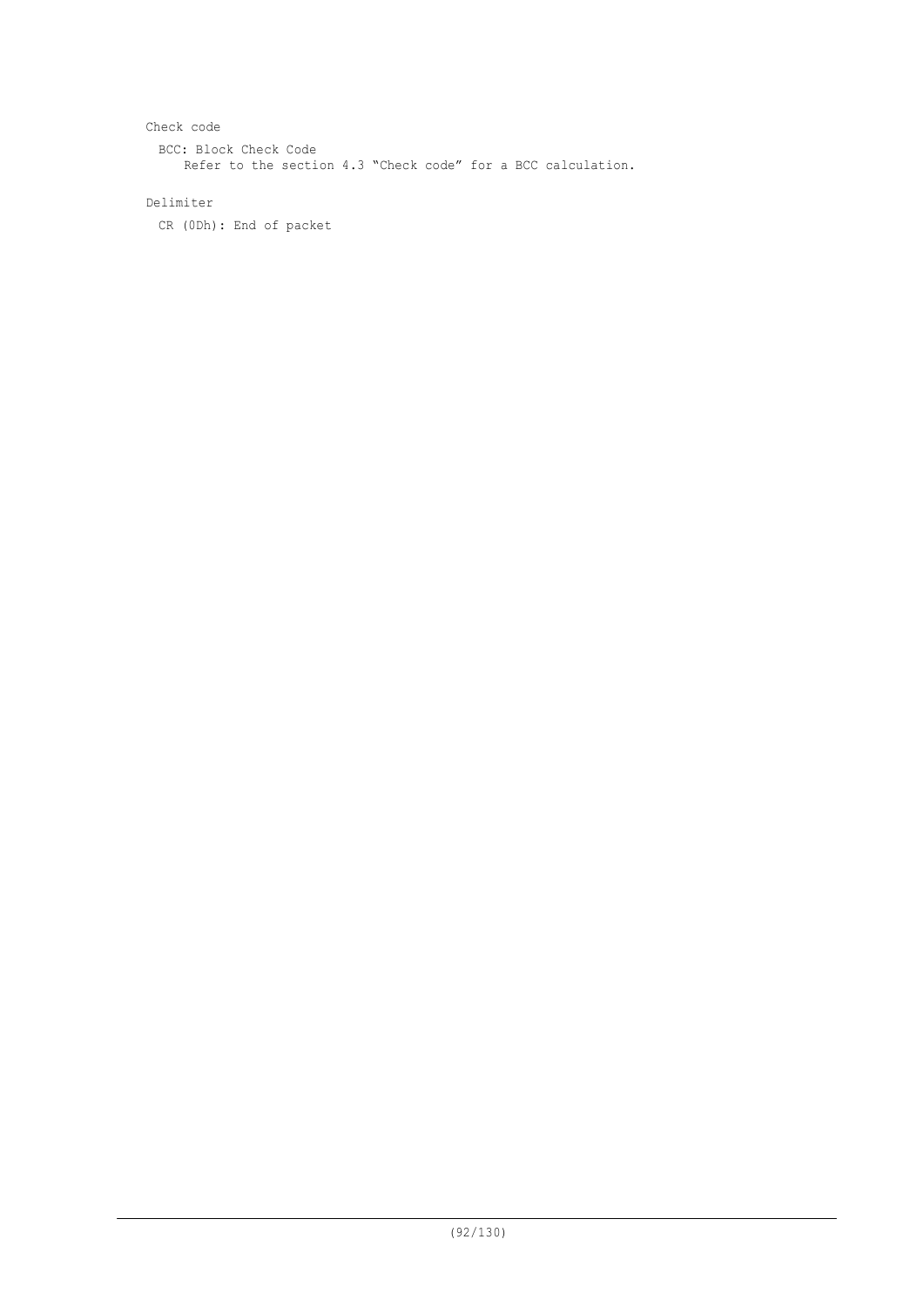# 17.3 Auto ID Reset

This command is used in order to reset Auto ID.

```
1) The controller requests the monitor to reset Auto ID.
```

| Header              | Message                                         | Check code | Delimiter |
|---------------------|-------------------------------------------------|------------|-----------|
| SOH-'0'-Monitor ID- | $STX - 'C' - 'A' - '0' - 'A' - '0' - '3' - ETX$ | <b>BCC</b> | CR        |
| י פי−י∩י−י בי–י∩י   |                                                 |            |           |

Header

```
SOH (01h): Start of Header
 '0' (30h): Reserved
 Monitor ID: Specify the Monitor ID of which you want to change a setting.
    Ex.) If Monitor ID is '1', specify 'A'.
  '0' (30h): Message sender is the controller.
  'A' (41h): Message type is "Command".
 '0'-'8'(30h, 38h): Message length (8byte)
Message
 STX (02h): Start of Message
 'C'-'A'-'0'-'A' (43h, 41h, 30h, 41h): Auto ID Command
 '0'-'3' (30h, 33h): Reset
 ETX (03h): End of Message
Check code
 BCC: Block Check Code
       Refer to the section 4.3 "Check code" for a BCC calculation.
```
Delimiter CR (0Dh): End of packet

2) The monitor replies to the controller.

| Header                  | Message                              | Check code | Delimiter |
|-------------------------|--------------------------------------|------------|-----------|
| SOH-'0'-'0'-Monitor ID- | $STX-ICI-IBI-I0I-IAI-I0I-I3I-ST-ETX$ | <b>BCC</b> | CR        |
| יגי−י∩י−יתי             |                                      |            |           |

```
Header
 SOH (01h): Start of Header
 '0' (30h): Reserved
 '0' (30h): Message receiver is the controller.
 Monitor ID: Indicate a replying Monitor ID.
    Ex.) When this byte is set to 'A', replying monitor's ID is '1'.
  'B' (42h): Message type is "Command reply".
 '0'-'A'(30h,41h): Message length (10byte)
Message
 STX (02h): Start of Message
 'C'-'B'-'0'-'A' (43h, 42h, 30h, 41h): Auto ID Reply
 '0'-'3' (30h, 33h): Reset
 ST: Error Status
     No Error : 00h (30h, 30h)<br>Error : 01h (30h, 31h)
              : 01h (30h, 31h)
 ETX (03h): End of Message
Check code
 BCC: Block Check Code
     Refer to the section 4.3 "Check code" for a BCC calculation.
Delimiter
 CR (0Dh): End of packet
```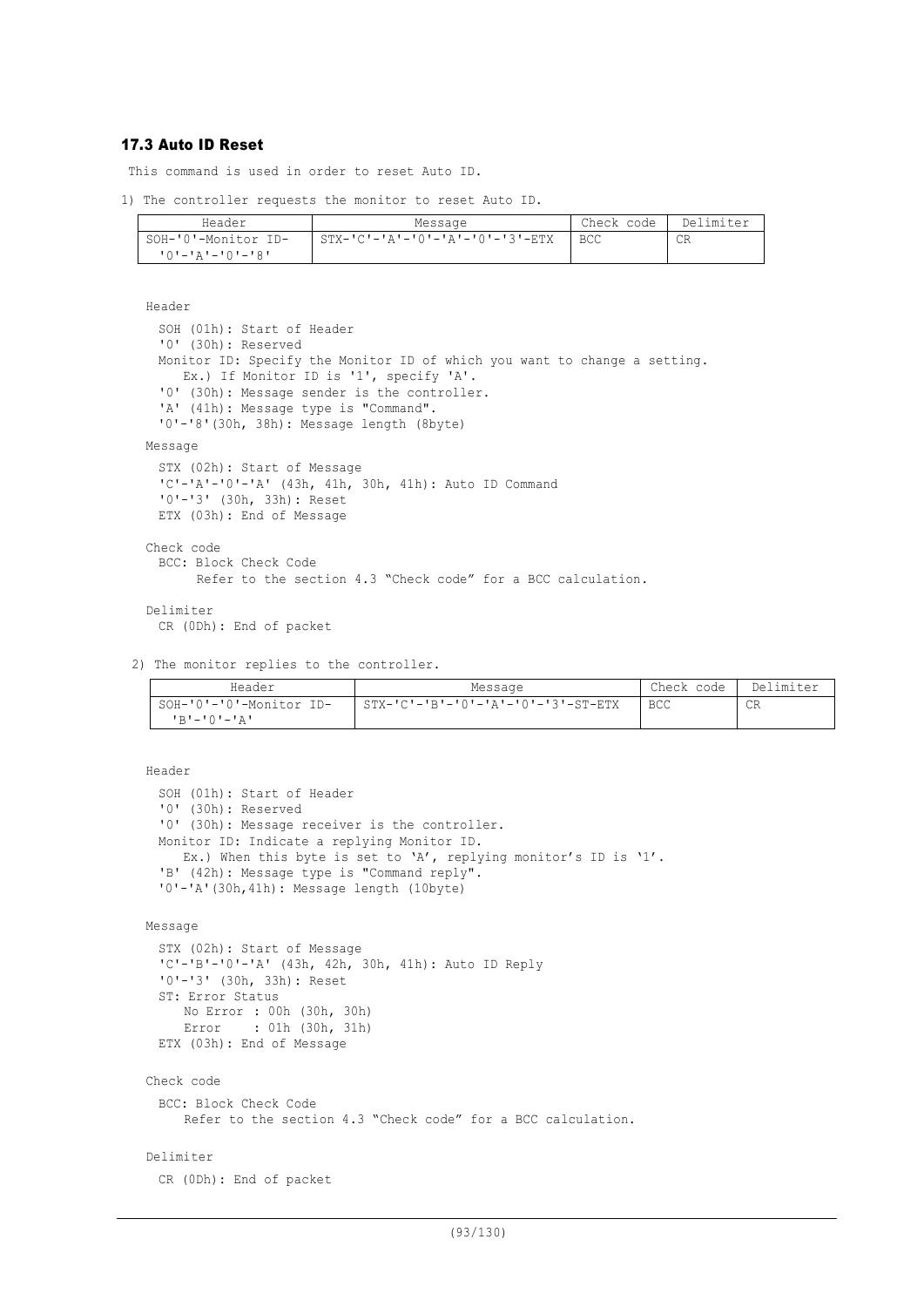# 18. Input Name

## 18.1 Input Name Read

This command is used in order to read the setting of Input Name.

1) The controller requests the monitor to reply Input Name setting.

| Header                        | Message                                         | Check code | Delimiter |
|-------------------------------|-------------------------------------------------|------------|-----------|
| SOH-'0'-Monitor ID-           | $STX - 'C' - 'A' - '0' - '4' - '0' - '0' - ETX$ | <b>BCC</b> | CR        |
| י R י – י ∩ י – י ב י – י ∩ י |                                                 |            |           |

Header

```
SOH (01h): Start of Header
'0' (30h): Reserved
Monitor ID: Specify the Monitor ID of which you want to change a setting.
  Ex.) If Monitor ID is '1', specify 'A'.
'0' (30h): Message sender is the controller.
'A' (41h): Message type is "Command".
'0'-'8'(30h, 38h): Message length (8bytes)
```
#### Message

```
STX (02h): Start of Message
'C'-'A'-'0'-'4' (43h, 41h, 30h, 34h): Input Name Command
'0'-'0' (30h. 30h): Read
ETX (03h): End of Message
```

```
Check code
 BCC: Block Check Code
       Refer to the section 4.3 "Check code" for a BCC calculation.
```
#### Delimiter

CR (0Dh): End of packet

2) The monitor replies Input Name to the controller.

| Header                  | Message                                                     | Check      | Delimiter |
|-------------------------|-------------------------------------------------------------|------------|-----------|
|                         |                                                             | code       |           |
| SOH-'0'-'0'-Monitor ID- | $STX - 'C' - 'B' - '0' - '4' - '0' - '0' -$                 | <b>BCC</b> | CR        |
| $'B'$ – LN (H) – LN (L) | Data (0) $-$ Data (1) $-$ Data (2) $      Data$ (n) $-$ ETX |            |           |

```
Header
```

```
SOH (01h): Start of Header
 '0' (30h): Reserved
 '0' (30h): Message receiver is the controller.
 Monitor ID: Indicate a replying Monitor ID.
    Ex.) When this byte is set to 'A', replying monitor's ID is '1'.
 'B' (42h): Message type is "Command reply".
 LN(H)-LN(L): Message length (byte length), from STX to ETX
           Ex.) The byte data 20h is encoded as ASCII characters '2' and '0' (32h and 30h).
Message
 STX (02h): Start of Message
  'C'-'B'-'0'-'4' (43h, 42h, 30h, 34h): Input Name command reply
 '0'-'0' (30h, 30h): Read
 Data(n) : Input name *n = Max 14Ø The byte data 20h is encoded as ASCII characters '2' and '0' (32h and 30h).
        Ex.) For example when receiving Data(n) of 35h 36h 34h 37h 34h 31h
           Step1: Input Name data is encoded as character code.
                  Example:
                    35h 36h 34h 37h 34h 31h -> '5'-'6'-'4'-'7'-'4'-'1'
           Step2: Decode pairs of ASCII characters to hexadecimal values.
                  Example:
                    '5'-'6'-'4'-'7'-'4'-'1' -> 56h 47h 41h
           Step3: Byte data represents the ASCII string data.
```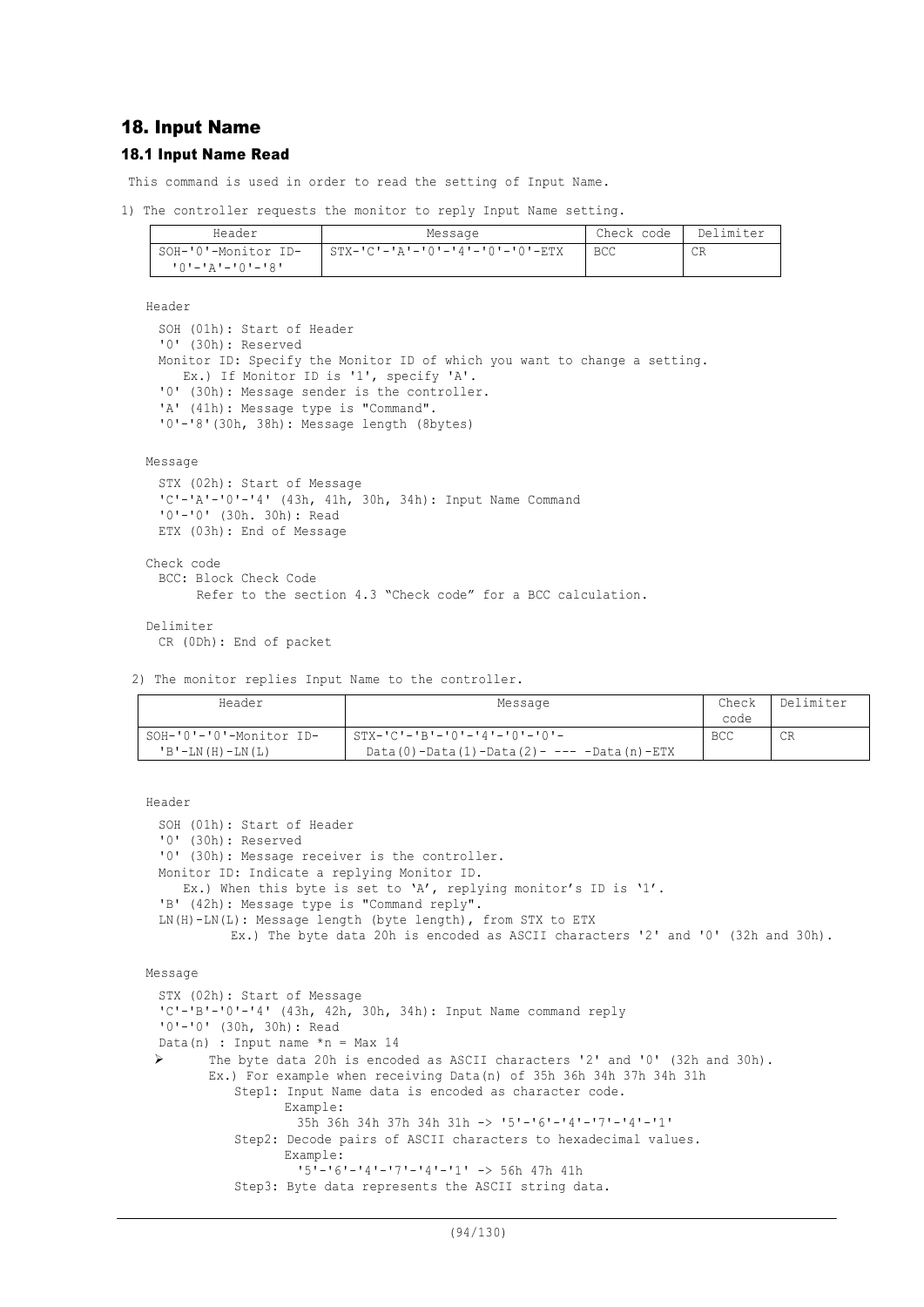Example: 56h 47h 41h -> "VGA" Result: Input Name is "VGA". Note: No null termination character is sent. ETX (03h): End of Message

# Check code

BCC: Block Check Code Refer to the section 4.3 "Check code" for a BCC calculation.

### Delimiter

CR (0Dh): End of packet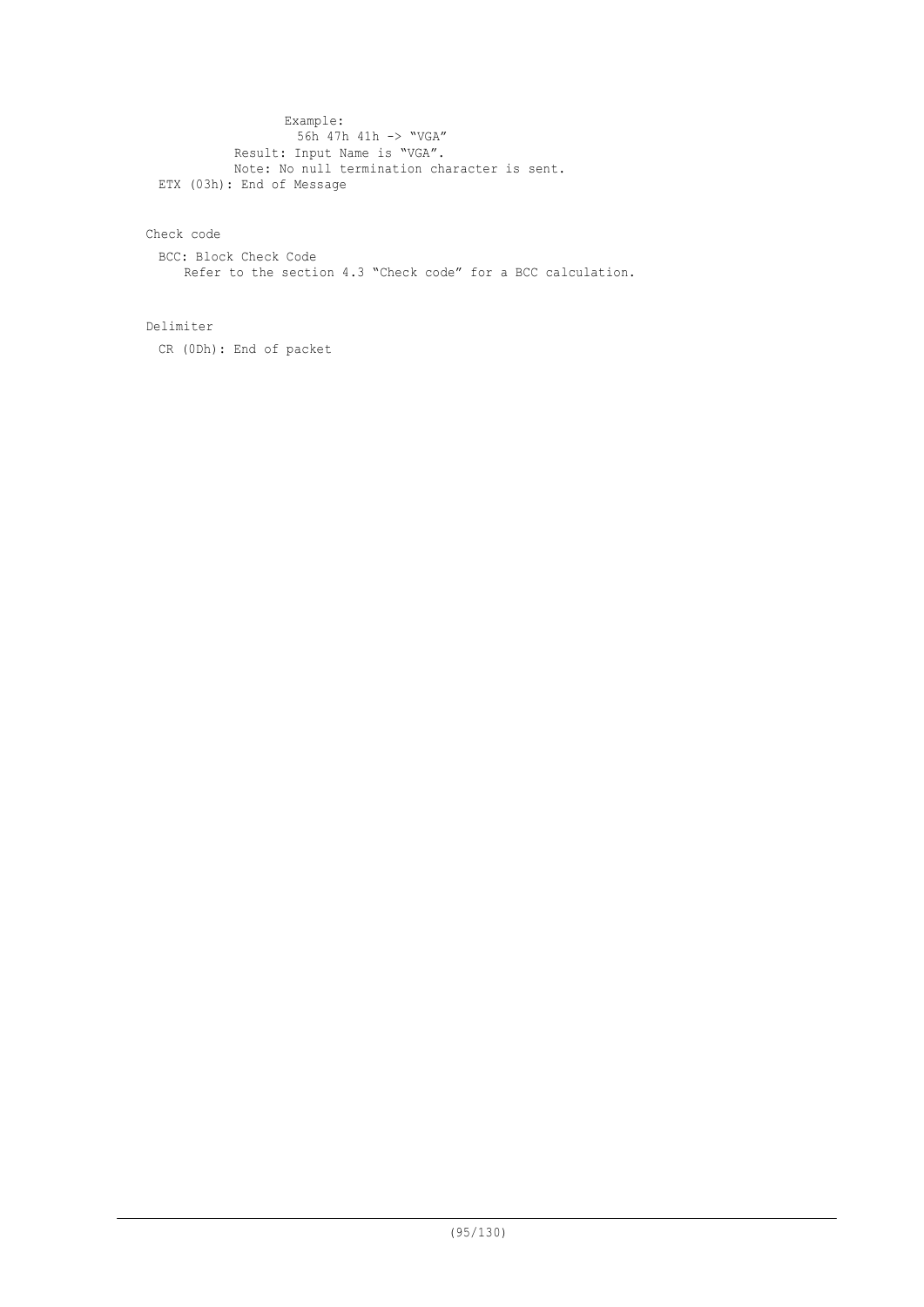## 18.2 Input Name Write

This command is used in order to write the setting of Input Name.

1) The controller requests the monitor to write Input Name.

| Header                        | Message                                                   | Check      | Delimiter |
|-------------------------------|-----------------------------------------------------------|------------|-----------|
|                               |                                                           | code       |           |
| SOH-'0'-Monitor ID-           | $STX-ICI-IAI-IOI-IAI-IOI-1$                               | <b>BCC</b> | CR        |
| $'0'$ - $'A'$ - LN(H) - LN(L) | Data $(0)$ -Data $(1)$ -Data $(2)$ - --- -Data $(n)$ -ETX |            |           |

Header

```
SOH (01h): Start of Header
 '0' (30h): Reserved
 Monitor ID: Specify the Monitor ID of which you want to change a setting.
    Ex.) If Monitor ID is '1', specify 'A'.
 '0' (30h): Message sender is the controller.
  'A' (41h): Message type is "Command".
 LN(H)-LN(L): Message length (byte length), from STX to ETX
           Ex.) The byte data 20h is encoded as ASCII characters '2' and '0' (32h and 30h).
Message
 STX (02h): Start of Message
 'C'-'A'-'0'-'4' (43h, 41h, 30h, 34h): Input name Command
 '0'-'1' (30h, 31h): Write
 Data(n) : Input name *n = Max 14<br>
\triangleright The byte data 20b is encore
        The byte data 20h is encoded as ASCII characters '2' and '0' (32h and 30h).
        Ex.) In the case of Input Name "VGA"
            Step1: Input Name data is handled as character code.
                   Example:
                     "VGA" -> 56h 47h 41h (ASCII)
            Step2: The hexadecimal value of each original character is encoded as two ASCII
                   characters representing the value.
                   Example:
                     56h 47h 41h -> '5'-'6'-'4'-'7'-'4'-'1'
            Result: The following data is assigned to Data(n).
                    35h 36h 34h 37h 34h 31h
 ETX (03h): End of Message
Check code
 BCC: Block Check Code
        Refer to the section 4.3 "Check code" for a BCC calculation.
Delimiter
```
CR (0Dh): End of packet

2) The monitor replies a written in result.

| Header                  | Message                            | Check code | Delimiter |
|-------------------------|------------------------------------|------------|-----------|
| SOH-'0'-'0'-Monitor ID- | STX-'C'-'B'-'0'-'0'-'0'-'1'-ST-ETX | <b>BCC</b> | CR        |
| י בי—י∩י−י בי           |                                    |            |           |

Header SOH (01h): Start of Header '0' (30h): Reserved '0' (30h): Message receiver is the controller. Monitor ID: Indicate a replying Monitor ID. Ex.) When this byte is set to 'A', replying monitor's ID is '1'. 'B' (42h): Message type is "Command reply". '0'-'A'(30h, 41h): Message length (10bytes)

Message

```
STX (02h): Start of Message
'C'-'B'-'0'-'4' (43h, 42h, 30h, 34h): Input name Command
'0'-'1' (30h, 31h): Write
```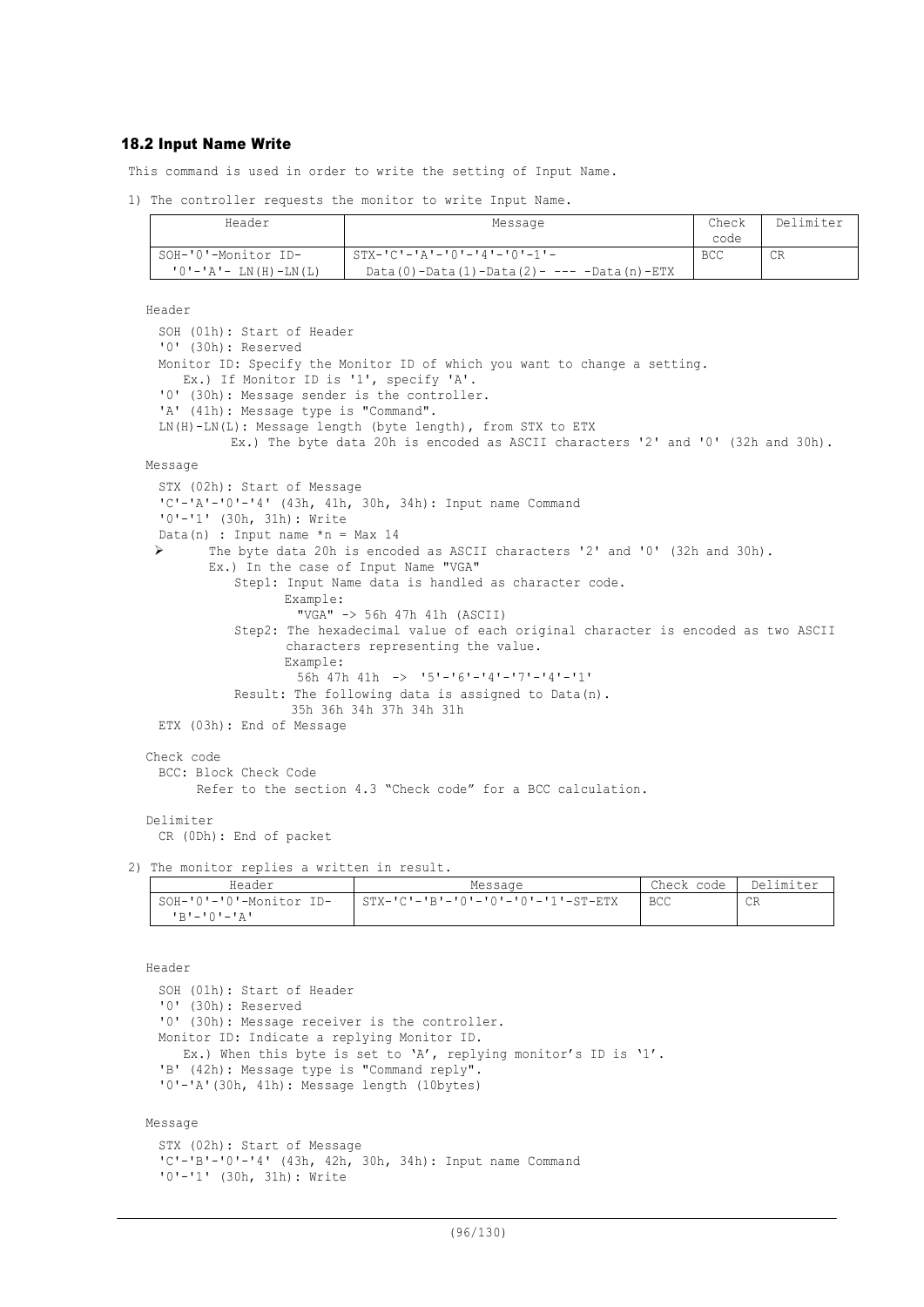```
ST: Status
 00h (30h, 30h): No Error
  01h (30h, 31h): Error
ETX (03h): End of Message
```
# Check code

BCC: Block Check Code Refer to the section 4.3 "Check code" for a BCC calculation.

# Delimiter

CR (0Dh): End of packet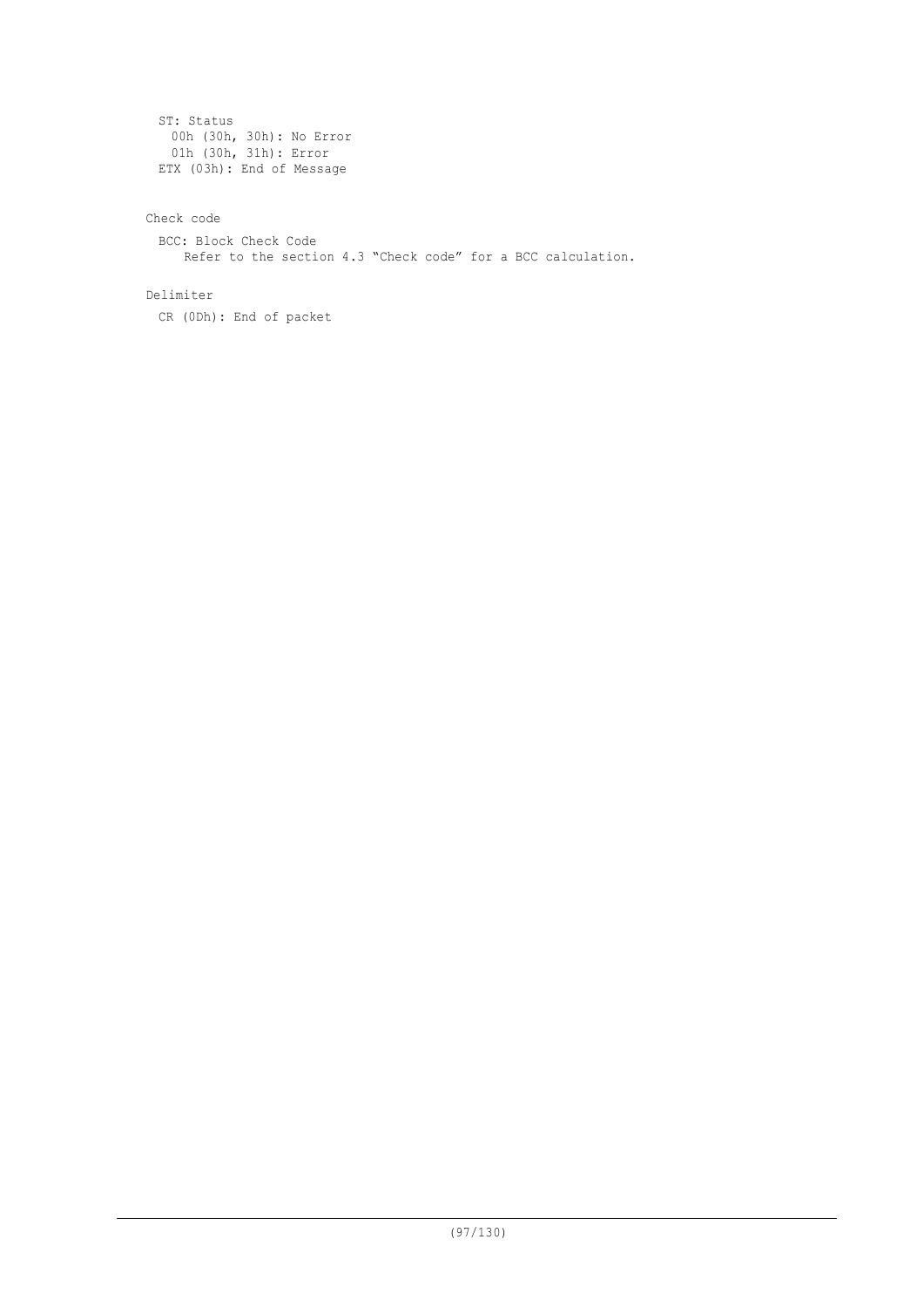## 18.3 Input Name Reset

This command is used in order to reset the Input Name.

1) The controller requests the monitor to reset Input Name.

| Header              | Message                         | Check code | Delimiter |
|---------------------|---------------------------------|------------|-----------|
| SOH-'0'-Monitor ID- | STX-'C'-'A'-'0'-'4'-'0'-'2'-ETX | <b>BCC</b> | CR        |
| 10'-'A'-'0'-'8'     |                                 |            |           |

Header

```
SOH (01h): Start of Header
'0' (30h): Reserved
Monitor ID: Specify the Monitor ID of which you want to change a setting.
   Ex.) If Monitor ID is '1', specify 'A'.
'0' (30h): Message sender is the controller.
'A' (41h): Message type is "Command".
'0'-'8'(30h, 38h): Message length (8bytes)
```
#### Message

```
STX (02h): Start of Message
 'C'-'A'-'0'-'4' (43h, 41h, 30h, 34h): Input Name Command
 '0'-'2' (30h. 32h): Reset
 ETX (03h): End of Message
Check code
 BCC: Block Check Code
       Refer to the section 4.3 "Check code" for a BCC calculation.
Delimiter
```

```
CR (0Dh): End of packet
```

```
2) The monitor replies result.
```

| Header                  | Message                            | Check code | Delimiter |
|-------------------------|------------------------------------|------------|-----------|
| SOH-'0'-'0'-Monitor ID- | STX-'C'-'B'-'0'-'0'-'0'-'2'-ST-ETX | <b>BCC</b> | CR        |
| יגי−י∩י−יתי             |                                    |            |           |

#### Header

SOH (01h): Start of Header '0' (30h): Reserved '0' (30h): Message receiver is the controller. Monitor ID: Indicate a replying Monitor ID. Ex.) When this byte is set to 'A', replying monitor's ID is '1'. 'B' (42h): Message type is "Command reply". '0'-'A'(30h, 41h): Message length (10bytes)

#### Message

```
STX (02h): Start of Message
'C'-'B'-'0'-'4' (43h, 42h, 30h, 34h): Input name Command
'0'-'2' (30h, 32h): Reset
ST: Status
 00h (30h, 30h): No Error
 01h (30h, 31h): Error
ETX (03h): End of Message
```
#### Check code

```
BCC: Block Check Code
   Refer to the section 4.3 "Check code" for a BCC calculation.
```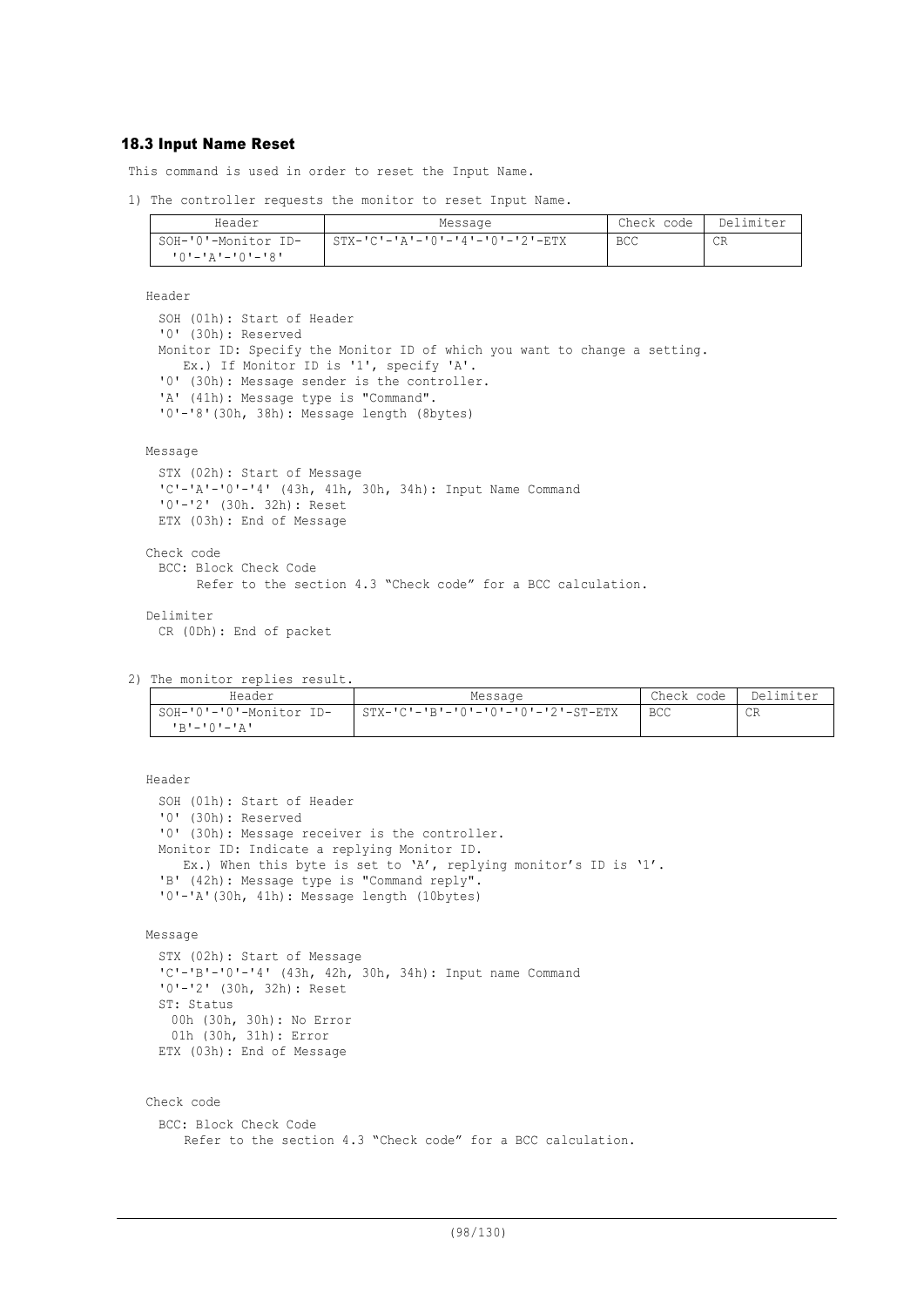Delimiter CR (0Dh): End of packet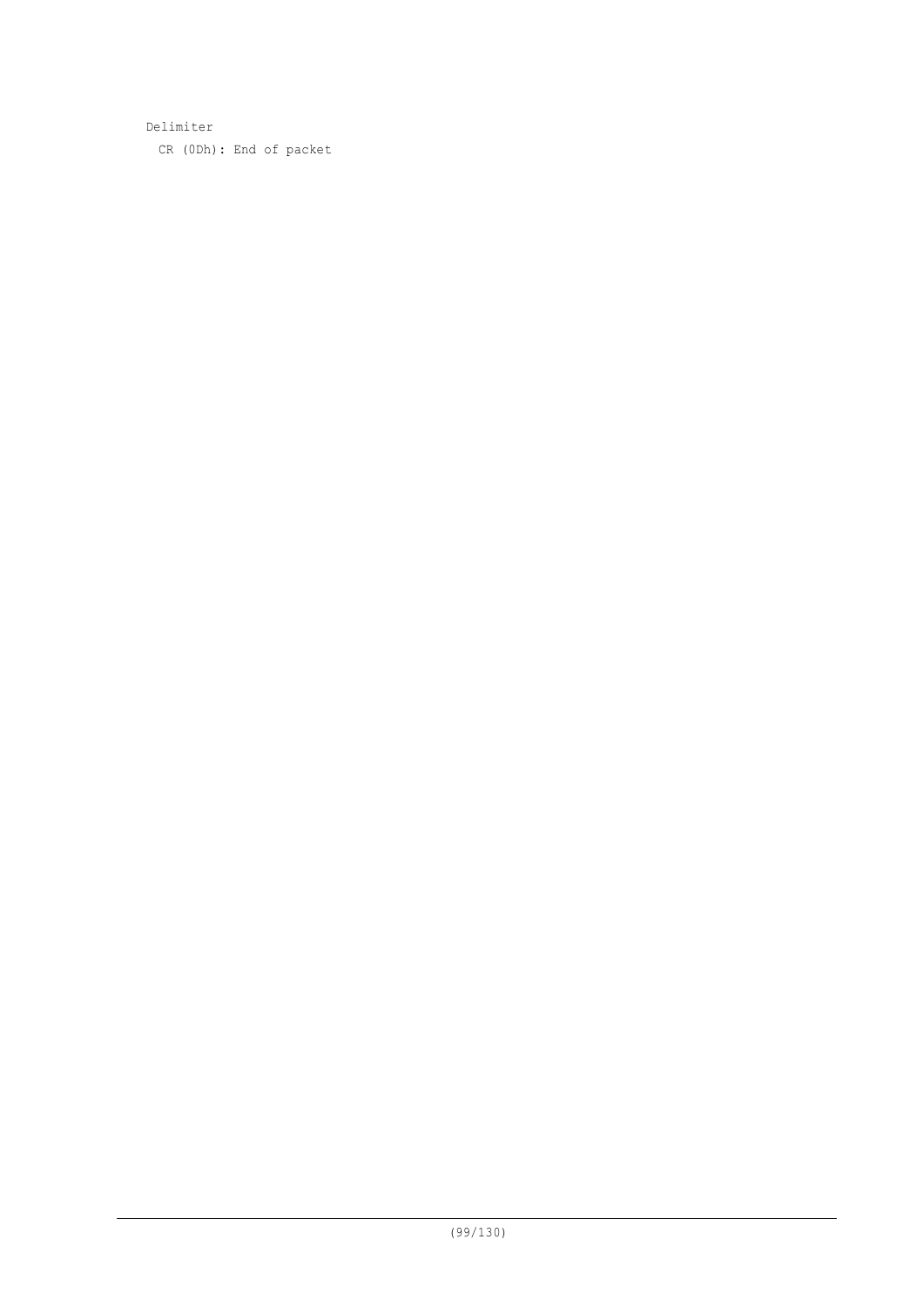# 19. Power Save Mode

# 19.1 Power Save Mode Read

This command is used in order to read the Power Save Mode.

1) The controller requests the monitor to read Power Save Mode

| Header              | Message                                        | Check code | Delimiter |
|---------------------|------------------------------------------------|------------|-----------|
| SOH-'0'-Monitor ID- | $STX - 'C' - 'A' - 'O' - 'B' - 0' - 'O' - ETX$ | <b>BCC</b> | CR        |
| 10'-'A'-'0'-'8'     |                                                |            |           |

### Header

```
SOH (01h): Start of Header
'0' (30h): Reserved
Monitor ID: Specify the Monitor ID of which you want to change a setting.
         Ex.) If Monitor ID is '1', specify 'A'.
'0' (30h): Message sender is the controller.
'A' (41h): Message type is "Command".
'0'-'8'(30h,38h): Message length (8byte)
```
### Message

```
STX (02h): Start of Message
 'C'-'A'-'0'-'B' (43h, 41h, 30h, 42h): Power Save Mode command
 '0'-'0' (30h, 30h): Read
 ETX (03h): End of Message
Check code
   BCC: Block Check Code
```

```
 Refer to the section 4.3 "Check code" for a BCC calculation.
```

```
Delimiter
   CR (0Dh): End of packet
```
2) The monitor replies Power Save Mode to the controller.

| Header                                 | Message                              | Check code | Delimiter |
|----------------------------------------|--------------------------------------|------------|-----------|
| SOH-'0'-'0'-Monitor ID-<br>יגי−י∩י−יתי | STX-'C'-'B'-'0'-'B'-'0'-'0'-WODE-ETX | <b>BCC</b> | CR        |

Header

```
SOH (01h): Start of Header
'0' (30h): Reserved
'0' (30h): Message receiver is the controller.
Monitor ID: Indicate a replying Monitor ID.
  Ex.) When this byte is set to 'A', replying monitor's ID is '1'.
'B' (42h): Message type is "Command reply".
'0'-'A'(30h,41h): Message length (10byte)
```

```
Message
```

```
STX (02h): Start of Message
 'C'-'B'-'0'-'B' (43h, 42h, 30h, 42h): Power Save Mode Reply
 '0'-'0' (30h, 30h): Read
 MODE: POWER SAVE MODE
   00h (30h, 30h): AUTO POWER SAVE
   01h (30h, 31h): AUTO STANDBY
   02h (30h, 32h): POWER SAVE OFF
 ETX (03h): End of Message
Check code
 BCC: Block Check Code
     Refer to the section 4.3 "Check code" for a BCC calculation.
```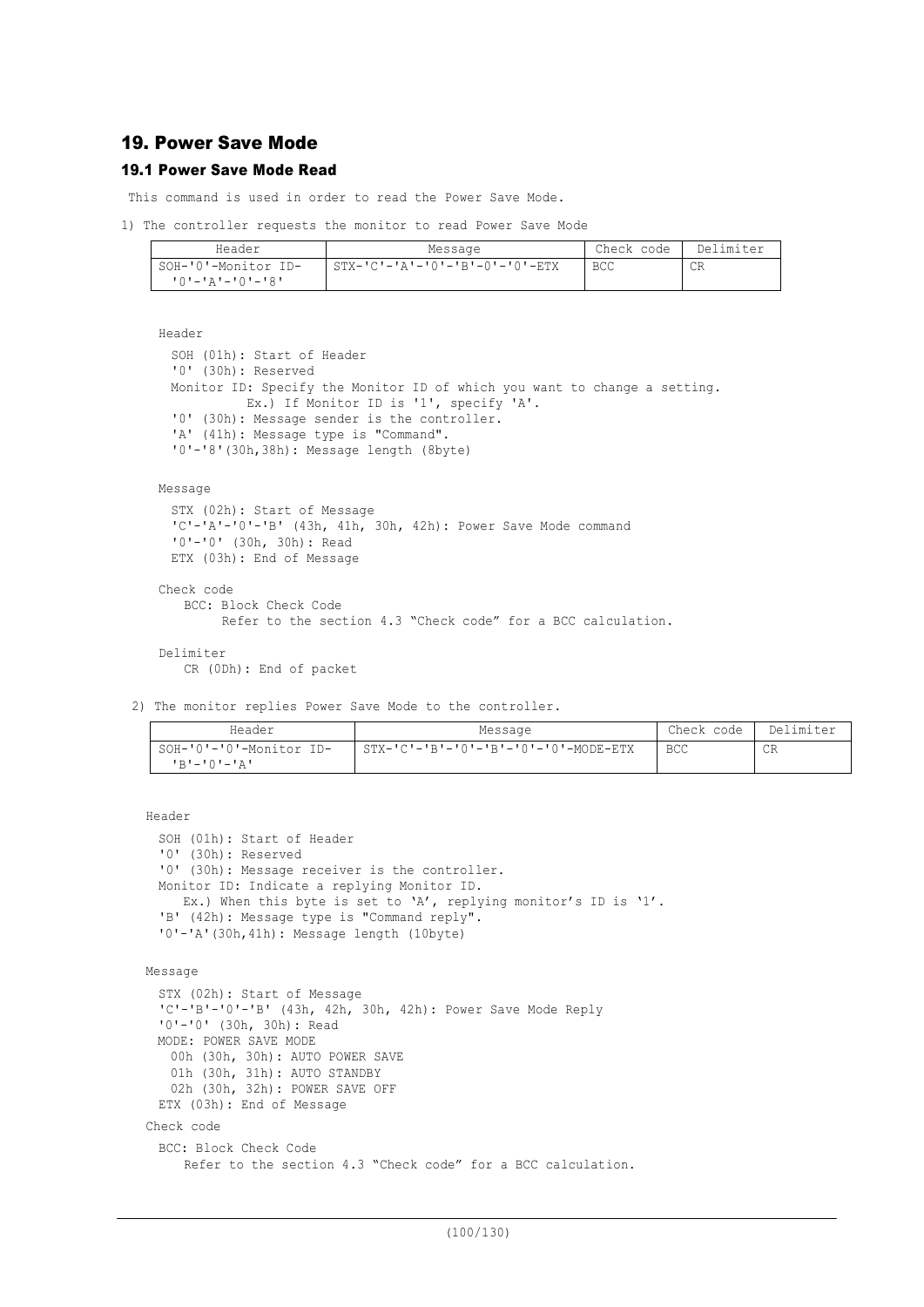Delimiter CR (0Dh): End of packet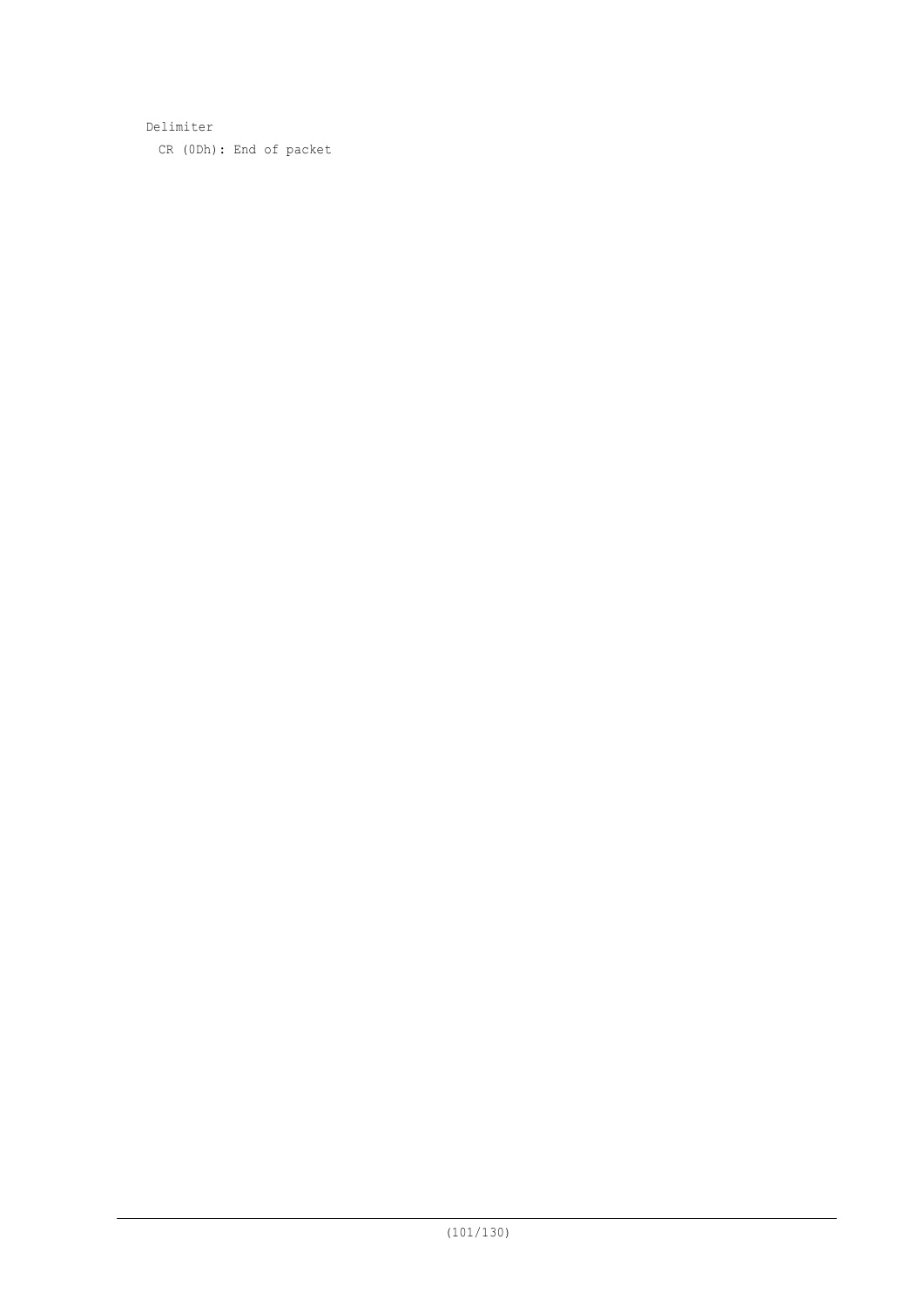### 19.2 Power Save Mode Write

This command is used in order to write the setting of Power Save Mode.

1) The controller requests the monitor to write Power Save Mode.

| Header                    | Message                                              | Check code | Delimiter |
|---------------------------|------------------------------------------------------|------------|-----------|
| SOH-'0'-Monitor ID-       | $STX - 'C' - 'A' - '0' - 'B' - 0' - '1' - MODEL-ETX$ | <b>BCC</b> | CR.       |
| י בי – י ∩י – י בי – י ∩י |                                                      |            |           |

```
Header
```

```
SOH (01h): Start of Header
'0' (30h): Reserved
Monitor ID: Specify the Monitor ID of which you want to change a setting.
          Ex.) If Monitor ID is '1', specify 'A'.
'0' (30h): Message sender is the controller.
'A' (41h): Message type is "Command".
'0'-'A'(30h, 41h): Message length (10byte)
```
#### Message

```
STX (02h): Start of Message
 'C'-'A'-'0'-'B' (43h, 41h, 30h, 42h): Power Save Mode command
 '0'-'1' (30h, 31h): Write
 MODE: POWER SAVE MODE
   00h (30h, 30h): AUTO POWER SAVE
 01h (30h, 31h): AUTO STANDBY
 02h (30h, 32h): POWER SAVE OFF
 ETX (03h): End of Message
```

```
Check code
   BCC: Block Check Code
         Refer to the section 4.3 "Check code" for a BCC calculation.
```

```
Delimiter
```
CR (0Dh): End of packet

2) The monitor replies a written in result.

| Header                                  | Message                            | Check code | Delimiter |
|-----------------------------------------|------------------------------------|------------|-----------|
| SOH-'0'-'0'-Monitor ID-<br>י בי–י∩י–יתי | STX-'C'-'B'-'0'-'B'-'0'-'1'-ST-ETX | <b>BCC</b> | CR        |

```
Header
```

```
SOH (01h): Start of Header
'0' (30h): Reserved
'0' (30h): Message receiver is the controller.
Monitor ID: Indicate a replying Monitor ID.
  Ex.) When this byte is set to 'A', replying monitor's ID is '1'.
'B' (42h): Message type is "Command reply".
'0'-'A'(30h,41h): Message length (10byte)
```

```
Message
```

```
STX (02h): Start of Message
 'C'-'B'-'0'-'B' (43h, 42h, 30h, 42h): Power Save Mode Reply
 '0'-'1' (30h, 31h): Write
 ST: Error Status
     No Error : 00h (30h, 30h)
     Error : 01h (30h, 31h)
 ETX (03h): End of Message
Check code
 BCC: Block Check Code
   Refer to the section 4.3 "Check code" for a BCC calculation.
```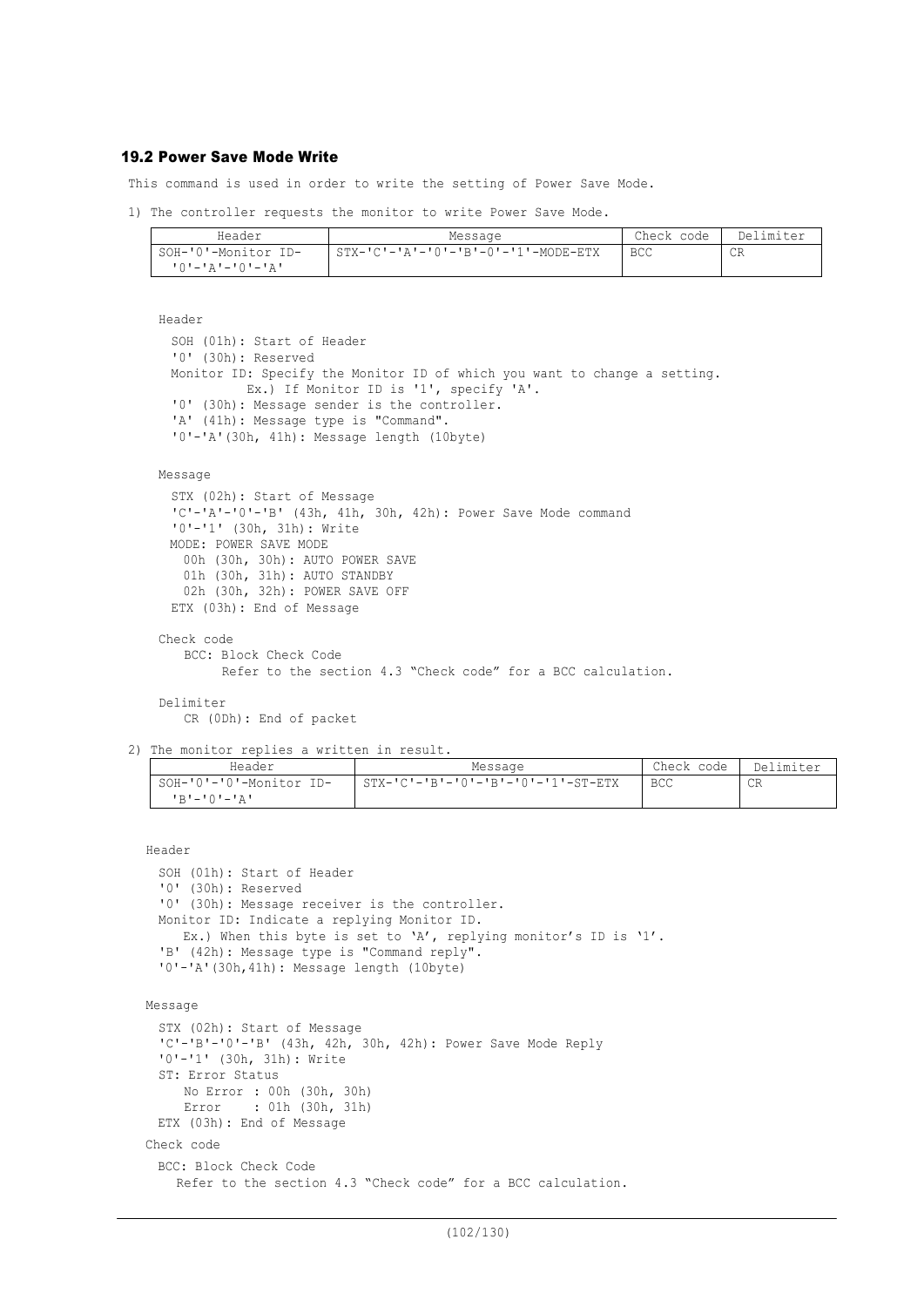Delimiter CR (0Dh): End of packet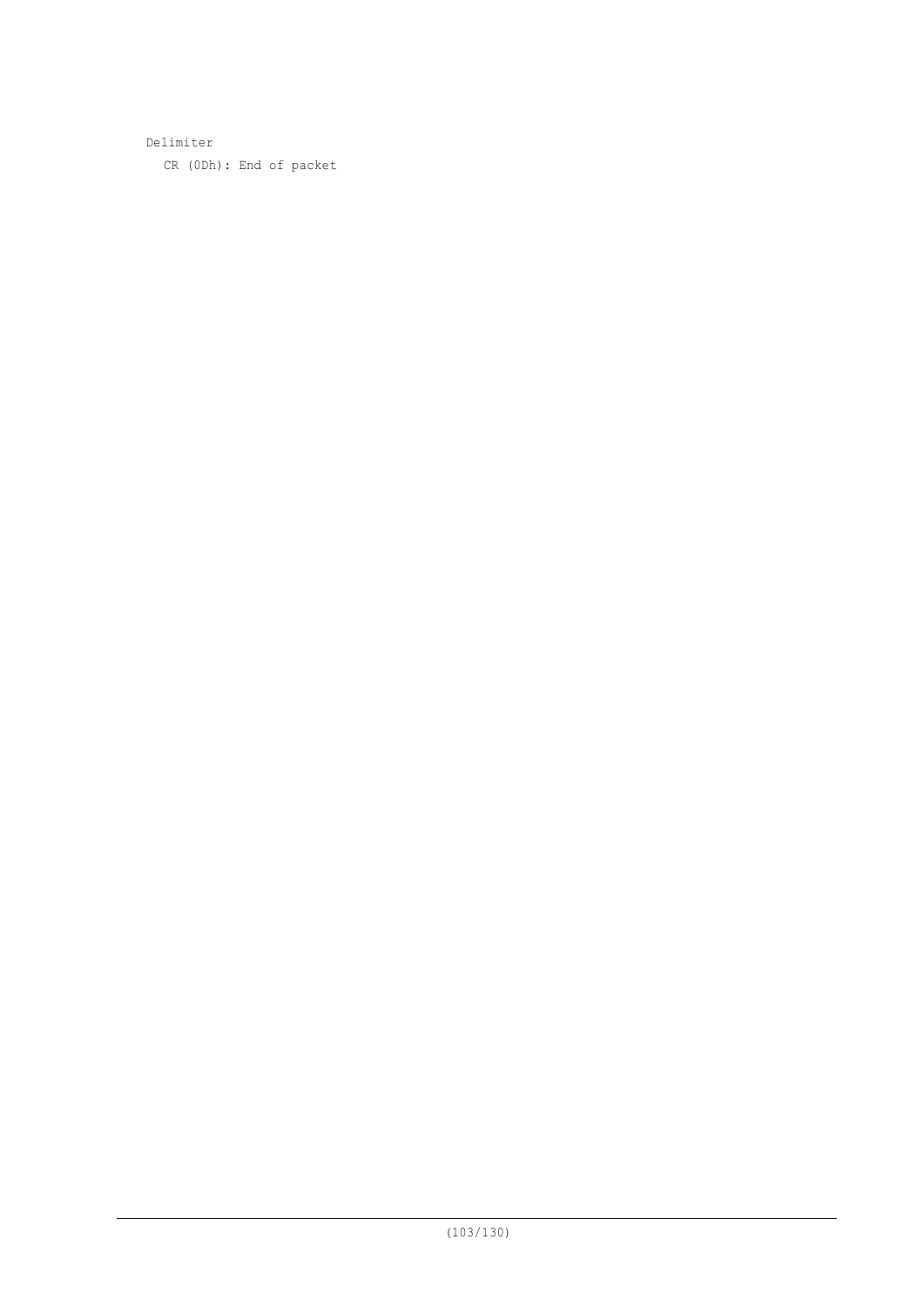## 19.3 Auto Power Save Time Read

This command is used in order to read the setting of Auto Power Save Time.

1) The controller requests the monitor to reply Time setting.

| Header                        | Message                         | Check code | Delimiter |
|-------------------------------|---------------------------------|------------|-----------|
| SOH-'0'-Monitor ID-           | STX-'C'-'A'-'O'-'B'-'O'-'2'-ETX | <b>BCC</b> | CR        |
| י R י – י ∩ י – י ב י – י ∩ י |                                 |            |           |

Header SOH (01h): Start of Header '0' (30h): Reserved Monitor ID: Specify the Monitor ID of which you want to change a setting. Ex.) If Monitor ID is '1', specify 'A'. '0' (30h): Message sender is the controller. 'A' (41h): Message type is "Command". '0'-'8'(30h,38h): Message length (8byte)

### Message

```
STX (02h): Start of Message
'C'-'A'-'0'-'B' (43h, 41h, 30h, 42h): Power Save Mode command
'0'-'2' (30h, 30h): Auto Power Save Read
ETX (03h): End of Message
```

```
Check code
   BCC: Block Check Code
         Refer to the section 4.3 "Check code" for a BCC calculation.
```
Delimiter CR (0Dh): End of packet

2) The monitor replies Time to the controller.

| Header                                 | Message                                | Check code | Delimiter |
|----------------------------------------|----------------------------------------|------------|-----------|
| SOH-'0'-'0'-Monitor ID-<br>IR'-'0'-'A' | $STX-ICI-IBI-I0I-IBI-I0I-I2I-TIME-ETX$ | <b>BCC</b> | CR        |

```
Header
```

```
SOH (01h): Start of Header
'0' (30h): Reserved
'0' (30h): Message receiver is the controller.
Monitor ID: Indicate a replying Monitor ID.
  Ex.) When this byte is set to 'A', replying monitor's ID is '1'.
'B' (42h): Message type is "Command reply".
'0'-'A'(30h,41h): Message length (10byte)
```

```
Message
```

```
STX (02h): Start of Message
'C'-'B'-'0'-'B' (43h, 42h, 30h, 42h): Power Save Mode Reply
'0'-'2' (30h, 32h): Auto Power Save Time Read
TIME: AUTO POWER SAVE TIME (sec.)
 00h (30h, 30h) – 78h (37h, 38h): 1 (5dec.) – 120 (600sec.)
ETX (03h): End of Message
```

```
Check code
```

```
BCC: Block Check Code
   Refer to the section 4.3 "Check code" for a BCC calculation.
```
# Delimiter

CR (0Dh): End of packet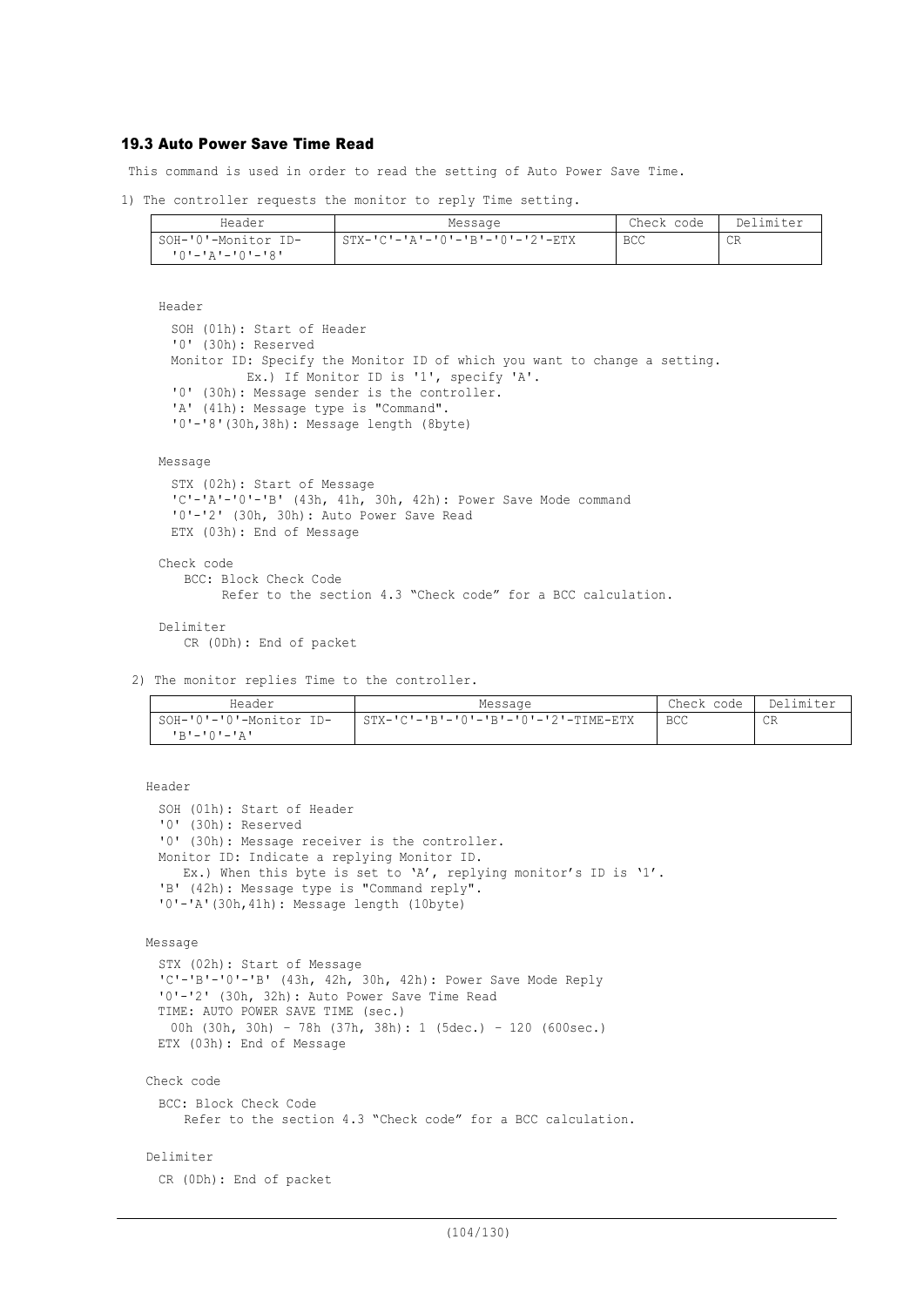### 19.4 Auto Power Save Time Write

This command is used in order to write the setting of Auto Power Save Time.

1) The controller requests the monitor to write Time.

| Header                    | Message                                               | Check code | Delimiter |
|---------------------------|-------------------------------------------------------|------------|-----------|
| SOH-'0'-Monitor ID-       | $STX - 'C' - 'A' - '0' - 'B' - 0' - '3' - TIME - ETX$ | <b>BCC</b> | <b>CR</b> |
| י בי – י ∩י – י בי – י הי |                                                       |            |           |

```
Header
```

```
SOH (01h): Start of Header
'0' (30h): Reserved
Monitor ID: Specify the Monitor ID of which you want to change a setting.
          Ex.) If Monitor ID is '1', specify 'A'.
'0' (30h): Message sender is the controller.
'A' (41h): Message type is "Command".
'0'-'A'(30h,41h): Message length (10byte)
```
#### Message

```
STX (02h): Start of Message
'C'-'A'-'0'-'B' (43h, 41h, 30h, 42h): Power Save Mode command
'0'-'3' (30h, 33h): Auto Power Save Time Write
TIME: AUTO POWER SAVE TIME (sec.)
  00h (30h, 30h) – 78h (37h, 38h): 1 (5dec.) – 120 (600sec.)
ETX (03h): End of Message
```

```
Check code
```
BCC: Block Check Code

```
 Refer to the section 4.3 "Check code" for a BCC calculation.
```

```
Delimiter
```
CR (0Dh): End of packet

2) The monitor replies a written in result.

| Header                                     | Message                            | Check code   Delimiter |    |
|--------------------------------------------|------------------------------------|------------------------|----|
| SOH-'0'-'0'-Monitor ID-<br>$R = 101 - 181$ | STX-'C'-'B'-'0'-'B'-'0'-'3'-ST-ETX | <b>BCC</b>             | CR |

Header

```
SOH (01h): Start of Header
'0' (30h): Reserved
'0' (30h): Message receiver is the controller.
Monitor ID: Indicate a replying Monitor ID.
  Ex.) When this byte is set to 'A', replying monitor's ID is '1'.
'B' (42h): Message type is "Command reply".
'0'-'8'(30h,38h): Message length (8byte)
```

```
Message
```

```
STX (02h): Start of Message
'C'-'B'-'0'-'B' (43h, 42h, 30h, 42h): Power Save Mode Reply
'0'-'3' (30h, 33h): Auto Power Save Time Write
ST: Error Status
    No Error : 00h (30h, 30h)
    Error : 01h (30h, 31h)
ETX (03h): End of Message
```

```
Check code
```

```
BCC: Block Check Code
  Refer to the section 4.3 "Check code" for a BCC calculation.
```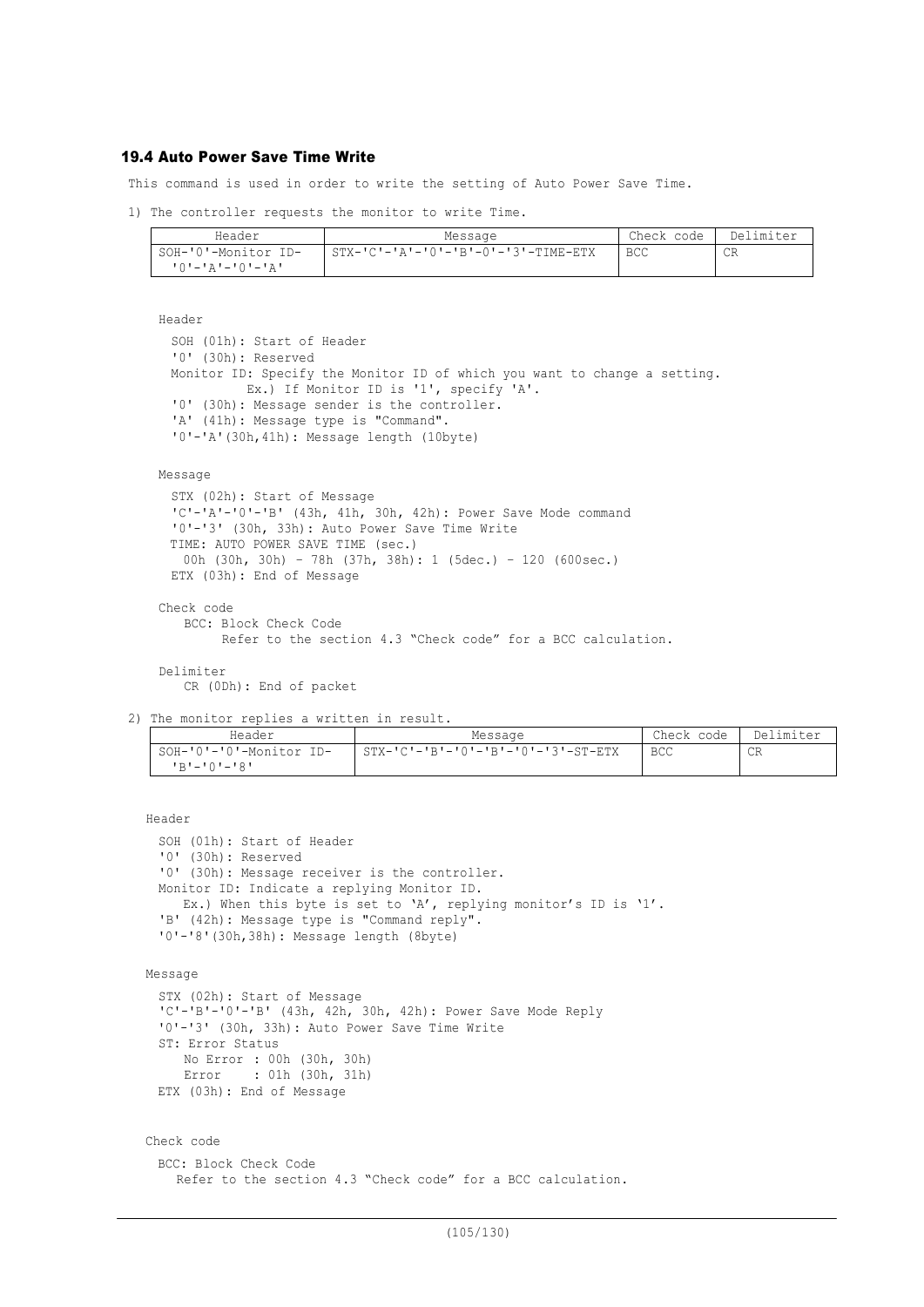Delimiter CR (0Dh): End of packet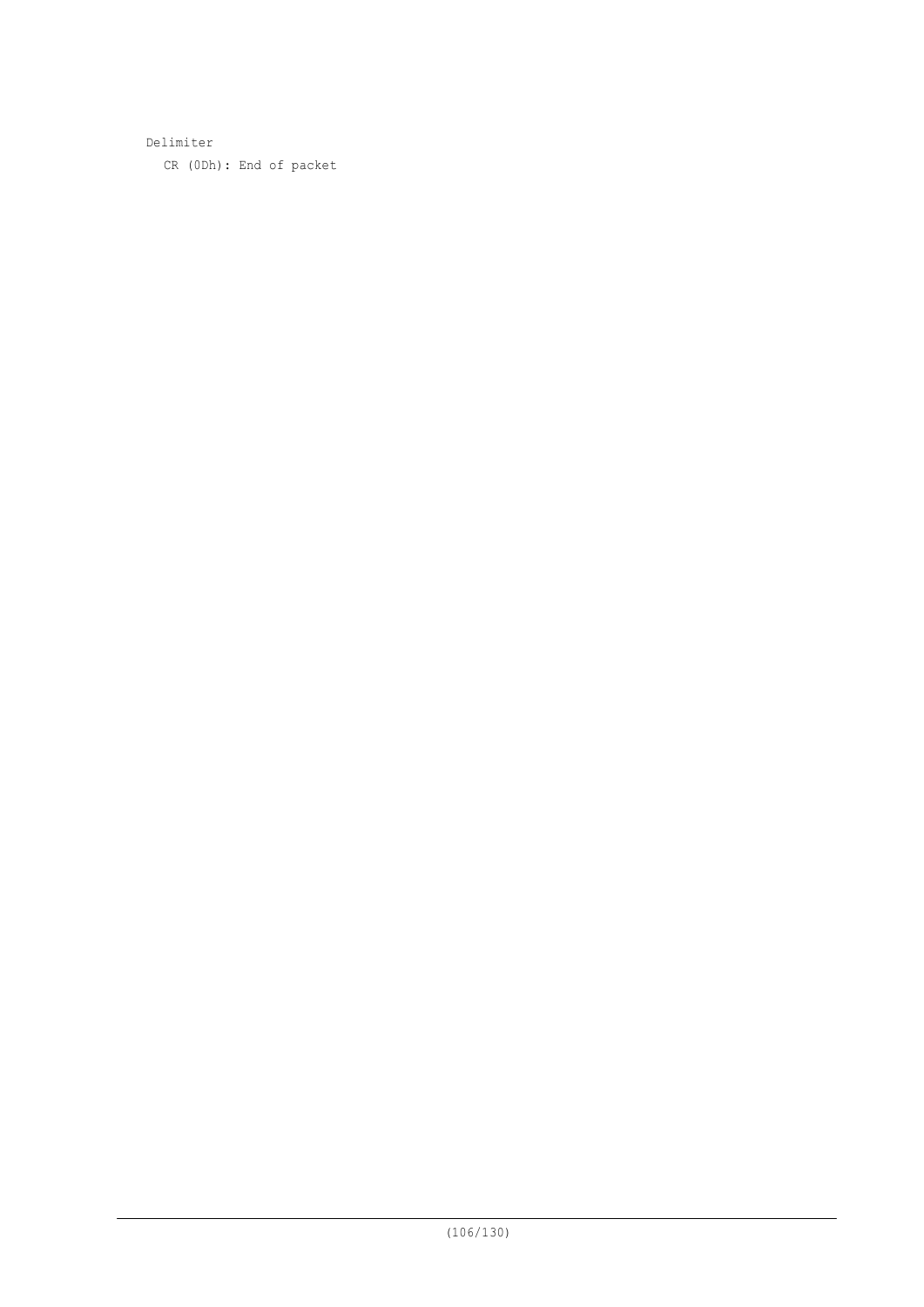## 19.5 Auto Standby Time Read

This command is used in order to read the setting of Auto Standby Time.

1) The controller requests the monitor to reply Time setting.

| Header              | Message                                         | Check code | Delimiter |
|---------------------|-------------------------------------------------|------------|-----------|
| SOH-'0'-Monitor ID- | $STX - 'C' - 'A' - 'O' - 'B' - 'O' - '4' - ETX$ | <b>BCC</b> | CR        |
| 10'-'A'-'0'-'8'     |                                                 |            |           |

Header SOH (01h): Start of Header '0' (30h): Reserved Monitor ID: Specify the Monitor ID of which you want to change a setting. Ex.) If Monitor ID is '1', specify 'A'. '0' (30h): Message sender is the controller. 'A' (41h): Message type is "Command". '0'-'8'(30h,38h): Message length (8byte)

### Message

```
STX (02h): Start of Message
'C'-'A'-'0'-'B' (43h, 41h, 30h, 42h): Power Save Mode command
'0'-'4' (30h, 30h): Auto Standby Time Read
ETX (03h): End of Message
```

```
Check code
   BCC: Block Check Code
         Refer to the section 4.3 "Check code" for a BCC calculation.
```

```
Delimiter
   CR (0Dh): End of packet
```
2) The monitor replies Time to the controller.

| Header                                              | Message                                                | Check code | Delimiter |
|-----------------------------------------------------|--------------------------------------------------------|------------|-----------|
| SOH-'0'-'0'-Monitor ID-<br>י בי – י∩י – י <b>בי</b> | $STX - 'C' - 'B' - '0' - 'B' - '0' - '4' - TIME - ETX$ | <b>BCC</b> | CR        |

```
Header
```

```
SOH (01h): Start of Header
'0' (30h): Reserved
'0' (30h): Message receiver is the controller.
Monitor ID: Indicate a replying Monitor ID.
  Ex.) When this byte is set to 'A', replying monitor's ID is '1'.
'B' (42h): Message type is "Command reply".
'0'-'A'(30h,41h): Message length (10byte)
```

```
Message
```

```
STX (02h): Start of Message
'C'-'B'-'0'-'B' (43h, 42h, 30h, 42h): Power Save Mode Reply
'0'-'4' (30h, 34h): Auto Standby Time Read
TIME: AUTO STANDBY TIME (sec.)
 00h (30h, 30h) – 78h (37h, 38h): 1 (5dec.) – 120 (600sec.)
ETX (03h): End of Message
```

```
Check code
 BCC: Block Check Code
     Refer to the section 4.3 "Check code" for a BCC calculation.
Delimiter
 CR (0Dh): End of packet
```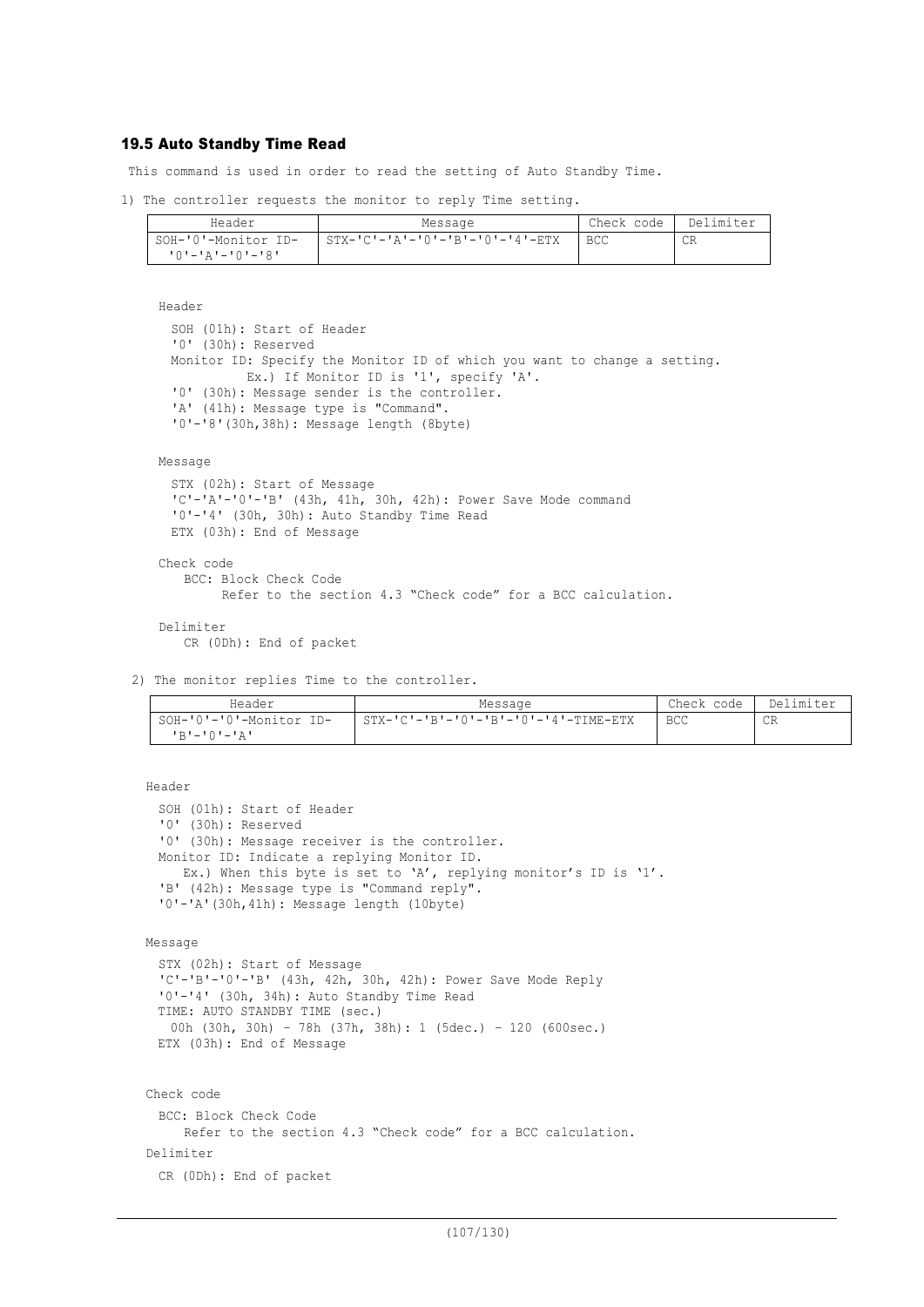## 19.6 Auto Standby Time Write

This command is used in order to write the setting of Auto Standby Time.

```
1) The controller requests the monitor to write Time.
```

| Header                  | Message                               | Check code   Delimiter |    |
|-------------------------|---------------------------------------|------------------------|----|
| SOH-'0'-Monitor ID-'0'- | 1 STX-'C'-'A'-'0'-'B'-0'-'5'-TIME-ETX | <b>BCC</b>             | CR |
| ╹д╹–╹ <b>∩╹</b> –╹Д╹    |                                       |                        |    |

Header

```
SOH (01h): Start of Header
'0' (30h): Reserved
Monitor ID: Specify the Monitor ID of which you want to change a setting.
          Ex.) If Monitor ID is '1', specify 'A'.
'0' (30h): Message sender is the controller.
'A' (41h): Message type is "Command".
'0'-'A'(30h,41h): Message length (10byte)
```
Message

```
STX (02h): Start of Message
'C'-'A'-'0'-'B' (43h, 41h, 30h, 42h): Power Save Mode command
'0'-'5' (30h, 35h): Auto Standby Time Write
TIME: AUTO STANDBY TIME (sec.)
  00h (30h, 30h) – 78h (37h, 38h): 1 (5dec.) – 120 (600sec.)
ETX (03h): End of Message
```

```
Check code
   BCC: Block Check Code
```

```
 Refer to the section 4.3 "Check code" for a BCC calculation.
```

```
Delimiter
```
CR (0Dh): End of packet

2) The monitor replies a written in result.

| Header                                     | Message                            | Check code | Delimiter |
|--------------------------------------------|------------------------------------|------------|-----------|
| SOH-'0'-'0'-Monitor ID-<br>$R = 101 - 121$ | STX-'C'-'B'-'0'-'B'-'0'-'5'-ST-ETX | <b>BCC</b> | CR        |

Header

```
SOH (01h): Start of Header
'0' (30h): Reserved
'0' (30h): Message receiver is the controller.
Monitor ID: Indicate a replying Monitor ID.
  Ex.) When this byte is set to 'A', replying monitor's ID is '1'.
'B' (42h): Message type is "Command reply".
'0'-'A'(30h,41h): Message length (10byte)
```

```
Message
```

```
STX (02h): Start of Message
'C'-'B'-'0'-'B' (43h, 42h, 30h, 42h): Power Save Mode Reply
'0'-'5' (30h, 35h): Auto Standby Time Write
ST: Error Status
    No Error : 00h (30h, 30h)
    Error : 01h (30h, 31h)
ETX (03h): End of Message
```

```
Check code
```

```
BCC: Block Check Code
  Refer to the section 4.3 "Check code" for a BCC calculation.
```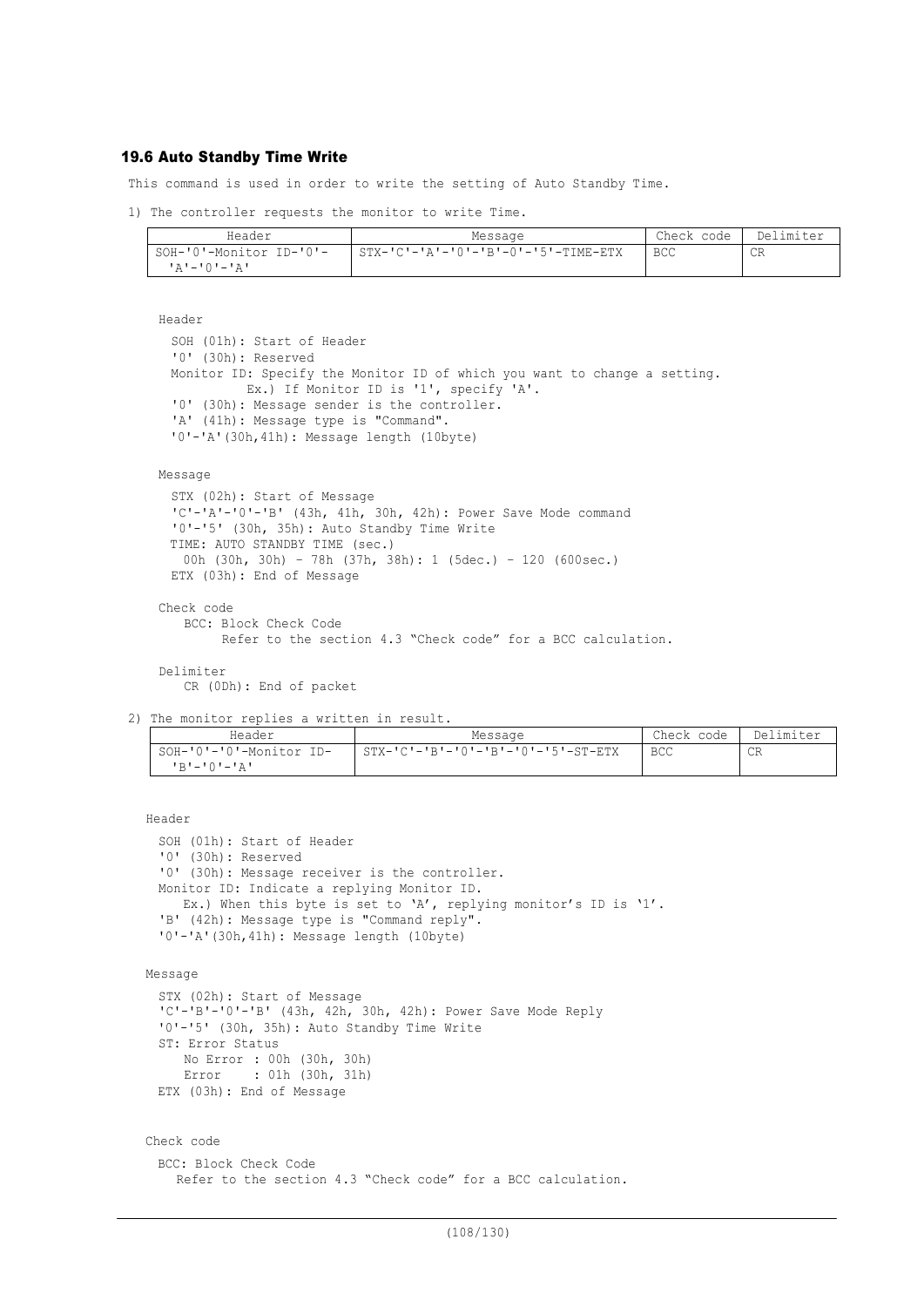Delimiter CR (0Dh): End of packet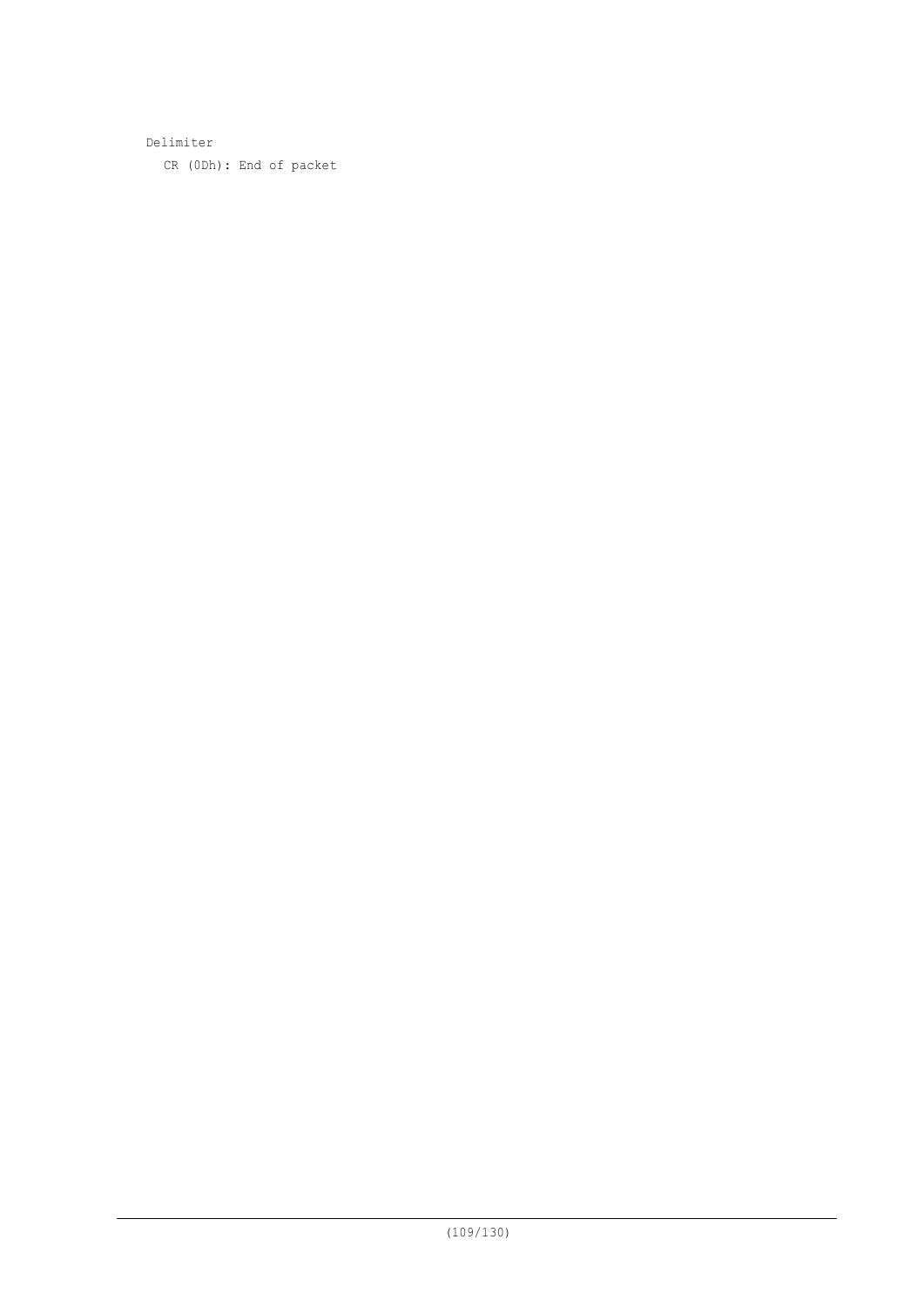# 20. Setting Copy

### 20.1 Setting Copy Read

This command is used in order to read the Setting Copy.

```
1) The controller requests the monitor to read Setting Copy
```

| Header              | Message                        | Check code | Delimiter |
|---------------------|--------------------------------|------------|-----------|
| SOH-'0'-Monitor ID- | STX-'C'-'A'-'0'-'9'-0'-'0'-ETX | <b>BCC</b> | CR        |
| 10'-'A'-'0'-'8'     |                                |            |           |

Header

```
SOH (01h): Start of Header
'0' (30h): Reserved
Monitor ID: Specify the Monitor ID of which you want to change a setting.
          Ex.) If Monitor ID is '1', specify 'A'.
'0' (30h): Message sender is the controller.
'A' (41h): Message type is "Command".
'0'-'8'(30h, 38h): Message length (8byte)
```
Message

```
STX (02h): Start of Message
'C'-'A'-'0'-'9' (43h,41h,30h,39h): Setting Copy command
'0'-'0' (30h,30h): Target Read
ETX (03h): End of Message
```
Check code BCC: Block Check Code Refer to the section 4.3 "Check code" for a BCC calculation. Delimiter CR (0Dh): End of packet

2) The monitor replies Setting Copy to the controller.

| Header                  | Message                        | Check code | Delimiter |
|-------------------------|--------------------------------|------------|-----------|
| SOH-'0'-'0'-Monitor ID- | - STX-'C'-'B'-'0'-'9'-'0'-'0'- | <b>BCC</b> | <b>CR</b> |
| י∩י−י1י−י¤י             | $T4 - T3 - T2 - T1 - ETX$      |            |           |

Header

```
SOH (01h): Start of Header
'0' (30h): Reserved
'0' (30h): Message receiver is the controller.
Monitor ID: Indicate a replying Monitor ID.
  Ex.) When this byte is set to 'A', replying monitor's ID is '1'.
'B' (42h): Message type is "Command reply".
'1'-'0'(31h,30h): Message length (16byte)
```

```
Message
```

```
STX (02h): Start of Message
'C'-'B'-'0'-'9' (43h, 42h, 30h, 39h): Setting Copy Reply
'0'-'0' (30h, 30h): Target Read
T1 – T4 : 00h (30h, 30h) – FFh (46h, 46h)
   T1 : Setting Copy Target 4 (Bit12-Bit15)
   T2 : Setting Copy Target 3 (Bit8-Bit11)
   T3 : Setting Copy Target 2 (Bit4-Bit7)
   T4 : Setting Copy Target 1 (Bit0-Bit3)
       Bit0: ALL INPUT
       Bit1: PICTURE
       Bit2: ADJUST
       Bit3: AUDIO
       Bit4: SCHEDULE
       Bit5: MP-CTRL
```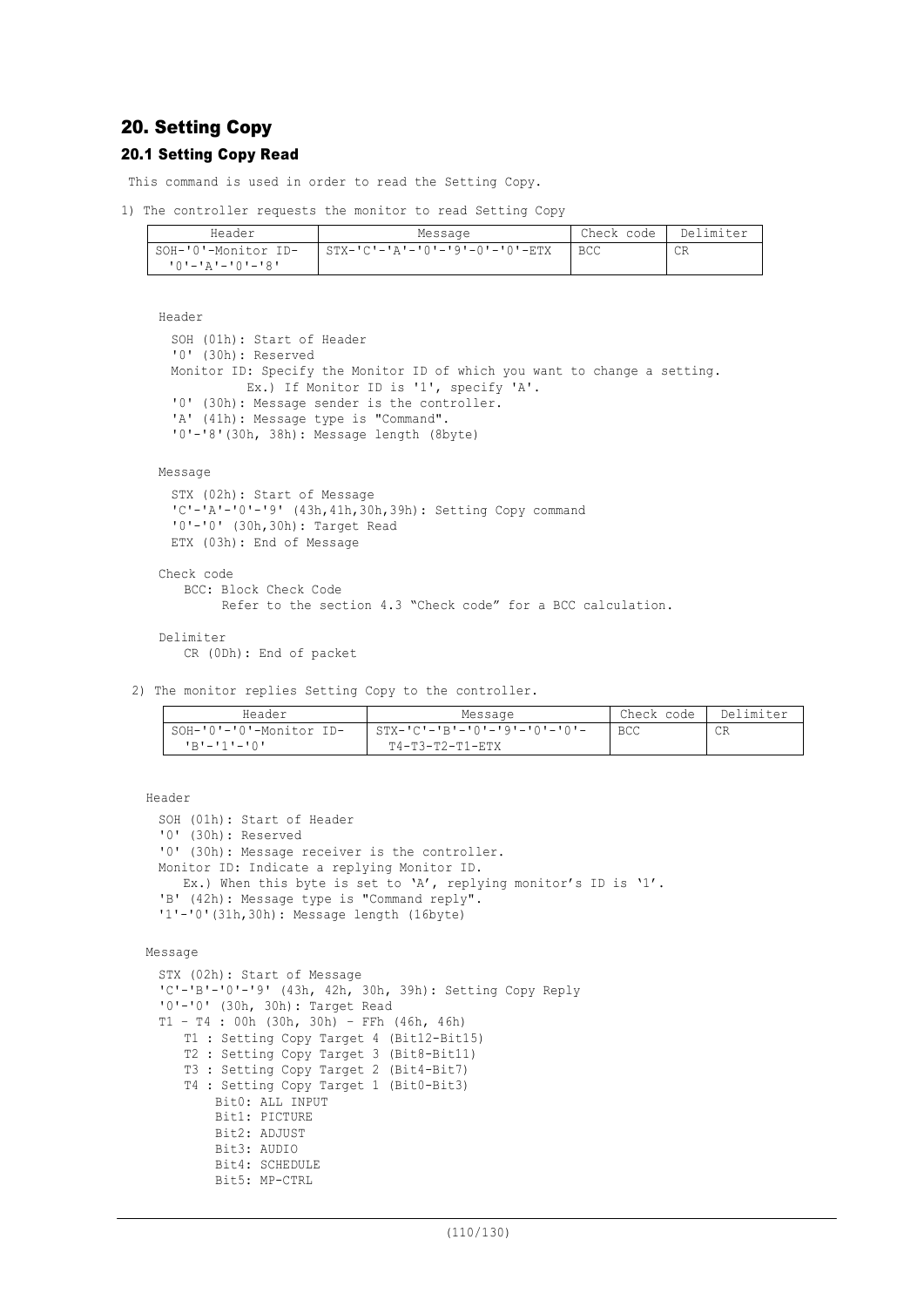```
Bit6: OSD
       Bit7: MULTI DISP
       Bit8: PROTECT
       Bit9: EXT-CTRL
       Bit10: ADVANCED
       Bit11: ADVANCED2
       Bit12: HTTP
       Bit13: Reserve
       Bit14: Reserve
       Bit15: Reserve
   Ex.) Setting the following value for T4
        Bit0: ALL INPUT is OFF (0).
       Bit1: PICTURE is OFF (0).
       Bit2: ADJUST is ON (1).
       Bit3: AUDIO is ON (1).
       Step 1: Put above bit in following order.
               Bit3-Bit2-Bit1-Bit0
               Value: 1100
        Step 2: Write the value of Step 1 by a hexadecimal number.
               Value: 0Ch
    Step 3: Encode the value of Step 2 to ASCII characters.
                Value: '0' and 'C' (30h and 43h)
ETX (03h): End of Message
```
## *Check code*

BCC: Block Check Code Refer to the section 4.3 "Check code" for a BCC calculation.

### *Delimiter*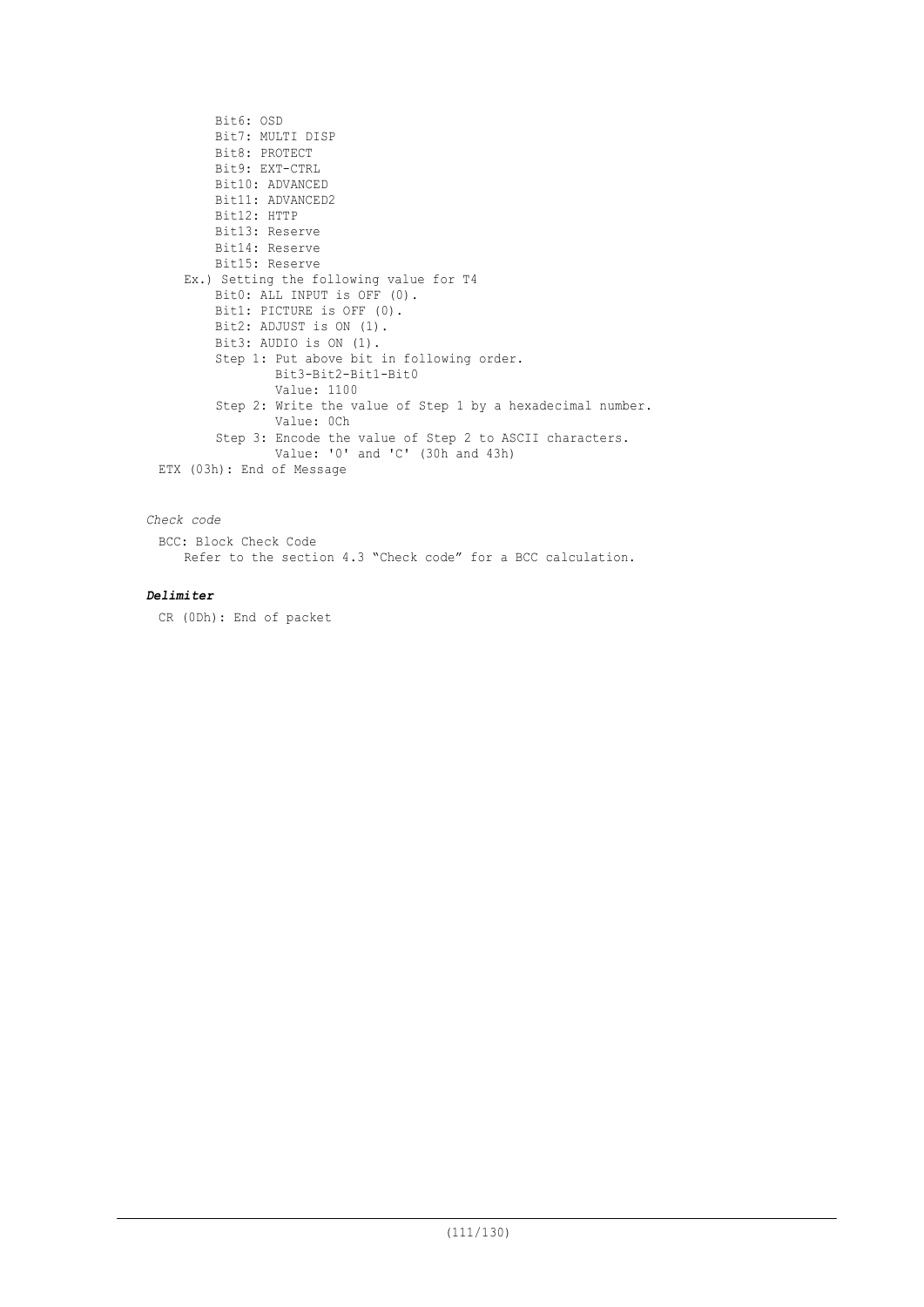### 20.2 Setting Copy Write

This command is used in order to write the setting of Setting Copy.

1) The controller requests the monitor to write Setting Copy.

| Header                          | Message                       | Check code | Delimiter |
|---------------------------------|-------------------------------|------------|-----------|
| SOH-'0'-Monitor ID-             | - STX-'C'-'A'-'0'-'9'-0'-'1'- | <b>BCC</b> | CR        |
| י ^ ^ ' – ' ג ' – ' ^ ' – ' ^ ' | Т4-Т3-Т2-Т1-ЕТХ               |            |           |

```
Header
 SOH (01h): Start of Header
 '0' (30h): Reserved
 Monitor ID: Specify the Monitor ID of which you want to change a setting.
           Ex.) If Monitor ID is '1', specify 'A'.
 '0' (30h): Message sender is the controller.
  'A' (41h): Message type is "Command".
 '1'-'0'(31h,30h): Message length
Message
 STX (02h): Start of Message
 'C'-'A'-'0'-'9' (43h,41h,30h,39h): Setting Copy command
 '0'-'1' (30h,31h): Target Write
 T1 – T4 : 00h (30h, 30h) – FFh (46h, 46h)
   T1 : Setting Copy Target 4 (Bit12-Bit15)
   T2 : Setting Copy Target 3 (Bit8-Bit11)
   T3 : Setting Copy Target 2 (Bit4-Bit7)
   T4 : Setting Copy Target 1 (Bit0-Bit3)
       Bit0: ALL INPUT
       Bit1: PICTURE
       Bit2: ADJUST
       Bit3: AUDIO
       Bit4: SCHEDULE
       Bit5: MP-CTRL
       Bit6: OSD
       Bit7: MULTI DISP
       Bit8: PROTECT
       Bit9: EXT-CTRL
       Bit10: ADVANCED
       Bit11: ADVANCED2
       Bit12: HTTP
       Bit13: Reserve
       Bit14: Reserve
       Bit15: Reserve
   Ex.) Setting the following value for T4
       Bit0: ALL INPUT is OFF (0).
       Bit1: PICTURE is OFF (0).
       Bit2: ADJUST is ON (1).
       Bit3: AUDIO is ON (1).
       Step 1: Put above bit in following order.
               Bit3-Bit2-Bit1-Bit0
               Value: 1100
        Step 2: Write the value of Step 1 by a hexadecimal number.
               Value: 0Ch
        Step 3: Encode the value of Step 2 to ASCII characters.
               Value: '0' and 'C' (30h and 43h)
 ETX (03h): End of Message
Check code
   BCC: Block Check Code
         Refer to the section 4.3 "Check code" for a BCC calculation.
Delimiter
   CR (0Dh): End of packet
```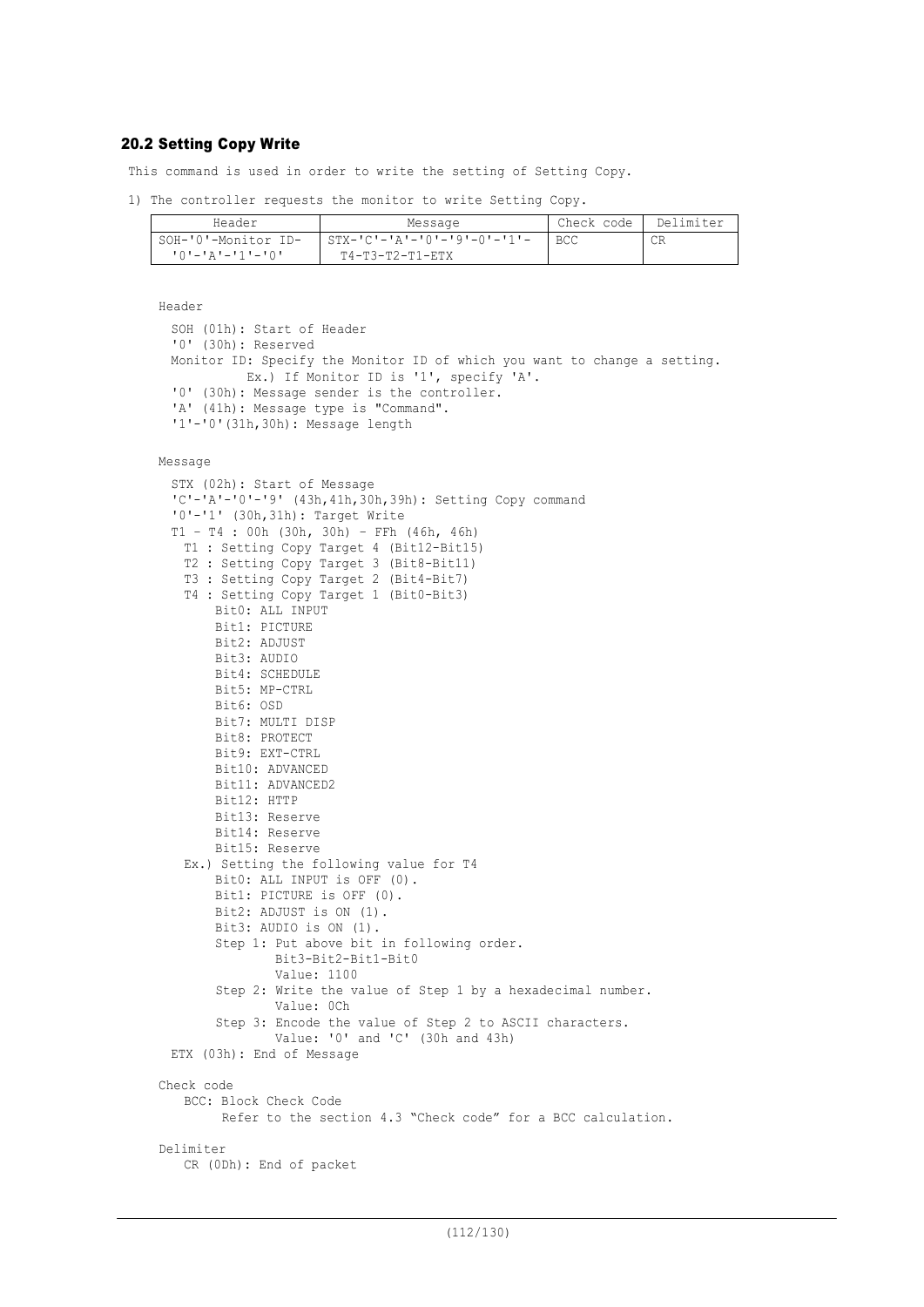2) The monitor replies a written in result.

| Header                                                    | Message                            | Check code | Delimiter |
|-----------------------------------------------------------|------------------------------------|------------|-----------|
| SOH-'0'-'0'-Monitor ID-<br>$R$ 'r $-$ ' $0$ ' $-$ ' $R$ ' | STX-'C'-'B'-'0'-'9'-'0'-'1'-ST-ETX | <b>BCC</b> | CR        |

Header

SOH (01h): Start of Header '0' (30h): Reserved '0' (30h): Message receiver is the controller. Monitor ID: Indicate a replying Monitor ID. Ex.) When this byte is set to 'A', replying monitor's ID is '1'. 'B' (42h): Message type is "Command reply". '0'-'A'(30h,41h): Message length (10byte)

Message

```
STX (02h): Start of Message
'C'-'B'-'0'-'9' (43h, 42h, 30h, 39h): Setting Copy Reply
'0'-'1' (30h, 30h): Target Write
ST: Status
  No Error : 00h (30h, 30h)
  Error : 01h (30h, 31h)
ETX (03h): End of Message
```
Check code BCC: Block Check Code Refer to the section 4.3 "Check code" for a BCC calculation.

Delimiter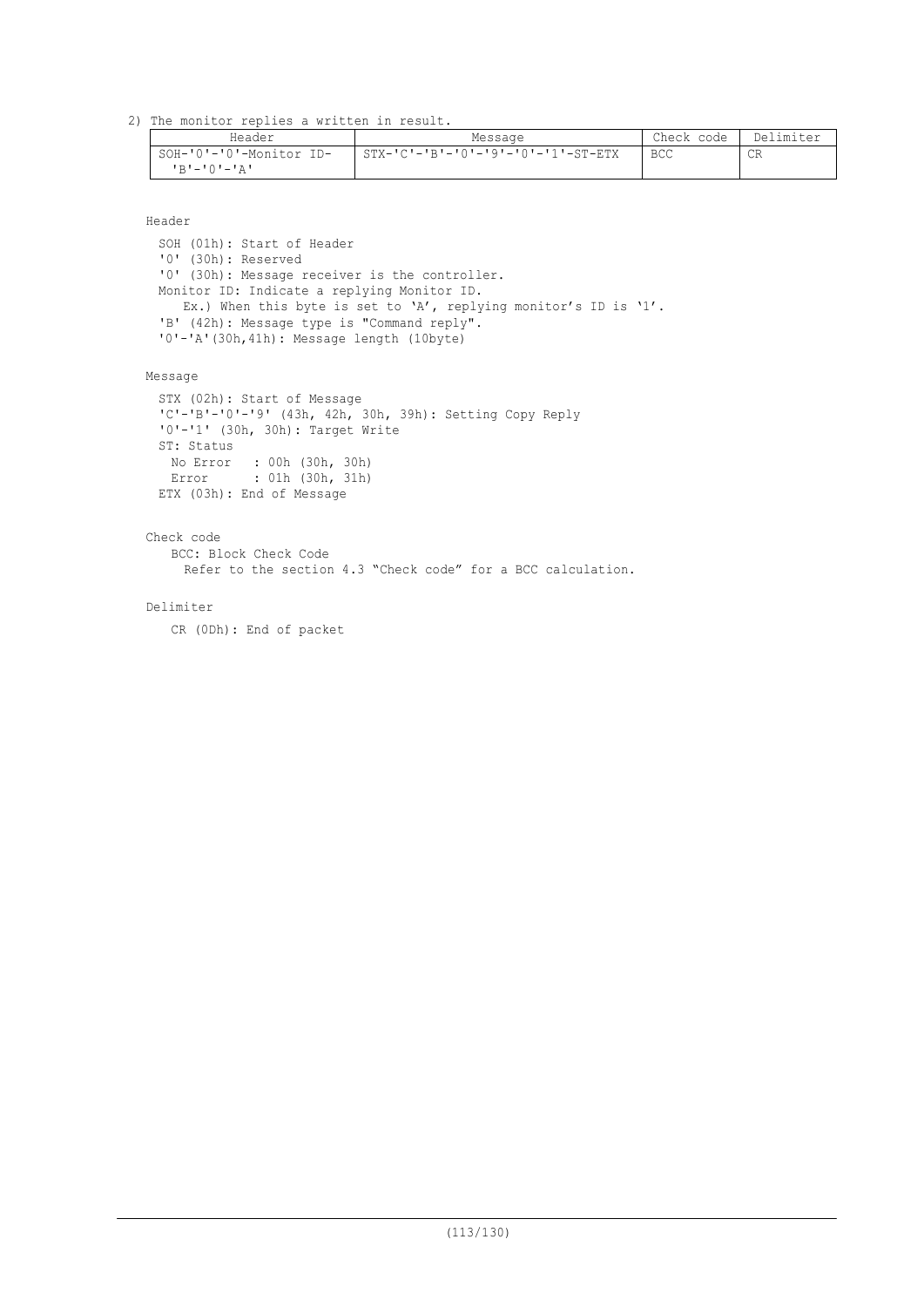### 20.3 Setting Copy Start

This command is used in order to start Setting Copy.

1) The controller requests the monitor to write Setting Copy Start.

| Header              | Message                                        | Check code | Delimiter |
|---------------------|------------------------------------------------|------------|-----------|
| SOH-'0'-Monitor ID- | $STX - 'C' - 'A' - '0' - '9' - 0' - '2' - ETX$ | BCC        | CR        |
| י8י−י∩י−יגי−יטי     |                                                |            |           |

Header

```
SOH (01h): Start of Header
'0' (30h): Reserved
Monitor ID: Specify the Monitor ID of which you want to change a setting.
          Ex.) If Monitor ID is '1', specify 'A'.
'0' (30h): Message sender is the controller.
'A' (41h): Message type is "Command".
'0'-'8'(30h, 38h): Message length (8byte)
```
Message

```
STX (02h): Start of Message
'C'-'A'-'0'-'9' (43h,41h,30h,39h): Setting Copy command
'0'-'2' (30h,32h): Start
ETX (03h): End of Message
```

```
Check code
   BCC: Block Check Code
         Refer to the section 4.3 "Check code" for a BCC calculation.
```
Delimiter CR (0Dh): End of packet

2) The monitor replies to the controller.

| Header                  | Message                                              | Check code | Delimiter |
|-------------------------|------------------------------------------------------|------------|-----------|
| SOH-'0'-'0'-Monitor ID- | $STX - 'C' - 'B' - '0' - '9' - '0' - '2' - ST - ETX$ | <b>BCC</b> | CR.       |
| 'R'−'∩'−'A'             |                                                      |            |           |

```
Header
```

```
SOH (01h): Start of Header
'0' (30h): Reserved
'0' (30h): Message receiver is the controller.
Monitor ID: Indicate a replying Monitor ID.
  Ex.) When this byte is set to 'A', replying monitor's ID is '1'.
'B' (42h): Message type is "Command reply".
'0'-'A'(30h,41h): Message length (10byte)
```

```
Message
```

```
STX (02h): Start of Message
'C'-'B'-'0'-'9' (43h, 42h, 30h, 39h): Setting Copy Reply
'0'-'2' (30h, 30h): Start
ST: Status
   No Error : 00h (30h, 30h)
   Error : 01h (30h, 31h)
ETX (03h): End of Message
```

```
Check code
 BCC: Block Check Code
    Refer to the section 4.3 "Check code" for a BCC calculation.
```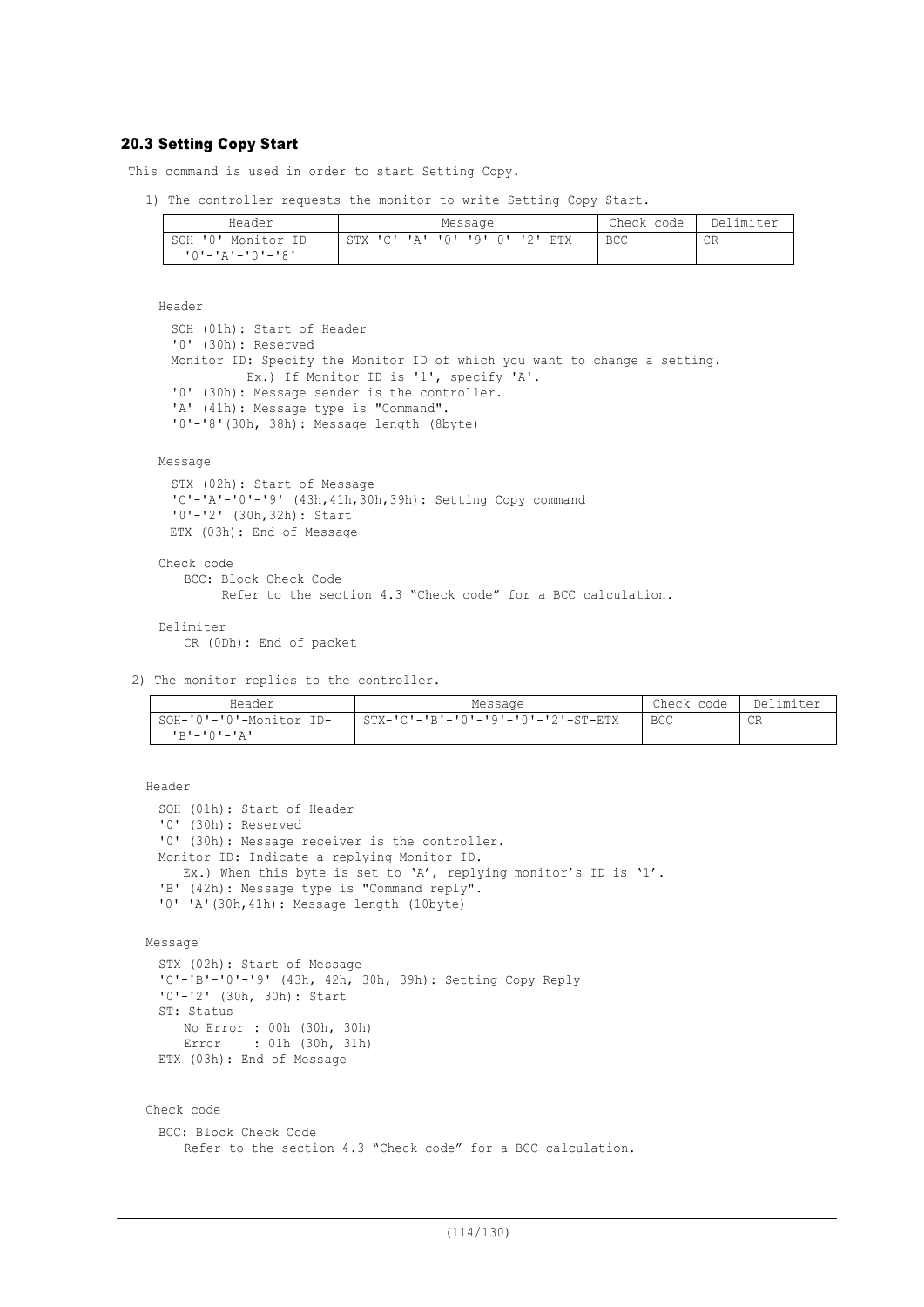Delimiter CR (0Dh): End of packet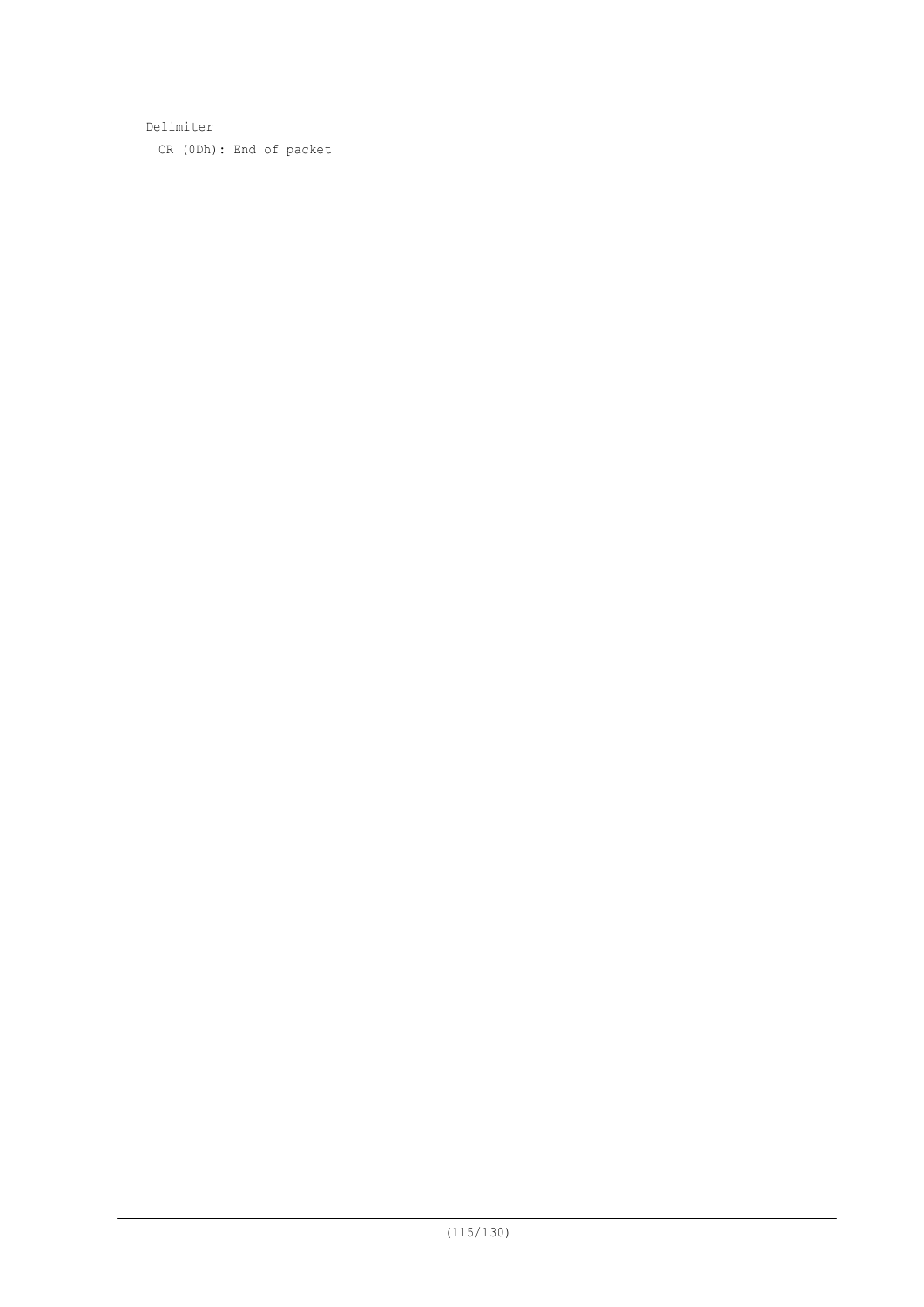# 21. Security Enable

## 21.1 Security Enable Read

This command is used in order to read the Security Enable.

1) The controller requests the monitor to read Security Enable

| Header                    | Message                          | Check code | Delimiter |
|---------------------------|----------------------------------|------------|-----------|
| SOH-'0'-Monitor ID-       | $STX-ICI-IA-I0I-ICI-I0I-I2I-ETX$ | <b>BCC</b> | СR        |
| י 8' – י 0' – י 4' – י 0' |                                  |            |           |

Header

```
SOH (01h): Start of Header
'0' (30h): Reserved
Monitor ID: Specify the Monitor ID of which you want to change a setting.
  Ex.) If Monitor ID is '1', specify 'A'.
'0' (30h): Message sender is the controller.
'A' (41h): Message type is "Command".
'0'-'8'(30h, 38h): Message length (8byte)
```
Message

```
STX (02h): Start of Message
 'C'-'A'-'0'-'C' (43h, 41h, 30h, 43h): Security password Command
 '0'-'2' (30h, 32h): Enable Read
 ETX (03h): End of Message
Check code
 BCC: Block Check Code
```

```
 Refer to the section 4.3 "Check code" for a BCC calculation.
```
Delimiter

CR (0Dh): End of packet

2) The monitor replies Security Enable to the controller.

| Header                               | Message                            | Check code   Delimiter |    |
|--------------------------------------|------------------------------------|------------------------|----|
| SOH-'0'-'0'-Monitor ID-              | STX-'C'-'B'-'0'-'C'-'0'-'2'-EN-ETX | <b>BCC</b>             | CR |
| $R$ 'r $-$ ' $\cap$ ' $-$ ' $\cap$ ' |                                    |                        |    |

Header

```
SOH (01h): Start of Header
'0' (30h): Reserved
'0' (30h): Message receiver is the controller.
Monitor ID: Indicate a replying Monitor ID.
  Ex.) When this byte is set to 'A', replying monitor's ID is '1'.
'B' (42h): Message type is "Command reply".
'0'-'A'(30h,41h): Message length (10byte)
```
Message

```
STX (02h): Start of Message
 'C'-'B'-'0'-'C'-'0'-'2' (43h, 42h, 30h, 41h, 30h, 32h): Get Security Enable Disable Reply
 EN: SECURE MODE
     00h (30h, 30h): OFF
     01h (30h, 31h): START-UP LOCK
     02h (30h, 32h): CONTROL LOCK
     03h (30h, 33h): BOTH LOCK
 ETX (03h): End of Message
Check code
```
BCC: Block Check Code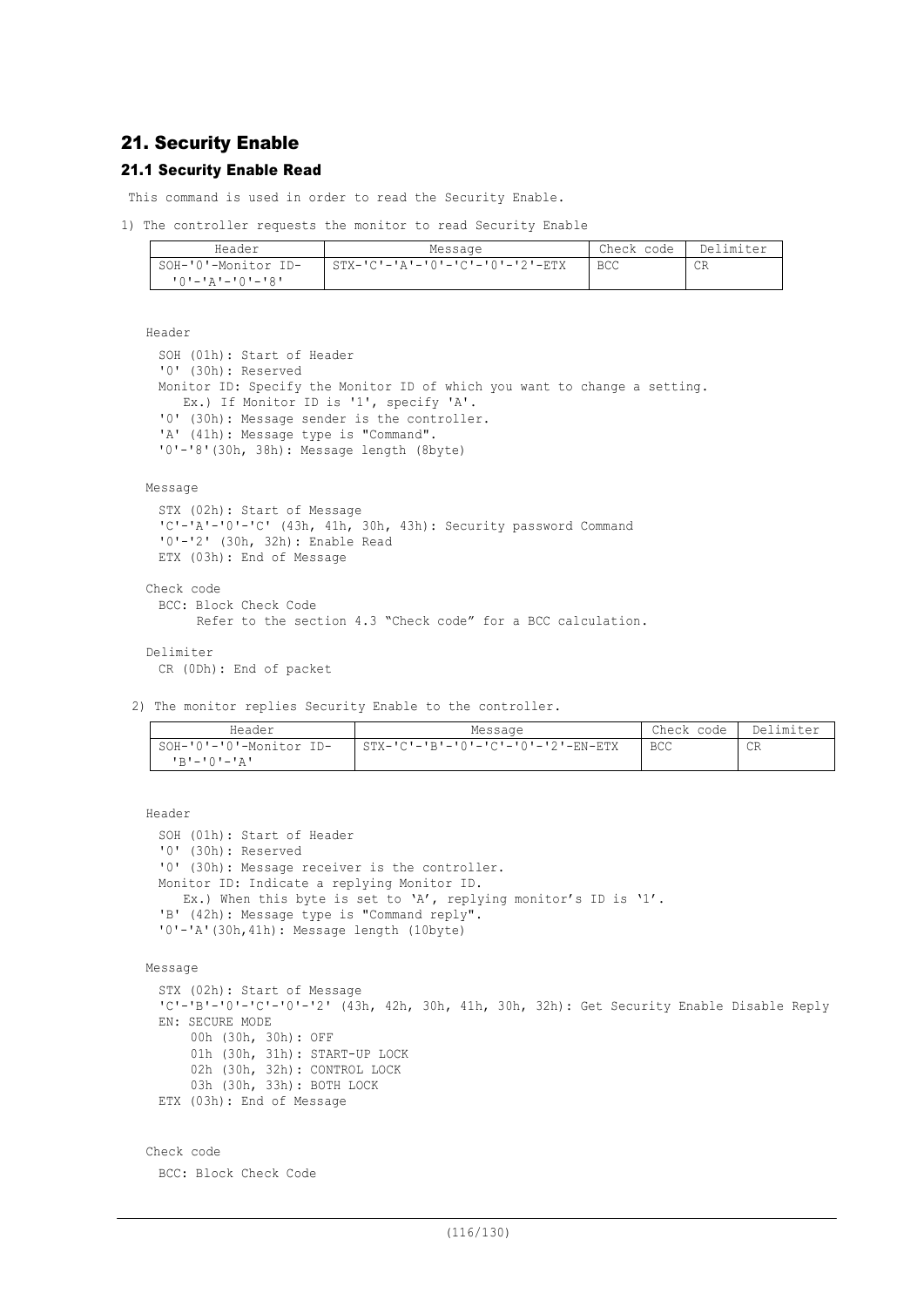Refer to the section 4.3 "Check code" for a BCC calculation. Delimiter CR (0Dh): End of packet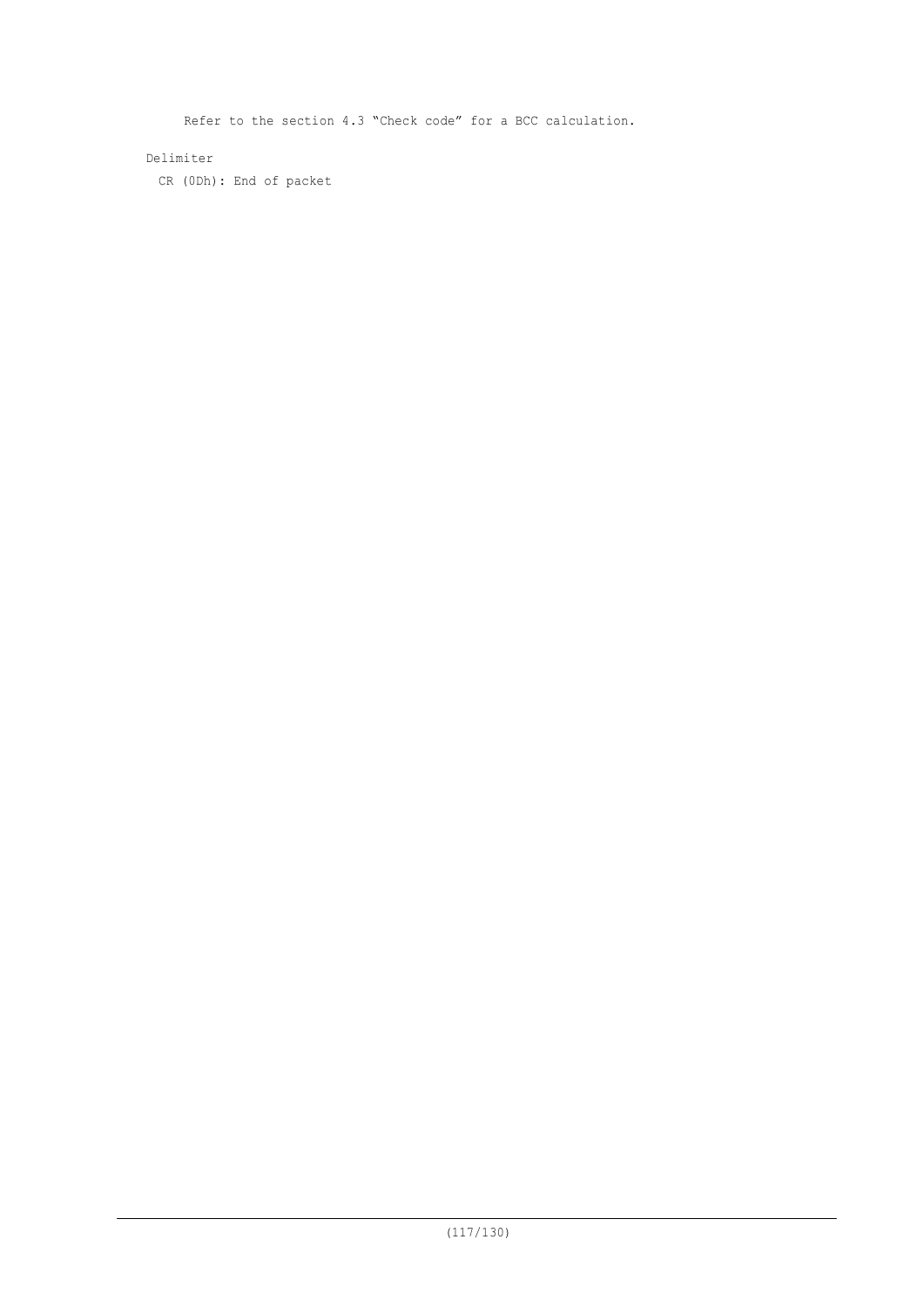### 21.2 Security Enable Write

This command is used in order to write the setting of Security Enable.

1) The controller requests the monitor to set Security password.

| Header              | Message                                     | Check code | Delimiter |
|---------------------|---------------------------------------------|------------|-----------|
| SOH-'0'-Monitor ID- | $STX - 'C' - 'A' - '0' - 'C' - '0' - '1' -$ | BCC        | СR        |
| - 'O'-'A'-'1'-'C'   | $EN - '0' - '0' - PWD1 -  - PWD16 - ETX$    |            |           |

#### *Header*

```
SOH (01h): Start of Header
    '0' (30h): Reserved
    Monitor ID: Specify the Monitor ID of which you want to change a setting.
      Ex.) If Monitor ID is '1', specify 'A'.
    '0' (30h): Message sender is the controller.
    'A' (41h): Message type is "Command".
    '1'-'C'(31h,43h): Message length (28byte)
  Message
    STX (02h): Start of Message
    'C'-'A'-'0'-'C' (43h, 41h, 30h, 43h): Security Password Command
    '0'-'1' (30h, 31h): Enable Write
    EN: SECURE MODE
        00h (30h, 30h): OFF
     01h (30h, 31h): START-UP LOCK
     02h (30h, 32h): CONTROL LOCK
        03h (30h, 33h): BOTH LOCK
    '0'-'0' (30h, 30h): Reserved
    PWD1 – PWD16: Password data
   Ø The password data is encoded as the following procedure.
          Ex.) In the case of password data "1234"
              Step1: Password data is handled as character code.
                    Example:
                      "1234" -> 31h 32h 33h 34h (ASCII)
              Step2: The hexadecimal value of each original character is encoded as two ASCII
                     characters representing the hex value.
                    Example:
                      31h 32h 33h 34h -> '3'-'1'-'3'-'2'-'3'-'3'-'3'-'4'
              Step3: Password data is handled as character code once again.
                    Example:
                      '3'-'1'-'3'-'2'-'3'-'3'-'3'-'4' -> 33h 31h 33h 32h 33h 33h 33h 34h (ASCII)
              Step4: The hexadecimal value of each original character is encoded as two ASCII
                     characters representing the value.
                    Example:
                      33h 31h 33h 32h 33h 33h 33h 34h
                      -> '3'-'3'-'3'-'1'-'3'-'3'-'3'-'2'-'3'-'3'-'3'-'3'-'3'-'3'-'3'-'4'
              Result: The following data is assigned to PWD1-PWD16.
                      33h 33h 33h 31h 33h 33h 33h 32h 33h 33h 33h 33h 33h 33h 33h 34h
    ETX (03h): End of Message
  Check code
    BCC: Block Check Code
          Refer to the section 4.3 "Check code" for a BCC calculation.
  Delimiter
    CR (0Dh): End of packet
2) The monitor replies a written in result.
```

| Header                  | Message                            | Check code | Delimiter |
|-------------------------|------------------------------------|------------|-----------|
| SOH-'0'-'0'-Monitor ID- | STX-'C'-'B'-'0'-'C'-'0'-'1'-ST-ETX | BCC        | CR        |
| י בי – י∩י – י תי       |                                    |            |           |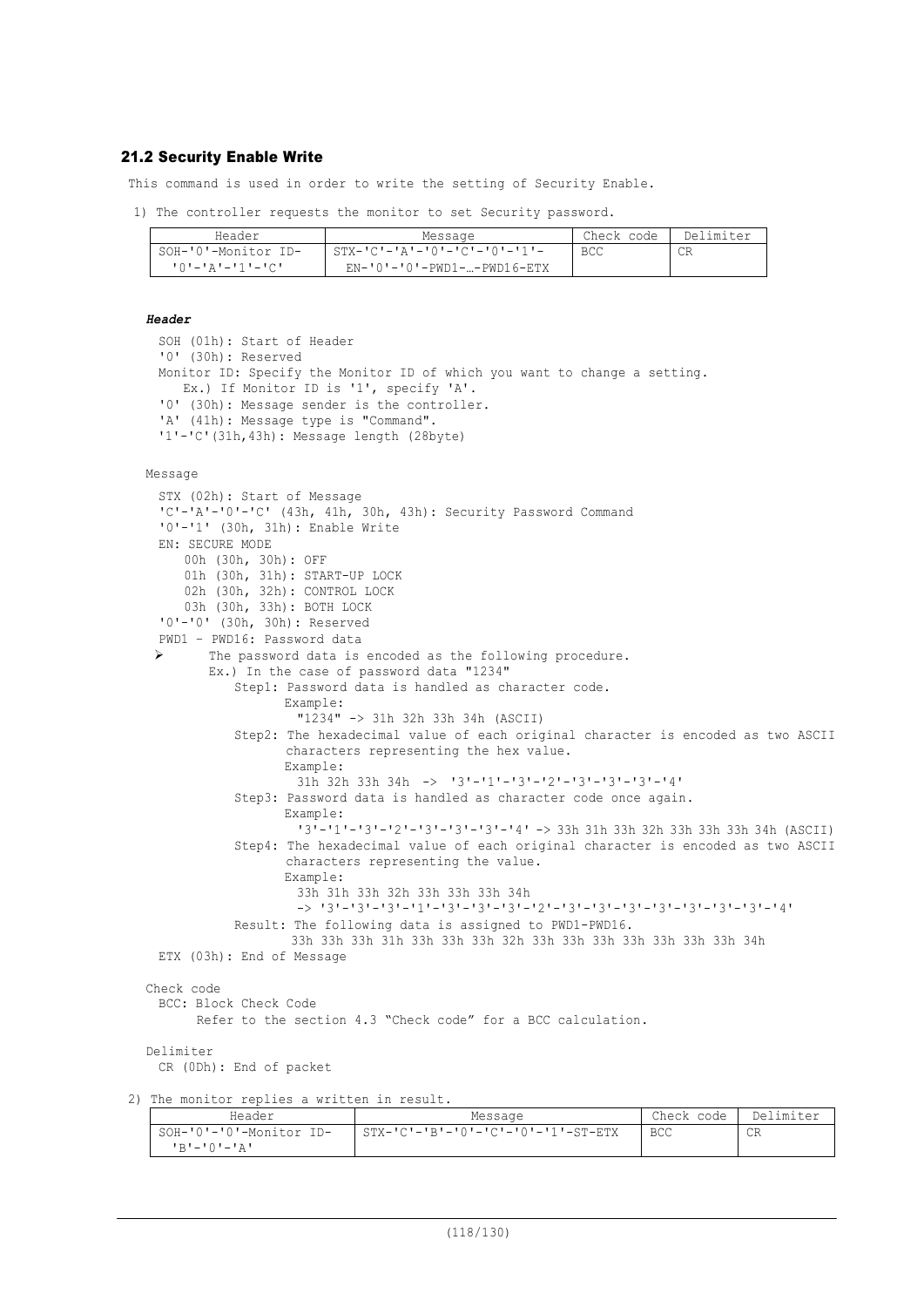```
Header
 SOH (01h): Start of Header
 '0' (30h): Reserved
 '0' (30h): Message receiver is the controller.
 Monitor ID: Indicate a replying Monitor ID.
   Ex.) When this byte is set to 'A', replying monitor's ID is '1'.
 'B' (42h): Message type is "Command reply".
 '0'-'A'(30h,41h): Message length (10byte)
```
### Message

```
STX (02h): Start of Message
'C'-'B'-'0'-'C' (43h, 42h, 30h, 43h): Security password Reply Command
'0'-'1' (30h, 31h): Enable Write
ST: Error Status
    00h: No Error
    01h: Error
ETX (03h): End of Message
```
### Check code

```
BCC: Block Check Code
   Refer to the section 4.3 "Check code" for a BCC calculation.
```
#### Delimiter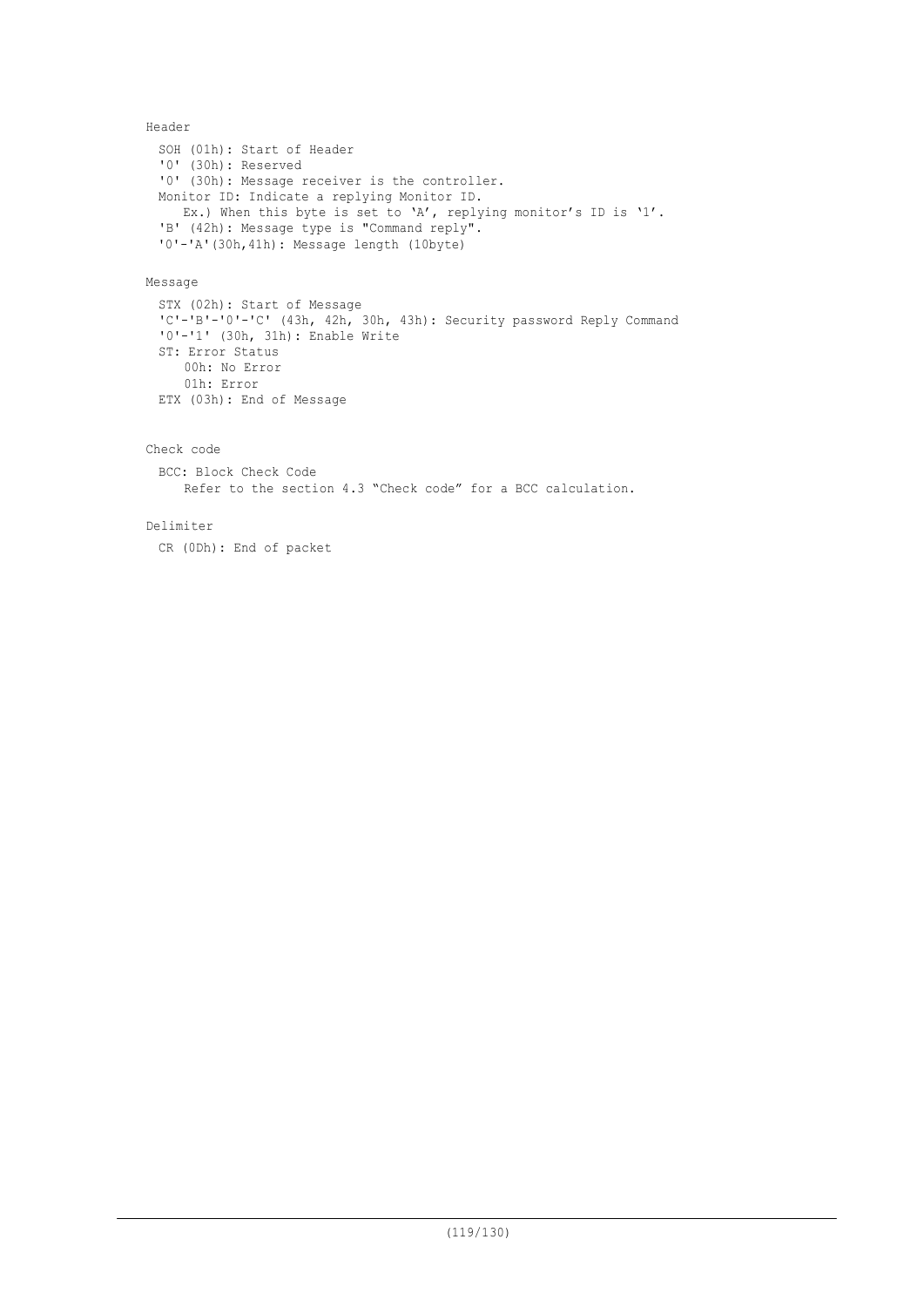# 22. LAN MAC Address

## 22.1 LAN MAC Address Read

This command is used in order to read the MAC Address.

```
1) The controller requests the monitor to read MAC Address
```

| Header              | Message                         | Check code | Delimiter |
|---------------------|---------------------------------|------------|-----------|
| SOH-'0'-Monitor ID- | STX-'C'-'2'-'2'-'A'-'0'-'2'-ETX | <b>BCC</b> | CR        |
| י8'-'0'-'4'-'0'     |                                 |            |           |

```
Header
```

```
SOH (01h) : Start of Header
'0' (30h) : Reserved
Monitor ID : Specify the Monitor ID from which you want to get status.
              Ex.) If Monitor ID is '1', specify 'A'.
'0' (30h) : Message sender is the controller.<br>'A' (41h) : Message Type is "Command".
            : Message Type is "Command".
'0'-'8' (30h, 38h) : Message length is 8 bytes.
```
### Message

```
STX (02h): Start of Message
'C'-'2'-'2'-'A': LAN read command.
'0' - '2': MAC Address
ETX (03h): End of Message
```
#### Check code

```
BCC: Block Check Code
Refer to the section 4.3 "Check code" for a BCC calculation.
```
### Delimiter

CR (0Dh): End of packet

2) The monitor replies MAC Address to the controller.

| Header                  | Message                              | Check code | Delimiter |
|-------------------------|--------------------------------------|------------|-----------|
| SOH-'0'-'0'-Monitor ID- | STX-'C'-'3'-'2'-'A'-RC-'0'-'2'-      | BCC        | CR        |
| $'B - LN(H) - LN(L)$    | $IPV-MAC(0) - \ldots - MAC(n) - ETX$ |            |           |

```
Header
```

```
SOH (01h): Start of Header
'0' (30h): Reserved
'0' (30h): Message receiver is the controller.
Monitor ID: Indicate a replying Monitor ID.
Ex.) When this byte is set to 'A', the replying Monitor ID is '1'.
'B' (42h): Message Type is "Command reply".
LN(H)-LN(L): Message length (byte length), from STX to ETX
```

```
Message
```

```
STX(02h):Start of Message
'C'-'3'-'2'-'A': LAN read reply command.
RC: Reply result Code
  '0'-'0' (30h, 30h): Normal
  'F'-'F' (46h, 46h): Abnormal
'0'-'2': MAC Address
IPV: IPv4 or IPv6
 '0'-'4' (30h, 34h): IPv4
  '0'-'6' (30h, 36h): IPv6
MAC(0-n): MAC Address
 In the case of IPv4 \rightarrow n = 4
```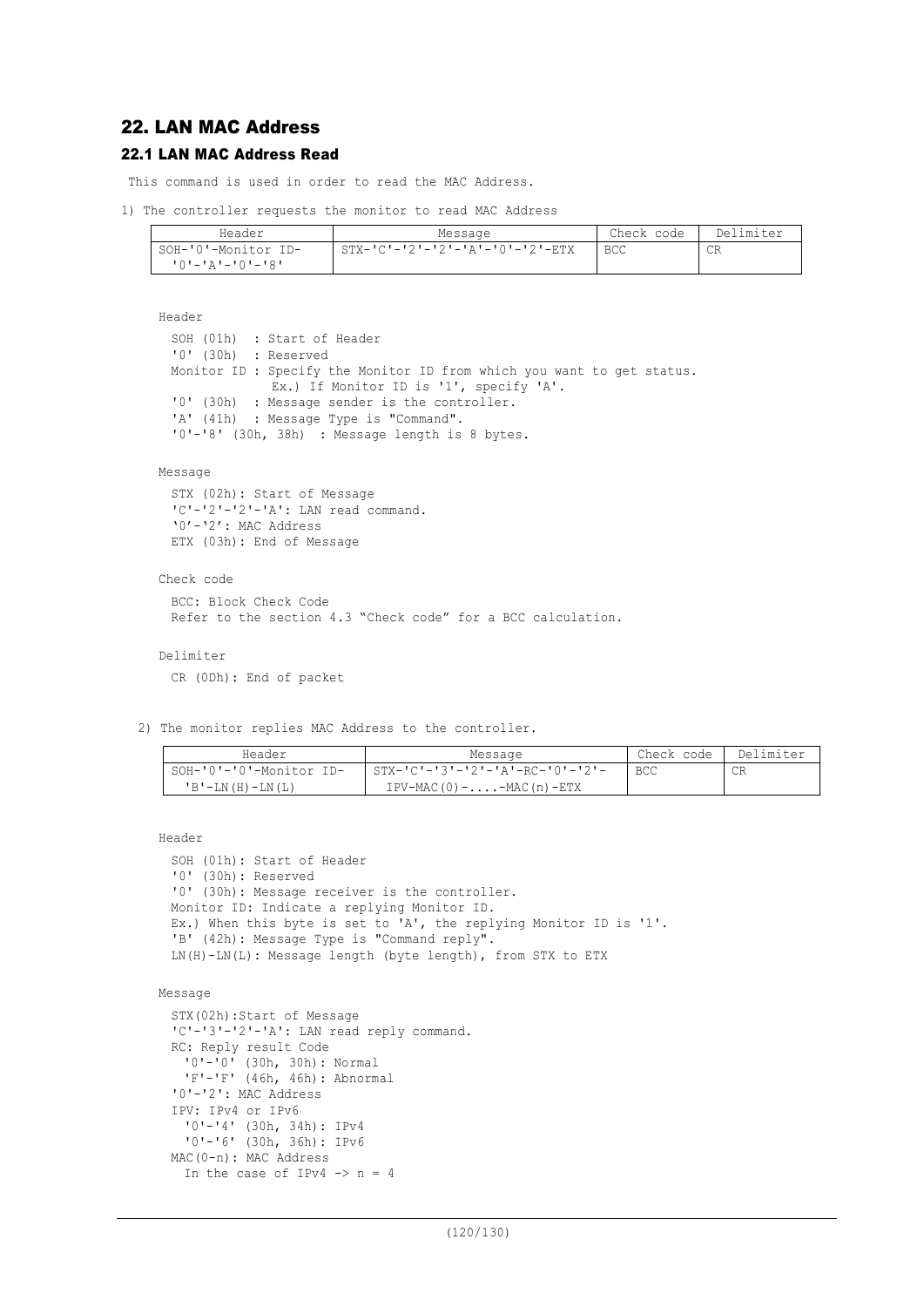```
In the case of IPv6 \rightarrow n = 7ETX (03h): End of Message
```
Check code

```
BCC: Block Check Code
 Refer to the section 4.3 "Check code" for a BCC calculation.
```
Delimiter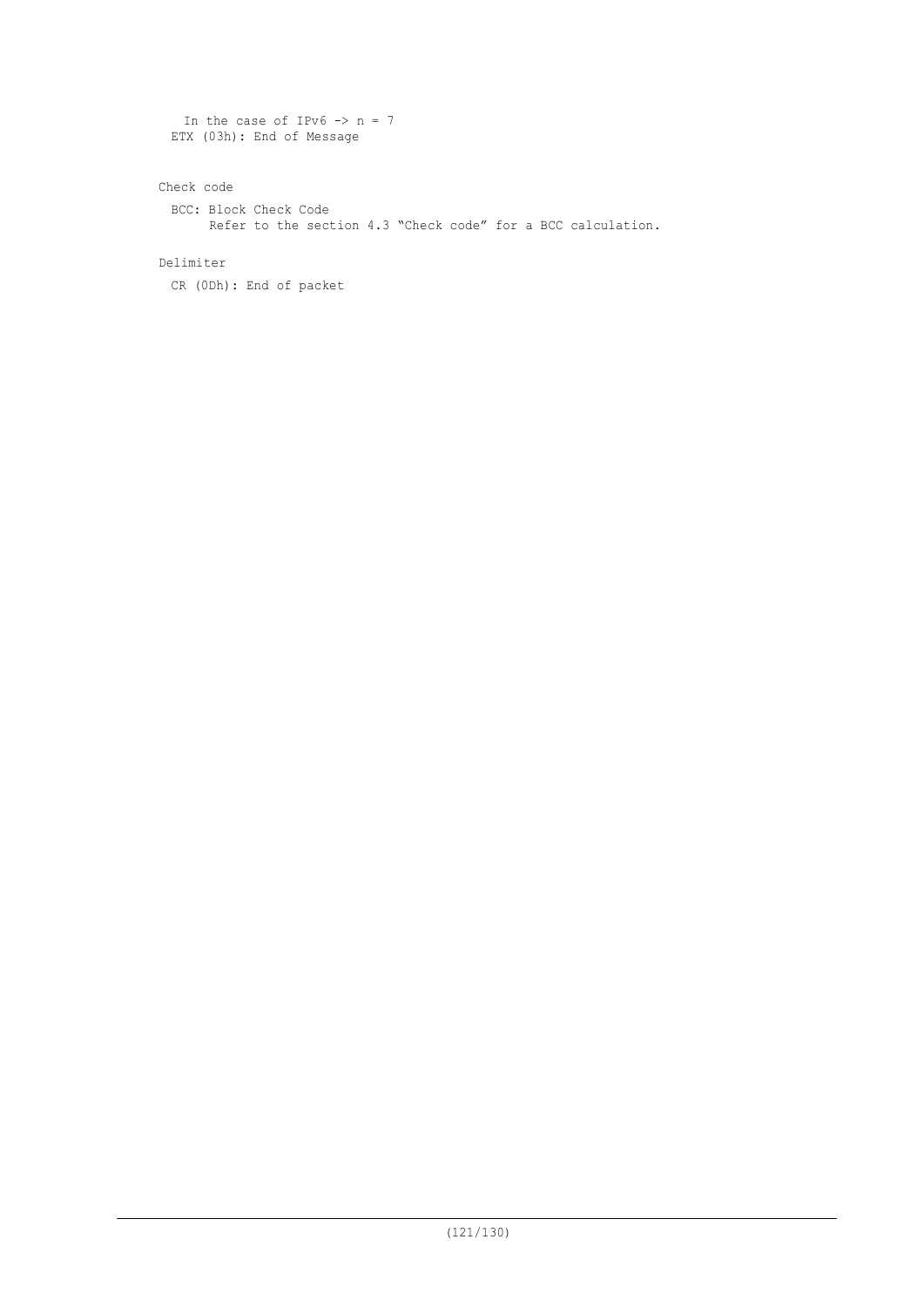# 23. Proof of Play

### 23.1 Set Proof of Play Operation Mode

This command is used in order to set Operation mode of Proof of Play.

```
1) The controller requests the monitor to set Operation mode of Proof of Play.
```

| Header                  | Message                                  | Check code | Delimiter |
|-------------------------|------------------------------------------|------------|-----------|
| SOH-'0'-Monitor ID-     | STX-'C'-'A'-'1'-'5'-'0'-'0'-MD-ETX   BCC |            | CR        |
| <u> 'O'-'A'-'O'-'A'</u> |                                          |            |           |

```
Header
  SOH (01h) : Start of Header
  '0' (30h) : Reserved
 Monitor ID : Specify the Monitor ID from which you want to get status.
               Ex.) If Monitor ID is '1', specify 'A'.
  '0' (30h) : Message sender is the controller.<br>'A' (41h) : Message Type is "Command".
             : Message Type is "Command".
  '0'-'A' (30h, 41h) : Message length is 10 bytes.
Message
 STX (02h): Start of Message
  'C'-'A'-'1'-'5': Proof of Play command
  '0'-'0' (30h,30h): Set Proof of Play Operation Mode command
 MD : Mode of Proof of Play.
    '0'-'0'(30h, 30h): Stop
     '0'-'1'(30h, 31h): Start
    '0'-'2'(30h, 32h): Clear Log data
 ETX (03h): End of Message
```

```
Check code
```
BCC: Block Check Code Refer to the section 4.3 "Check code" for a BCC calculation.

#### Delimiter

CR (0Dh): End of packet

'0'-'0'(30h, 30h): No Error '0'-'1'(30h, 31h): Error

'0'-'2'(30h, 32h): Already Start/Stop/Clear

2) The monitor replies the result of set Operation mode to the controller.

| Header              | Message                                              | Check code | Delimiter |
|---------------------|------------------------------------------------------|------------|-----------|
| SOH-'0'-Monitor ID- | $STX - 'C' - 'B' - '1' - '5' - '0' - '0' - ST - ETX$ | BCC        | CR        |
| 10'-'R'-'0'-'A'     |                                                      |            |           |

Header

```
SOH (01h) : Start of Header<br>'0' (30h) : Reserved
             : Reserved
 Monitor ID : Specify the Monitor ID from which you want to get status.
               Ex.) If Monitor ID is '1', specify 'A'.
 '0' (30h) : Message sender is the controller.
  'A' (41h) : Message Type is "Command".
  '0'-'A' (30h, 41h) : Message length is 10 bytes.
Message
 STX (02h): Start of Message
  'C'-'B'-'1'-'5': Proof of Play reply command
 '0'-'0' (30h,30h): Set Proof of Play Operation Mode command
 ST: Status
```
(122/130)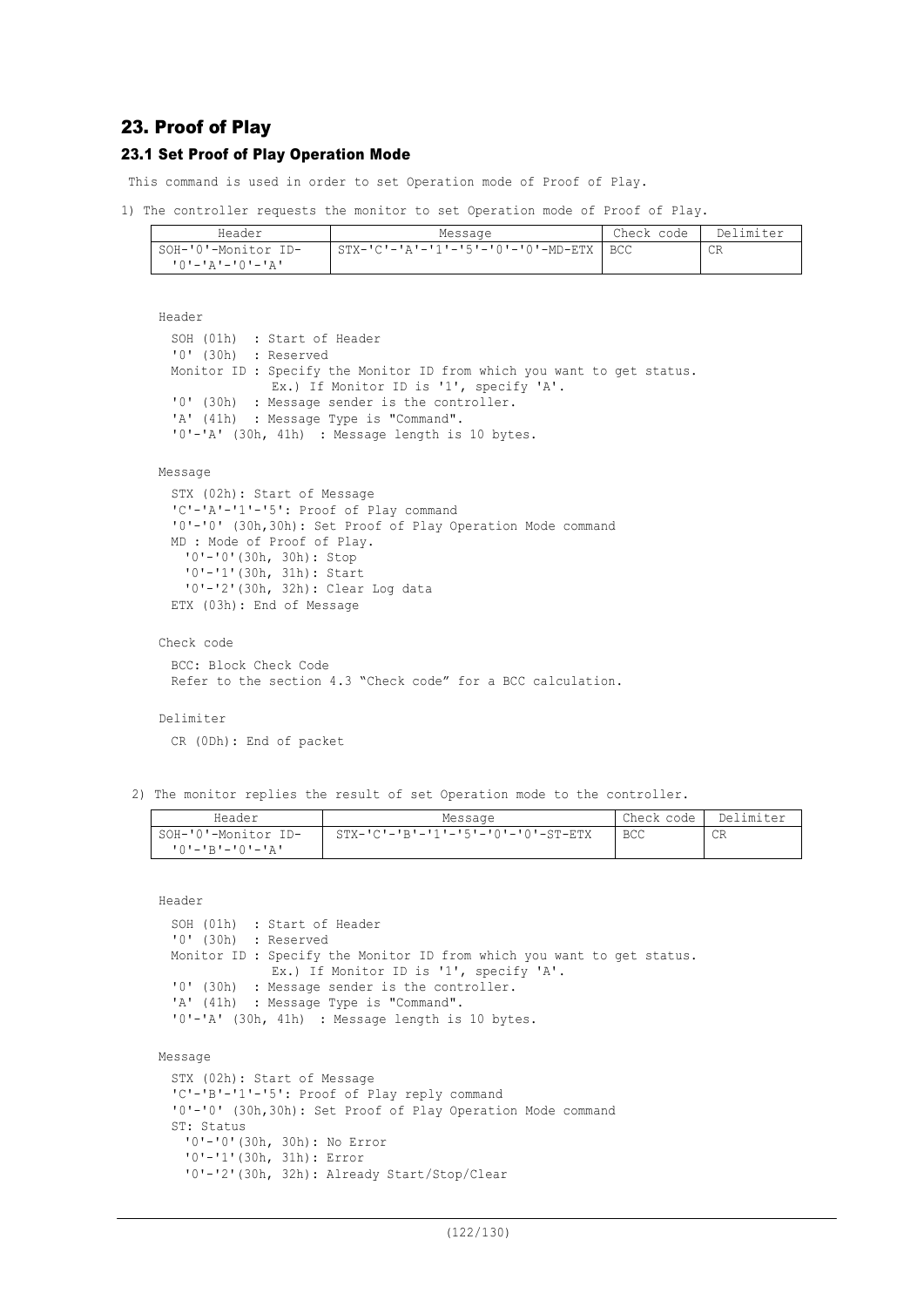ETX (03h): End of Message

Check code

BCC: Block Check Code Refer to the section 4.3 "Check code" for a BCC calculation.

Delimiter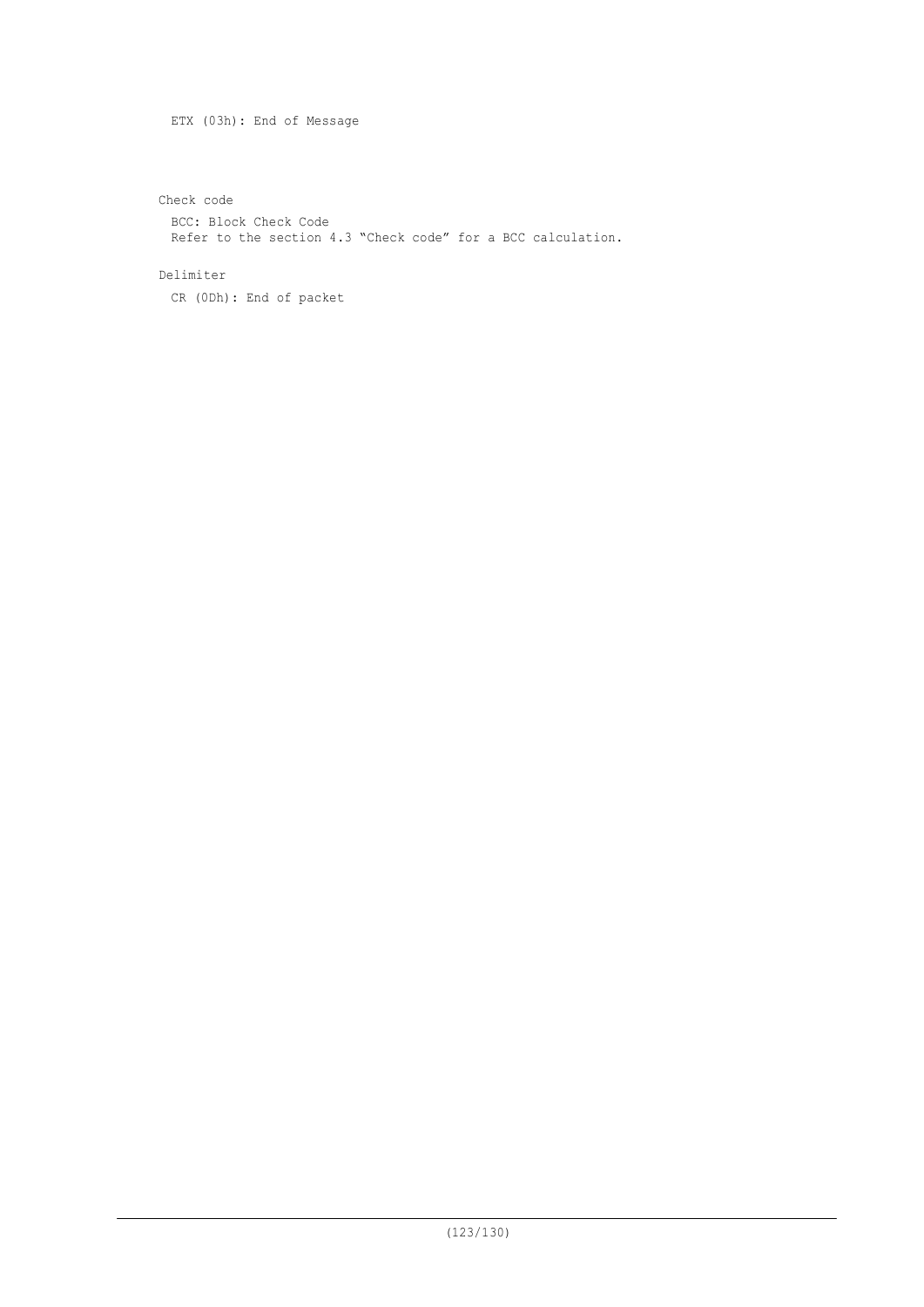### 23.2 Get Proof of Play Current

This command is used in order to get Current log data of Proof of Play.

- Note: Proof of Play information cannot be read from the display when it is in OFF state. The display must be fully powered on to read Proof of Play information. Also the display does not continue to create any new logs while it is in OFF state.
- 1) The controller requests the monitor to get Current log data of Proof of Play.

| Header              | Message                         | Check code | Delimiter |
|---------------------|---------------------------------|------------|-----------|
| SOH-'0'-Monitor ID- | STX-'C'-'A'-'1'-'5'-'0'-'1'-ETX | <b>BCC</b> | CR        |
| 10'-'A'-'0'-'8'     |                                 |            |           |

Header

```
SOH (01h) : Start of Header
'0' (30h) : Reserved
Monitor ID : Specify the Monitor ID from which you want to get status.
              Ex.) If Monitor ID is '1', specify 'A'.
'0' (30h) : Message sender is the controller.<br>'A' (41h) : Message Type is "Command".
            : Message Type is "Command".
'0'-'8' (30h, 38h) : Message length is 8 bytes.
```
Message

```
STX (02h): Start of Message
'C'-'A'-'1'-'5': Proof of Play command
'0'-'1' (30h,31h): Get Current log of Proof of Play command
ETX (03h): End of Message
```
Check code

BCC: Block Check Code Refer to the section 4.3 "Check code" for a BCC calculation.

Delimiter

CR (0Dh): End of packet

2) The monitor replies the result of Current log data to the controller.

| Header              | Message                                | Check code | Delimiter |
|---------------------|----------------------------------------|------------|-----------|
| SOH-'0'-Monitor ID- | $STX-ICI-IBI-I1I-I5I-I0I-I1I-ST-CNH-I$ | BCC.       | СR        |
| 10'-'R'-'3'-'4'     | CNL-Data(0)-Data(1)-Data(2)---         |            |           |
|                     | $Data(18)-ETX$                         |            |           |

Header

```
SOH (01h) : Start of Header
 '0' (30h) : Reserved
 Monitor ID : Specify the Monitor ID from which you want to get status.
              Ex.) If Monitor ID is '1', specify 'A'.
 '0' (30h) : Message sender is the controller.
 'A' (41h) : Message Type is "Command".
 '3'-'4' (33h, 34h) : Message length is 52 bytes.
Message
 STX (02h): Start of Message
  'C'-'B'-'1'-'5': Proof of Play reply command
```

```
'0'-'1' (30h,31h): Get Current log of Proof of Play command
ST: Status
  No Error : 00h (30h, 30h)
  Error: 01h (30h, 31h)
CNH: Current log data Number (High byte)
```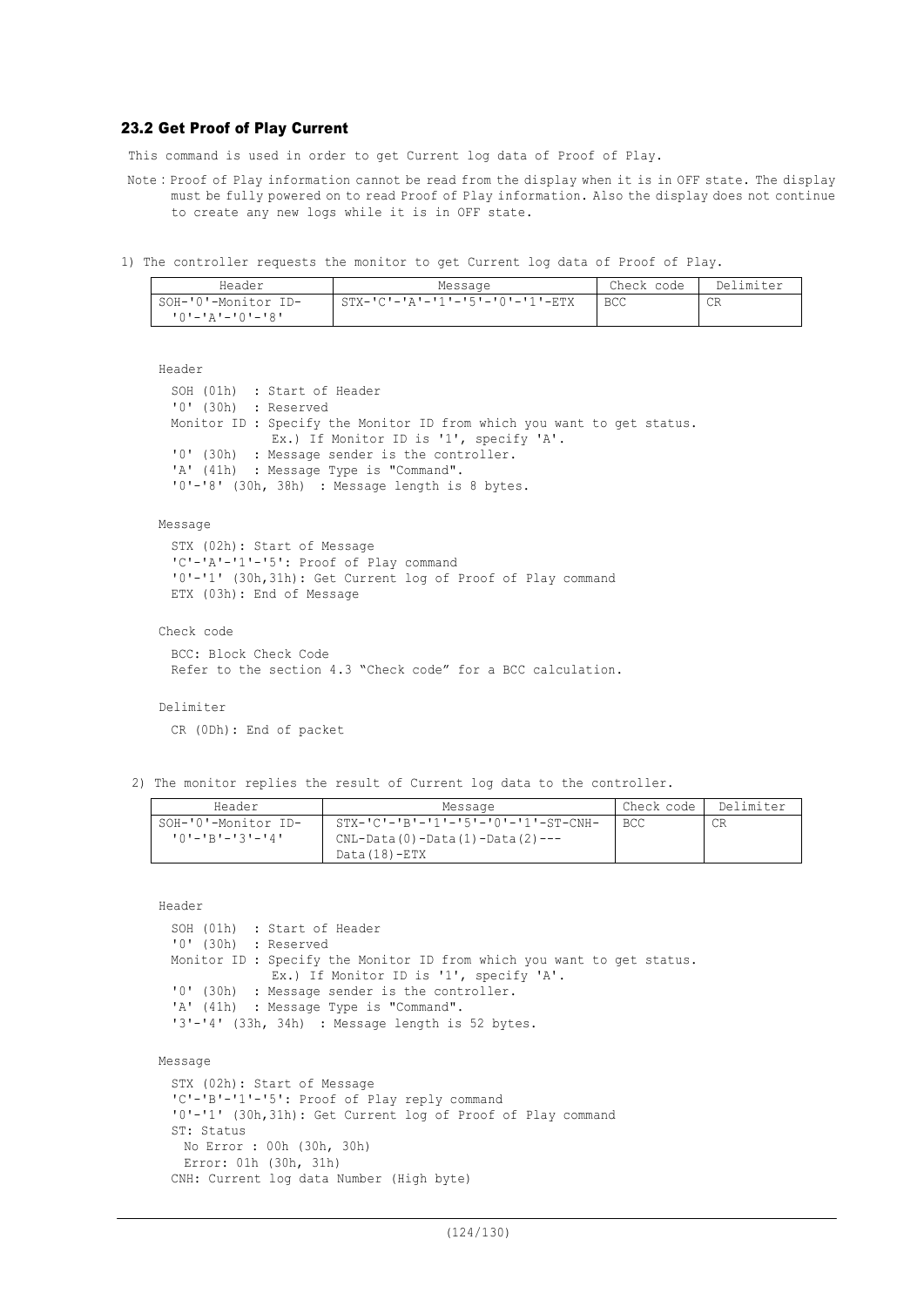```
CNL: Current log data Number (Low byte)
   '0','0','0','1' -'F','F','F','F' (30h, 30h, 30h, 31h - 46h, 46h, 46h, 46h) :1 - 65535
 Data(0)-Data(18): Data of Proof of Play
    ------------------------------------------
 ※Log Data of Proof of Play : Data(0)-Data(18)
  Data(0): Check INPUT PITURE
  ※Same as VCP(Page11 06H Input source) reply parameter.
    Refer to Item "INPUT" on page 41.
   Data(1)-Data(4) : Check Input Signal
    '0'-'0'-'0'-'0'-'0'-'0'-'0'-'0' (30h,30h,30h,30h,30h,30h,30h,30h):No signal
   'F'-'F'-'F'-'F'-'F'-'F'-'F'-'F' (46h,46h,46h,46h,46h,46h,46h,46h):Invalid signal
    '*'-'*'-'*'-'*'-'*'-'*'-'*'-'*' (**h,**h,**h,**h,**h,**h,**h,**h):Input signal
    Ex ) 1920 x 1080
       '0'-'7'-'8'-'0'-'0'-'4'-'3'-'8' : 1920(0768h) x 1080(0438h)
  Data(5) : Check INPUT AUDIO
    ※Same as VCP(Page2 2EH Select Sound Input) reply parameter.
      Refer to Item "AUDIO INPUT" on page 33.
  Data(6) : Check with or without Audio
   '0'-'0'(30h,30h): Audio in
   '0'-'1'(30h,31h): No Audio in
   '0'-'2'(30h,32h): N/A
  Data(7) : Check status (Picture)
   '0'-'0'(30h,30h): Normal Picture
   '0'-'1'(30h,31h): No Picture
  Data(8) : Check status (Audio)
   '0'-'0'(30h,30h): Normal Audio
   '0'-'1'(30h,31h): No Audio
  Data(9)-Data(10) : Year
    '*'-'*'-'*'-'*' (**h,**h,**h,**h):0~65535(0000h~FFFFh)
    Ex ) 2014
      '0'-'7'-'D'-'E' : 2014(07DEh)
  Data(11) : month
        '0'-'1' (30h,31h): January
        '0'-'2' (30h,31h): February
    || || ||
        '0'-'B' (30h,31h): November
        '0'-'C' (30h,31h): December
  Data(12) : day
    '*'-'*' (**h,**h):1~31(01h~1Fh)
  Date(13) : hour
    '*'-'*' (**h,**h):0~23(00h~17h)
  Date(14) : min
    1 * 1 - 1 * 1 (**h,**h):0~59(00h~3Bh)
  Data(15) : sec
    '*'-'*' (**h,**h):0~59(00h~3Bh)
  Data(16)-Data(18) : Reserve(future use : always '0'-0'-0'-0'-0'-0')
  ------------------------------------------
 ETX (03h): End of Message
Check code
 BCC: Block Check Code
 Refer to the section 4.3 "Check code" for a BCC calculation.
```
#### Delimiter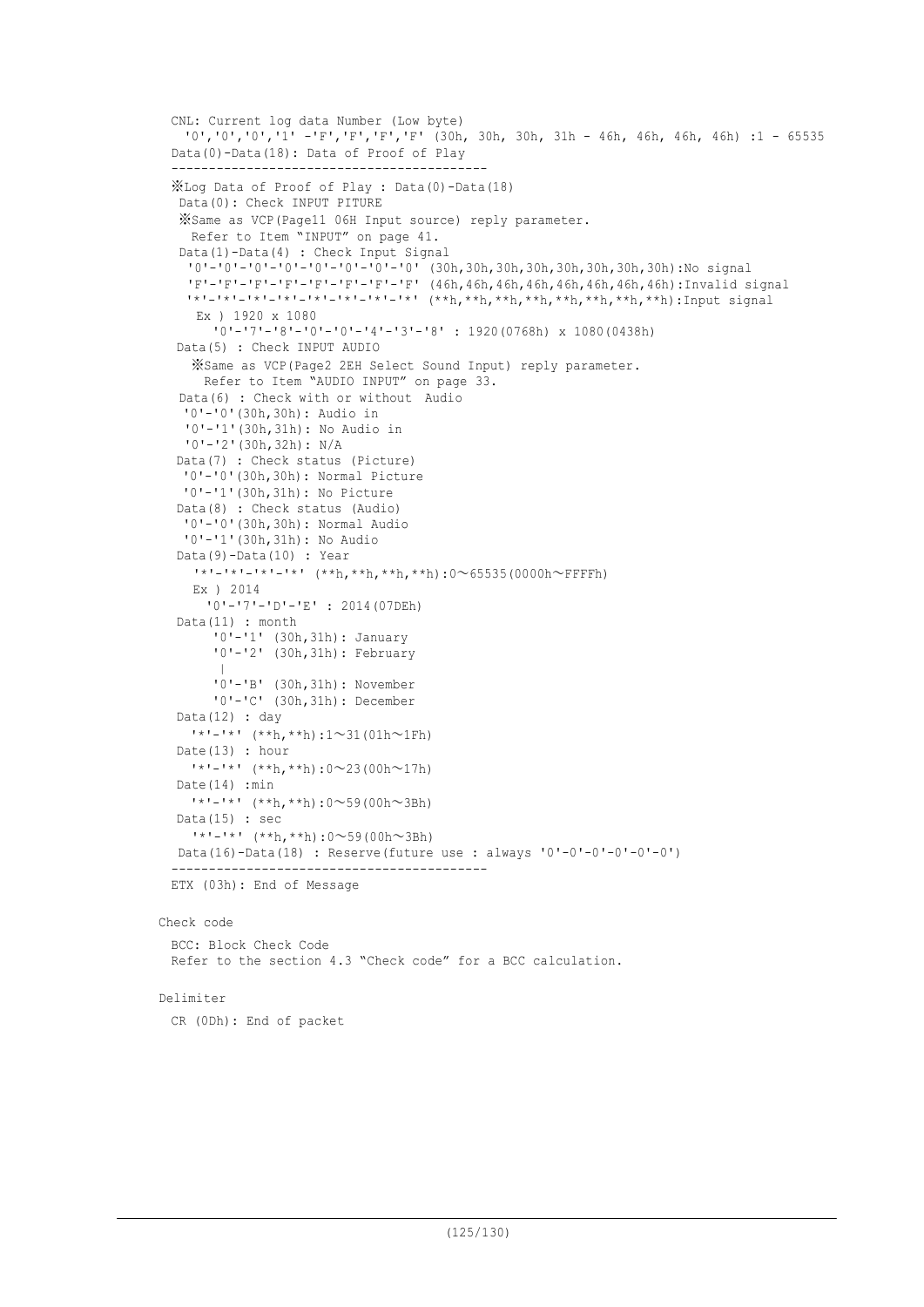## 23.3 Get Proof of Play Status

This command is used in order to get Proof of Play Status.

1) The controller requests the monitor to get status of Proof of Play.

| Header                  | Message                         | Check code | Delimiter |
|-------------------------|---------------------------------|------------|-----------|
| SOH-'0'-Monitor ID-     | STX-'C'-'A'-'1'-'5'-'0'-'2'-ETX | BCC        | CR        |
| $10! - 12! - 10! - 18!$ |                                 |            |           |

Header

SOH (01h) : Start of Header<br>'0' (30h) : Reserved : Reserved Monitor ID : Specify the Monitor ID from which you want to get status. Ex.) If Monitor ID is '1', specify 'A'. '0' (30h) : Message sender is the controller.<br>'A' (41h) : Message Type is "Command". : Message Type is "Command". '0'-'8' (30h, 38h) : Message length is 8 bytes.

#### Message

STX (02h): Start of Message 'C'-'A'-'1'-'5 6': Proof of Play command '0'-'2' (30h,32h): Get Proof of Play Status command ETX (03h): End of Message

#### Check code

```
BCC: Block Check Code
Refer to the section 4.3 "Check code" for a BCC calculation.
```

```
Delimiter
```
CR (0Dh): End of packet

2) The monitor replies the status of Proof of Play to the controller.

| Header                 | Message                                    | Check code | Delimiter |
|------------------------|--------------------------------------------|------------|-----------|
| SOH-'0'-Monitor ID-    | STX-'C'-'B'-'1'-'5'-'0'-'2'-ST1-ST2-   BCC |            |           |
| $101 - 1R1 - 11 - 141$ | ST3-ST4-ST5-ST6-ETX                        |            |           |

Header

```
SOH (01h) : Start of Header
'0' (30h) : Reserved
Monitor ID : Specify the Monitor ID from which you want to get status.
            Ex.) If Monitor ID is '1', specify 'A'.
'0' (30h) : Message sender is the controller.
'A' (41h) : Message Type is "Command".
'1'-'4' (31h, 34h) : Message length is 20 bytes.
```

```
Message
```

```
STX (02h): Start of Message
'C'-'B'-'1'-'5': Proof of Play reply command
'0'-'2' (30h,32h): Get Proof of Play status command
ST1: Error status
00h (30h, 30h): No Error
01h (30h, 30h): Memory full (some date has been lost)
02h (30h, 30h): other error (other error has priority ver 01h error)
ST2: Total Number-High byte (How many log data items are currently used.)
ST3: Total Number-Low byte (How many log data items are currently used.)
 (0', '0', '0', '0', - 'F', 'F', 'F', 'F', 'F', '30h,30h,30h - 46h,46h,46h,46h): 0-65535
```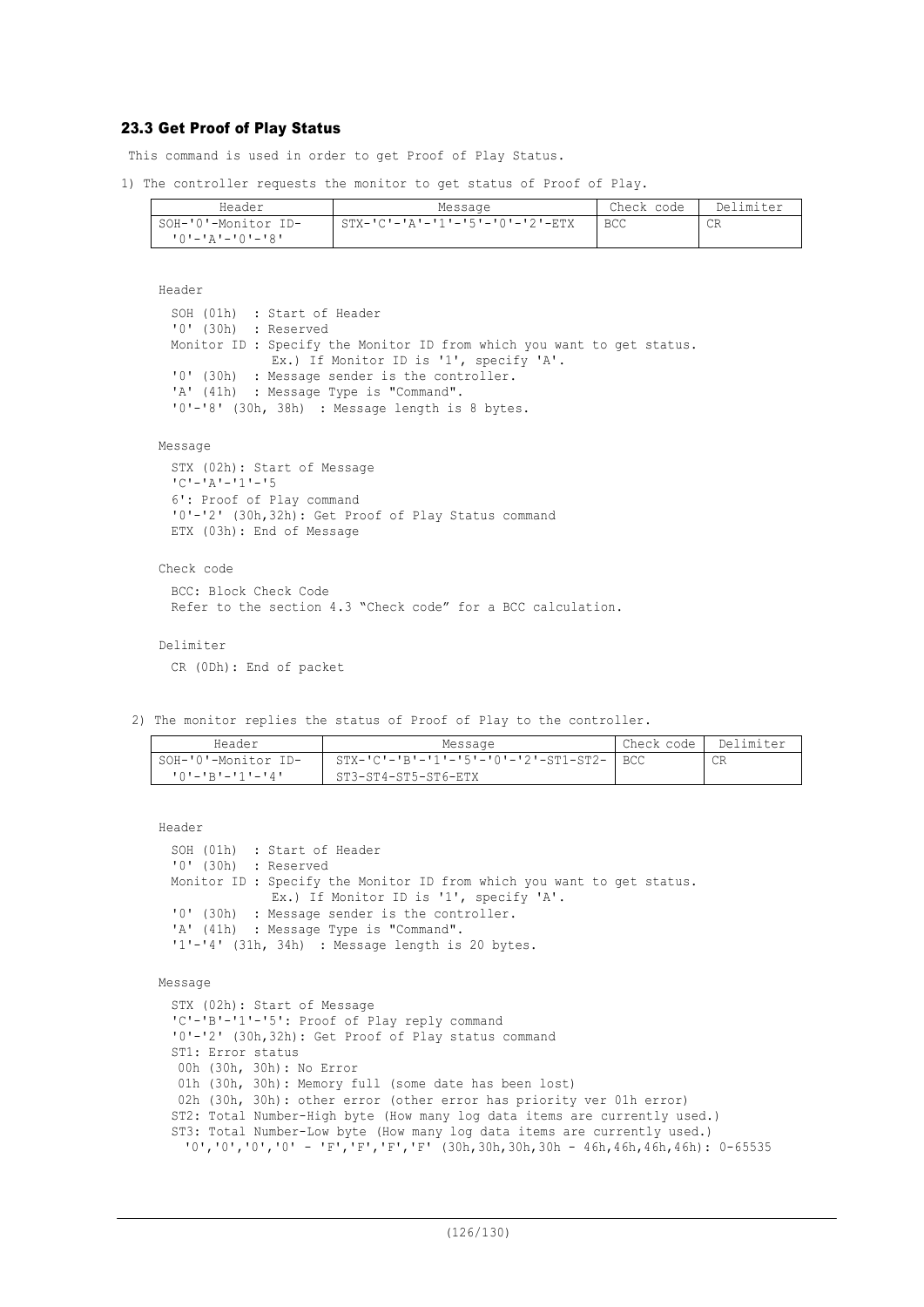ST4: Maximum Number-High byte (Maximum possible number of log data items) ST5: Maximum Number-Low byte (Maximum possible number of log data items) '0','0','0','0' - 'F','F','F','F' (30h,30h,30h,30h - 46h,46h,46h,46h): 0 - 65535 ST6: Current Proof of Play status. Stop: 00h (30h, 30h) Start: 01h (30h, 31h) ETX (03h): End of Message

### Check code

BCC: Block Check Code Refer to the section 4.3 "Check code" for a BCC calculation.

### Delimiter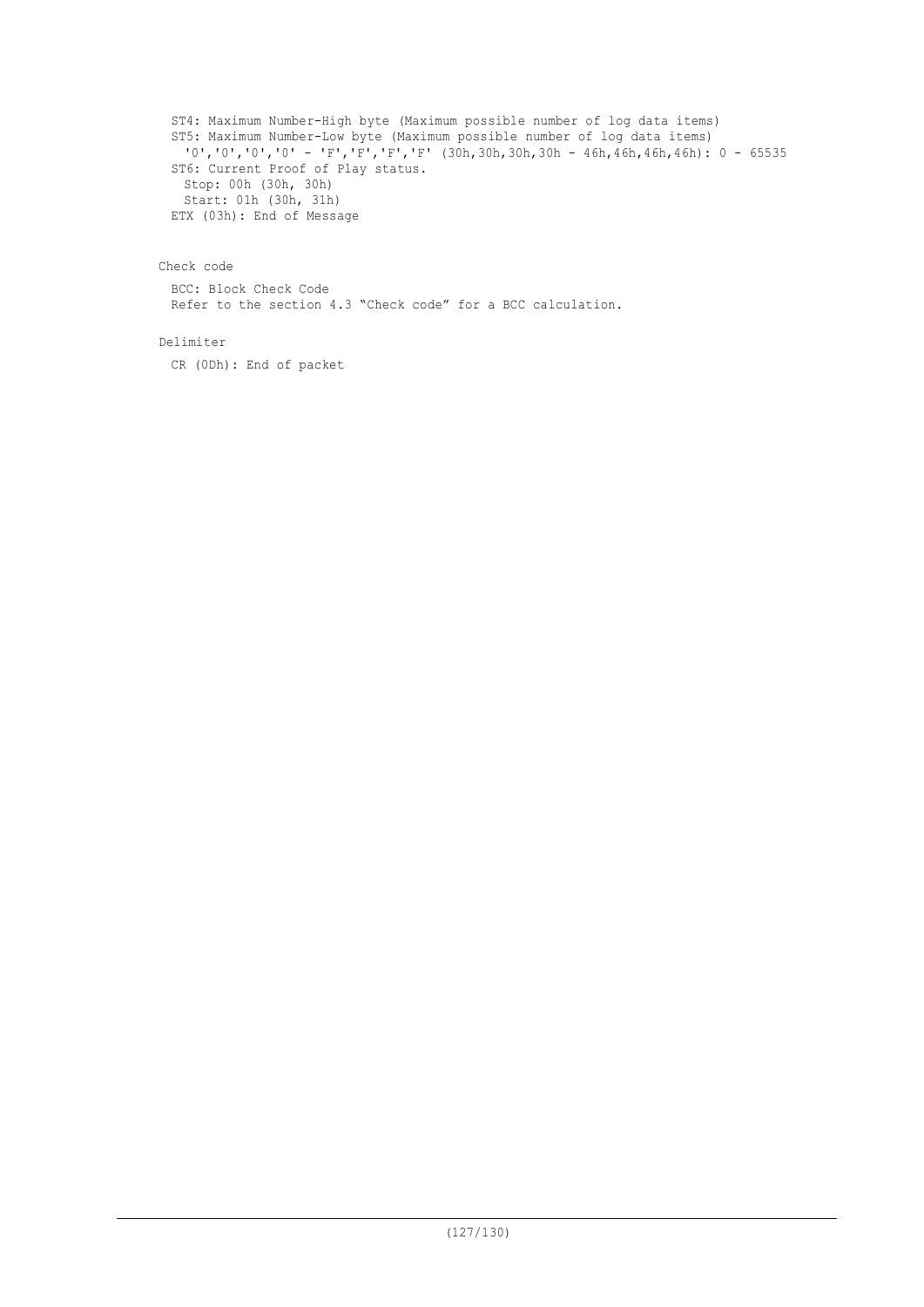### 23.4 Get Proof of Play Number to Number

This command is used in order to get Proof of Play number to number log.

1) The controller requests the monitor to get Number to Number log of Proof of Play.

| Header              | Message                                   | Check code | Delimiter |
|---------------------|-------------------------------------------|------------|-----------|
| SOH-'0'-Monitor ID- | STX-'C'-'A'-'1'-'5'-'0'-'3'-BNS(H)-   BCC |            | CR        |
| 10'-'A'-'1'-'0'     | BNS $(L)$ -BNE $(H)$ -BNE $(L)$ -ETX      |            |           |

Header

SOH (01h) : Start of Header '0' (30h) : Reserved Monitor ID : Specify the Monitor ID from which you want to get status. Ex.) If Monitor ID is '1', specify 'A'. '0' (30h) : Message sender is the controller. 'A' (41h) : Message Type is "Command".  $11 - 0$ ' (31h, 30h) : Message length is 16 bytes.

#### Message

STX (02h): Start of Message 'C'-'A'-'1'-'5': Proof of Play command '0'-'3' (30h,33h): Get Proof of Play Number to Number log command BNS(H): Block Number of Start (High byte) BNS(L): Block Number of Start (Low byte) BNE(H): Block Number of Stop (High byte) BNE(L): Block Number of Stop (Low byte) ETX (03h): End of Message

Check code

BCC: Block Check Code Refer to the section 4.3 "Check code" for a BCC calculation.

#### Delimiter

CR (0Dh): End of packet

2) The monitor replies the number to number log of Proof of Play to the controller.

| Header              | Message                                      | Check code | Delimiter |
|---------------------|----------------------------------------------|------------|-----------|
| SOH-'0'-Monitor ID- | $STX-ICI-IBI-I1-I5I-I0I-I3I-$ LNR(H) -   BCC |            | CR        |
| 10'-'R'-'3'-'4'     | LNR(L)-Data(0)-Data(1)-Data(2) ---           |            |           |
|                     | $Data(18) - ETX$                             |            |           |

#### \* **A reply returns data in order from specified Number to specified Number.** Ex) Number to Number: 1 to 6

| PC |  | Monitor |  |                                                                        |
|----|--|---------|--|------------------------------------------------------------------------|
|    |  |         |  | Request Number to Number (1 - 6) [SOH-STX-BNS-BNE-ETX-BCC-CR]          |
|    |  |         |  | Reply Log Data(0)-Data(18) (Number 1) [SOH-STX-#1-Data0-Data18-BCC-CR] |
|    |  |         |  | Reply Log Data(0)-Data(18) (Number 2) [SOH-STX-#2-Data0-Data18-BCC-CR] |
|    |  |         |  | Reply Log Data(0)-Data(18) (Number 3) [SOH-STX-#3-Data0-Data18-BCC-CR] |
|    |  |         |  | Reply Log Data(0)-Data(18) (Number 4) [SOH-STX-#4-Data0-Data18-BCC-CR] |
|    |  |         |  | Reply Log Data(0)-Data(18) (Number 5) [SOH-STX-#5-Data0-Data18-BCC-CR] |
|    |  |         |  | Reply Log Data(0)-Data(18) (Number 6) [SOH-STX-#6-Data0-Data18-BCC-CR] |

Header

SOH (01h) : Start of Header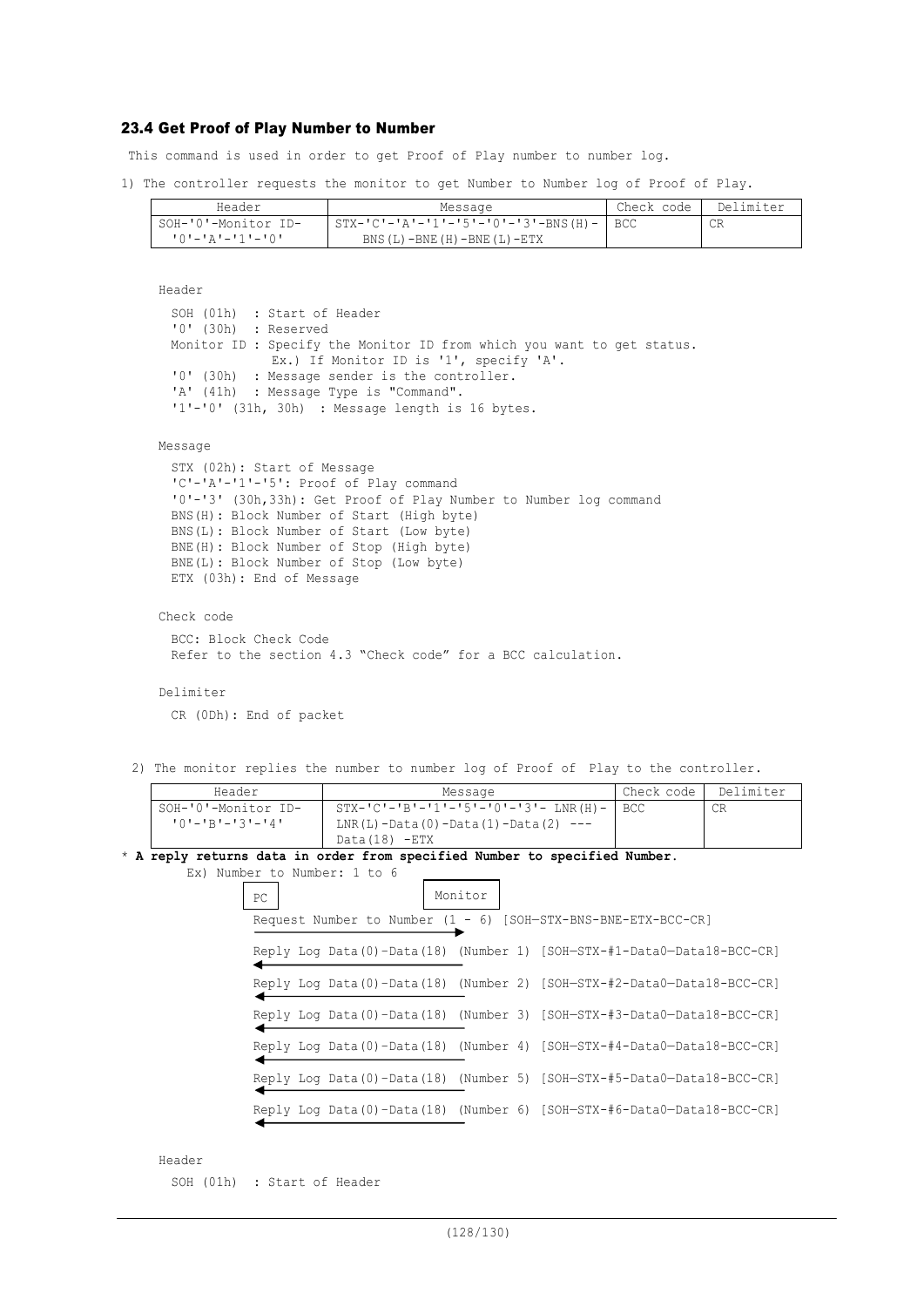```
'0' (30h) : Reserved
Monitor ID : Specify the Monitor ID from which you want to get status.
            Ex.) If Monitor ID is '1', specify 'A'.
'0' (30h) : Message sender is the controller.
'A' (41h) : Message Type is "Command".
'3'-'4' (33h, 36h) : Message length is 38 bytes.
```
#### Message

```
STX (02h): Start of Message
'C'-'B'-'1'-'5': Proof of Play reply command
'0'-'3' (30h,33h): Get Proof of Play Number to Number log command
LNR (H): log number being returned (High byte)
LNR (L): log number being returned (Low byte)
Data(0)-Data(12): Log Data of Proof of Play of STOP (26byte) : Same as "Get Proof of Play
Current"
* Refer to "Get Proof of Play Current"
ETX (03h): End of Message
```
### Check code

BCC: Block Check Code Refer to the section 4.3 "Check code" for a BCC calculation.

#### Delimiter